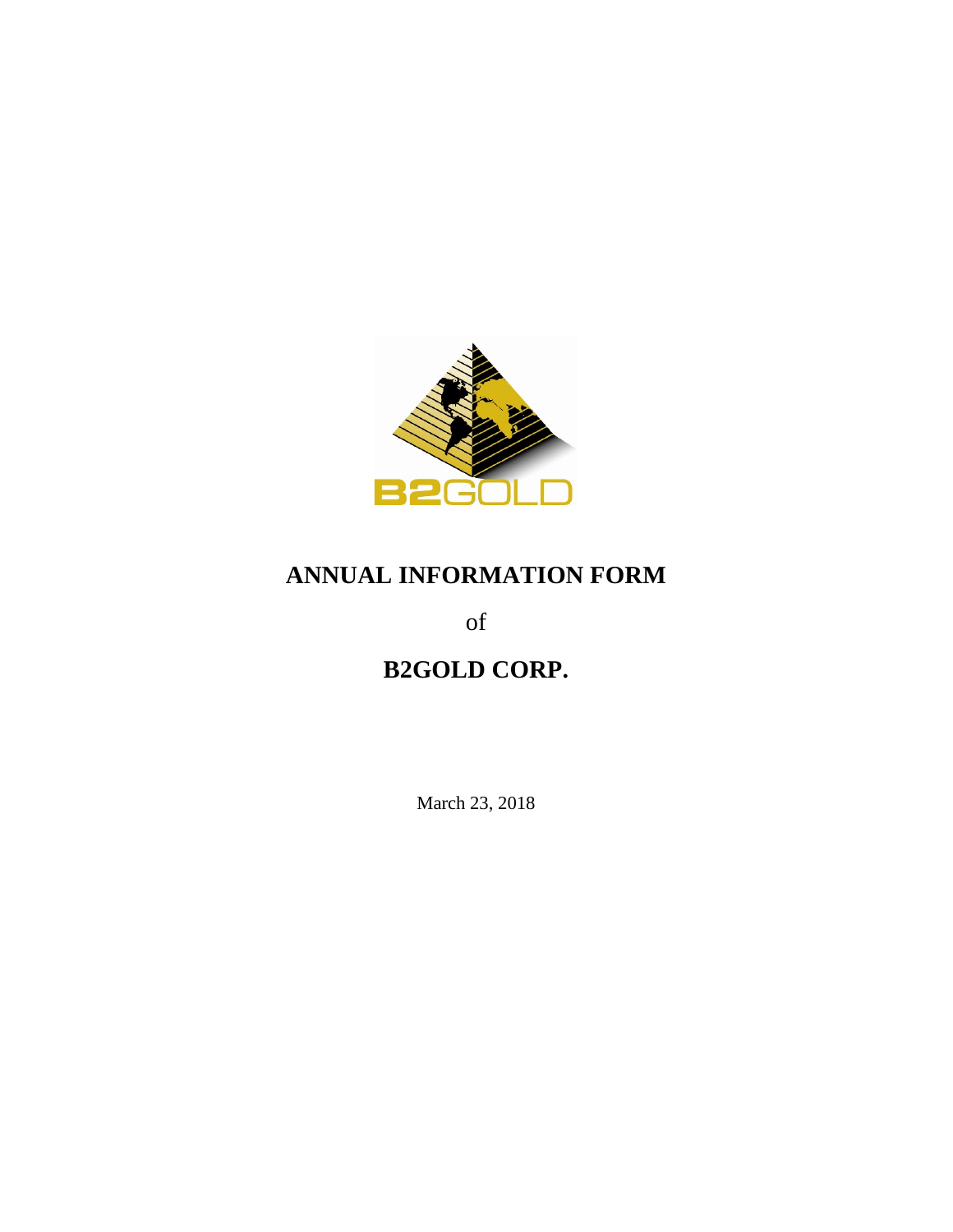# **TABLE OF CONTENTS**

| . .<br>٠<br>۰,<br>×<br>×<br>۰. |
|--------------------------------|
|--------------------------------|

| 1. |  |
|----|--|
| 2. |  |
| 3. |  |
| 4. |  |
| 5. |  |
|    |  |
| 6. |  |
|    |  |
|    |  |
|    |  |
|    |  |
|    |  |
|    |  |
|    |  |
|    |  |
|    |  |
|    |  |
|    |  |
|    |  |
|    |  |
|    |  |
|    |  |
|    |  |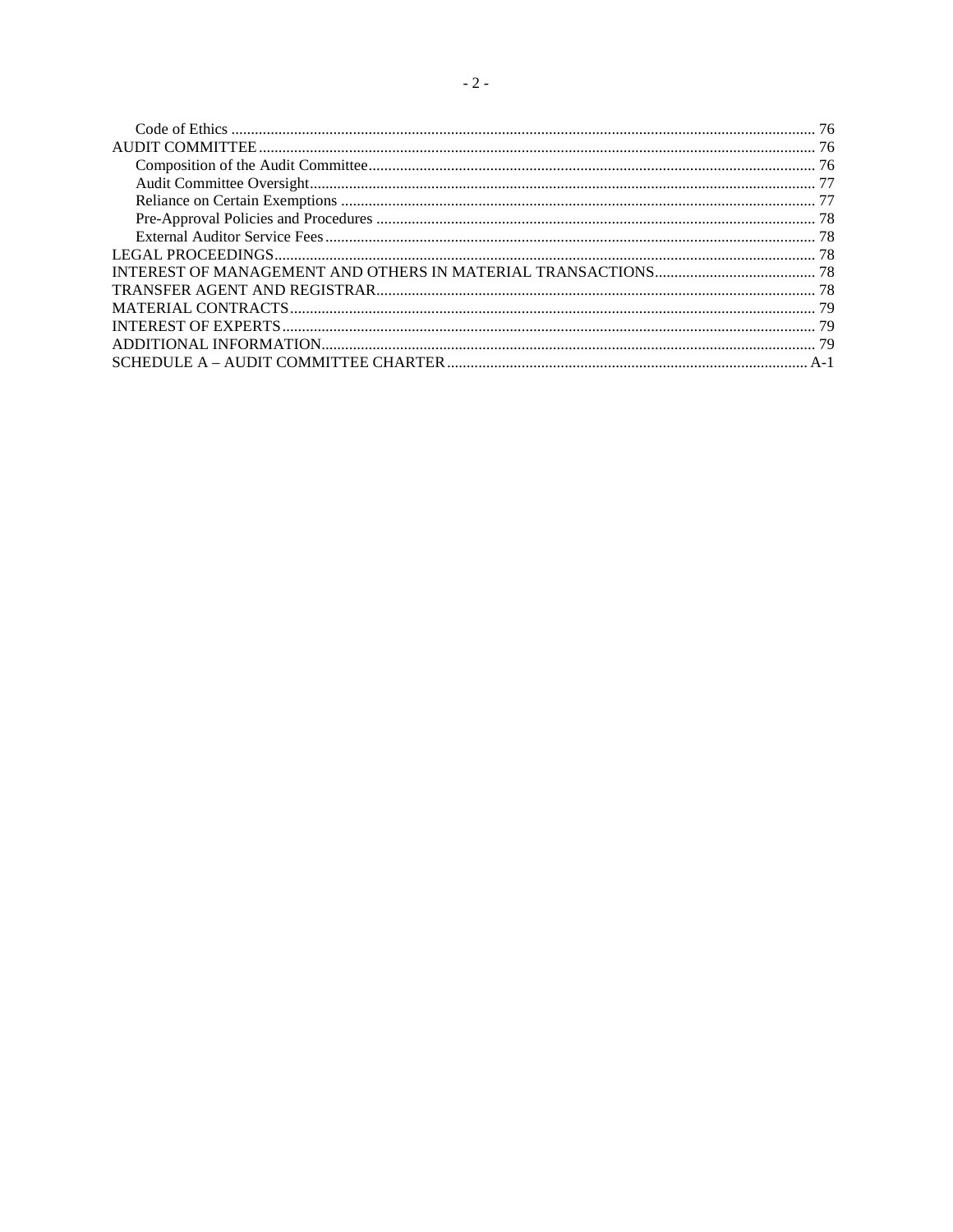# **B2GOLD CORP. ANNUAL INFORMATION FORM**

#### <span id="page-3-0"></span>**INTRODUCTORY NOTES**

#### <span id="page-3-1"></span>**Date of Information**

In this Annual Information Form ("**Annual Information Form**"), B2Gold Corp., together with its subsidiaries, as the context requires, is referred to as "**we**", "**our**", "**us**", the "**Company**" or "**B2Gold**". All information contained in this Annual Information Form is as at December 31, 2017, unless otherwise stated, being the date of our most recently completed financial year, and the use of the present tense and of the words "is", "are", "current", "currently", "presently", "now" and similar expressions in this Annual Information Form is to be construed as referring to information given as of that date.

Readers are also encouraged to review the Company's annual financial statements and the management's discussion & analysis of the Company for the year ended December 31, 2017.

#### <span id="page-3-2"></span>**Cautionary Note Regarding Forward-Looking Information**

This Annual Information Form includes certain "forward-looking information" within the meaning of applicable Canadian securities legislation and "forward-looking statements" within the meaning of applicable U.S. securities legislation (collectively "forward-looking statements"), including, but not limited to, projections of future financial and operational performance; statements with respect to future events or future performance; production estimates; anticipated operating and production costs and revenue; estimates of capital expenditures; future demand for and prices of commodities and currencies; estimated mine life of our mines; estimated closure and reclamation costs and statements regarding anticipated exploration, development, construction, production, permitting and other activities on the Company's properties, including: expected grades and sources of ore to be processed in 2018 and expected gold production in 2018 on a consolidated basis and by each property; the projections included in existing technical reports, economic assessments and feasibility studies; anticipated or potential new technical reports and studies, including the potential findings and conclusions thereof; planned exploration and exploration budgets and the results thereof; budgeted costs for 2018 and estimated operating and capital costs for the life of mine of each of the material properties; the expected ratification by the Mali National Assembly of the Fekola Shareholders Agreement and the Share Purchase Agreement in connection with the final ownership of Fekola S.A.; planned relocation efforts of the village of Fadougou and timing of completion thereof; negotiations with the Malian government as to the terms of an escrow account in regards to reclamation and closure of the Fekola Mine; additional drilling extending the Fekola deposit to the north and indicating the potential for large, Fekola-style mineralized zones; completion of follow-up surface trenching and drilling in 2018 at the Masbate Gold Project; the expectation that mining activities at Masbate Gold Project will end in 2023 while stockpile processing will last until 2031; the projected economic life of the Masbate Gold Project mine fleet being sufficient to achieve completion of mining activities in 2023; the potential rescission of Memorandum #1 in respect of a moratorium placed on new mining projects in the Philippines, the continued issuance of permits at existing operations notwithstanding executive order #79 and new DENR policy direction allowing the issuance of the permits necessary to conduct planned satellite pit operations; the potential consolidation of Filminera and VMC's MPSAs and exploration permits in connection with expansion areas of the Masbate Gold Project; the timing of MICC's review of the audit by the DENR in relation to the Masbate Gold Project and the final outcome thereof; in respect of the Ondundu Joint Venture, the focus of exploration on identifying new drill targets outside the main zone and on the Razorback zone; exploration directed towards nearmine brownfields targets and prospective regional targets; ore production from the Wolfshag Pit in 2019 and the expected higher grade open-pit mill feed in the future; successful negotiations for a collective agreement at the Otjikoto Mine; timing of completion of a study to evaluate the potential to expand the El Limon throughput; the new drill information and metallurgical data supporting a resource estimate that will help inform studies as to optimum grind size, capital costs and project economics to re-process historic tailings; planned production being sourced from underground operations at Santa Pancha and the Mercedes Pit; commencement of production from the Jabali Antenna Pit at La Libertad Mine in the third quarter of 2018; successful completion of settlement activities and receipt of the remaining mining permits; planned mining and processing into 2020 at La Libertad Mine; the timing of mine construction at the Kiaka Project; the planned drilling in Burkina Faso to further test the down-plunge potential of the mineralized zone and other new zones of mineralization identified in close proximity to the main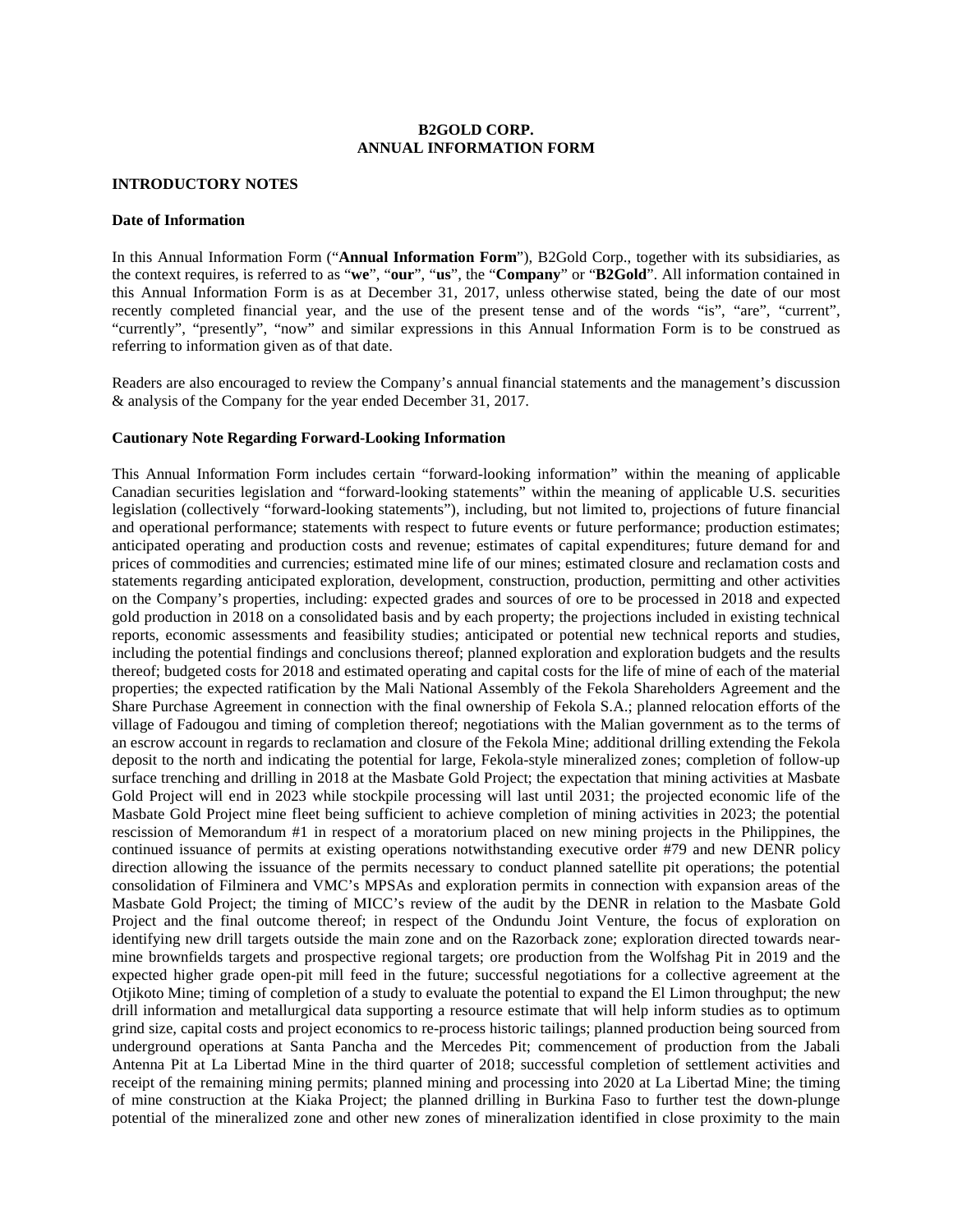Toega zone; discussions with AngloGold regarding AngloGold's planned feasibility study for the Gramalote Project and the potential involvement by the Company thereof; the potential imposition of additional taxes or increase of current tax rates; the potential enactment of new legislation in respect of our foreign operations and their potential impact on the Company; the likelihood of certain terms and conditions being attached to new and renewed mineral licences in Namibia; the adequacy of capital for continued operations, including access to funding under the debt and equity funding facilities described herein and having sufficient liquidity to repay the Notes in full; estimates regarding the outcome of tax audits; the potential to develop and produce from currently non-producing properties and the delivery of ounces under the Prepaid Sales transactions. Estimates of mineral resources and reserves are also forward-looking statements because they constitute projections, based on certain estimates and assumptions, regarding the amount of minerals that may be encountered in the future and/or the anticipated economics of production, should mining occur. All statements in this Annual Information Form that address events or developments that we expect to occur in the future are forward-looking statements. Forward-looking statements are statements that are not historical facts and are generally, although not always, identified by words such as "expect", "plan", "anticipate", "project", "target", "potential", "schedule", "forecast", "budget", "estimate", "intend" or "believe" and similar expressions or their negative connotations, or that events or conditions "will", "would", "may", "could", "should" or "might" occur. All such forward-looking statements are based on the opinions and estimates of management as of the date such statements are made.

Forward-looking statements are necessarily based on estimates and assumptions that are inherently subject to known and unknown risks, uncertainties and other factors, many of which are beyond our ability to control, that may cause our actual results, level of activity, performance or achievements to be materially different from those expressed or implied by such forward-looking information. Such factors include, without limitation, assumptions and factors related to the Company's ability to carry on current and future operations, including development and exploration activities; the timing, extent, duration and economic viability of such operations, including any mineral resources or reserves identified thereby; the accuracy and reliability of estimates, projections, forecasts, studies and assessments; the Company's ability to meet or achieve estimates, projections and forecasts; the availability and cost of inputs; the price and market for outputs, including gold; the timely receipt of necessary approvals or permits; the ability to meet current and future obligations; the ability to obtain timely financing on reasonable terms when required; the current and future social, economic and political conditions; other assumptions and factors generally associated with the mining industry; and the risks, uncertainties and other factors referred to in this Annual Information Form under the heading "Risk Factors" and elsewhere herein.

Forward-looking statements are not a guarantee of future performance, and actual results and future events could materially differ from those anticipated in such statements. All of the forward-looking statements contained in this Annual Information Form are qualified by these cautionary statements.

Although we have attempted to identify important factors that could cause actual results to differ materially from those contained in the forward-looking statements, there may be other factors that cause actual results to differ materially from those which are anticipated, estimated, or intended. There can be no assurance that such information will prove to be accurate, as actual results and future events could differ materially from those anticipated in such statements. You should not place undue reliance on forward-looking statements. Our forward-looking statements reflect current expectations regarding future events and operating performance and speak only as of the date hereof, and we expressly disclaim any intention or obligation to update or revise any forward-looking statements, whether as a result of new information, events or otherwise, except as may be required by applicable securities laws.

#### <span id="page-4-0"></span>**Currency and Exchange Rate Information**

Our financial statements are reported in U.S. dollars. A reference in this Annual Information Form to:

- "**C\$**" is to the lawful currency of Canada;
- "**N\$**" is to the lawful currency of Namibia;
- "**Rand**" is the lawful currency of South Africa;
- "**Córdobas**" is to the lawful currency of Nicaragua;
- **"PHP**" is to the lawful currency of the Philippines;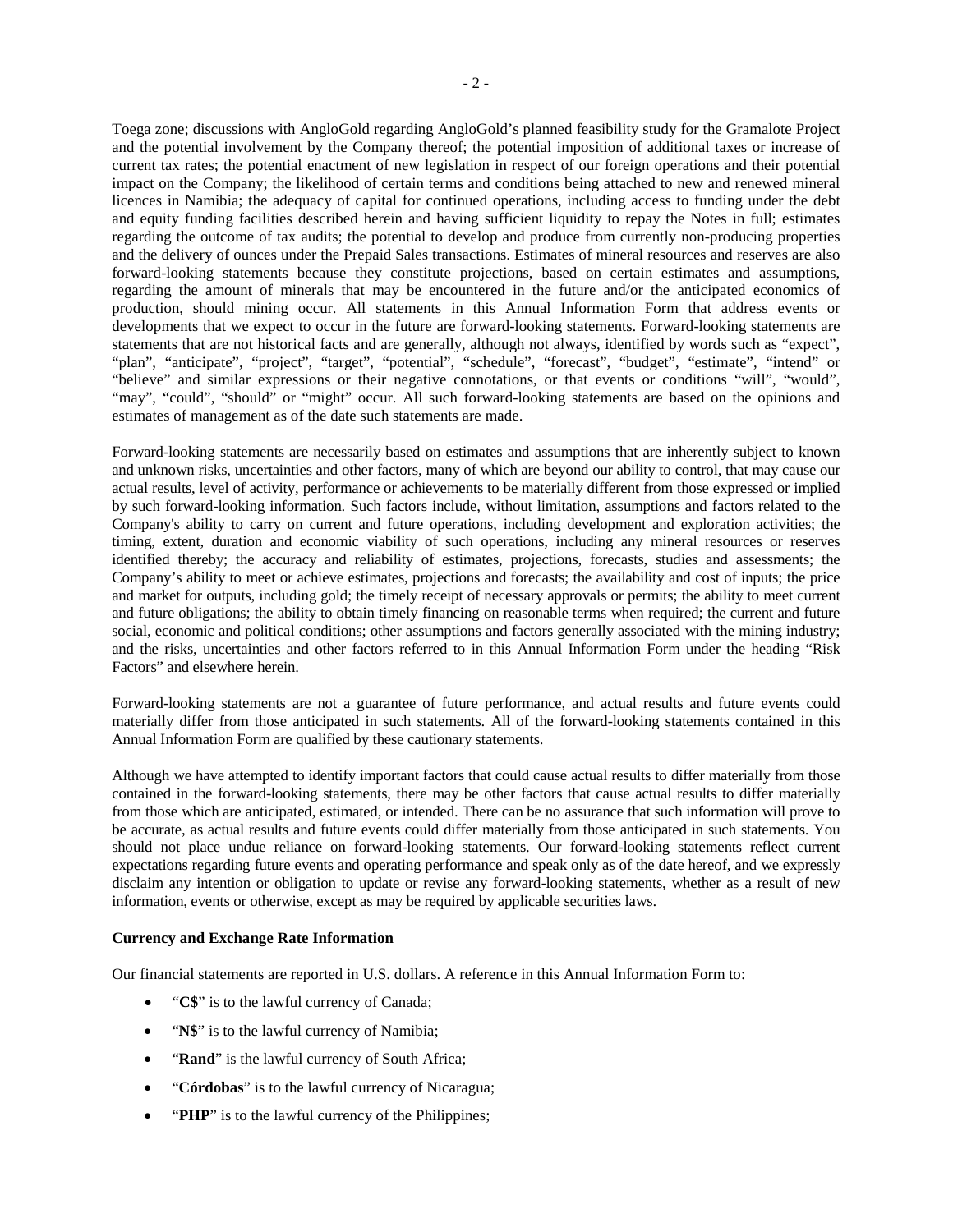- "**CFA franc**" is to the lawful currency of Mali and Burkina Faso;
- "**Euro**" is to the lawful currency of the European Union; and
- "**\$**" or "**US\$**" is to the lawful currency of the United States.

The following table sets forth, for each period indicated, the high and low exchange rates for Canadian dollars expressed in U.S. dollars, the average of such exchange rates during such period, and the exchange rate at the end of such period. These rates are based on the Bank of Canada rate of exchange.

Fiscal Year Ended December 31,

|                            | 2015       | 2016       | 2017       |
|----------------------------|------------|------------|------------|
| Rate at the end of period  | US\$0.7225 | US\$0.7448 | US\$0.7971 |
| Average rate during period | US\$0.7820 | US\$0.7548 | US\$0.7708 |
| Highest rate during period | US\$0.8527 | US\$0.7972 | US\$0.8245 |
| Lowest rate during period  | US\$0.7148 | US\$0.6854 | US\$0.7276 |

On March 22, 2018, the daily average rate of exchange for one Canadian dollar in United States dollars as reported by the Bank of Canada was  $C$1.00 = US$0.7747$ .

#### <span id="page-5-0"></span>**Production Results, Technical Information and Cautionary Note for United States Readers**

Actual and projected production results presented in this Annual Information Form reflect total production at the mines the Company operates on a 100% basis. As described in this Annual Information Form, we hold less than a 100% interest in certain of our mines.

The disclosure included in this Annual Information Form uses Mineral Reserve and Mineral Resource classification terms that comply with reporting standards in Canada and the Mineral Reserve and Mineral Resource estimates are made in accordance with the Canadian Institute of Mining, Metallurgy and Petroleum ("**CIM**") Council – Definitions adopted by CIM Council on May 10, 2014 (the "**CIM Standards**"), which were adopted by the Canadian Securities Administrators' ("**CSA**") National Instrument 43-101 *Standards of Disclosure for Mineral Projects* ("**NI 43-101**"). NI 43-101 is a rule developed by the CSA that establishes standards for all public disclosure an issuer makes of scientific and technical information concerning mineral projects. The following definitions are reproduced from the CIM Standards:

A *Modifying Factor* or *Modifying Factors* are considerations used to convert Mineral Resources to Mineral Reserves. These include, but are not restricted to, mining, processing, metallurgical, infrastructure, economic, marketing, legal, environmental, social and governmental factors**.**

A *Mineral Resource* is a concentration or occurrence of solid material of economic interest in or on the Earth's crust in such form, grade or quality and quantity that there are reasonable prospects for eventual economic extraction. The location, quantity, grade or quality, continuity and other geological characteristics of a Mineral Resource are known, estimated or interpreted from specific geological evidence and knowledge, including sampling. Mineral Resources are sub-divided, in order of increasing geological confidence, into Inferred, Indicated and Measured categories.

An *Inferred Mineral Resource* is that part of a Mineral Resource for which quantity and grade or quality are estimated on the basis of limited geological evidence and sampling. Geological evidence is sufficient to imply but not verify geological and grade or quality continuity. An Inferred Mineral Resource has a lower level of confidence than that applying to an Indicated Mineral Resource and must not be converted to a Mineral Reserve. It is reasonably expected that the majority of Inferred Mineral Resources could be upgraded to Indicated Mineral Resources with continued exploration.

An *Indicated Mineral Resource* is that part of a Mineral Resource for which quantity, grade or quality, densities, shape and physical characteristics are estimated with sufficient confidence to allow the application of Modifying Factors in sufficient detail to support mine planning and evaluation of the economic viability of the deposit. Geological evidence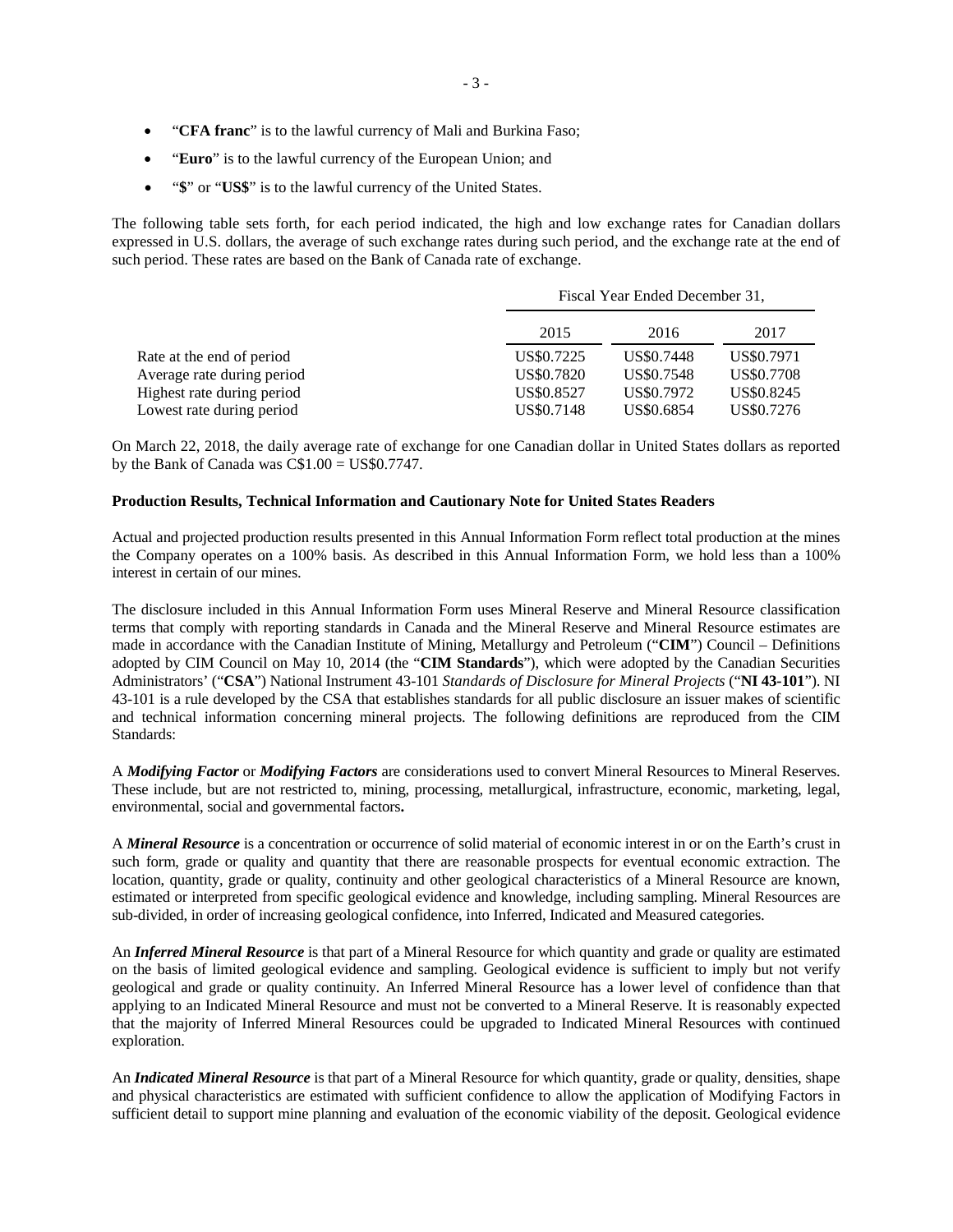is derived from adequately detailed and reliable exploration, sampling and testing and is sufficient to assume geological and grade or quality continuity between points of observation. An Indicated Mineral Resource has a lower level of confidence than that applying to a Measured Mineral Resource and may only be converted to a Probable Mineral Reserve.

A *Measured Mineral Resource* is that part of a Mineral Resource for which quantity, grade or quality, densities, shape, and physical characteristics are estimated with confidence sufficient to allow the application of Modifying Factors to support detailed mine planning and final evaluation of the economic viability of the deposit. Geological evidence is derived from detailed and reliable exploration, sampling and testing and is sufficient to confirm geological and grade or quality continuity between points of observation. A Measured Mineral Resource has a higher level of confidence than that applying to either an Indicated Mineral Resource or an Inferred Mineral Resource. It may be converted to a Proven Mineral Reserve or to a Probable Mineral Reserve.

A *Mineral Reserve* is the economically mineable part of a Measured and/or Indicated Mineral Resource. It includes diluting materials and allowances for losses, which may occur when the material is mined or extracted and is defined by studies at pre-feasibility or feasibility level as appropriate that include application of Modifying Factors. Such studies demonstrate that, at the time of reporting, extraction could reasonably be justified. The reference point at which Mineral Reserves are defined, usually the point where the ore is delivered to the processing plant, must be stated. It is important that, in all situations where the reference point is different, such as for a saleable product, a clarifying statement is included to ensure that the reader is fully informed as to what is being reported. The public disclosure of a Mineral Reserve must be demonstrated by a pre-feasibility study or feasibility study.

A *Probable Mineral Reserve* is the economically mineable part of an Indicated, and in some circumstances, a Measured Mineral Resource. The confidence in the Modifying Factors applying to a Probable Mineral Reserve is lower than that applying to a Proven Mineral Reserve.

A *Proven Mineral Reserve* is the economically mineable part of a Measured Mineral Resource. A Proven Mineral Reserve implies a high degree of confidence in the Modifying Factors.

Unless otherwise indicated, all of our Mineral Reserves and Mineral Resources included in this Annual Information Form have been prepared in accordance with NI 43-101. Canadian standards for public disclosure of scientific and technical information concerning mineral projects differ significantly from the requirements of U.S. securities laws. In particular, and without limiting the generality of the foregoing, the terms "Mineral Reserve", "Proven Mineral Reserve" and "Probable Mineral Reserve" are Canadian mining terms as defined in accordance with NI 43-101 and CIM Standards. These definitions differ from the definitions in the United States Securities and Exchange Commission's (the "**SEC**") Industry Guide 7 ("**Guide 7**") under the U.S. Securities Act of 1933, as amended, and therefore may not qualify as reserves under SEC standards. Under Guide 7 standards, a "final" or "bankable" feasibility study is required to report reserves, the three-year historical average price is used in any reserve or cash flow analysis to designate reserves and the primary environmental analysis or report must be filed with the appropriate governmental authority. Under Guide 7 standards, mineralization may not be classified as a "reserve" unless the determination has been made that the mineralization could be economically and legally produced or extracted at the time the reserve determination is made.

In addition, the terms "Mineral Resource", "Measured Mineral Resource", "Indicated Mineral Resource" and "Inferred Mineral Resource" are defined in and required to be disclosed by NI 43-101; however, these terms are not defined terms under Guide 7 and are normally not permitted to be used in reports and registration statements filed with the SEC. Accordingly, resource information contained herein may not be comparable to similar information disclosed by U.S. companies. Investors are cautioned not to assume that any part or all of mineral deposits in these categories will ever be converted into reserves or that they can be mined economically or legally. "Inferred Mineral Resources" have a great amount of uncertainty as to their existence, and great uncertainty as to their economic and legal feasibility. Historical results or feasibility models presented herein are not guarantees or expectations of future performance. It cannot be assumed that all, or any part, of an Inferred Mineral Resource will ever be upgraded to a higher category. Investors are cautioned not to assume that all or any part of an Inferred Mineral Resource exists or that it can be economically or legally mined. Further, while NI 43-101 permits companies to disclose economic projections contained in pre-feasibility studies and preliminary economic assessments, which are not based on "reserves", U.S. companies are not normally permitted to disclose economic projections for a mineral property in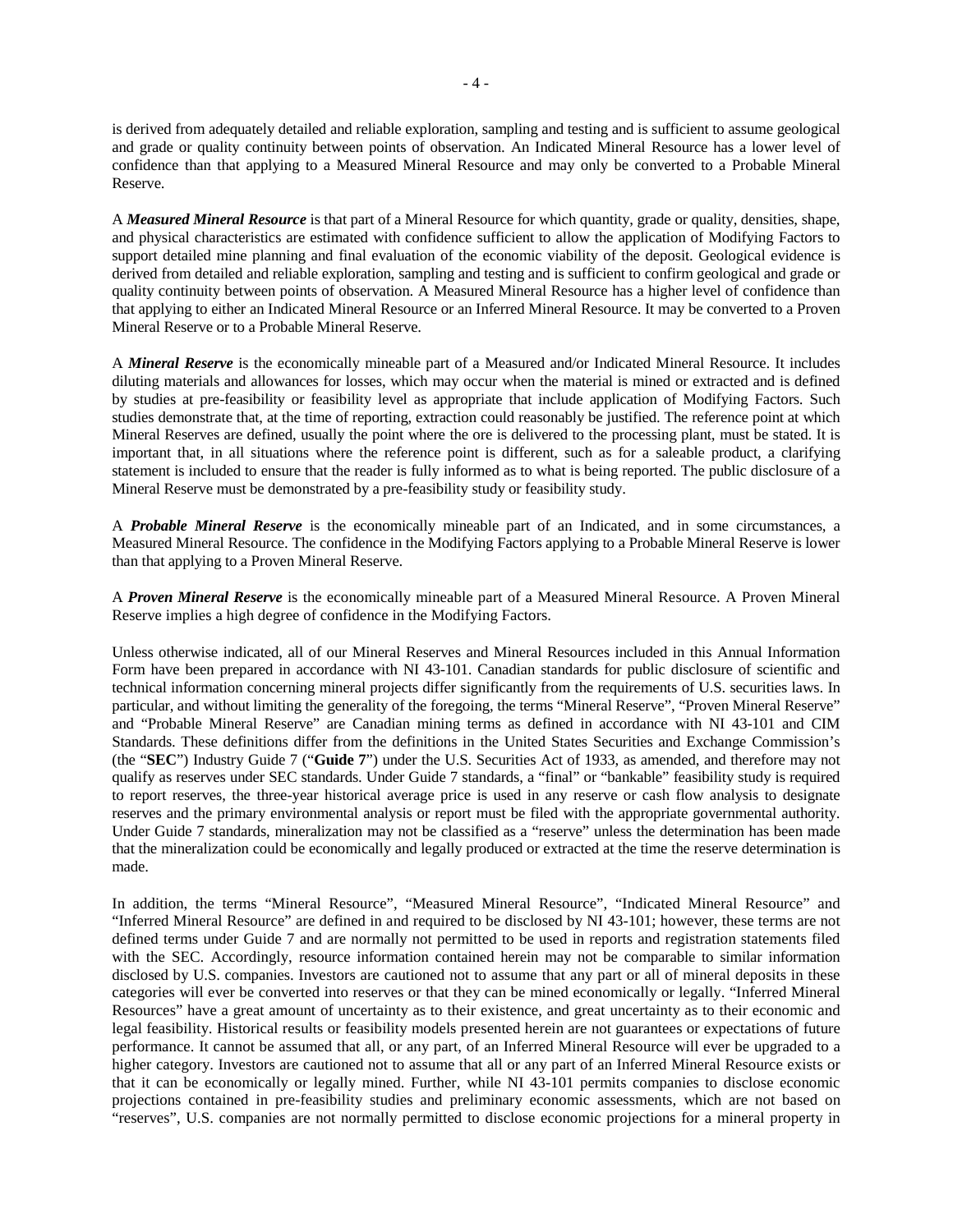their SEC filings prior to the establishment of "reserves". Disclosure of "contained ounces" in a resource is permitted disclosure under Canadian reporting standards; however, the SEC normally only permits issuers to report mineralization that does not constitute "reserves" by SEC standards as in-place tonnage and grade without reference to unit measures.

Accordingly, information contained in this Annual Information Form contain descriptions of our mineral deposits that may not be comparable to similar information made public by U.S. companies subject to the reporting and disclosure requirements under the United States federal securities laws and the rules and regulations thereunder.

The term "Qualified Person" as used in this Annual Information Form means a Qualified Person as that term is defined in NI 43-101. Except where otherwise disclosed:

- Peter D. Montano, P.E., the Project Director of B2Gold, a qualified person under NI 43-101, has approved the scientific and technical information related to operations matters contained in this Annual Information Form.
- Tom Garagan, Senior Vice President of Exploration of B2Gold, a qualified person under NI 43-101, has approved the scientific and technical information regarding exploration matters contained in this Annual Information Form.
- John Rajala, Vice President of Metallurgy of B2Gold, a qualified person under NI 43-101, has approved El Limon development information contained in this Annual Information Form.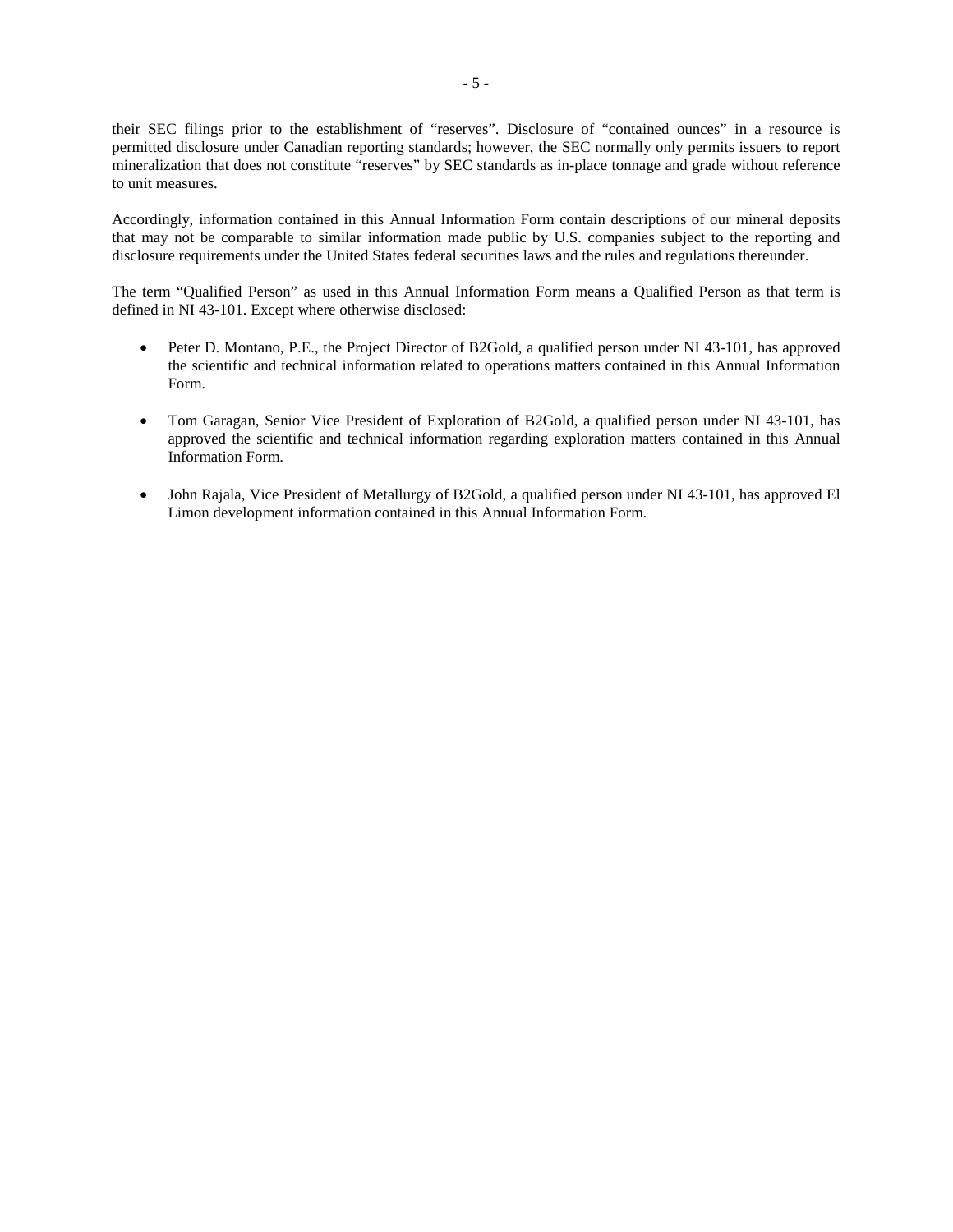# <span id="page-8-0"></span>**CORPORATE STRUCTURE**

# <span id="page-8-1"></span>**Name, Address and Incorporation**

We were incorporated under the *Business Corporations Act* (British Columbia) (the "**BCBCA**") on November 30, 2006. Our head office is located at Suite 3100, Three Bentall Centre, 595 Burrard Street, Vancouver, British Columbia, V7X 1J1 and our registered office is located at 1600-925 West Georgia Street, Vancouver, British Columbia, V6C 3L2.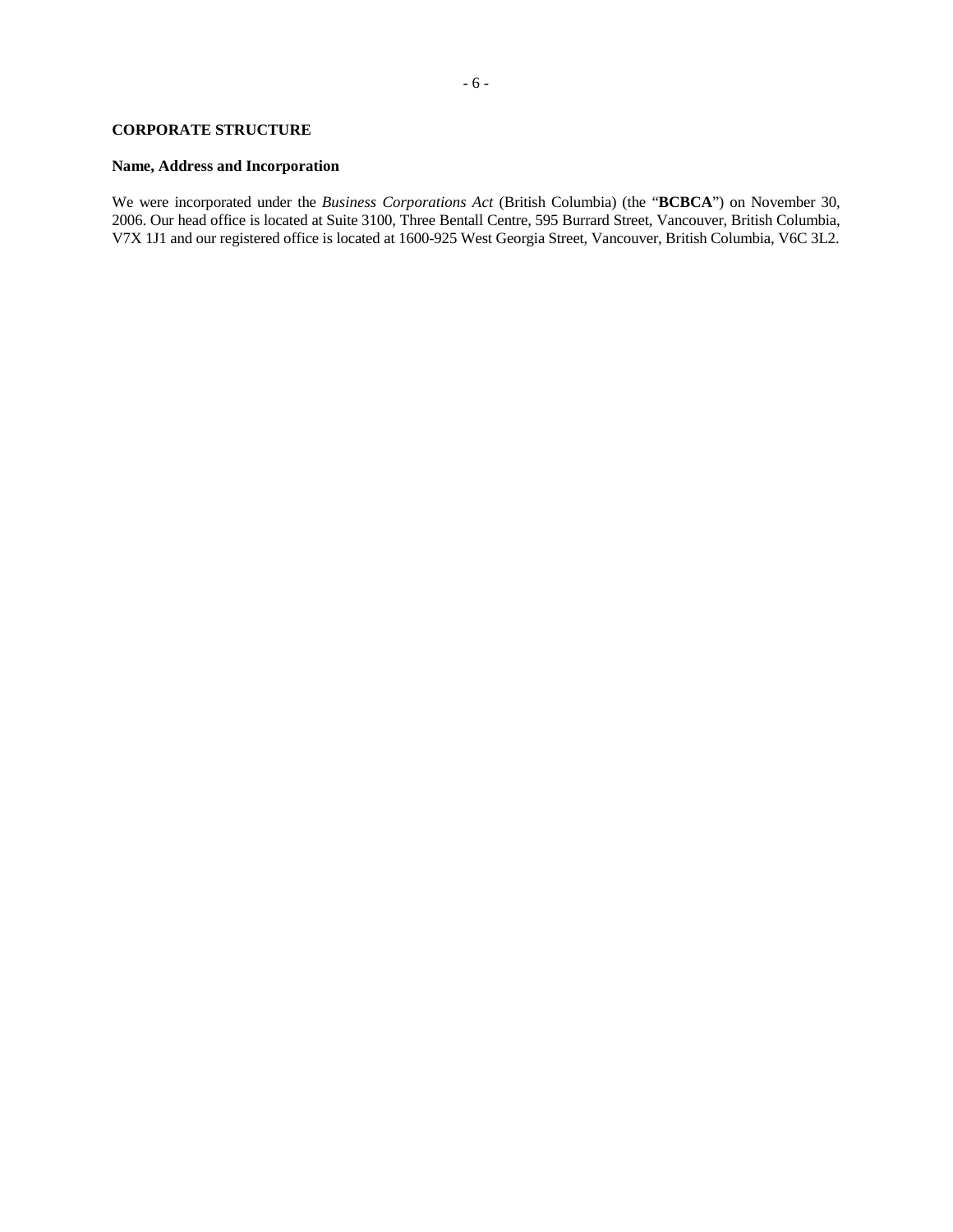#### <span id="page-9-0"></span>**Intercorporate Relationships**

A significant portion of our business is carried on through our subsidiaries. A chart showing the names of our material subsidiaries and certain subsidiaries holding an interest in mineral projects the Company considers significant that are described in this Annual Information Form and their respective jurisdiction of incorporation is set out below:



Notes:

- (1) All ownership of subsidiaries is 100% unless indicated. Certain subsidiaries are indirectly owned by us through wholly-owned subsidiaries not reflected above.
- (2) Colombian branches are not separate legal entities.<br>(3) As described in "*Material Properties Fekola M*
- (3) As described in "*Material Properties – Fekola Mine – Property Description, Location and Access*", it is anticipated that the State of Mali will have a 20% ownership interest in Fekola S.A., the owner of the Fekola Mine.
- (4) Not a subsidiary of B2Gold.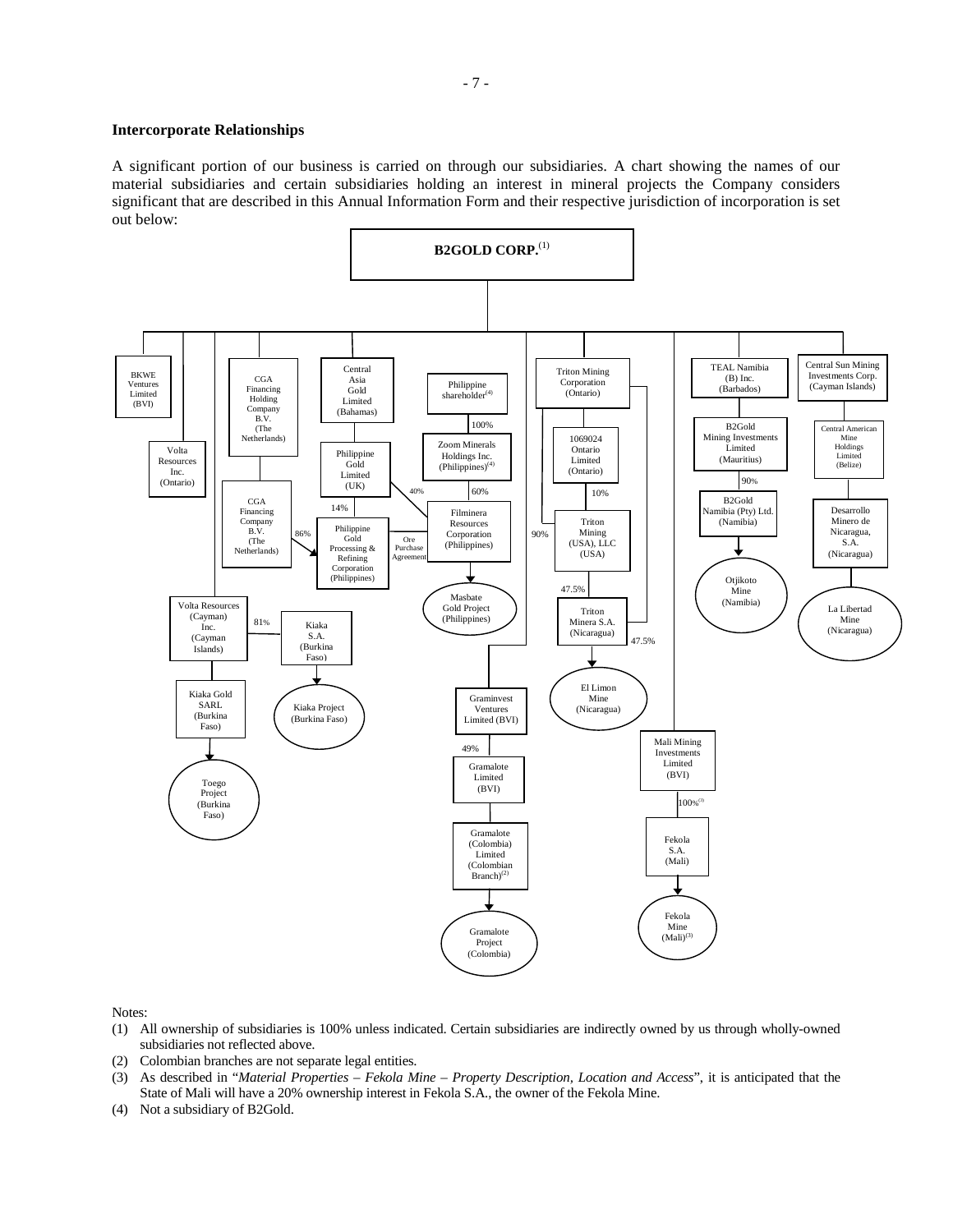#### <span id="page-10-0"></span>**GENERAL DEVELOPMENT OF THE BUSINESS**

We are a Vancouver-based gold producer with five operating mines (one mine in Mali, one mine in Namibia, one mine in the Philippines and two mines in Nicaragua). In addition, we have a portfolio of other evaluation and exploration projects in several countries including Mali, Colombia, Burkina Faso, Finland, Namibia and Nicaragua. Our material mineral properties consist of the following three mines:

- Fekola mine (anticipated 80% ownership), an open pit gold mine located approximately 40 kilometres ("**km**") south of the city of Kéniéba, Mali ("**Fekola Mine**"). As described in "*Material Properties – Fekola Mine*" below, it is anticipated that the State of Mali will have a 20% ownership interest;
- Otjikoto mine (90% ownership), an open pit, and potential underground, gold mine located approximately 300 km north of Windhoek, the capital of Namibia ("**Otjikoto Mine**"); and
- Masbate gold project (ownership as described in "*Material Properties – Masbate Gold Project*" below), an open pit gold mine, located near the northern tip of the island of Masbate, 360 km south-east of Manila, the capital of the Philippines ("**Masbate Gold Project**").

Our other significant assets consist of the following mines and two projects:

- El Limon mine (95% ownership), an underground gold mine located in northwestern Nicaragua, approximately 100 km northwest of Managua, the capital of Nicaragua ("**El Limon Mine**");
- La Libertad mine (100% ownership), an open pit gold mine located 110 km due east of Managua, and 32 km northeast of Juigalpa, Nicaragua ("**La Libertad Mine**");
- Burkina Faso regional projects consisting of the Kiaka and Toega projects (81% ownership), gold projects located 140 km southeast of Ouagadougou, the capital of Burkina Faso ("**Kiaka–Toega Project**"); and
- Gramalote Project (49% ownership), a gold project located 230 km northwest of Bogota, the capital of Colombia ("**Gramalote Project**").

## <span id="page-10-1"></span>**Three Year History**

Over the three most recently completed financial years, the significant events described below contributed to the development of our business.

#### *2015 Developments*

On February 28, 2015, the Otjikoto Mine achieved commercial production, ahead of schedule.

On May 20, 2015 (as subsequently amended on June 10, 2015, March 11, 2016, May 10, 2016 and July 7, 2017), we entered into a \$350 million revolving credit facility with a syndicate of international banks, which replaced the previous \$150 million secured credit facility with a syndicate led by Macquarie Bank Limited dated April 12, 2013. The syndicate includes HSBC Bank USA, National Association, which acts as administrative agent and lender, HSBC Securities (USA) Inc., which acts as sole lead arranger and sole bookrunner, and The Bank of Nova Scotia, Société Générale and ING Bank N.V, (together, and with CIBC (defined below), the "**Credit Facility Bank Syndicate**"). On March 14, 2017, the Company received a binding letter of commitment from the Canadian Imperial Bank of Commerce ("**CIBC**") to participate in the revolving credit facility and join the Credit Facility Bank Syndicate.

#### *2016 Developments*

On January 11, 2016, we filed a final short form base shelf prospectus (the "**Base Shelf Prospectus**") in each of the provinces of Canada and a corresponding amended shelf registration statement in the United States allowing us to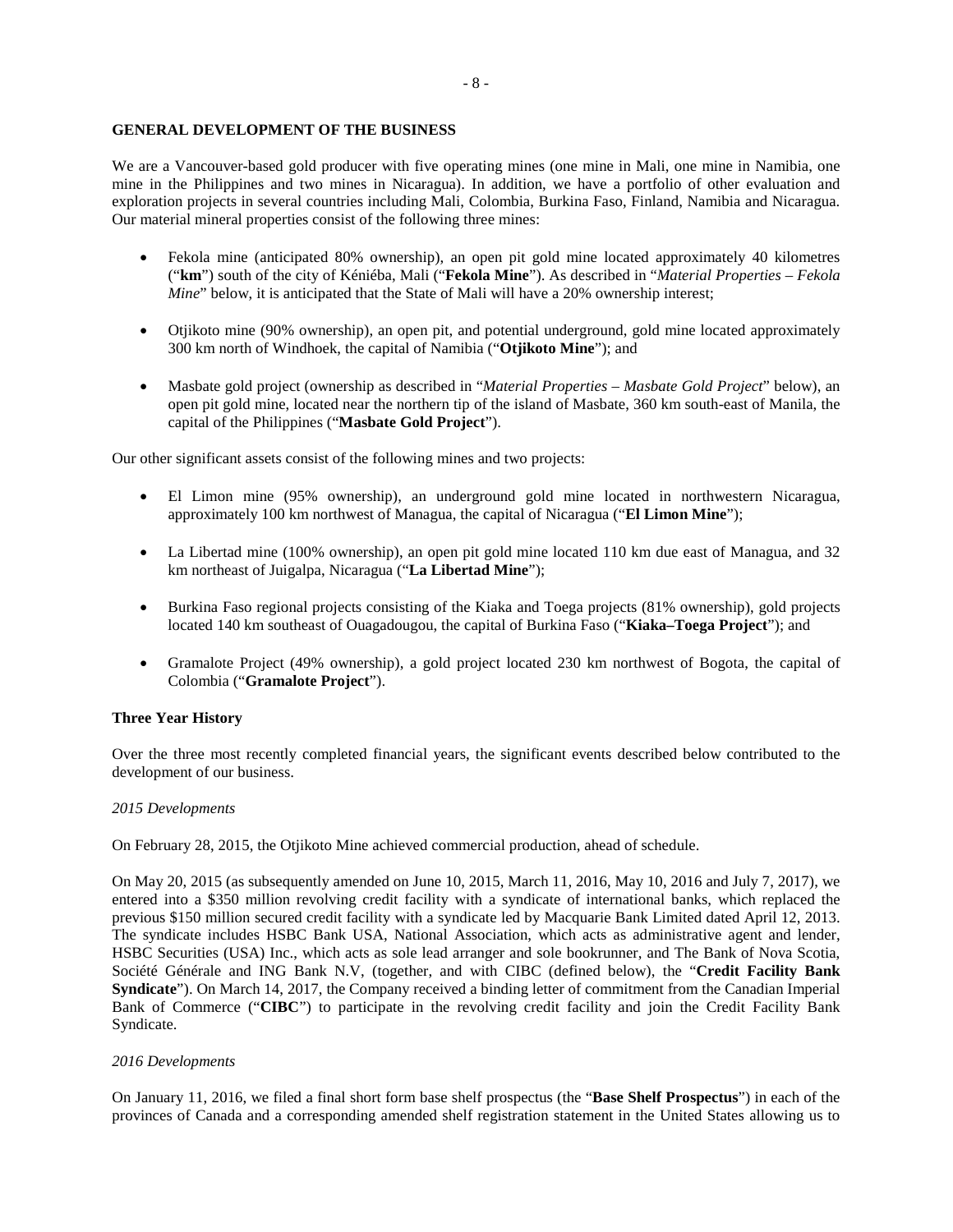offer up to \$300,000,000 of debt securities, warrants, subscription receipts, units or common shares of the Company (the "**Common Shares**"), or any combination thereof, from time to time during a 25-month period, which expired in February 2018.

On March 14, 2016, we received approvals for prepaid sales financing arrangements of up to \$120 million from our Credit Facility Bank Syndicate (the "**Prepaid Sales**"). The Prepaid Sales, in the form of metal sales forward contracts, allow us to deliver pre-determined volumes of gold on agreed future delivery dates in exchange for an upfront cash pre-payment ("**Prepaid Amount**"). The Prepaid Sales arrangements have a term of 33 months commencing March 2016, and settlement will be in the form of physical deliveries of unallocated gold from any of our mines in 24 equal monthly installments during 2017 and 2018. Initial Prepaid Sales contracts have been entered into for the delivery of 49,475 ounces of gold in 2017 and 53,791 in 2018, for total cash Prepaid Amount proceeds of \$120 million.

On June 8, 2016, the Otjikoto equipment loan facility, entered into on December 4, 2013 (and as amended from time to time) between B2Gold Namibia Minerals (Proprietary) Limited, as borrower, Caterpillar Financial SARL, as arranger, Caterpillar Financial Services Corporation, as original lender, and the Company and B2Gold Namibia (Proprietary) Limited, as guarantors (the "**Otjikoto Equipment Facility**"), was amended to extend the term over which loans may be advanced under the facility to December 31, 2016 and an additional \$4.5 million was made available for drawdown. As at December 31, 2017, we had drawn down the full amount currently available under the Otjikoto Equipment Facility.

On August 11, 2016, we entered into an equity distribution agreement (the "**ATM Agreement**") with two placement agents for the sale of Common Shares having up to an aggregate gross offering price of \$100 million through "at the market" distributions. The offering of Common Shares under the ATM Agreement (the "**ATM Offering**") was made pursuant to a prospectus supplement (the "**Supplement**") filed in all of the provinces of Canada and incorporated by reference into the Base Shelf Prospectus. During the year ended December 31, 2016, we issued 14.8 million Common Shares at an average price of \$3.17 per Common Share for gross proceeds of \$47.1 million (net proceeds of \$44.2 million after deducting costs associated with the issuance). During the year ended December 31, 2017, no Common Shares were issued under the ATM Agreement. In the second quarter of 2017, we terminated the ATM Agreement.

On September 7, 2016, we entered into a Euro 71.4 million term equipment facility (the "**Fekola Equipment Facility**") with Caterpillar Financial SARL, as mandated lead arranger, and Caterpillar Financial Services Corporation, as original lender. The aggregate principal amount of up to Euro 71.4 million is available to our majority-owned subsidiary, Fekola S.A. to finance or refinance the mining fleet and other mining equipment at our Fekola Mine in Mali. The Fekola Equipment Facility is available for a period that commenced on February 13, 2017 (the "**Financial Close Date**") and ends on the earlier of the day when the Fekola Equipment Facility is fully drawn and 30 months from the Financial Close Date. The Fekola Equipment Facility may be drawn in installments of not less than Euro 5 million, and each such installment shall be treated as a separate equipment loan. The Company is required to maintain a deposit in a debt service reserve account ("**DSRA**") equal at all times to the total of the principal, interest and other payments that become payable over the next six month period. Each equipment loan is repayable in 20 equal quarterly installments. The final repayment date shall be five years from the first disbursement under each equipment loan. The interest rate on each loan is a rate per annum equal to EURIBOR plus a margin of 5.10%. A commitment fee of 1.15% per annum on the undrawn balance of each tranche for the first 24 months after December 7, 2016 and 0.5% thereafter is also due, each payable quarterly. In each case, from October 1, 2017, 0.4167% per annum on the undrawn balance of each tranche is also due. We and our subsidiary, Mali Mining Investments Limited, have guaranteed the Fekola Equipment Facility and security will be given over equipment which has been financed by the Fekola Equipment Facility, related warranty and insurance and over the DSRA. As at December 31, 2017, we had drawn Euro 49.4 million (\$54.4 million equivalent) with Euro 22.0 million (\$26.4 million equivalent) undrawn.

On September 27, 2016, the Philippine Department of Environment and Natural Resources ("**DENR**") announced the preliminary results of mining audits carried out by the DENR in respect of all metallic mines in the Philippines. As reported by us on February 2, 2017, the DENR announced further results of its mining audit and the Masbate Gold Project was not among the mines announced to be suspended or closed. We believe that we continue to be in compliance with Philippine's laws and regulations. The Philippine Mining Industry Coordinating Council (the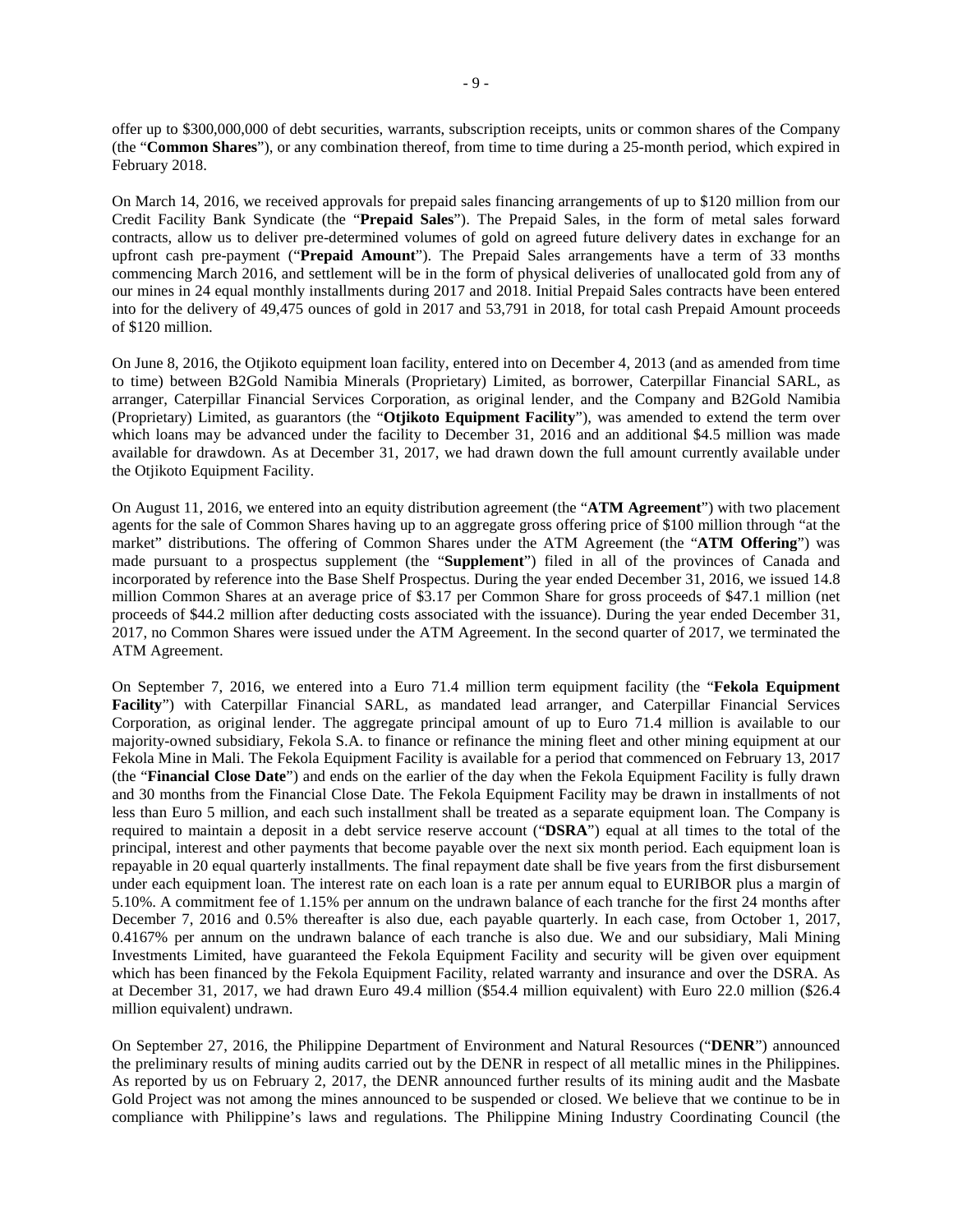"**MICC**"), the oversight committee for DENR plans to commence its review of mines in the Philippines in March 2018.

In December 2016, pursuant to applicable mining law, we formed a new 100% owned subsidiary company, Fekola S.A., which now holds our interest in the Fekola Mine. Under Mali law, we will contribute a 10% free carried interest in Fekola S.A. to the State of Mali. The State of Mali also has the option to purchase an additional 10% of Fekola S.A. which it has confirmed its intent to exercise. We have signed a mining convention in the form required under the 2012 Mining Code (Mali) (the "**2012 Mining Code**") that relates to, among other things, the ownership, permitting, reclamation bond requirements, development, operation and taxation applicable to the Fekola Mine with the State of Mali (the "**Fekola Convention**"). In August 2017, we finalized certain additional agreements with the State of Mali including a shareholder's agreement (the "**Fekola Shareholders Agreement**"), the share purchase agreement pursuant to which the State of Mali exercised the aforementioned additional 10% ownership interest in Fekola S.A. (the "**Share Purchase Agreement**") and an amendment to the Fekola Convention to address and clarify certain issues under the 2012 Mining Code. The Fekola Convention, as amended, will govern the procedural and economic parameters pursuant to which we will operate the Fekola Mine. The Fekola Shareholders Agreement and the Share Purchase Agreement for the purchase of the additional 10% of Fekola S.A. have been finalized and signed by the relevant Malian government ministers and the Malian Council of Ministers, subject to ratification by the Mali National Assembly, which is now expected at their next scheduled sitting in April 2018. Upon such ratification, we will transfer ownership of 20% of Fekola S.A. to the State of Mali. The first non-participating 10% of the State of Mali's ownership will entitle it to an annual priority dividend equivalent to 10% of calendar net income of Fekola S.A. The second fully participating 10% of the State of Mali's interest will entitle it to ordinary dividends payable on the same basis as any ordinary dividends declared and payable to us for our 80% interest.

#### *2017 Developments*

On February 13, 2017, the Financial Close Date was established under the Fekola Equipment Facility and the first drawdown in the amount of Euro 24.7 million was advanced on February 17, 2017.

In the first half of 2017, we entered into further Prepaid Sales transactions with the Credit Facility Banking Syndicate totalling \$30 million for delivery of 25,282 ounces of gold for delivery between January 31 and May 20, 2019.

On May 30, 2017, an amendment to the Otjikoto Equipment Facility was entered into to allow B2Gold Namibia Minerals (Proprietary) Limited to re-borrow up to \$6.48 million of the amount previously repaid, which was fully drawn as at December 31, 2017.

On June 1, 2017, our affiliate Filminera Resource Corporation and subsidiary Philippine Gold Processing & Refining Corp. entered into aggregate \$17.8 million equipment facilities with Caterpillar Financial Services Philippines, Inc. (together, the "**Masbate Equipment Facility**"). The principal amount is available to finance or refinance the mining fleet and other mining equipment at the Masbate Gold Project in the Philippines. The Masbate Equipment Facility is available for a period that ends on the earlier of the day when the Masbate Equipment Facility is fully drawn and December 31, 2018. The Masbate Equipment Facility may be drawn in installments of not less than \$0.5 million, and each such installment shall be treated as a separate equipment loan. Each equipment loan is repayable in 20 equal quarterly installments. The final repayment date shall be five years from the first disbursement under each equipment loan. The interest rate on each loan is a rate per annum equal to LIBOR plus a margin of 3.85%. A commitment fee of 1.15% per annum on the undrawn balance of each tranche is also due, each payable quarterly. We have guaranteed the Masbate Equipment Facility and security is given over the equipment of the borrower which has been financed by the Masbate Equipment Facility. As at December 31, 2017, \$8.7 million had been drawn.

On July 7, 2017, we entered into an amended and restated revolving credit facility (the "**Credit Facility**") with the Credit Facility Bank Syndicate to upsize our revolving credit facility to an aggregate amount of \$500 million, representing a \$75 million increase from the principal amount of \$425 million under our previously amended revolving credit facility. The Credit Facility also allows for an accordion feature whereby upon receipt of additional binding commitments, the Credit Facility may be increased to \$600 million any time prior to the maturity date. The Credit Facility bears interest on a sliding scale of between LIBOR plus 2.25% to 3.25% based on our consolidated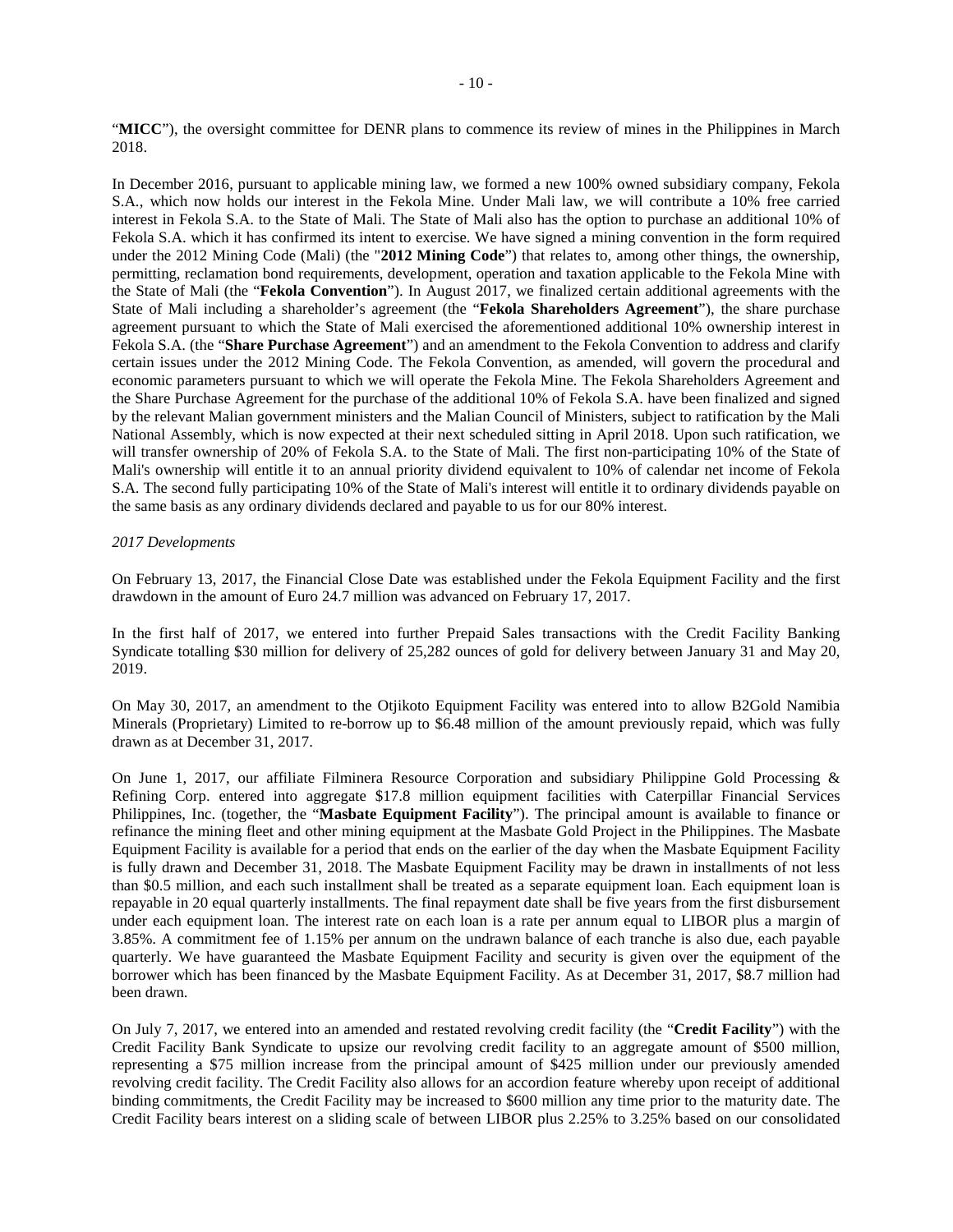net leverage ratio. Commitment fees for the undrawn portion of the Credit Facility will also be on a similar sliding scale basis of between 0.5% and 0.925%. The term of the Credit Facility is four years, maturing on July 7, 2021. From December 29, 2017 onwards, for such time as the indebtedness outstanding under our existing convertible Notes (defined below) is greater than \$100 million, the sliding scale interest will temporarily increase to a sliding scale range of between LIBOR plus 2.5% to 4%. The increase in the sliding scale rate will cease upon the reduction of outstanding indebtedness under the Notes to \$100 million or less. In addition, a fee equal to 0.25% of the total Credit Facility shall be payable on December 29, 2017 and every 90 days thereafter until the outstanding indebtedness under the Notes is \$100 million or less.

On September 25, 2017, we announced that we completed the construction of the Fekola mill and commenced ore processing at the Fekola Mine, more than three months ahead of schedule and on budget. We also completed a new life-of-mine ("**LoM**") plan for the Fekola deposit that projects higher mill throughput and annual gold production, and lower projected operating costs per ounce and all-in sustaining costs per ounce of gold than the original (4 million tonnes per annum) plan in the optimized Fekola feasibility study. The new LoM plan was completed based on the expanded 5 million tonnes per annum mill throughput and takes into account an early start-up, increased processing throughput and improved open-pit design and scheduling.

On October 7, 2017, the first gold pour at the Fekola Mine occurred, approximately three months ahead of schedule.

On October 23, 2017, Ms. Robin Weisman was appointed to the board of directors of the Company (the "**Board**").

On November 30, 2017, the Fekola mine achieved commercial production, one month ahead of the revised schedule and four months ahead of the schedule announced in the optimized Fekola feasibility study.

In 2017, the MICC voted to rescind the existing Department Administrative Order which bans new open-pit mines in the Philippines (which does not apply to current Masbate operations). They have indicated that the order may be lifted provided that mining laws, rules and regulations are strictly enforced.

In 2017, a detailed capital cost estimate of \$25.5 million was completed by Lycopodium, working with the Company's engineering team, for the expansion of the Masbate processing plant to 8 million tonnes per year and the expansion has been approved by the Company.

## <span id="page-13-0"></span>**DESCRIPTION OF THE BUSINESS**

### <span id="page-13-1"></span>**General**

We are a Vancouver-based gold producer with a strategic focus on acquiring and developing interests in mineral properties with demonstrated potential for hosting economic mineral deposits, with gold deposits as the primary focus. We conduct gold mining operations and exploration and drilling campaigns to define and develop Mineral Resources and Mineral Reserves on our properties with an intention of developing, constructing and operating mines on such properties.

Our corporate objective is to continue growing as a profitable and responsible gold producer through ongoing exploration of our existing projects and accretive acquisitions, irrespective of the gold price.

#### <span id="page-13-2"></span>**Principal Product**

Our principal product is gold, with gold production forming all of our revenues. There is a global market into which we can sell our gold and, as a result, we are not dependent on a particular purchaser with respect to the sale of the gold that we produce.

#### <span id="page-13-3"></span>**Special Skills and Knowledge**

Various aspects of our business require specialized skills and knowledge. Such skills and knowledge include the areas of permitting, engineering, geology, metallurgy, logistical planning, implementation of exploration programs, mine construction and development, mine operation, as well as legal compliance, finance and accounting. We have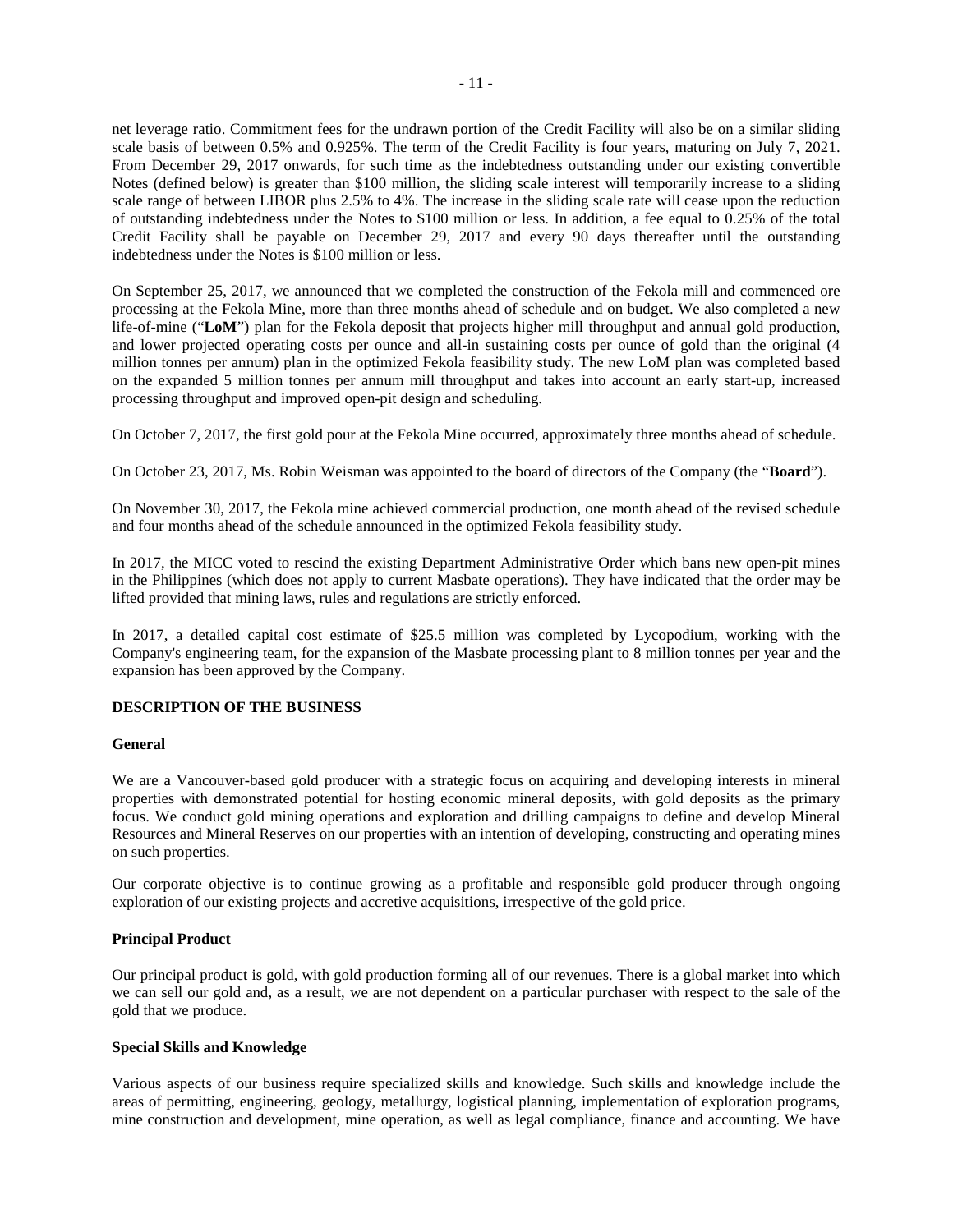an active recruitment program, have highly qualified management personnel on staff, and believe that persons having the necessary skills are generally available. We have found that we can locate and retain competent employees and consultants in such fields as well as a retention rate of highly skilled employees and we anticipate that we will not have significant difficulty in recruiting other personnel as needed. Training programs are in place for workers who are recruited locally.

#### <span id="page-14-0"></span>**Competitive Conditions**

The gold exploration and mining business is a competitive business. We compete with numerous other companies and individuals in the search for and the acquisition of quality gold properties, mineral claims, permits, concessions and other mineral interests, as well as recruiting and retaining qualified employees. Our ability to acquire gold properties in the future will depend not only on our ability to develop our present properties, but also on our ability to select and acquire suitable producing properties or prospects for development or mineral exploration.

#### <span id="page-14-1"></span>**Cycles**

The mineral exploration and development business is subject to mineral price cycles. The marketability of minerals is also affected by worldwide economic cycles.

# <span id="page-14-2"></span>**Employees**

Our business is administered principally from our head office in Vancouver, British Columbia, Canada. We also have offices in Managua, Nicaragua; Manila, Philippines; Windhoek, Namibia; Ouagadougou, Burkina Faso; Bamako, Mali; Accra, Ghana; Dakar, Senegal; and Medellin, Colombia**.** As at the date hereof, we, including our subsidiaries, employ a total of 3,109 permanent employees and 2,283 fixed-term employees for a total of 5,392 employees.

Production at our mining operations is dependent upon the efforts of our employees and our relations with our unionized and non-unionized employees. Some of our employees are represented by labour unions under various collective labour agreements. The collective bargaining agreement covering the workers at the El Limon Mine is effective until August 1, 2018. The collective bargaining agreement covering the workers at La Libertad Mine is effective until December 31, 2019, having signed a renewal in January 2018**.** The collective bargaining agreement covering the workers at the Otjikoto Mine is negotiated annually, and remains in place until current negotiations are complete.

Fekola currently is not unionized. However, the entire mining industry in Mali is governed by a single union and it is anticipated that the Fekola Mine will ultimately have a union in place. Currently, all labour discussions are managed through employee representatives that are elected during site-wide elections. Labour relations are currently very good at Fekola.

#### <span id="page-14-3"></span>**Foreign Operations**

Our principal operations and assets are located in Mali, Namibia, the Philippines, Nicaragua, Burkina Faso, Colombia and Finland. Our operations are exposed to various levels of political, economic and other risks and uncertainties. These risks and uncertainties vary from country to country and include, but are not limited to government regulations (or changes to such regulations) with respect to restrictions on production, export controls, income taxes, expropriation of property, repatriation of profits, environmental legislation, land use, water use, local ownership requirements and land claims of local people, regional and national instability and mine safety. The effect of these factors cannot be accurately predicted. See "*Risk Factors*".

#### <span id="page-14-4"></span>**Environmental Protection**

Our activities are subject to extensive laws and regulations governing the protection of the environment, natural resources and human health. These laws address, among other things, emissions into the air, discharges into water, management of waste, management of hazardous substances, protection of natural resources, antiquities and endangered species and reclamation of lands disturbed by mining operations. We are required to obtain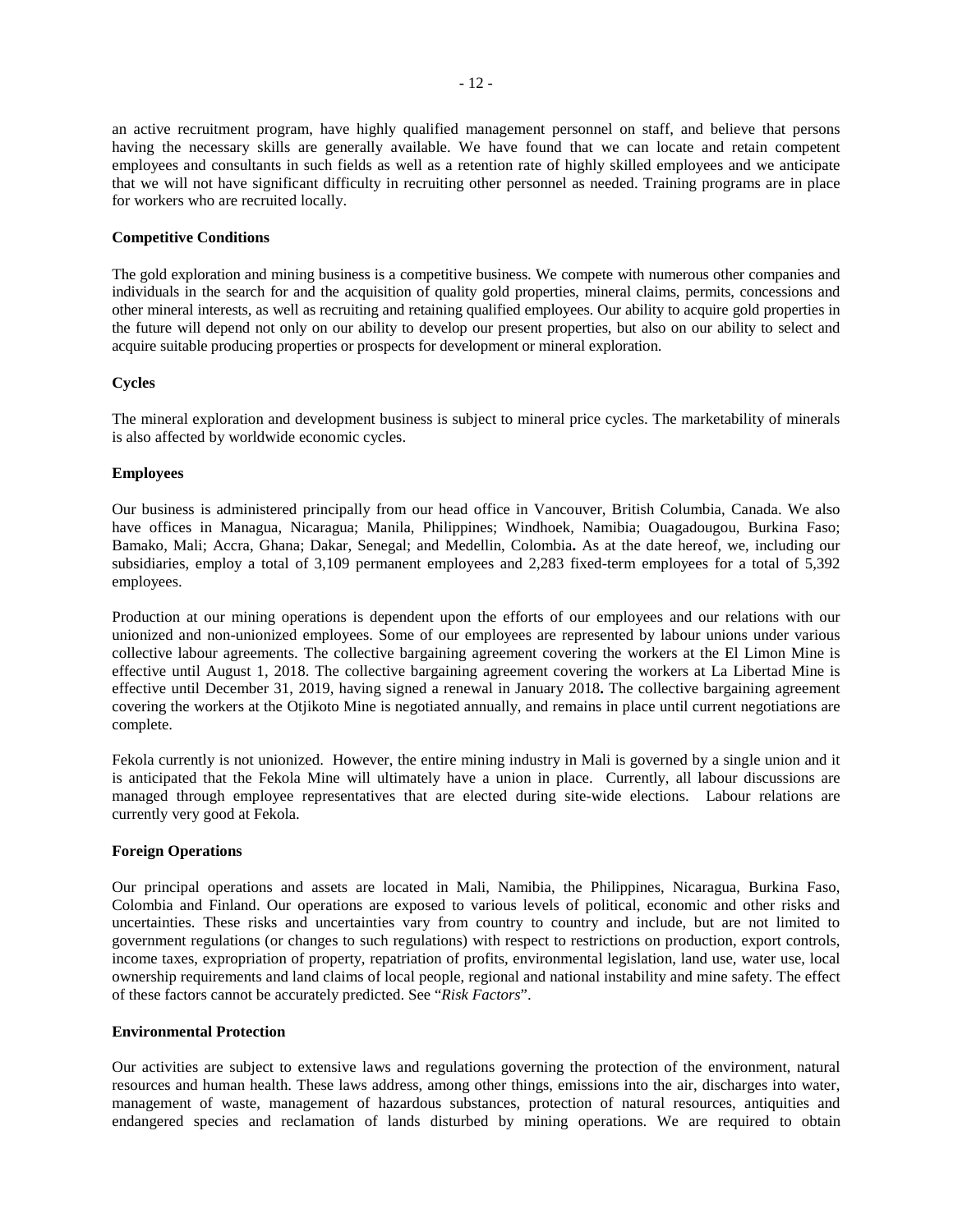governmental permits and, in some instances, provide bonding requirements under federal, state, or provincial air, water quality, and mine reclamation rules and permits. Violations of environmental, health and safety laws are subject to civil sanctions and, in some cases, criminal sanctions, including the suspension or revocation of permits. The failure to comply with environmental laws and regulations or liabilities related to hazardous substance contamination could result in project development delays, material financial impacts or other material impacts to our projects and activities, fines, penalties, lawsuits by the government or private parties, or material capital expenditures.

Additionally, environmental laws in some of the countries in which we operate require that we periodically perform audits and environmental impact studies at our mines. These studies could reveal environmental impacts that would require us to make significant capital outlays or cause material changes or delays in our intended activities.

Our current closure and reclamation cost estimate at La Libertad Mine, El Limon Mine, the Masbate Gold Project, the Otjikoto Mine and the Fekola Mine is approximately US\$101.8 million on an undiscounted basis. These estimates are generally based on conceptual level engineering and will be updated periodically to reflect changes in site conditions and the LoM plans.

### <span id="page-15-0"></span>**Environmental, Occupational Health and Safety, and Regulatory**

We have adopted environmental and biodiversity policies designed to ensure environmental risks are adequately addressed while committing to environmental protection for all our activities. We have also adopted occupational health and safety policies designed to ensure the protection and promotion of the safety, human health, and welfare of our employees. We have also implemented Health, Safety & Environmental ("**HSE**") Management System Standards and Occupational Health and Safety, Environmental and Biodiversity Performance Standards at the corporate level to provide minimum requirements for the development and implementation of both corporate and site HSE management systems. Our HSE Management System and Performance Standards are based on international standards including compliance with in-country regulations, relevant International Organization for Standardization ("**ISO**") and Occupational Health, Safety and Security ("**OHSAS**") standards, and reliance on the International Finance Corporation ("**IFC**") Performance Standards and international best practices in cases where national regulatory systems are not sufficiently stringent. These management systems enable us to mitigate and manage the potential risks and impacts of our operations.

We implement the HSE management systems and manage HSE performance with dedicated HSE personnel at both the corporate and site levels. In addition, we have in place a Health, Safety, Environment and Social Committee of the Board to assist the Board in overseeing our health, safety, environmental and corporate social responsibility policies and programs, and our health, safety, environmental and corporate social responsibility performance.

The following is a brief summary of HSE management systems in place across our different projects:

- Fekola Mine: With the transition in 2017 from construction to mine operations, the Fekola Mine has begun the formal development of its HSE management system according to the local and national regulatory requirements, as well as the requirements of the corporate HSE Management System and Performance Standards. The HSE management system and performance will be audited by independent experts, with initial baseline audits scheduled for February (HSE Management System Standards) and August (HSE Performance Standards) 2018.
- Masbate Gold Project: Masbate Gold Project has developed and implemented an HSE management system based on our HSE Management System and Performance Standards. The HSE management system and performance includes annual internal auditing of the Masbate Gold Project by independent experts. In addition, the Masbate Gold Project maintains ISO 14001 certification and evaluates its management of cyanide in relation to the International Cyanide Management Code.
- Otjikoto Mine: B2Gold Namibia (Proprietary) Limited ("**B2Gold Namibia**") continues to develop and implement a full HSE management system that covers all corporate HSE management systems and performance standards requirements on health, safety, environment, and biodiversity. Otjikoto Mine undergoes annual audits by independent experts.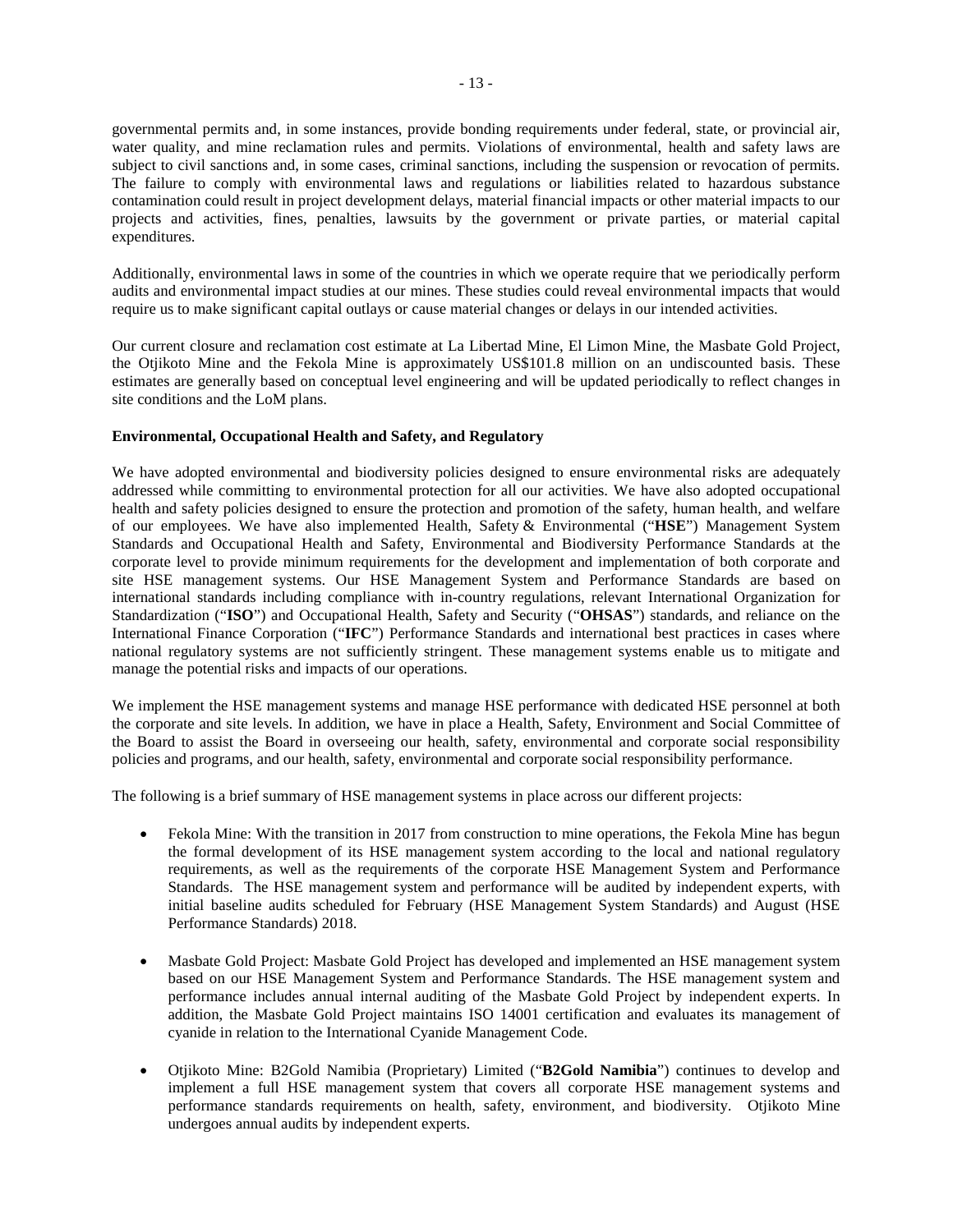- El Limon Mine: El Limon Mine continues to develop its HSE management system based on our HSE Management System and Performance Standards led by senior management, the HSE departments, and HSE Management System Coordinators. The HSE management system and performance includes annual auditing of the El Limon Mine by independent experts.
- La Libertad Mine: La Libertad Mine continues to develop its HSE management system based on our HSE Management System and Performance Standards through its internal management system implementation committee. La Libertad Mine undergoes annual audits by independent experts.
- Regional Exploration Projects: Regional exploration projects adhere to the same HSE policies as the rest of our projects, and apply specific standards, procedures, and processes as are relevant and applicable to the specific site.
- Reclamation and Care and Maintenance Sites: Reclamation and care and maintenance sites adhere to the same HSE policies as the rest of our projects, and apply specific standards, procedures, and processes as are relevant and applicable to the site.

In addition, we work with occupational health, safety, and environmental regulatory agencies to ensure that the performance of our operations is at a level that is acceptable to the regulatory authorities. We encourage open dialogue and have prepared procedures for responding to concerns of all entities with respect to HSE issues.

# <span id="page-16-0"></span>**SUMMARY OF MINERAL RESERVE AND MINERAL RESOURCE ESTIMATES**

Mineral Reserves are reported from pit designs and underground stope designs based on Measured and Indicated Mineral Resources. Mineral Resources are reported inclusive of those Mineral Resources that have been converted to Mineral Reserves.

Economic parameters such as mining costs, processing costs, metallurgic recoveries and geotechnical considerations have been applied to determine economic viability of the Mineral Reserves based on a gold price of US\$1,250 per ounce ("**/oz**"). Mineral Reserves contained in stockpiles that meet the project-specific Mineral Reserve cutoff grades are also included for the Fekola, Masbate and Otjikoto Mines.

Mineral Resources amenable to open pit mining are constrained with conceptual pit shells defined by economic parameters and using a gold price of US\$1,400/oz. Mineral Resources amenable to underground mining methods are reported above cutoff grades defined by site operating costs and using a gold price of US\$1,400/oz. Gold grades are expressed in grams per tonne of gold ("**g/t Au**").

Except where stated otherwise, Mineral Reserve and Resource estimates for B2Gold's operating mines are reported from B2Gold's Mineral Resource models that have been updated to account for mining depletion, using topographic surfaces as of December 31, 2017 and are reported on an attributable basis (details in Notes).

| <b>Mine</b>                                                  | <b>Tonnes</b><br>$\left( t\right)$ | <b>Gold Grade</b><br>$(g/t \text{ Au})$ | <b>Contained Gold</b><br><b>Ounces</b><br>(oz) | <b>Contained Gold</b><br><b>Kilograms</b><br>(kg) |
|--------------------------------------------------------------|------------------------------------|-----------------------------------------|------------------------------------------------|---------------------------------------------------|
| Fekola                                                       | 38,660,000                         | 2.35                                    | 2,917,000                                      | 90,700                                            |
| Masbate                                                      | 88,520,000                         | 0.85                                    | 2,420,000                                      | 75,300                                            |
| Otjikoto                                                     | 19,530,000                         | 1.57                                    | 985,000                                        | 30,600                                            |
| La Libertad                                                  | 1,490,000                          | 1.71                                    | 82,000                                         | 2,500                                             |
| El Limon                                                     | 820,000                            | 4.20                                    | 110,000                                        | 3.400                                             |
| <b>Total Probable Mineral Reserves (includes stockpiles)</b> |                                    |                                         | 6,514,000                                      | 202,600                                           |

# **Probable Mineral Reserves Statement**

Notes:

1. Mineral Reserves have been classified using the CIM Standards. All tonnage, grade and contained metal content estimates have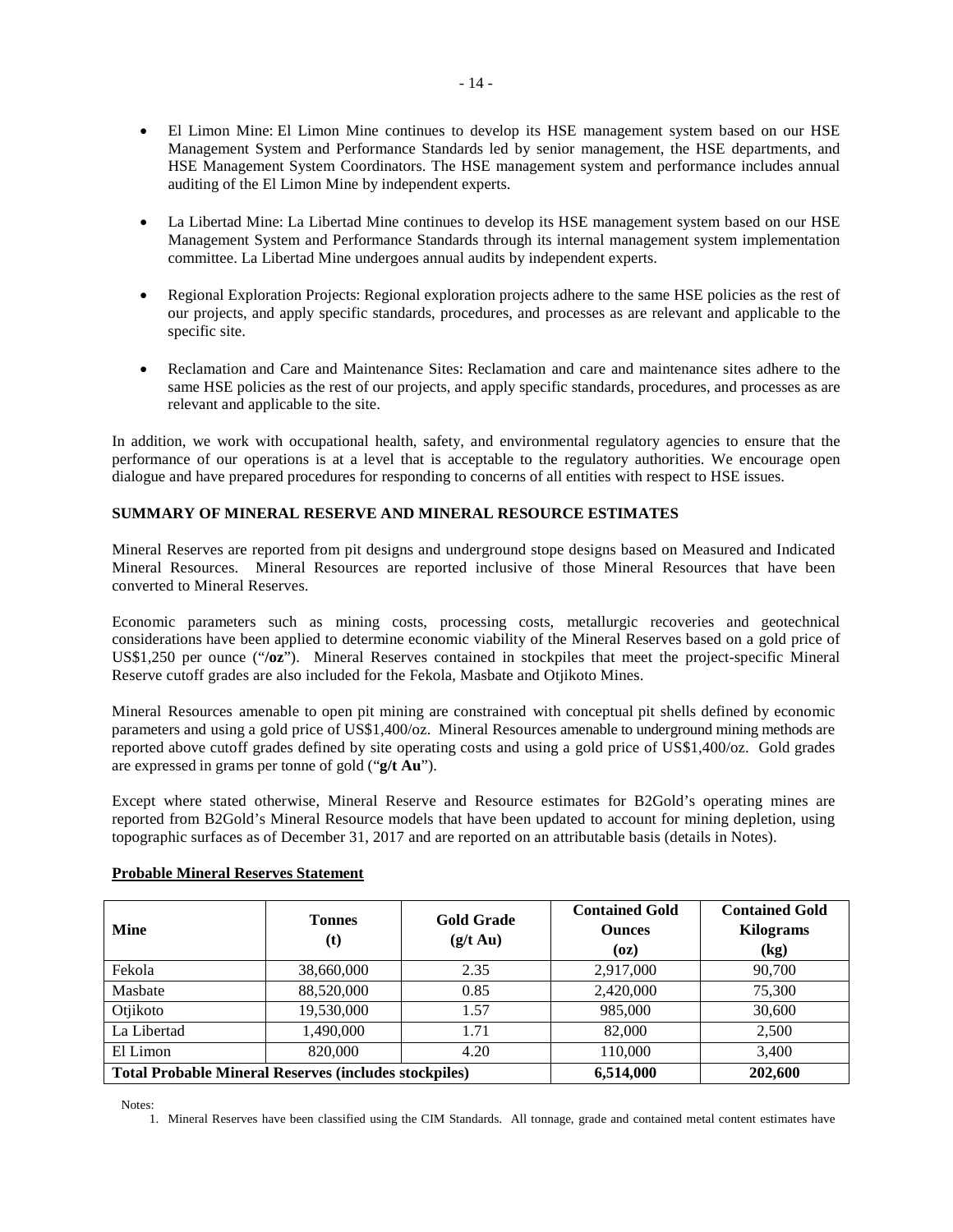been rounded; rounding may result in apparent summation differences between tonnes, grade, and contained metal content.

- 2. Fekola Mine: Mineral Reserves are reported on an 80% attributable basis; B2Gold expects that the State of Mali will hold a 20% interest in the Fekola Mine. For further details of B2Gold's interest in the Fekola Mine, see the heading "*Material Properties – Fekola Mine – Property Description, Location and Access*". The Mineral Reserves have an effective date of December 31, 2017. The Qualified Person for the reserve estimate is Peter D. Montano, P.E., who is B2Gold's Project Director. Mineral Reserves are based on a conventional open pit mining method, gold price of US\$1,250/oz, metallurgical recovery of 93%, and average operating cost estimates of US\$2.65/t mined (mining), US\$15.81/t processed (processing) and US\$3.13/t processed (general and administrative). Reserve model dilution and ore loss was applied through whole block averaging such that at a 0.8 g/t Au cutoff there is a 2.8% increase in tonnes, a 3.1% reduction in grade and 0.5% reduction in ounces when compared to the Mineral Resource model. An additional 5% dilution and 2% ore loss was applied during pit optimization and scheduling. Mineral Reserves are reported above a cutoff grade of 0.8 g/t Au.
- 3. Masbate Gold Project: Mineral Reserves are reported on a 100% attributable basis. Pursuant to the ore sales and purchase agreement between Filminera Resources Corporation ("**Filminera**") and Philippine Gold Processing & Refining Corporation ("**PGPRC**"), B2Gold's wholly-owned subsidiary, PGPRC has the right to purchase all ore from the Masbate Gold Project. The Mineral Reserves have an effective date of December 31, 2017. The Qualified Person for the reserve estimate is Kevin Pemberton, P.E., who is B2Gold's Chief Mine Planning Engineer. Mineral Reserves are based on a conventional open pit mining method, gold price of US\$1,250/oz, modeled metallurgical recovery (resulting in average LoM metallurgical recoveries by pit that range from 65% to 82%), and operating cost estimates of US\$1.50/t-\$1.60/t mined (mining), a variable ore differential cost by pit (average cost is US\$0.17), US\$8.45/t processed (processing) and US\$2.50–3.83/t processed (general and administrative). Dilution and ore loss were applied through block averaging such that at a cutoff of 0.49 g/t Au, there is a 7% increase in tonnes, a 6% reduction in grade and no change in ounces when compared to the Mineral Resource model. Mineral Reserves are reported at cutoffs that range from 0.44– 0.52g/t Au.
- 4. Otjikoto Mine: Mineral Reserves for Otjikoto and Wolfshag are reported on a 90% attributable basis; the remaining 10% interest is held by EVI Mining (Proprietary) Ltd., a Namibian empowerment company ("**EVI**"). The Mineral Reserves have an effective date of December 31, 2017. The Qualified Person for the reserve estimate is Peter Montano, P.E., who is B2Gold's Project Director. Mineral Reserves that will be mined by open pit methods assume a gold price of US\$1,250/oz, metallurgical recovery of 98%, and operating cost estimates of US\$1.79/t mined (mining), US\$12.27/t processed (processing) and US\$3.67/t processed (general and administrative). Dilution and ore loss was applied through block averaging such that at a cutoff of 0.45 g/t Au, there is a 1% decrease in tonnes, a 4% reduction in grade and 5% reduction in ounces when compared to the Mineral Resource model. Mineral Reserves are reported at a cutoff of 0.45 g/t Au.
- 5. La Libertad Mine: Mineral Reserves are reported on a 100% attributable basis, and have an effective date of December 31, 2017. The Qualified Person for the estimate is Kevin Pemberton, P.E., who is B2Gold's Chief Mine Planning Engineer. Mineral Reserves are based on a conventional open pit mining method, gold price of US\$1,250/oz, metallurgical recoveries that range from 90% to 94%, and operating cost estimates of US\$2.55/t mined (mining), US\$13.93/t processed (processing) and US\$4.31/t processed (general and administrative). Dilution and ore loss was applied to the Jabali material through block averaging such that at a cutoff of  $0.73$  g/t Au, there is a 10% increase in tonnes, a 27% reduction in grade and 20% reduction in ounces when compared to the Mineral Resource model. No dilution is applied to spent-ore. Mineral Reserves are reported at cutoffs that range from 0.62–0.73 g/t Au.
- 6. El Limon Mine: Mineral Reserves are reported on a 95% attributable basis; the remaining 5% interest is held by Inversiones Mineras S.A. ("**IMISA**"). The Mineral Reserves have an effective date of December 31, 2017. The Qualified Person for the estimate is Kevin Pemberton, P.E., who is B2Gold's Chief Mine Planning Engineer. Mineral Reserves are based on underground long-hole stoping mining methods, gold price of US\$1,250/oz, metallurgical recovery of 93.5%, and operating cost estimates of US\$67.12– 82.39/t of ore mined (mining), US\$24.61/t processed (processing) and US\$11.57/t processed (general and administrative). Dilution of 24-37% is applied to most zones in addition to 90% mine recovery for all zones. Mineral Reserves are reported at cutoffs that range from 3.03–3.23 g/t Au.
- 7. Stockpiles: Mineral Reserves in stockpiled material are reported in the totals for the Masbate, Otjikoto and Fekola mines, and were prepared by mine site personnel at each operation. Ore stockpile balances are derived from mining truck movements to individual stockpiles or detailed surveys, with grade estimated from routine grade control methods. Stockpile cutoffs vary by deposit, from 0.4– 0.7 g/t Au.

| Country      | Mine or<br><b>Project</b>               | <b>Tonnes</b><br>(t) | <b>Gold Grade</b><br>$(g/t \text{ Au})$ | <b>Contained Gold</b><br><b>Ounces</b><br>(oz) | <b>Contained</b><br>Gold<br>Kilograms<br>(kg) |  |  |
|--------------|-----------------------------------------|----------------------|-----------------------------------------|------------------------------------------------|-----------------------------------------------|--|--|
|              | <b>Measured</b>                         |                      |                                         |                                                |                                               |  |  |
| Burkina Faso | Kiaka                                   | 27,310,000           | 1.09                                    | 953,000                                        | 29,600                                        |  |  |
|              | <b>Total Measured Mineral Resources</b> | 953,000              | 29,600                                  |                                                |                                               |  |  |
|              | <b>Indicated</b>                        |                      |                                         |                                                |                                               |  |  |
| Mali         | Fekola                                  | 59,170,000           | 2.08                                    | 3,948,000                                      | 122,800                                       |  |  |
| Philippines  | Mashate                                 | 120,430,000          | 0.88                                    | 3,411,000                                      | 106,100                                       |  |  |
| Namibia      | Otjikoto                                | 35,390,000           | 1.33                                    | 1,513,000                                      | 47,100                                        |  |  |
| Nicaragua    | La Libertad                             | 2,660,000            | 2.44                                    | 209,000                                        | 6,500                                         |  |  |

#### **Measured and Indicated Mineral Resource Statement**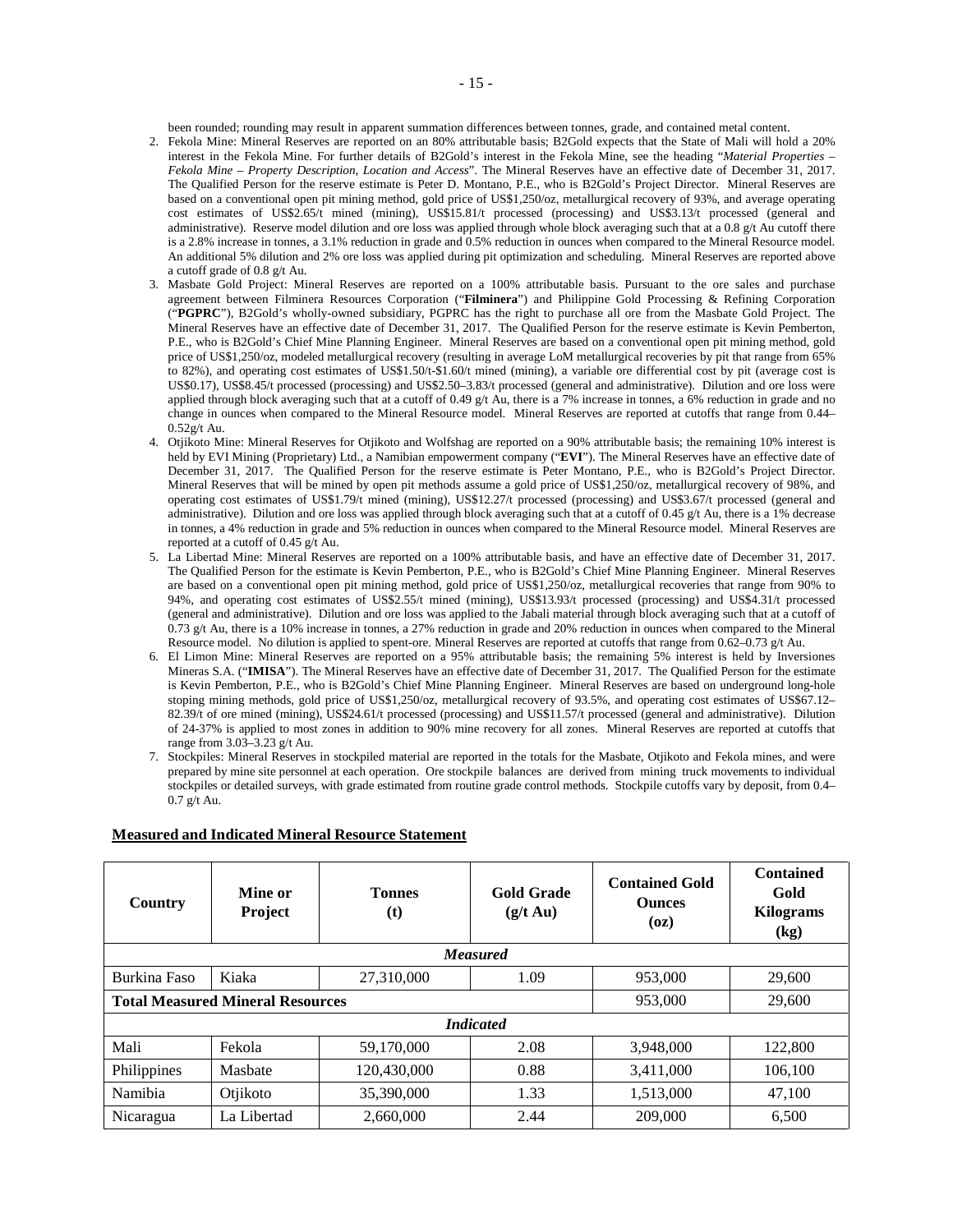| Country               | Mine or<br><b>Project</b>                                      | <b>Tonnes</b><br>(t)                                  | <b>Gold Grade</b><br>$(g/t \text{ Au})$ | <b>Contained Gold</b><br><b>Ounces</b><br>(oz) | <b>Contained</b><br>Gold<br><b>Kilograms</b><br>(kg) |
|-----------------------|----------------------------------------------------------------|-------------------------------------------------------|-----------------------------------------|------------------------------------------------|------------------------------------------------------|
|                       | El Limon                                                       | 2,310,000                                             | 5.05                                    | 375,000                                        | 11,700                                               |
| Burkina Faso          | Kiaka                                                          | 96,830,000                                            | 0.96                                    | 2,986,000                                      | 92,900                                               |
| Colombia              | Gramalote                                                      | 79,660,000                                            | 0.75                                    | 1,926,000                                      | 59,900                                               |
|                       | <b>Total Indicated Mineral Resources (includes stockpiles)</b> |                                                       | 14,368,000                              | 446,900                                        |                                                      |
|                       |                                                                |                                                       | <b>Measured and Indicated</b>           |                                                |                                                      |
| Mali                  | Fekola                                                         | 59,170,000                                            | 2.08                                    | 3,948,000                                      | 122,800                                              |
| Philippines           | Mashate                                                        | 120,430,000                                           | 0.88                                    | 3,411,000                                      | 106,100                                              |
| Namibia               | Otjikoto                                                       | 35,390,000                                            | 1.33                                    | 1,513,000                                      | 47,100                                               |
|                       | La Libertad                                                    | 2,660,000                                             | 2.44                                    | 209,000                                        | 6,500                                                |
| Nicaragua             | El Limon                                                       | 2,310,000                                             | 5.05                                    | 375,000                                        | 11,700                                               |
| Burkina Faso          | Kiaka                                                          | 124,140,000                                           | 0.99                                    | 3,938,000                                      | 122,500                                              |
| Colombia              | Gramalote                                                      | 79,660,000                                            | 0.75                                    | 1,926,000                                      | 59,900                                               |
| (includes stockpiles) |                                                                | <b>Total Measured and Indicated Mineral Resources</b> |                                         | 15,321,000                                     | 476,500                                              |

## **Inferred Mineral Resource Statement**

| Country                                 | <b>Mine or Project</b> | <b>Tonnes</b><br>(t) | <b>Gold Grade</b><br>$(g/t \text{ Au})$ | <b>Contained Gold</b><br><b>Ounces</b><br>(oz) | <b>Contained Gold</b><br><b>Kilograms</b><br>(kg) |
|-----------------------------------------|------------------------|----------------------|-----------------------------------------|------------------------------------------------|---------------------------------------------------|
| Mali                                    | Fekola                 | 4.190.000            | 1.69                                    | 227,000                                        | 7.100                                             |
|                                         | Anaconda               | 18,350,000           | 1.11                                    | 652,000                                        | 20,300                                            |
| Philippines                             | Masbate                | 7.200.000            | 0.84                                    | 193,000                                        | 6.000                                             |
| Namibia                                 | Otjikoto               | 4,600,000            | 1.70                                    | 251,000                                        | 7,800                                             |
|                                         | La Libertad            | 3,170,000            | 4.42                                    | 451,000                                        | 14,000                                            |
| Nicaragua                               | El Limon               | 5,920,000            | 4.85                                    | 923,000                                        | 28,700                                            |
| Burkina Faso                            | Kiaka                  | 27,330,000           | 0.93                                    | 815,000                                        | 25,300                                            |
|                                         | Toega                  | 14,200,000           | 2.01                                    | 916,000                                        | 28,500                                            |
| Colombia                                | Gramalote              | 61,330,000           | 0.52                                    | 1,025,000                                      | 31,900                                            |
| <b>Total Inferred Mineral Resources</b> |                        |                      |                                         | 5,455,000                                      | 169,700                                           |

Notes:

- 1. Mineral Resources have been classified using the CIM Standards. Mineral Resources are reported inclusive of those Mineral Resources that have been modified to Mineral Reserves. Mineral Resources that are not Mineral Reserves do not have demonstrated economic viability. All tonnage, grade and contained metal content estimates have been rounded; rounding may result in apparent summation differences between tonnes, grade, and contained metal content.
- 2. Fekola Mine: Mineral Resources are reported on an 80% attributable basis; B2Gold expects that the State of Mali will hold a 20% interest in the Fekola Mine. For further details of B2Gold's interest in the Fekola Mine, see the heading "*Material Properties – Fekola Mine – Property Description, Location and Access*". The Mineral Resources have an effective date of December 31, 2017. The Qualified Person for the resource estimate is Tom Garagan, P.Geo., who is B2Gold's Senior Vice President, Exploration. The Qualified Person for the stockpile estimate is Peter Montano, P.E., who is B2Gold's Project Director. Mineral Resource estimates assume an open pit mining method, gold price of US\$1,400/oz, metallurgical recovery of 93%, and average operating cost estimates of US\$2.65/t mined (mining), US\$15.81/t processed (processing) and US\$3.13/t processed (general and administrative). Mineral Resources are reported at a cutoff of 0.6g/t Au.
- 3. Anaconda: Mineral Resources are reported on an 85% attributable basis; under the Mali Mining Code (2012), the State of Mali has the right to a 10% free carried interest and has an option to acquire an additional 10% participating interest, and 5% is held by a third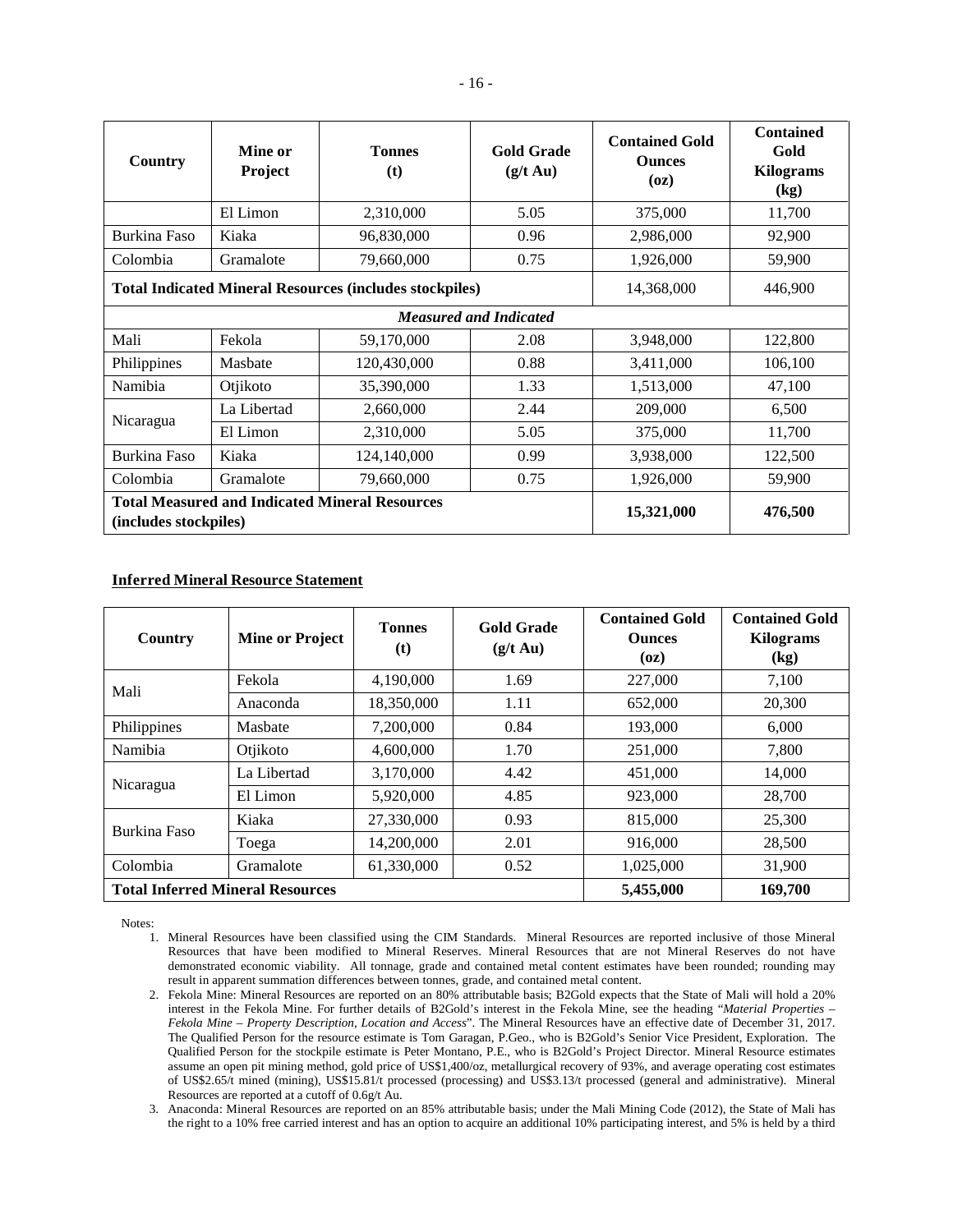party. The Mineral Resources have an effective date of March 22, 2017 and are considered current as of December 31, 2017. The Qualified Person for the resource estimate is Tom Garagan, P.Geo., who is B2Gold's Senior Vice President, Exploration. Mineral Resource estimates assume an open pit mining method, gold price of US\$1,400/oz, metallurgical recovery of 95%, and average operating cost estimates of US\$1.75/t mined (mining), US\$8.10/t processed (processing) and US\$2.75/t processed (general and administrative). Mineral Resources are reported at a cutoff of 0.35g/t Au.

- 4. Masbate Gold Project: Mineral Resources are reported on a 100% attributable basis. Pursuant to the ore sales and purchase agreement between Filminera and PGPRC, B2Gold's wholly-owned subsidiary, PGPRC has the right to purchase all ore from the Masbate Gold Project. The Mineral Resources have an effective date of December 31, 2017. The Qualified Person for the resource estimate is Tom Garagan, P.Geo., who is B2Gold's Senior Vice President, Exploration. The Qualified Person for the stockpile estimate is Kevin Pemberton, P.E., who is B2Gold's Chief Mine Planning Engineer. Mineral Resource estimates assume an open pit mining method, gold price of US\$1,400/oz, modeled metallurgical recovery (resulting in average LoM metallurgical recoveries by pit that range from 65% to 82%), and operating cost estimates of US\$1.50-\$1.60/t mined (mining), a variable ore differential cost by pit (average cost is US\$0.17), US\$8.45/t processed (processing) and US\$2.50–3.83/t processed (general and administrative). Mineral Resources are reported at an average cutoff of 0.43 g/t Au.
- 5. Otjikoto Mine: Mineral Resources are reported on a 90% attributable basis; the remaining 10% interest is held by EVI. The Mineral Resources have an effective date of December 31, 2017. The Qualified Person for the resource estimate is Tom Garagan, P.Geo., who is B2Gold's Senior Vice President, Exploration. The Qualified Person for the stockpile estimate is Peter Montano, P.E., who is B2Gold's Project Director. Mineral Resource estimates that are amenable to open pit mining methods assume a gold price of US\$1,400/oz, metallurgical recovery of 98%, and operating cost estimates of US\$1.79/t mined (mining), US\$12.27/t processed (processing) and US\$3.67/t processed (general and administrative). Mineral Resources that are amenable to open pit mining are reported at a cutoff of 0.40 g/t Au. Mineral Resources that are amenable to underground mining are reported at cutoff of 2.60 g/t Au.
- 6. La Libertad Mine: Mineral Resources are reported on a 100% attributable basis, and have an effective date of December 31, 2017. The Qualified Person for the estimate is Brian Scott, P.Geo., who is B2Gold's Vice President, Geology and Technical Services. The Mineral Resource estimates amenable to open pit mining assume a gold price of US\$1,400/oz, metallurgical recoveries that range from 90% to 94%, and operating cost estimates of US\$2.55/t mined (mining), US\$13.93/t processed (processing) and US\$4.31/t processed (general and administrative). Mineral Resources amenable to open pit mining are reported at cutoffs that range from 0.55– 0.65 g/t Au. Mineral Resources amenable to underground mining are reported at cutoffs that range from 2.0–2.1 g/t Au.
- 7. El Limon Mine: Mineral Resources are reported on a 95% attributable basis; the remaining 5% interest is held by IMISA. Mineral Resources for El Limon Central have an effective date of January 31, 2018. All other Mineral Resources have an effective date of December 31, 2017. The Qualified Person for El Limon Central estimates is Tom Garagan, P.Geo., B2Gold's Senior Vice President, Exploration. The Qualified Person for the other estimates is Brian Scott, P.Geo., B2Gold's Vice President, Geology and Technical Services. Mineral Resource estimates assume a gold price of US\$1,400/oz, metallurgical recovery of 93.5%, and operating cost estimates of US\$67.12–82.39/t of ore mined from underground (mining), US\$2.22/t of ore mined from open pit (mining), US\$24.61/t processed (processing) and US\$11.57/t processed (general and administrative). Mineral Resources amenable to underground mining are reported at cutoffs that range from  $2.8 - 2.9$  g/t Au. Mineral Resources amenable to open pit mining are reported at cutoffs that range from 1.1 - 1.2 g/t Au.
- 8. Kiaka Project: Mineral Resources are reported on an 81% attributable basis; the remaining interest is held by GAMS-Mining F&I Ltd (9%) a Cypriot company, and the Government of Burkina Faso (10%) (including the 10% interest that will be transferred to the Burkina Faso government if the project advances). The Mineral Resource estimate has an effective date of January 8, 2013. The Qualified Person for the estimate is Ben Parsons, MSc, MAusIMM (CP), Principal Consultant for SRK Consulting. Mineral Resources assume an open pit mining method, gold price of US\$1,400/oz, metallurgical recovery of 89.8%, and operating cost estimates of US\$1.58/t mined (mining), US\$11.89/t processed (processing, and general and administrative). Mineral Resources are reported at a cutoff of 0.4 g/t Au.
- 9. Toega Project: Mineral Resources are reported on an 81% attributable basis; the remaining interest is held by GAMS-Mining F&I Ltd (9%) a Cypriot company, and the Government of Burkina Faso (10%) (including the 10% interest that will be transferred to the Burkina Faso government if the project advances). The Mineral Resource estimate has an effective date of January 8, 2018. The Qualified Person for the estimate is Tom Garagan, P.Geo., who is B2Gold's Senior Vice President, Exploration. Mineral Resources assume an open pit mining method, gold price of US\$1,400/oz, metallurgical recovery of 86.2%, and operating cost estimates of US\$2.50/t mined (mining), US\$10.00/t processed (processing) and US\$2.10/t processed (general and administrative). Mineral Resources are reported at a cutoff of 0.6 g/t Au.
- 10. Gramalote Project: Mineral Resources are reported on a 49% attributable basis; the remaining 51% interest is held by AngloGold Ashanti Limited. Mineral Resources have an effective date of August 31, 2016. The Qualified Person for the estimate is Vaughan Chamberlain, FAusIMM, Senior Vice President, Geology and Metallurgy for AngloGold. Mineral Resources assume an open pit mining method, gold price of US\$1,400, metallurgical recovery of 84% for oxide and 95% for sulphide, and operating cost estimates of US\$2.30/t mined (mining), US\$3.32 for oxide and US\$5.71/t for sulphide processed (processing) and US\$1.37/t processed (general and administrative). Mineral Resources are reported at cutoffs of 0.13 g/t Au for oxide and 0.17g/t Au for sulphide.
- 11. Stockpiles: Mineral Resources in stockpiled material are reported in the totals for the Masbate, Otjikoto, and Fekola mines, and were prepared by mine site personnel at each operation. Ore stockpile balances are derived from mining truck movements to individual stockpiles or detailed surveys, with grade estimated from routine grade control methods. Stockpile cut-offs vary by deposit, from 0.25–0.7 g/t Au.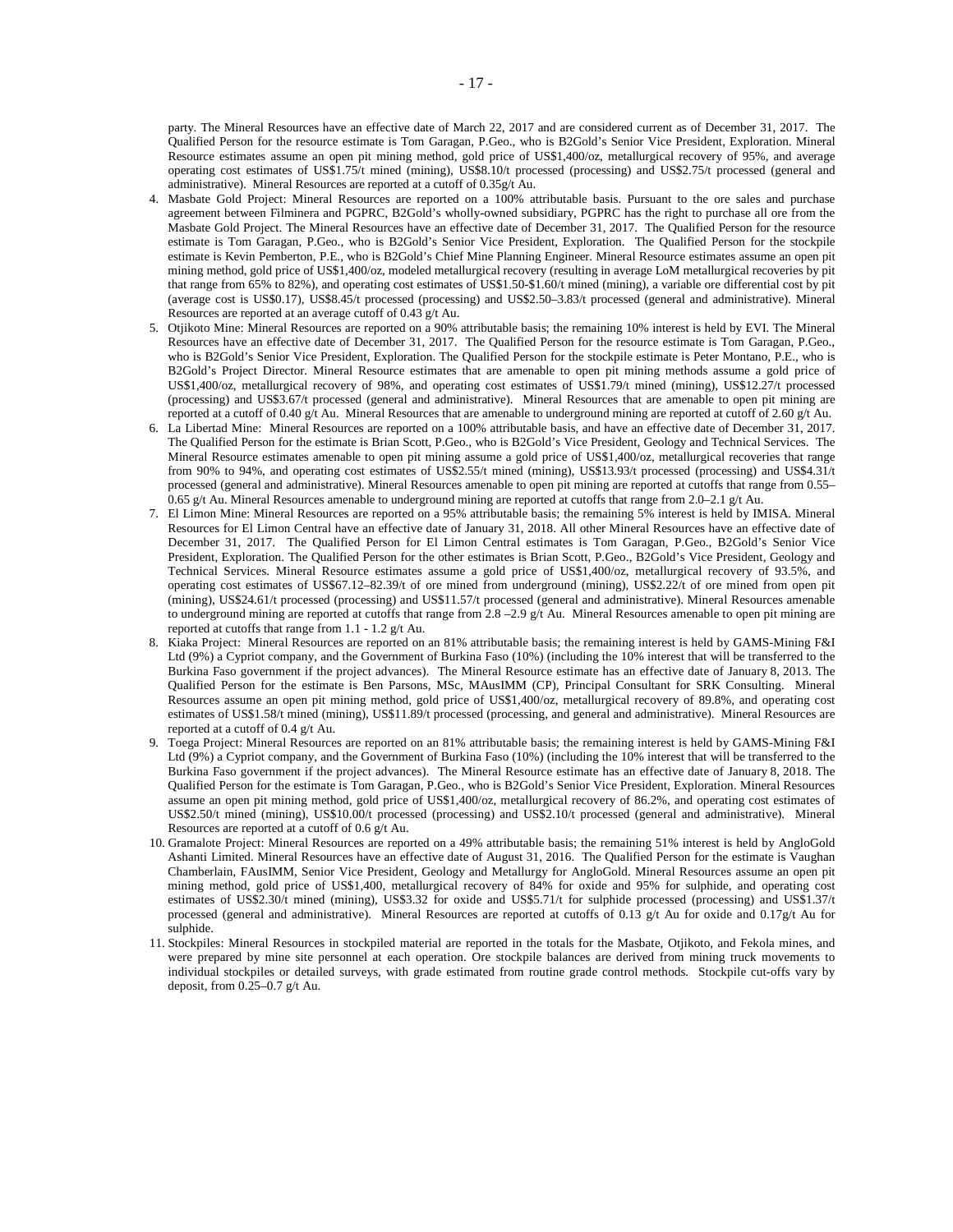#### <span id="page-20-0"></span>**MATERIAL PROPERTIES**

#### <span id="page-20-1"></span>**Fekola Mine**

Certain portions of the following information are derived from and based on the technical report entitled "NI 43-101 Technical Report Feasibility Study on the Fekola Gold Project in Mali" that has an effective date of June 30, 2015, and was prepared by Tom Garagan, P.Geo, William Lytle, P.E, Peter Montano, P.E., Ken Jones, P.E., Sandra Hunter, MAusIMM(CP), and David J. T. Morgan, MIEAust CPEng (the "**Fekola Feasibility Study**") and is based on the assumptions, qualifications and procedures set out therein. For a more detailed overview of the Fekola Mine, please refer to the Fekola Feasibility Study, which is available on SEDAR at [www.sedar.com.](http://www.sedar.com/) Information that postdates the Fekola Feasibility Study is provided by the Company.

#### *Property Description, Location, and Access*

The Fekola Mine is situated in southwestern Mali, on the border between Mali and Senegal. The Fekola deposit is located about 210 kilometres ("**km**") south of Kayes and approximately 40 km south of the city of Kéniéba, in the Kayes Region. From Bamako, the Malian capital, it is about a 480 km drive along the Millennium Highway to Kéniéba, then 40 km from the Millennium Highway to the mine site. The mine can also be accessed by road from Dakar in Senegal. The mine is serviced by a purpose-built gravel airstrip.

Permit number 0070/PM-RM (the "**Médinandi Exploitation License**"), which has an area of 75 square kilometers ("km<sup>2</sup>") was granted on February 13, 2014, and is valid to February 2044, a 30-year term. The Médinandi Exploitation License was initially held in the name of Songhoi. B2Gold initially acquired a 90% interest in Songhoi through the acquisition of Papillon in October 2014 and purchased the remaining 10% non-controlling interest in Songhoi held by Mani SARL ("**Mani**") through a subsequent transaction in January 2015. B2Gold holds an additional two exploration licences in the Fekola area and four in the southern part of Mali.

Fekola S.A., the new Malian exploitation company, was incorporated on March 17, 2016 and merged with Songhoi in December 2016 to become the holder of the Médinandi Exploitation Licence. The Company will contribute a 10% free carried interest in Fekola S.A. to the State of Mali as required under the 2012 Mining Code. Under the 2012 Mining Code, the State of Mali also has the option to purchase an additional 10% participating interest in Fekola S.A., which it has confirmed its intent to exercise. As a result, it is expected that the State of Mali will hold a 20% interest in Fekola S.A. B2Gold signed the Fekola Convention in the form required under the 2012 Mining Code that relates to, among other things, the ownership, permitting, reclamation bond requirements, development, operation and taxation applicable to the Fekola Mine with the State of Mali. In August 2017, B2Gold finalized certain additional agreements with the State of Mali including the Fekola Shareholders Agreement, Share Purchase Agreement and an amendment to the Fekola Convention to address and clarify certain issues under the 2012 Mining Code. The Fekola Convention, as amended, will govern the procedural and economic parameters pursuant to which B2Gold will operate the Fekola Mine. The Fekola Shareholders Agreement and the Share Purchase Agreement for the purchase of the additional 10% of Fekola S.A. have been finalized and signed by the relevant Malian government ministers and the Malian Council of Ministers, subject to ratification by the Mali National Assembly, which is now expected at their next scheduled sitting in April 2018. Upon such ratification, B2Gold will transfer ownership of 20% of Fekola S.A. to the State of Mali. The first non-participating 10% of the State of Mali's ownership will entitle it to an annual priority dividend equivalent to 10% of calendar net income of Fekola S.A. The second fully participating 10% of the State of Mali's interest will entitle it to ordinary dividends payable on the same basis as any ordinary dividends declared and payable to B2Gold for 80% interest.

The State of Mali owns all surface rights in the Fekola Mine area, and no surface rights have been registered to a private entity. There are a number of small villages in the Exploitation License area, but there are currently no known inhabitants in a "no-go" zone, which is the area required for mining operations, infrastructure, and a 500 metre ("**m**") buffer zone around the active blasting area. Farmers and other inhabitants have previously been relocated and compensation has been paid and there are no expected future payments or liabilities associated with the completed relocation effort. The Company is also relocating the village of Fadougou, located adjacent to the main Fekola pit. While the relocation of the village was not a requirement in the construction permit, after extensive stakeholder engagement with the local population, the Company decided to proceed with it because of the near proximity of the village to the mine site. Relocation will be completed in accordance with a Resettlement Action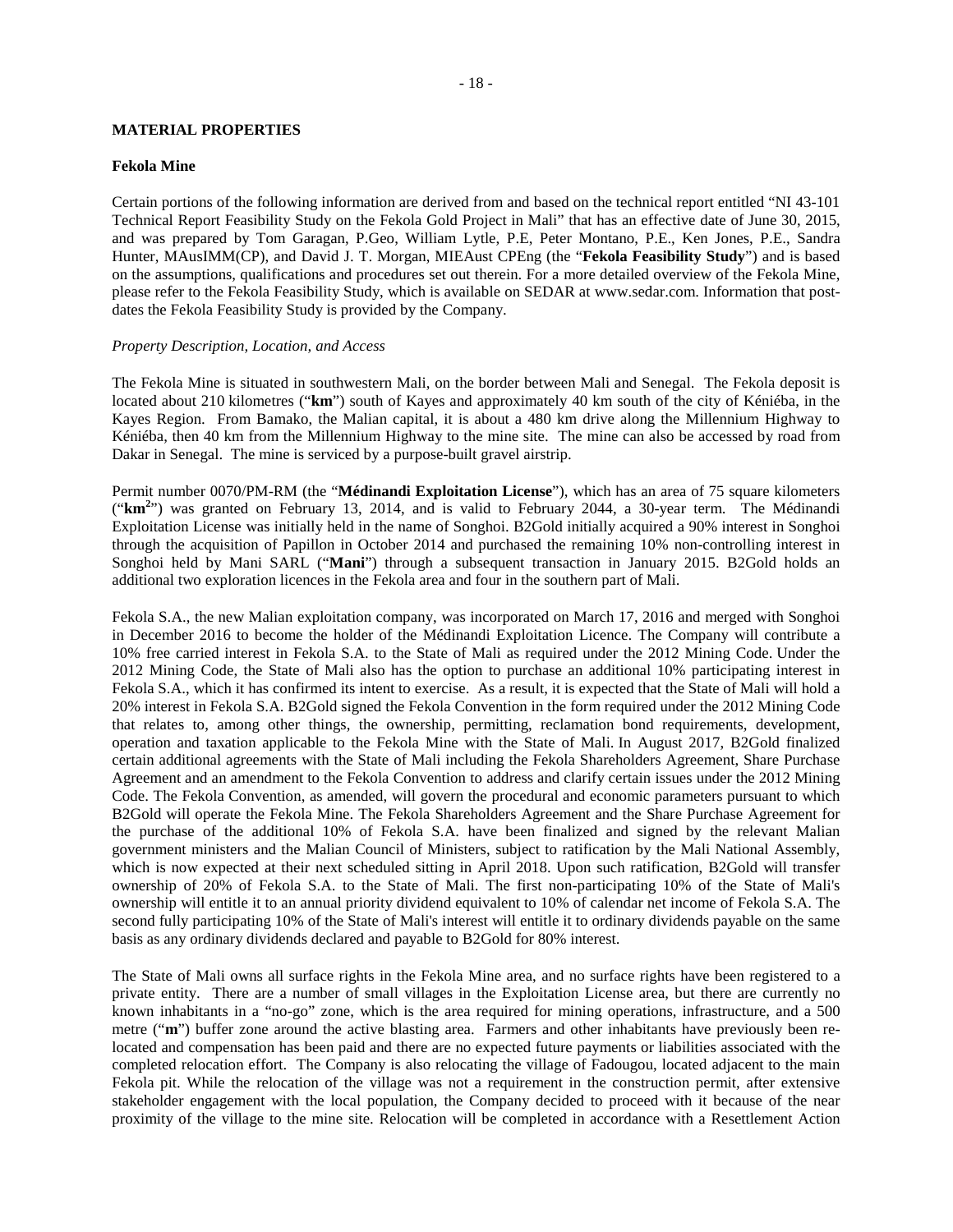Plan ("**RAP**") that was completed by an independent consultant in consultation with all stakeholders. The RAP has been approved by the appropriate Malian authorities and the Company is currently building the new village. It is anticipated that the relocation process will take two years to complete.

A 1.65% royalty is payable to Zoumana Traore SARL.

The financial model in the Fekola Feasibility Study was prepared on a pre-tax basis. The 2012 Mining Code introduced an ad valorem tax applicable to all substances, the taxable basis of which is the square-mine value of extracted substances, exported or not, minus intermediary fees and expenses. The tax rate is based on specified mining groups. Gold and other precious metals are levied at a 3% royalty rate.

Value-added tax ("**VAT**") is payable in Mali; however, the 2012 Mining Code has a provision that exploitation license holders have a three-year VAT exemption period. Corporate income tax in Mali is 30%. For exploitation license holders, there is a 15-year period from the start of production where the corporate income tax is reduced to 25%.

A new tax has been introduced applying to holders of an exploitation license that produce, in one year, more than 10% of the expected quantity fixed in the annual production program approved by its shareholders' general assembly. This new tax consists of standard taxes and rights applying to operations and results relating to overproduction.

A special tax on certain products (Impôt Spécial sur Certains Produits or "**ISCP**"), calculated on the basis of turnover exclusive of VAT, also applies and is based on the specified mining group assignment. Under the Fekola Convention, the applicable ISCP rate is 3%. Fekola S.A. is also subject to a stamp duty of 0.6% of its revenue.

To the extent known, there are no other significant factors or risks that might affect access or title to, or the right or ability to perform work on, the property, including permitting and environmental liabilities to which the project is subject that are not discussed in this Annual Information Form.

#### *History*

A number of companies have completed exploration activities in the general Fekola area, including Société Nationale de Recherches et d'Exploitation des Ressources Minières de Mali, Bureau de Recherches Géologiques et Minières, the Guefest Company, Western African Gold and Exploration S.A., Randgold Resources Ltd., Central African Gold plc ("**Central African**") and Papillon.

The work programs included geological reconnaissance, interpretation of Landsat and aeromagnetic data, regional geological and regolith mapping, ground induced polarization ("**IP**") geophysical surveys, airborne magnetic and electromagnetic ("**EM**") surveys, soil, rock, and termite geochemical sampling, trenching, auger, rotary air blast ("**RAB**"), air core, reverse circulation ("**RC**") and core drilling, Mineral Resource and Mineral Reserve estimates and updates to those estimates, environmental studies to support environmental permit applications, geotechnical and hydrological surveys and water sampling, topographic surveys, metallurgical sampling, upgrading of access roads and the accommodation camp, and mining and technical studies. There are no historical estimates that are relevant to the current Mineral Resources and Mineral Reserves.

Using assumptions and allowances in the 2004 Australasian JORC Code, Papillon completed a scoping-level study in 2012, and a pre-feasibility study in 2013; both studies indicated positive project economics using the assumptions in the studies. B2Gold completed the Fekola Feasibility Study in 2015, and subsequently commenced mine development activities on the Fekola deposit. B2Gold discovered the Anaconda zone in 2014 and announced an initial Mineral Resource estimate for the zone in 2017.

Fekola Mine construction was successfully completed in late September 2017, and the mine achieved commercial production on November 30, 2017, one month ahead of the revised schedule and four months ahead of the original schedule.

There are known zones of artisanal mining activity within the Fekola Mine area.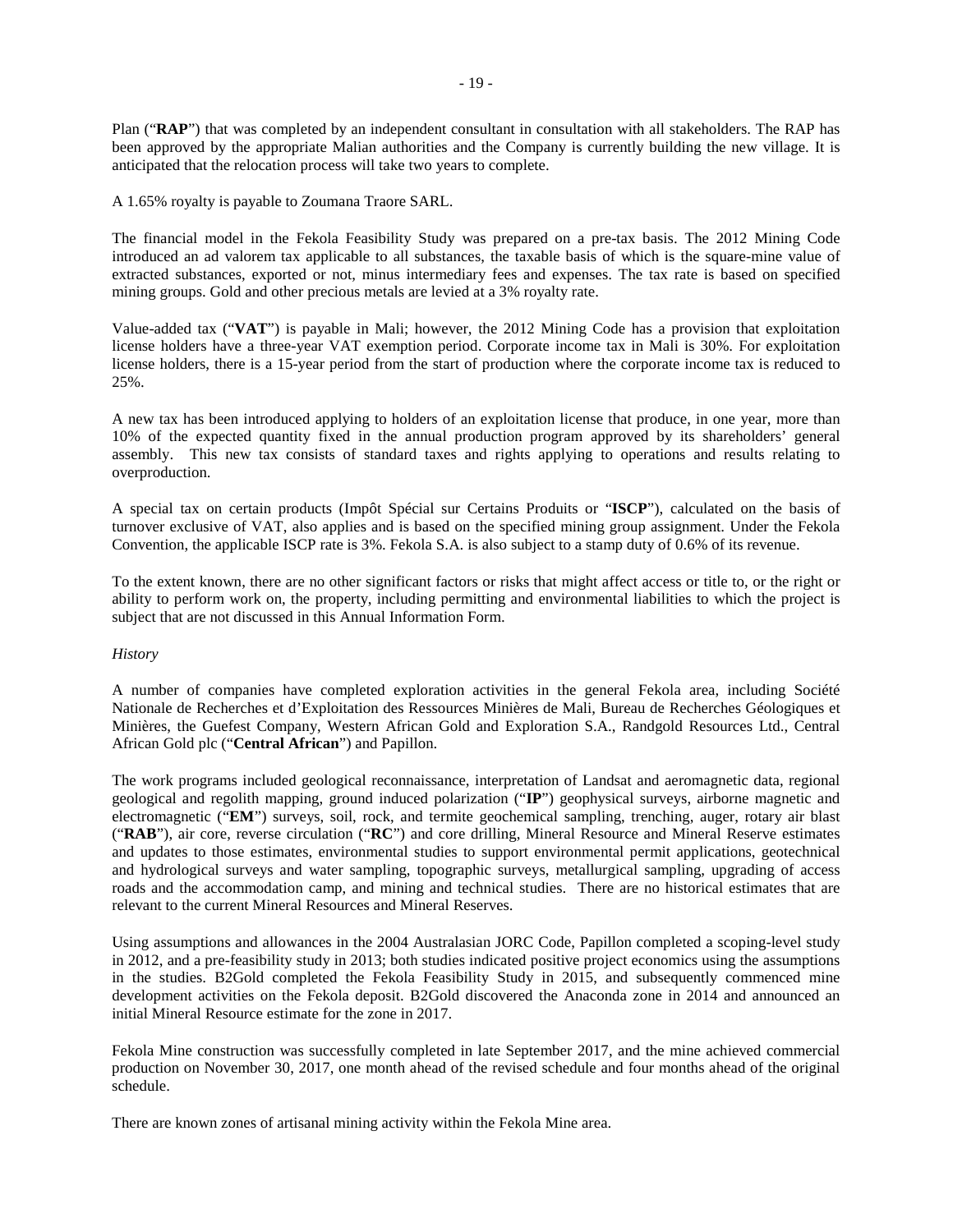# *Geological Setting, Mineralization, and Deposit Types*

The Fekola deposit and Anaconda zone are hosted in Birimian Supergroup rocks within the eastern portion of the Paleo-Proterozoic Kédougou–Kéniéba inlier, which covers eastern Senegal and western Mali. They are considered to be examples of orogenic-style gold deposits.

The Fekola deposit is hosted by a moderate to steeply west dipping, folded sequence of marine meta-sediments of the Kofi group. The deposit has been subjected to greenschist facies metamorphism. Gold mineralization is associated with fine-grained disseminated pyrite and local pyrite veinlets. Mineralization has been traced over a strike extent of approximately 1.5 km, to depths of as much as 500 m below surface, and up to 300 m wide. The greatest continuity is observed within a high-grade shoot ( $>2$  g/t Au) which plunges approximately 13° to the north– northwest. Mineralization remains open at depth, down plunge, and to the north.

The Anaconda prospect is hosted by deeply weathered Kofi group meta-sediments and minor intrusive units. It is comprised of several distinct zones that occur as flat-lying to slightly dipping mineralized zones within saprolite and saprock. The combined Anaconda-Adder saprolite zone extends over 4.5 km along strike and up to 500 m wide at Anaconda and up to 200 m wide at Adder. Within these zones, mineralized saprolite varies from several metres to over 40 m thick, with an average true thickness of approximately 13.5 m. Mineralization remains open along strike.

# *Exploration*

Exploration activities completed by the Company include a light detection and ranging survey; regolith and geological mapping; geochemical soil, termite mound, rock chip and grab sampling; ground geophysical surveys (IP, gradient, resistivity, pole–dipole, gravimetric); airborne geophysical surveys (aeromagnetic); and pitting and trenching.

Geochemical sampling was used as a first-pass tool to define areas of gold anomalism. Geophysical data have been used to develop the broad lithological and structural framework for the project area. Pits and trenches were used to provide additional information on areas of gold anomalism and were completed as part of the geotechnical appraisal of the planned plant and tailings storage facility areas.

In addition to the Fekola deposit and Anaconda zone, exploration activities undertaken to date have identified the following prospects:

- New drill results in the upper portion of the Fekola North Extension (formerly Kiwi zone) indicate it is part of the Fekola zone and has significantly extended mineralization down plunge to the north.
- New drill results above the deeper portion of the Fekola North Extension (formerly Fekola Deeps) have intersected wide zones of good-grade mineralization, closer to surface, and up to 600 m north of the Fekola resource pit boundary.
- At Anaconda, several bedrock structures have been identified below the saprolite, which may have weathered to create the extensive zones of saprolite-hosted gold mineralization. These mineralized bedrock structures have the potential to host new additional Fekola-style zones.

B2Gold's current and planned exploration activities are discussed under *Fekola Mine - Exploration, Development, and Production.*

#### *Drilling*

Drilling has been completed in support of exploration evaluations, Mineral Resource and Mineral Reserve estimates, mine planning, geotechnical and hydrogeological evaluations, and infrastructure site sterilization (condemnation drilling).

Drilling completed at Fekola includes auger, RAB, aircore, RC, and core drilling methods. Drilling and sampling completed prior to January 2007 are not considered part of the current active database and are not used in support of Mineral Resource estimation. Drilling completed as of December 31, 2017 on the licences in Mali includes 513 core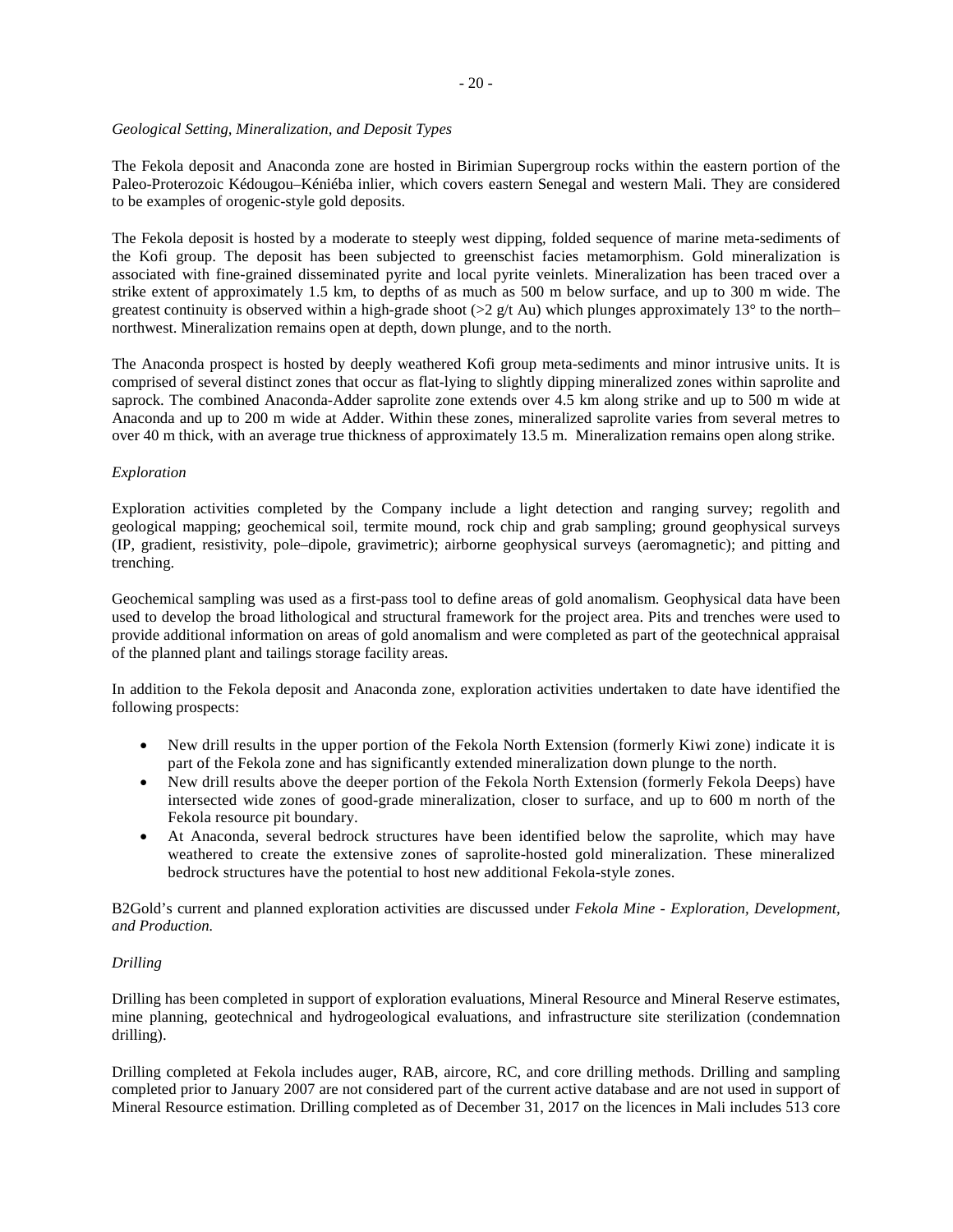holes (115,590 m), 2,182 RC holes (246,667 m), 2,809 aircore holes (115,165 m), 1,166 RAB holes (24,064 m) and 12,606 auger holes (113,367 m).

Drilling that supports the Fekola Mineral Resource estimates was completed from January 2007 to May 26, 2016. A total of 685 drill holes (131,750 m) were available in the immediate area of the Mineral Resource estimates. There are 211 core holes (62,834 m), 433 RC holes (54,404 m) and 41 holes (14,512 m) that commenced with an RC collar and were completed with core.

The drill hole database cutoff date for the Anaconda Mineral Resource estimates was March 22, 2017. Drilling includes 1,629 aircore drill holes (66,550 metres), 266 RC holes (31,778 metres) and 112 diamond drill core holes (8,720 metres) for a total of 2,007 drill holes (107,048 metres of drilling). Drill core is photographed, logged and recoveries are recorded. For RC and aircore samples, moisture content and sample weight are recorded to ensure adherence to optimum drill recovery practices. Drill hole collar locations are surveyed using global positioning system ("**GPS**") instruments. Down-hole surveys are performed at regular down-hole intervals using Reflex instrumentation. Most of the drill holes at Fekola are drilled at -50º to -55º to the east (N90 E) which intersects the main mineralized zone at a high angle. In general, true thicknesses are 70% to 80% of the sampled length. Drilling at Anaconda is mostly oriented either vertically or -60º to -75º to the east. In general, true thicknesses and down holes thicknesses are similar as drill hole orientation was locally adjusted depending on the orientation of the mineralization.

The 2017 drill program completed the following: auger (3,700 holes for 43,408 m), aircore (694 holes for 32,665 m); RC (428 drill holes for 47,005 m); and core drilling (151 drill holes for 27,691 m). This exploration was conducted on numerous targets in the Fekola Mine, Fekola regional and Mali South areas.

Geologically encouraging and/or economic drill intercepts identified in saprolite or fresh rock from the 2017 drill campaign will be further drill tested in 2018 to determine geometry and grade continuity of these zones. The Fekola North extensions beyond the design pit limits and the exploration for hard rock sources in the Anaconda area will be of primary importance in early 2018.

## *Sampling, Analysis, and Data Verification*

RC and aircore samples are collected at 1 m intervals in plastic bags using a cyclone, and split using a cone or riffle splitter and a three-tier split. Core is typically sampled on 1 m average intervals with breaks at lithological contacts and alteration boundaries. Following splitting with a diamond saw, core samples are organized into shipments and the primary laboratory takes possession of the samples at site and transports them to Bamako for preparation and analysis.

The primary assay laboratory for 2017 was SGS Bamako in Mali. Since July 2017, Bureau Veritias, Abidjan, Cote D'Ivoire ("**BV Abidjan**") has been used as an alternate primary laboratory, due to high sample volumes. The Fekola Mine laboratory was also employed for non-critical samples. SGS Bamako serves as the umpire/secondary laboratory for the BV Abidjan and the minesite laboratory samples. BV Abidjan serves as the umpire/secondary laboratory for SGS Bamako samples. Currently there are no commercial mineral laboratories that are fully accredited under ISO17025 in West Africa. SGS advised that SGS Bamako is currently being assessed by the South African National Accreditation System under ISO17025. Samples selected for multi-element analysis are shipped through BV Abidjan to Bureau Veritas/Acme Vancouver. Bureau Veritas advised that BV Abidjan is currently operating using protocols that are in line with ISO9001 and ISO17025 requirements, and that the accreditation process for the laboratory has been initiated. The SGS and BV Abidjan laboratories are independent of B2Gold and its predecessors.

Samples are dried, crushed to 75% passing 2 millimetres ("**mm**"), and pulverized to 85% passing 75 µm. Gold analysis at SGS consists of a 50 g fire assay with an atomic absorption spectrometer ("**AAS**") and/or gravimetric finish, a method which is within industry norms. Bureau Veritas/ACME uses an aqua regia digest, with an inductively-coupled plasma finish for the multi-element analyses.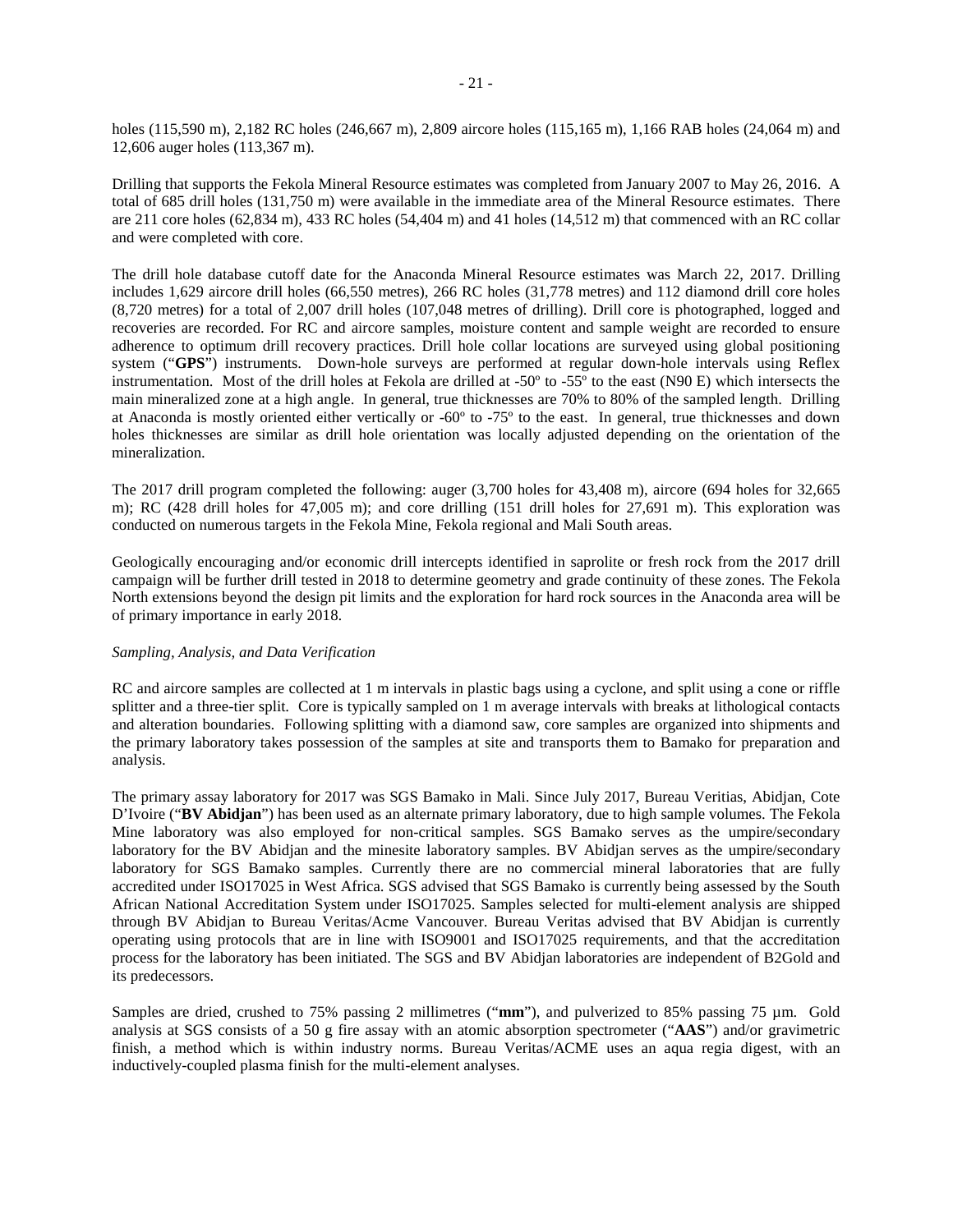Density determinations are performed by site personnel on whole core samples, using the water displacement method. There are currently 18,465 density measurements, of which 11,057 density measurements were completed in 2017.

Quality assurance and quality control ("**QA/QC**") measures include regular insertion of certified reference, field duplicate and blank sample materials prior to submission of samples to the laboratory to monitor laboratory accuracy and precision and sampling sequencing and precision. QA/QC sample insertion rates are 1:35 for standards and blanks. QA/QC data are reviewed on a continuous basis. Data imported into the project database are subject to validation, which includes checks on surveys, collar co-ordinates, lithology data, and assay data. The checks are appropriate, and consistent with industry norms.

Sample security measures practiced include moving RC samples and core from the drill site to the Fekola camp yard at the end of each drill shift, and tracking sample shipments using industry-standard procedures. B2Gold is of the opinion that the core storage is secure because the Fekola camp is remote, access is strictly controlled and a B2Gold (previously Papillon) representative has always been present in the camp.

No material issues with the project database including sampling protocols, flowsheets, check analysis program or data storage have been identified to date from the checks performed. The project database is acceptable for use in Mineral Resource and Mineral Reserve estimation, and can be used to support mine planning.

#### *Mineral Processing and Metallurgical Testing*

Metallurgical test work has been primarily performed by SGS Canada in Lakefield, Ontario ("**SGS Lakefield**"). SGS Lakefield is accredited to the requirements of ISO/IEC 17025 for relevant mineralogical, geochemical and trade mineral tests conducted for the Fekola Feasibility Study. Additional testing facilities involved in the study include BBA (leach optimization study), FLSmidth (thickener testing) and Jenike and Johanson (ore flow properties for the stockpile reclaim system design).

Completed test work included comminution tests; materials handling properties studies; mineralogical studies; metallurgical composite head analyses, gravity recoverable gold analyses; comparisons of whole ore and carbon-inleach ("**CIL**") methods; evaluations of leach performances; cyanide destruction test work; and evaluation of engineering data, including testing of oxygen uptake, slurry rheology, carbon kinetics and thickener settling rate.

Based on analysis of results the following conclusions can be drawn from the metallurgical and comminution test work programs:

- The Fekola deposit is classified as hard to very hard competency with above average grinding energy requirements and is moderate to highly abrasive. The ore is amenable to primary crushing followed by a semi-autogenous grind ("**SAG**") mill and ball mill grinding circuit with pebble crushing ("**SABC**").
- Fekola ore is predominantly "free milling", not "preg robbing" and is amenable to gold extraction by conventional cyanidation.
- A gravity separation circuit is not warranted for the Fekola deposit. Instead, a carbon column adsorption circuit was included to recover dissolved gold leached in the grinding circuit to facilitate early recovery of gold, particularly during high gold head grade periods.
- The optimum leaching conditions identified are 24 hour cyanidation with 350 ppm sodium cyanide ("**NaCN**"), initial lead nitrate addition of 100 g/t, pH 10.3–10.5, dissolved oxygen levels of  $\sim$ 15 ppm and a pulp density of 45% solids. The addition of lead nitrate and dissolved oxygen levels of 15 ppm is found to be beneficial in leach kinetics and overall recovery. Anticipated lime and cyanide addition rates are moderate.
- The ore typically yields good recoveries (87% to 97%). Test work results show a logarithmic relationship between the measured gold head grade and resulting gold extraction under optimised leach conditions at a grind size of 75 micrometers ("**µm**"). A grind optimisation study was updated to evaluate the effect of grind size on project economics. The evaluation compared gold revenue against operating and capital expenditure for the grind sizes considered. A grind size (P80) of 75 µm is considered to be the economic optimum for the Fekola Mine.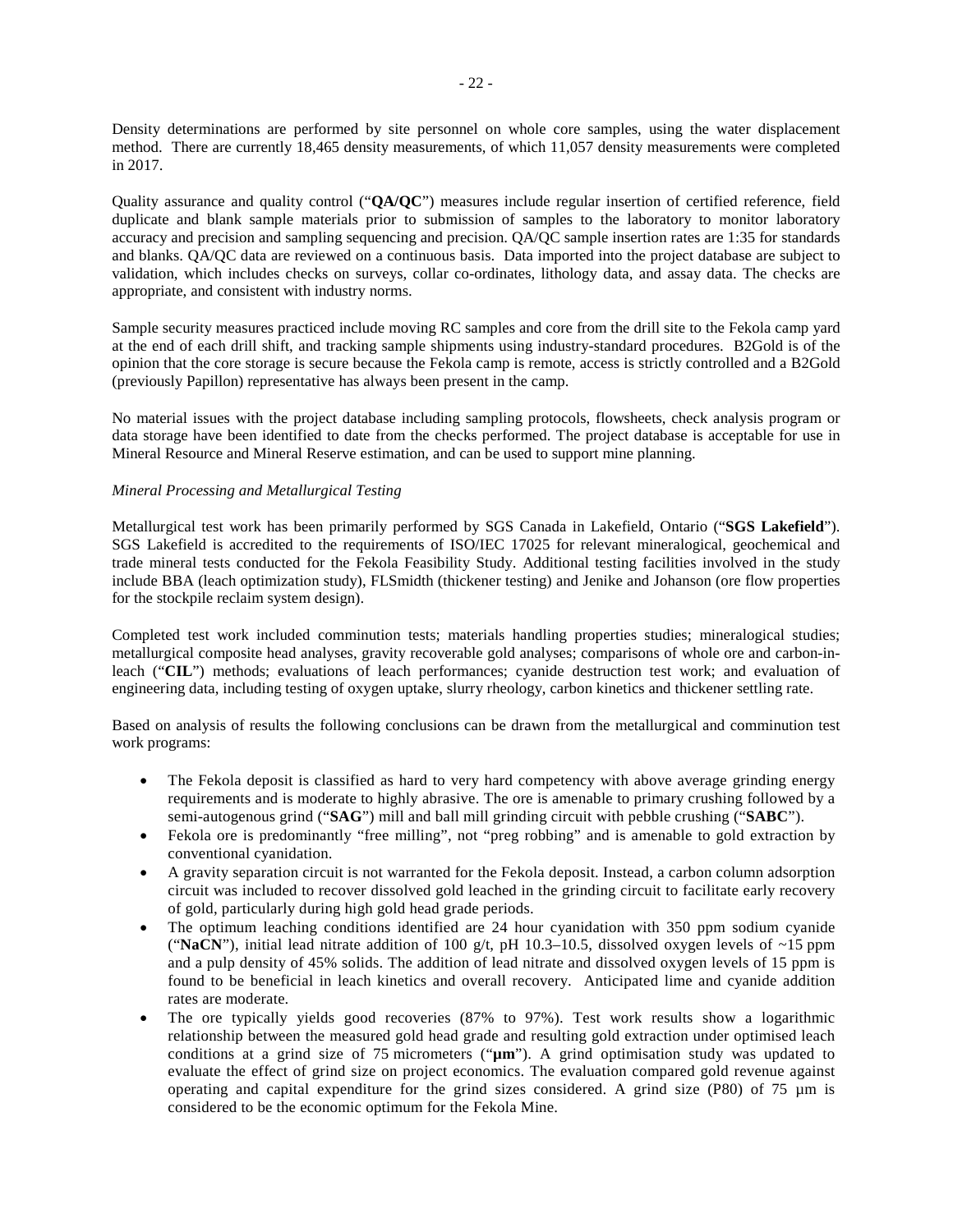- Based on the absence of any preg robbing characteristics and very good adsorption properties, a whole ore leach/carbon-in-pulp ("**CIP**") circuit has been selected for the Fekola process flowsheet. There were no deleterious elements in any of the Fekola samples evaluated in the metallurgical test program which negatively affect gold recovery.
- The cyanidation tailings responded well to cyanide destruction treatment using the  $SO_2/Air$  process.

The ore has a thickener specific settling rate of 0.3 square metres per tonne per day for both the leach and tailings thickener duties.

At a gold head grade of 2.50 g/t Au, the predicted gold extraction is 93.7%, and the estimated plant gold recovery is 92.7%.

On the Anaconda saprolite project two master composites and 28 variability samples were collected in 2017 and sent to SGS Labs in Lakefield, Ontario, Canada for leach optimization and recovery test work. Results from that testwork indicate an average gold recovery of 95.3% can be achieved using conventional leach/CIP technology. The Anaconda process flowsheet would be similar at Fekola's, except the front end of the Anaconda plant would implement a sizer and a ball mill for size reduction prior to gold extraction in the leach circuit. SO2/Air cyanide destruction was also evaluated in the Anaconda metallurgical test program and worked very well for cyanide removal from CIP tailings. The cyanide destruction product would be thickened similar to Fekola prior to disposal in a lined storage impoundment.

*Mineral Resource and Mineral Reserve Estimates*

#### Mineral Resources

#### *Fekola Deposit*

The Mineral Resource estimate for Fekola was built using implicitly-modeled mineralization domains set at four nominal grade thresholds. The overall interpretation and dimensions of the mineralization domains were controlled by the lithology model, regional folding, faulting, and shear zones. Assays were capped by mineralization and regolith domains (fresh rock or saprolite) prior to compositing to 3 m downhole intervals. An average density across all mineralization domains was used for tonnage estimates.

Regolith surfaces for base of overburden and base of saprolite (includes laterite and saprock) were also modeled. Most (>97%) of the Mineral Resource is hosted in fresh rock.

Gold grades were estimated using ordinary kriging ("**OK**") using hard boundaries for each mineralization domain. Block grade estimates were validated by visual comparison to composite grades, comparison of global block statistics to the nearest-neighbour ("**NN**") model, swath plots to check for local bias, comparison to the previously reported mineral resource estimate and comparison to change-of-support distributions.

Indicated Mineral Resource classification is supported by an approximate drill spacing of 40 x 40 m and Inferred Mineral Resource classification is supported by an approximate drill spacing of 80 x 80 m.

Mineral Resources are confined within pit shells that used a gold price of \$1,400/oz, and reported above an average gold cutoff grade of 0.6 g/t Au. The Mineral Resource pit shells were run using the same costs, recovery, and pit slope assumptions as those used to constrain the Mineral Reserve estimates.

# *Anaconda Zone*

The Mineral Resource estimates for the Anaconda zone are based on modeled surfaces of the bases of laterite, saprolite and saprock using detailed drill hole logging of weathering intensity and lithology. Mineralization zones at nominal grade thresholds of 0.2 g/t gold and 0.6 g/t gold were built in three dimensions ("**3D**") and used to control the gold grade estimates.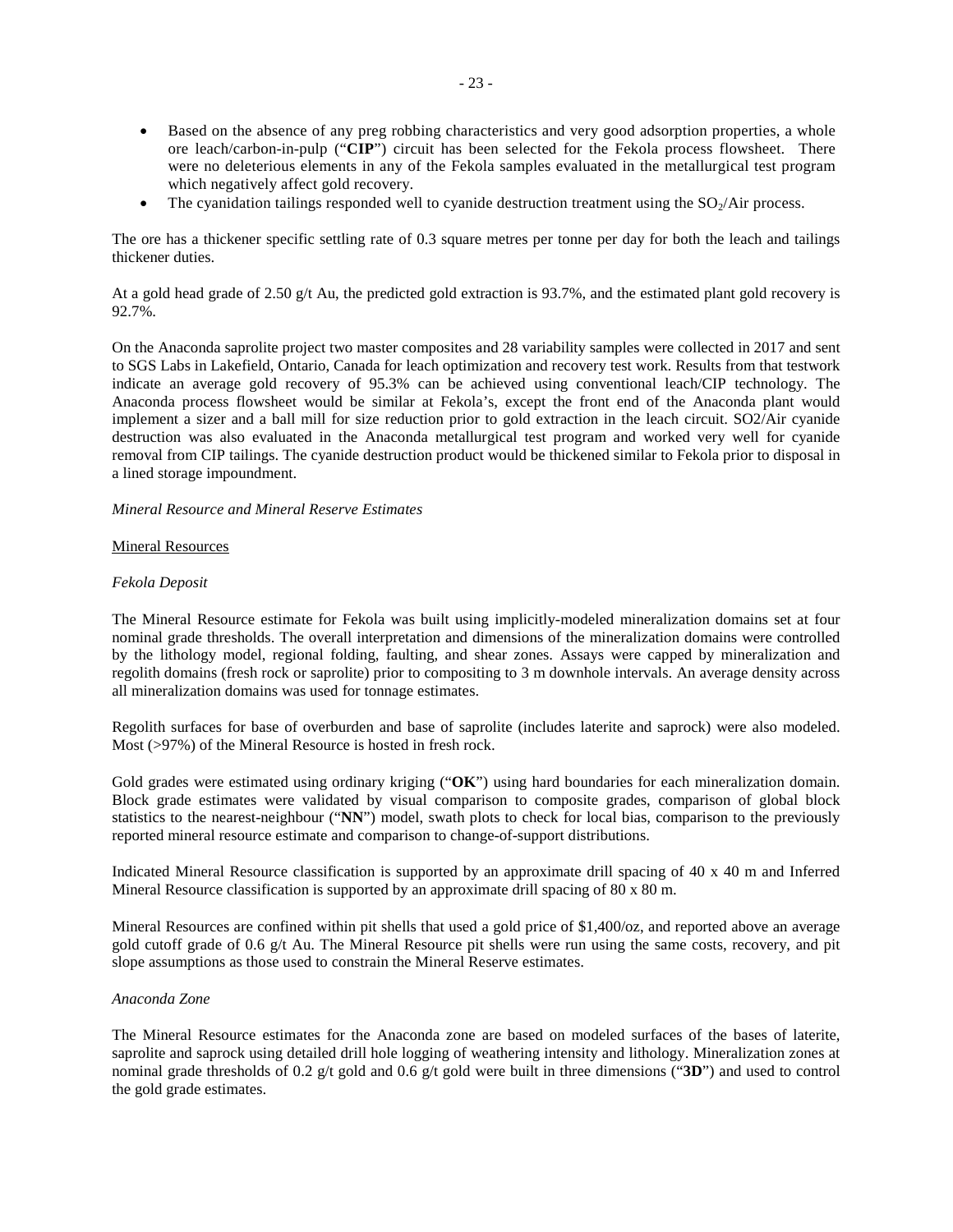Assays were capped at different levels by grade shell and for laterite with capping applied prior to compositing to 2 m lengths. Block model gold grades were estimated using OK with hard boundaries at the mineralization zone contacts. Densities based on dry bulk measurements made at site were applied to laterite, saprolite and saprock.

Inferred Mineral Resources are supported by a nominal drill hole spacing of 80 x 80 m with 90% of the resource drilled to 40 x 40 m drill spacing.

The block model estimates were validated by visual comparison to composite grades, comparison of global block statistics to the NN model and swath plots by domain to check for local bias. Mineral Resource estimates for the Fekola deposit and Anaconda zone are reported from B2Gold's Mineral Resource models within economicallyconstrained pit shells.

The Mineral Resource estimate for Fekola accounts for mining depletion as of December 31, 2017 and 2018 budgeted costs. It is considered current and has an effective date as of December 31, 2017. The Mineral Resource estimate for the Anaconda zone was effective as of March 22, 2017 and is current as of December 31, 2017.

#### **Fekola Indicated Mineral Resources Statement**

| Area                   | <b>Tonnes</b><br>(t) | <b>Gold Grade</b><br>$(g/t \text{ Au})$ | <b>Contained Gold</b><br><b>Ounces</b> (oz) | <b>Contained Gold</b><br>Kilograms (kg) |
|------------------------|----------------------|-----------------------------------------|---------------------------------------------|-----------------------------------------|
| Fekola                 | 56,610,000           | 2.04                                    | 3.719.000                                   | 115,700                                 |
| <b>ROM Stockpiles</b>  | 2,550,000            | 2.79                                    | 229,000                                     | 7.100                                   |
| <b>Total Indicated</b> | 59,170,000           | 2.08                                    | 3,948,000                                   | 122,800                                 |

### **Fekola and Anaconda Inferred Mineral Resources Statement**

| Area                  | <b>Tonnes</b><br>(t) | <b>Gold Grade</b><br>$(g/t \text{ Au})$ | <b>Contained Gold</b><br><b>Ounces</b> (oz) | <b>Contained Gold</b><br>Kilograms (kg) |
|-----------------------|----------------------|-----------------------------------------|---------------------------------------------|-----------------------------------------|
| Fekola                | 4,190,000            | 1.69                                    | 227,000                                     | 7.100                                   |
| Anaconda              | 18,350,000           |                                         | 652,000                                     | 20,300                                  |
| <b>Total Inferred</b> | 22,530,000           | .22                                     | 879,000                                     | 27,300                                  |

Notes:

- 2. All tonnage, grade and contained metal content estimates have been rounded; rounding may result in apparent summation differences between tonnes, grade, and contained metal content.
- 3. For Fekola, Mineral Resources are reported on an 80% attributable basis; B2Gold expects that the State of Mali will hold a 20% interest in the Fekola Mine. For further details of B2Gold's interest in the Fekola Mine, see the heading "*Material Properties – Fekola Mine – Property Description, Location and Access*".
- 4. For Anaconda, Mineral Resources are reported on an 85% attributable basis; under the Mali Mining Code (2012), the State of Mali has the right to a 10% free carried interest and has an option to acquire an additional 10% participating interest, and 5% is held by a third party.
- 5. The Qualified Person for the resource estimate is Tom Garagan, P.Geo., who is B2Gold's Senior Vice President, Exploration.
- 6. The Qualified Person for the stockpile estimate is Peter Montano, P.E., who is B2Gold's Project Director.
- 7. Mineral Resource estimates for Fekola and Anaconda assume an open pit mining method and a gold price of US\$1,400/oz, For Fekola, a metallurgical recovery of 93%, and average operating cost estimates of US\$2.65/t mined (mining), US\$15.81/t processed (processing) and US\$3.13/t processed (general and administrative) were used for pit shell generation. For Anaconda, a metallurgical recovery of 95%, and average operating cost estimates of US\$1.75/t mined (mining), US\$8.10/t processed (processing) and US\$2.75/t processed (general and administrative) were used for pit shell generation.
- 8. Mineral Resources are reported at a cutoff of 0.6 g/t Au for Fekola and at a cutoff of 0.35 g/t Au for Anaconda.

#### Mineral Reserves

Indicated Mineral Resources were converted to Probable Mineral Reserves based on the August 2016 resource model update, following consideration of the following modifying factors.

<sup>1.</sup> Mineral Resources have been classified using the CIM Standards. Mineral Resources are reported inclusive of those Mineral Resources that have been modified to Mineral Reserves. Mineral Resources that are not Mineral Reserves do not have demonstrated economic viability.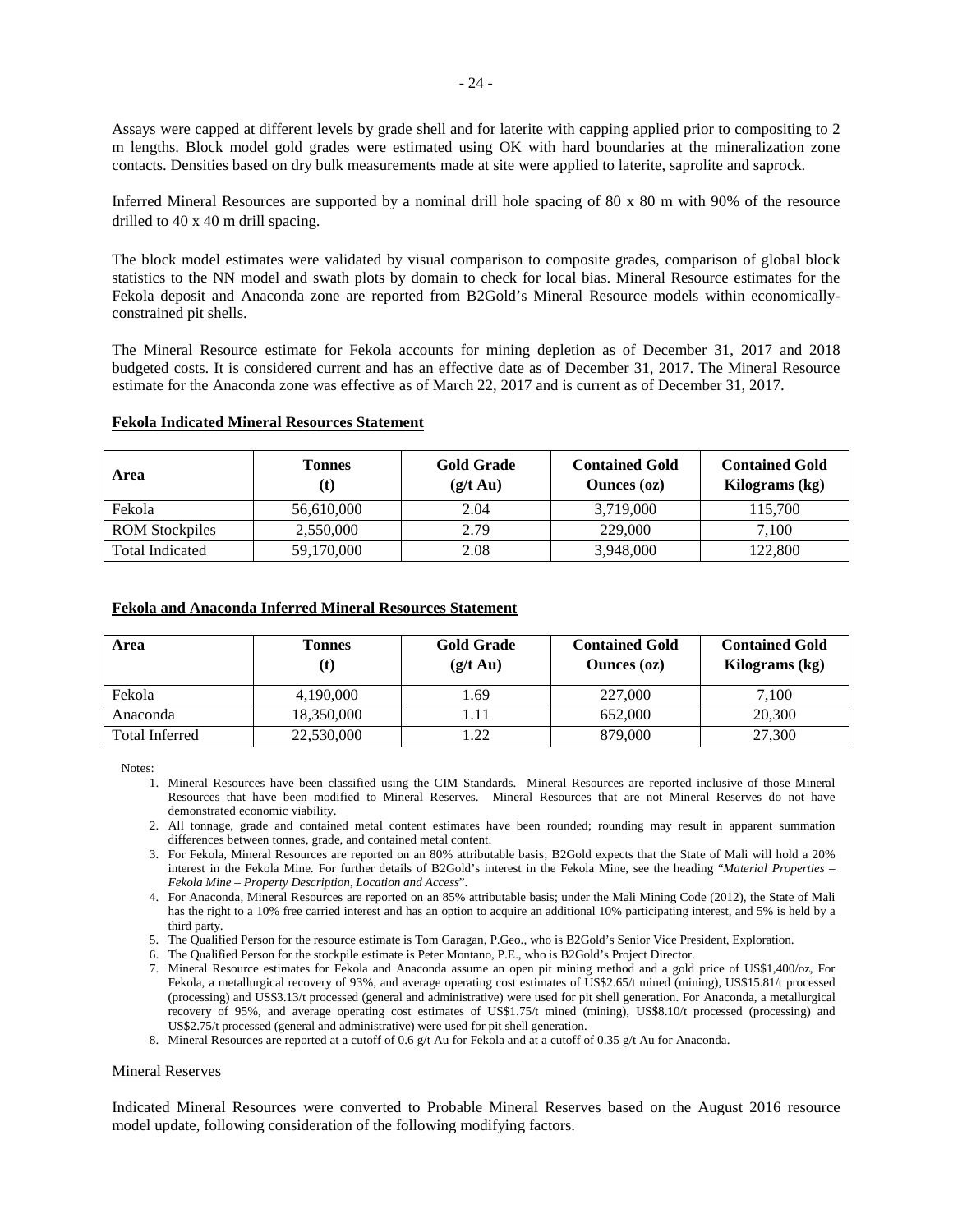Reserve model dilution and ore loss were applied through whole block averaging such that at a 0.8 g/t Au cutoff there is a 2.8% increase in tonnes, a 3.1% reduction in grade and 0.5% reduction in ounces when compared to the Mineral Resource model. An additional waste dilution factor of 5% and ore recovery factor of 98% was applied globally to the block model. The mining cost estimates include grade control drilling and sampling costs to achieve sufficient data resolution for the delineation of the ore outlines. The owner mining cost estimates were derived from the initial mining equipment productivity and cost estimates, then adjusted based on Fekola operating costs and longer-term cost data for similar B2Gold projects. The average mining cost reported for the optimal pit shell is \$2.65 per tonne ("**/t**") mined. Processing costs for the optimal shell were \$15.81/t, and general and administration costs were \$3.13/t. The optimization included taxes, royalties, and stamp duties totalling 8.25%. During review of the pit optimization results a \$1,100/oz gold optimum shell was selected as the design basis for the ultimate pit.

The ultimate pit and internal phase designs are based on the optimum shells and are constrained by geotechnical parameters, minimum mining widths, and other operational parameters. Mineral Reserves include stockpiled ore as accounted for by mine staff and are based on grade control estimations and surveyed stockpile volumes.

The Mineral Reserve estimate for Fekola accounts for mining depletion as of December 31, 2017 and 2018 budgeted costs. It is considered current and has an effective date as of December 31, 2017, and has been modified from the Indicated Mineral Resources. No Proven Mineral Reserves have been reported.

| Area                  | <b>Tonnes</b><br>$\left( t\right)$ | <b>Gold Grade</b><br>$(g/t \text{ Au})$ | <b>Contained Gold</b><br><b>Ounces</b><br>(oz) | <b>Contained Gold</b><br><b>Kilograms</b><br>(kg) |
|-----------------------|------------------------------------|-----------------------------------------|------------------------------------------------|---------------------------------------------------|
| Open Pit              | 36,100,000                         | 2.32                                    | 2,687,000                                      | 83,600                                            |
| Stockpiles            | 2,550,000                          | 2.79                                    | 229,000                                        | 7.100                                             |
| <b>Total Probable</b> | 38,660,000                         | 2.35                                    | 2,917,000                                      | 90,700                                            |

#### **Fekola Probable Mineral Reserves Statement**

Notes:

1. Mineral Reserves have been classified using the CIM Standards.

- 2. All tonnage, grade and contained metal content estimates have been rounded; rounding may result in apparent summation differences between tonnes, grade, and contained metal content.
- 3. Mineral Reserves are reported on an 80% attributable basis; B2Gold expects that the State of Mali will hold a 20% interest in the Fekola Mine. For further details of B2Gold's interest in the Fekola Mine, see the heading "*Material Properties – Fekola Mine – Property Description, Location and Access*".
- 4. The Qualified Person for the reserve estimate is Peter D. Montano, P.E., who is B2Gold's Project Director.
- 5. Mineral Reserves are based on a conventional open pit mining method, gold price of US\$1,250/oz, metallurgical recovery of 93%, and average operating cost estimates of US\$2.65/t mined (mining), US\$15.81/t processed (processing) and US\$3.13/t processed (general and administrative).
- 6. Reserve model dilution and ore loss was applied through whole block averaging such that at a 0.8 g/t Au cutoff there is a 2.8% increase in tonnes, a 3.1% reduction in grade and 0.5% reduction in ounces when compared to the Mineral Resource model. An additional 5% dilution and 2% ore loss was applied during pit optimization and scheduling.
- 7. Mineral Reserves are reported above a cutoff grade of 0.8 g/t Au.

Except as disclosed elsewhere in this Annual Information Form, there are no undisclosed metallurgical, environmental, permitting, legal, title, taxation, socio-economic, marketing, political and other issues that the Company is aware of that may reasonably be expected to materially affect the Mineral Resources and Mineral Reserves estimates for the Fekola Mine.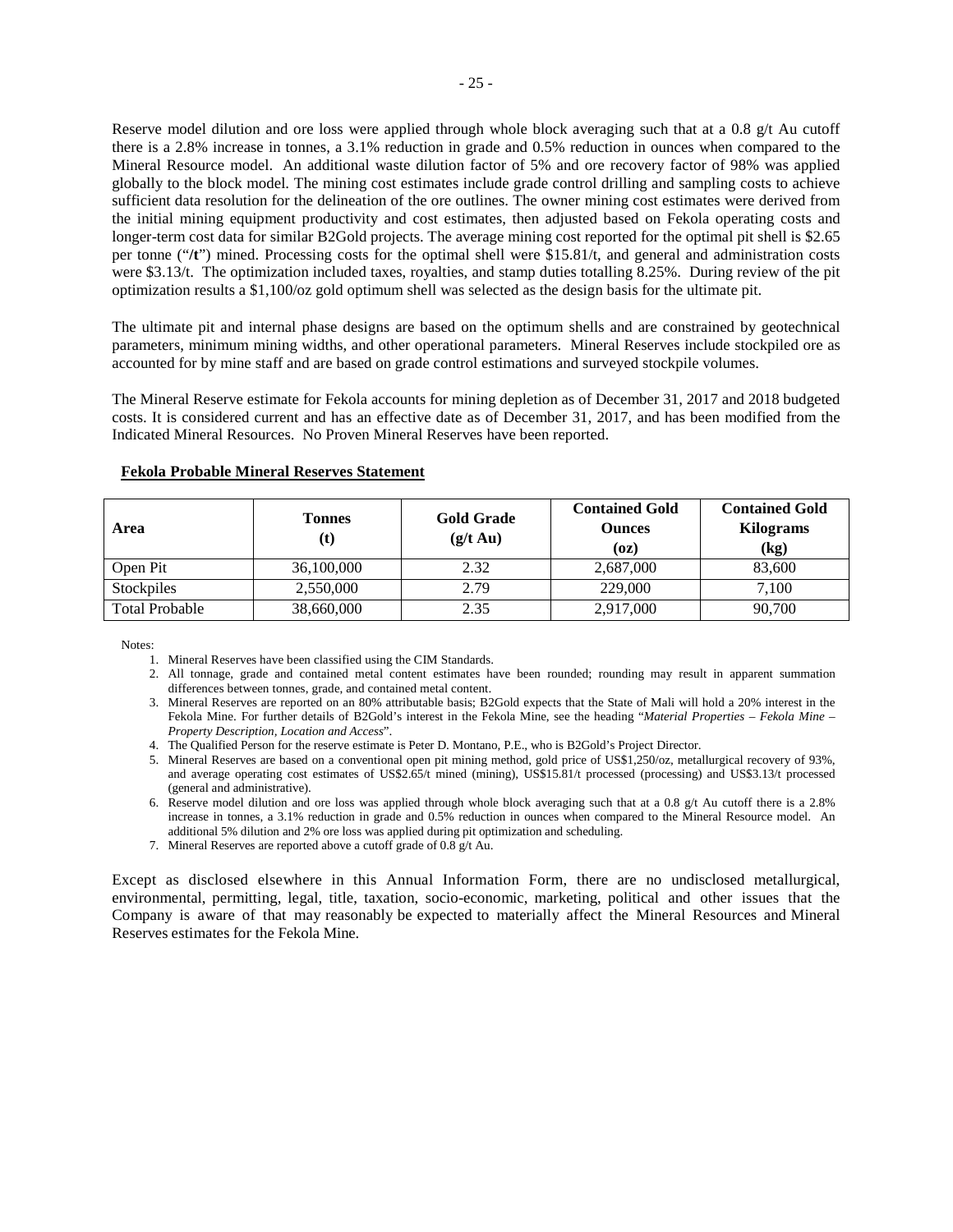#### *Mining Operations*

Fekola Mine is a conventional open pit owner-operated mine and plant. Higher-grade material is sent to the plant and lower-grade material is stockpiled which will be processed later in the mine life. The mine plan assumes a mine life of approximately 10 years (including 2018). The ultimate pit is planned for development in a sequence of seven pit phases. The ultimate pit will be approximately 2 km long, 800 m wide and 320 m deep, with an overall strip ratio (waste to ore) of 4.9 to 1. Overall pit slopes vary by geotechnical domain, between 34 and 41 degrees.

In addition to increasing project value, the staged pit development will also mitigate the geological, geotechnical and economic risks for the project considering the 2 km length of the open pit. The design of the future pit stages during the operations, especially the last two stages with higher production cost per ounce, may be adjusted progressively depending on operational experience, exposed ground conditions, and changes in economic conditions.

The base case mine production schedule adopted in 2017 involves the movement of 32 Mtpa material to sustain processing of 5 Mtpa. High-, medium-, and low-grade ore will be blended throughout the mine life, with highand medium-grade ore being prioritized to increase produced ounces and project value.

The mining operations are scheduled to work 330 days a year, to allow for downtime and reduced productivity during the rainy season, although it is assumed that mining operations will take place under wet conditions with borehole and in-pit de-watering programs in place. The equipment fleet is conventional for the industry (90 t capacity rigid haul trucks and 200 t class excavators) and will provide relative flexibility in the utilisation as up to three pit stages will be mined simultaneously to mine waste and ore at different levels. The mill feed ore will be transported from open pits to the run-of-mine ("**ROM**") pad for direct tipping or stockpiling. It is currently assumed that up to 75% of the ROM feed may need to be stockpiled to regulate the mine production and crusher feed rates.

A single waste rock storage facility ("**WRSF**") was constructed to the west of the open pit, and suitable mine waste was used for the annual tailings storage facility ("**TSF**") raises to the northeast of the pit. Location considerations were based on minimising haulage, surface water drainage and area availability. An overall slope angle of 18° was used in the design of the WRSF faces with 5 m berms located at 10 m vertical intervals.

#### *Processing and Recovery Operations*

Design assumptions were based on the metallurgical test work described under *"Mineral Processing and Metallurgical Testing"* above. The optimum leaching conditions identified were 24 hour cyanidation with 350 ppm NaCN, initial lead nitrate addition of 100 g/t, pH 10.3 to 10.5, dissolved oxygen levels of ~15 ppm and a pulp density of 45% solids (w/w). The addition of lead nitrate and dissolved oxygen levels of 15 ppm was found to be beneficial in leach kinetics and overall recovery. The ore typically yields good recoveries (87% to 97%). At a gold head grade of 2.50 g Au/t the estimated plant gold recovery is 92.7%.

The mill will use a conventional flowsheet, consisting of single stage primary crushing; a SABC grinding circuit; leach feed thickening with thickener overflow treated through a carbon in column circuit; leaching followed by CIP adsorption; elution and gold recovery to doré; and cyanide destruction, tailings thickening and disposal circuits. The primary gyratory crusher and a SABC grinding circuit include a ball mill in closed circuit with cyclones to achieve the final product size. The cyclone overflow stream will flow by gravity to two linear trash screens operating in parallel ahead of a leach thickener. Sodium cyanide is added to the SAG mill feed to start the gold leaching process. The leach thickener overflow solution is pumped to carbon columns to recover gold already dissolved in the grinding circuit. The thickened slurry is pumped to a leach circuit and then additional sodium cyanide along with lead nitrate and oxygen are added for further gold leaching. A CIP circuit will adsorb dissolved gold onto activated carbon. A pressure Zadra elution circuit will be used to recover gold from loaded carbon to produce doré. A cyanide destruction circuit using SO<sub>2</sub> and air will reduce the weak acid dissociable cyanide level in the tailings stream to an environmentally acceptable level. The tailings stream will be thickened to recover water before being pumped to the TSF. Key consumables will include reagents, water, and air services.

The originally-designed processing facility was sized to treat 4 Mtpa of ore at an average head grade of 2.5 g/t Au. All major unit operations and equipment were sized with a 25% design margin to allow for future expansion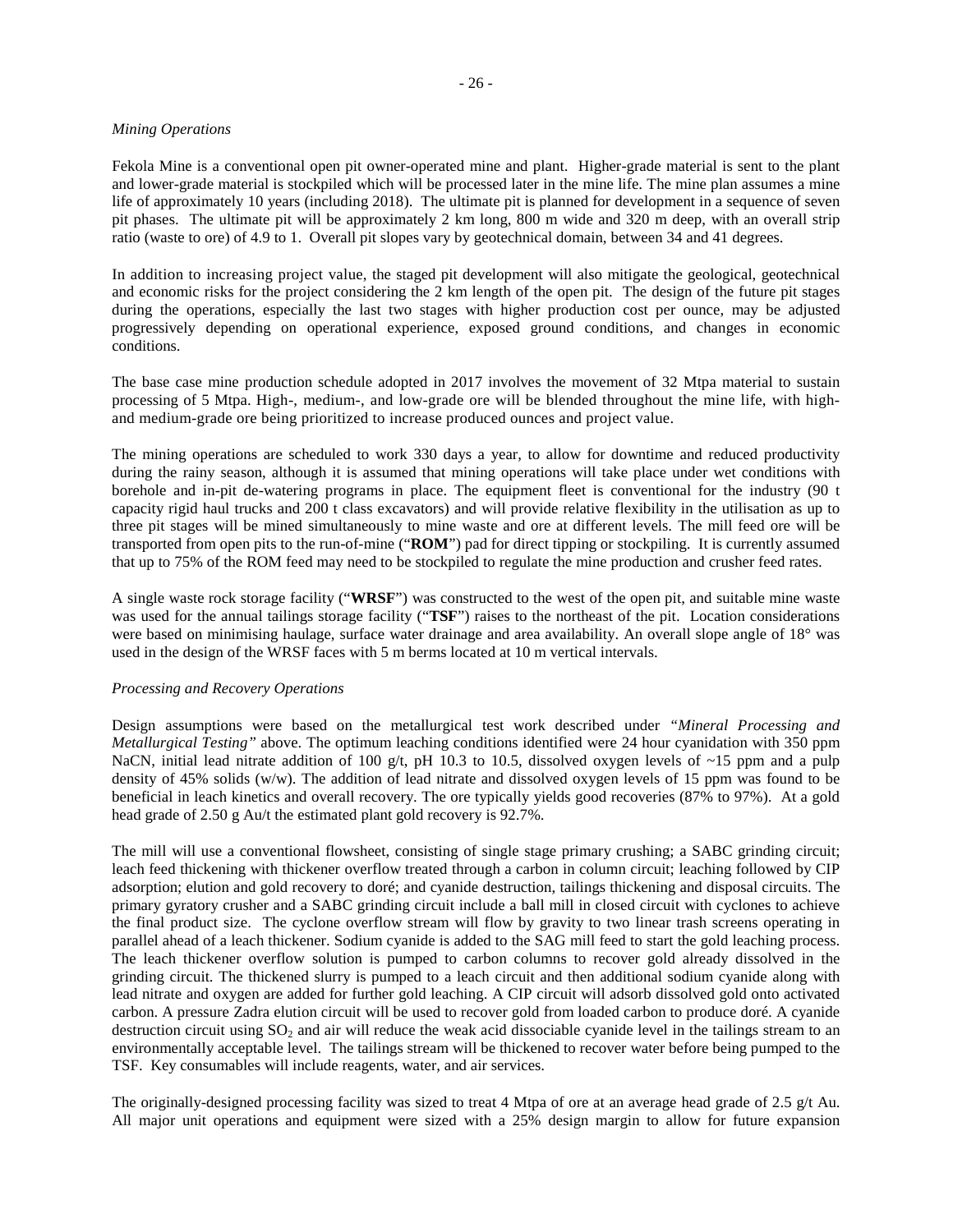capacity with minimal additional capital expenditure. On August 2, 2016, the Company decided to proceed with the mill expansion to achieve a 5 Mtpa processing throughput as part of the initial construction, and approved an \$18 million expansion budget. With this additional capital investment, the Fekola mill expansion was commissioned in conjunction with the main plant.

#### *Infrastructure, Permitting, and Compliance Activities*

Infrastructure constructed on site includes the process plant, TSF, accommodation camp, roads, airstrip, mine services area, open pit, ore stockpiles and WRSFs.

Power supply to the site is from a combination heavy fuel oil and diesel-fueled power station that is located adjacent to the process plant. The power station has been sized to accommodate a maximum demand power draw of 29.4 megawatts ("**MW**").

The TSF is located to the north of the process plant and pit, and adjacent to the eastern WRSF. As designed, the TSF will store a total of 62 million tonnes ("**Mt**") of tailings over 12 stages, with a stage lift performed every year in the dry season.

The Fekola pit footprint is in an existing natural drainage course, with an upstream catchment of 9 km<sup>2</sup>, which is diverted around the pit. The site surface water management system is designed to prevent runoff from events up to and inclusive of a 24-hour, 1-in-100 year recurrence interval storm event from entering the pit. Water for the Fekola Mine is sourced from pit groundwater, surface water (direct precipitation and rainfall runoff), dedicated bore holes for potable water use at both the process plant and the accommodation camp, and water pumps at the Falémé River in the event that site water quantity or quality requirements are not met as anticipated by the pit dewatering bore holes and surface water (direct precipitation and run-off) storage.

An Environmental and Social Impact Assessment ("**ESIA**") was completed for the Fekola Mine in 2013 and approved by the Ministry of Environment and Sanitation on April 29, 2013. In 2015, subsequent to the completion of the Fekola Feasibility Study, the 2013 ESIA was updated to fill gaps identified in the previous 2013 ESIA, to reflect improvements and modifications to the Fekola Mine design and to align the assessment with international standards. As part of the ESIA and ESIA update, a detailed assessment of potential environmental and social impacts from the development of the Fekola Mine was conducted. Following the implementation of proposed mitigation measures and under normal operating conditions, identified potential impacts are not estimated to cause significant long-term, adverse impacts on receptors or the receiving environment.

A mining permit was granted on February 13, 2014, and the Company has all required approvals and permits to operate the Fekola Mine.

The estimated rehabilitation and closure costs for the Fekola Mine are approximately US\$24.7 million over the life of the mine. In this regard, an escrow account will be funded by Fekola S.A. on a unit of production basis to be used for reclamation and closure purposes of the Fekola Mine. B2Gold is currently in negotiations with the Malian government as to the specifics of the terms and conditions of use of this escrow account.

## *Capital and Operating Costs*

#### Capital Costs

Capital costs are based on operational experience, feasibility study results, and life of mine projections. The table below presents the 2018 budgeted costs and estimated costs for the life of mine, including 2018.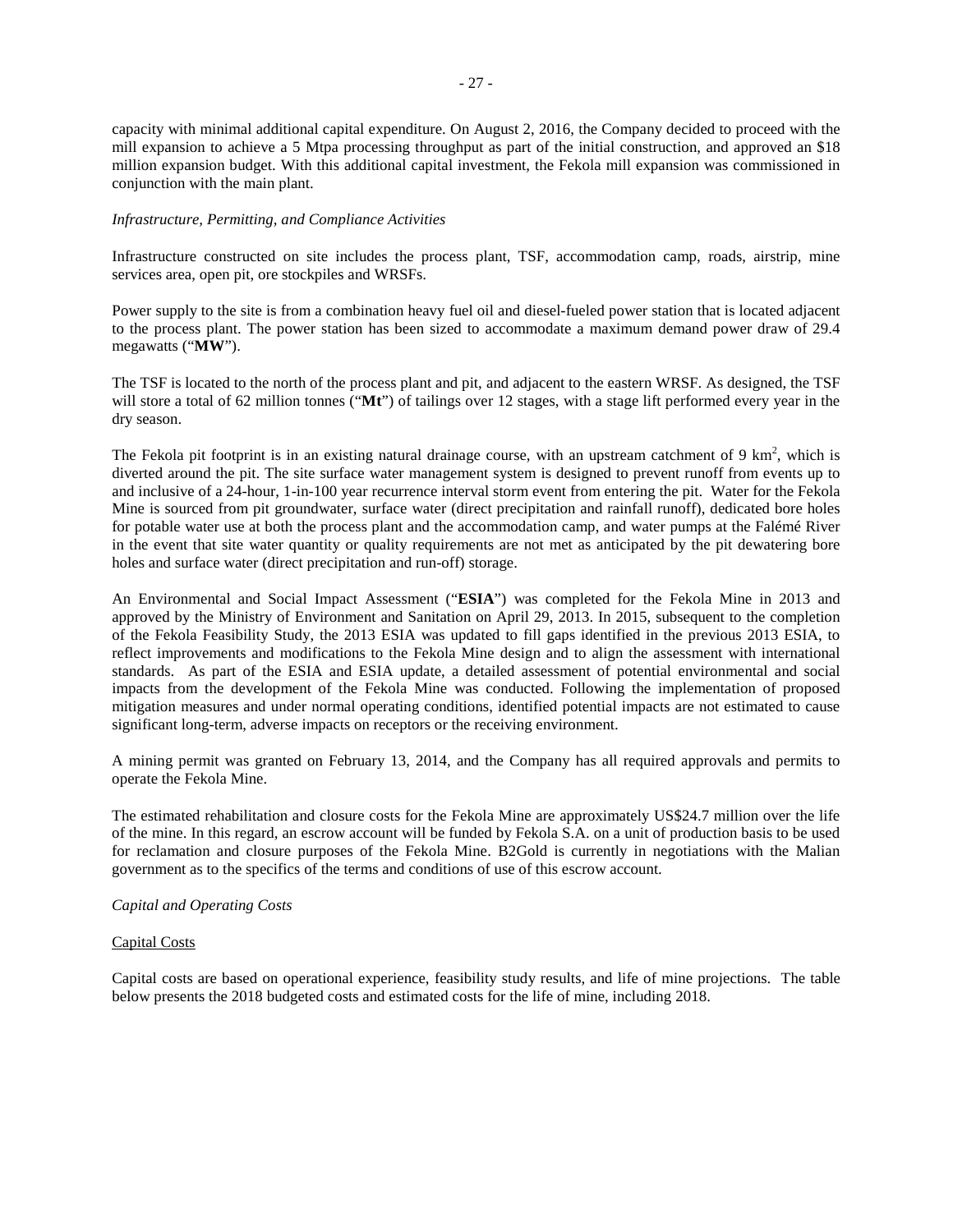#### Sustaining Capital Estimate

| Area                            | 2018 Budget<br>(US\$ million) | <b>LoM Estimated Cost</b><br>including 2018<br>(US\$ million) |
|---------------------------------|-------------------------------|---------------------------------------------------------------|
| Site General and Infrastructure | 5.00                          | 52.00                                                         |
| Mining and Processing           | 20.70                         | 37.30                                                         |
| Closure and Rehabilitation      |                               | 24.70                                                         |
| Total                           | 25.65                         | 114.00                                                        |

Note: Totals may not sum due to rounding. The projected LoM for the Fekola Mine is approximately eight years of mining and 10 years of processing, including 2018.

Capital cost estimates include mining fleet replacement, major rebuilds, and tailings storage facility stage raises.

#### Operating Costs

Budgeted 2018 and estimated life of mine operating costs are provided in the table below.

| Area         | Units            | 2018 Budget | <b>LoM Estimated Cost</b><br>including 2018 |  |
|--------------|------------------|-------------|---------------------------------------------|--|
| Mining       | US\$/t mined     | 1.92        | 2.65                                        |  |
| Processing   | US\$/t processed | 15.68       | 15.81                                       |  |
| Site General | US\$/t processed | 6.41        | 3.13                                        |  |

#### Operating Cost Forecast\*

\*Note: The projected LoM for the Fekola Mine is approximately eight years of mining and 10 years of processing, including 2018. Operating costs include all mining, processing and general and administration costs including pre-stripping.

The cost estimates are based on the Company's current budget and LoM plans for the Fekola Mine, under the assumptions listed above. Costs in subsequent years may vary significantly from the 2018 budget and LoM cost estimates as a result of current or future year non-recurring expenditures, changes to input cost and exchange rates, and changes to B2Gold's current operations and/or production plans. B2Gold's current LoM plan is based on existing Mineral Reserves. B2Gold conducts ongoing exploration and analysis at B2Gold's operating mines to improve project value, which may change the capital and operating costs in the future.

#### *Exploration, Development, and Production*

Exploration activities in 2017 focused primarily on defining the saprolite-hosted mineralization at the Anaconda deposit, and drilling north of the Fekola Mineral Reserves pit to define near surface and at depth mineralization on the Fekola North Extension target area.

Exploration on the licenses in Mali has budgeted expenditures of \$15.1 million, focusing on the Fekola North Extension zone and sulphide targets below the Anaconda saprolite. The 2018 budget for Mali envisions completing 20,000 m of diamond drilling, 48,000 m of RC drilling, 22,000 m of aircore drilling and 8,500 m of auger drilling. Positive drill results from the Company's 2017 exploration program at the Fekola area indicate that the main Fekola deposit, with additional drilling, could extend significantly to the north. In addition, drilling below the extensive saprolite resource at the Anaconda, Adder and Mamba zones has discovered three, well mineralized bedrock (sulphide) zones, indicating the potential for large, Fekola-style mineralized zones.

On September 25, 2017, the Company announced that it had completed construction of the Fekola mill on budget and commenced ore processing at the Fekola Mine, more than three months ahead of the original schedule. The first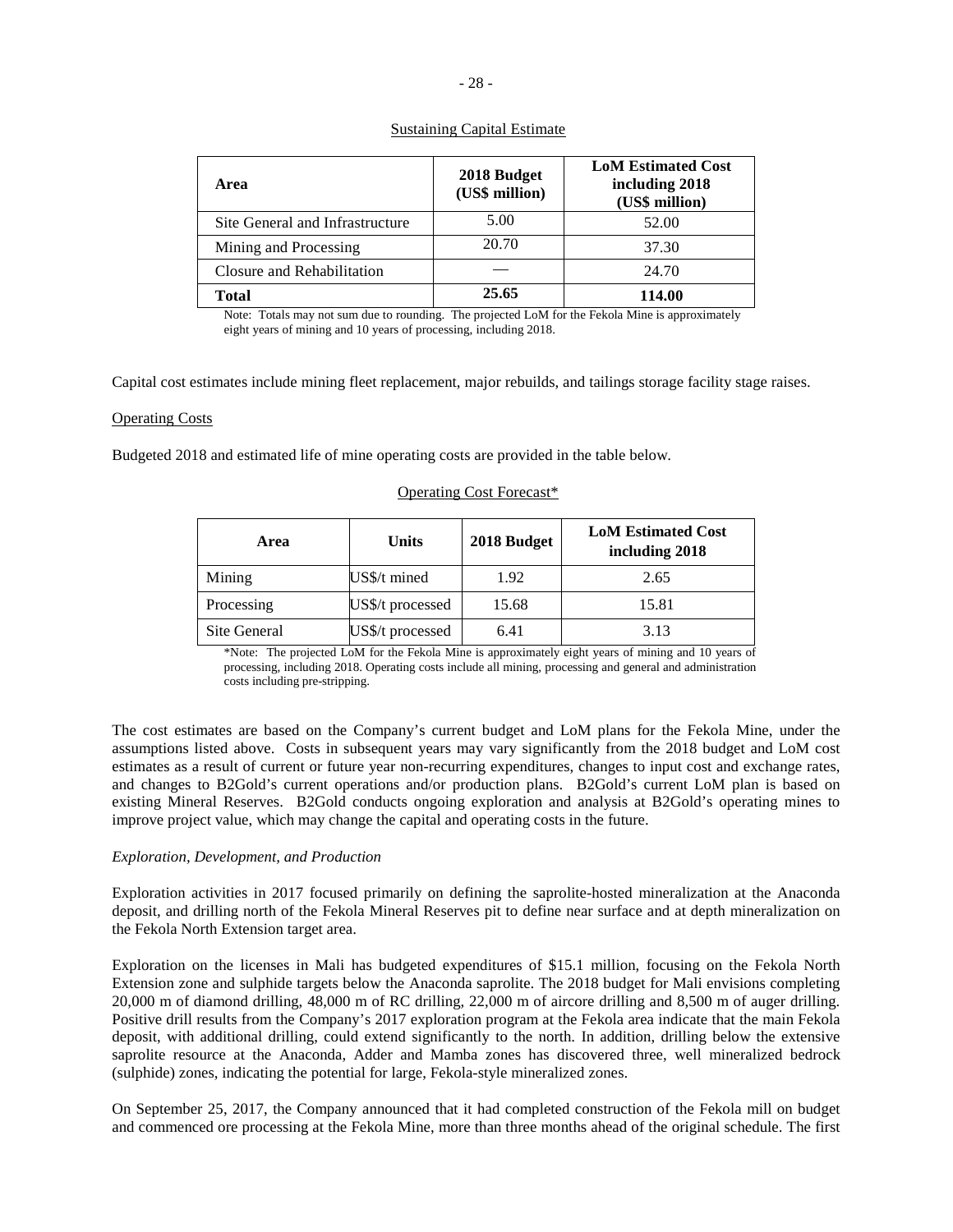gold pour at the Fekola Mine was achieved on October 7, 2017. On November 30, 2017, the Fekola Mine achieved commercial production, one month ahead of the revised schedule and four months ahead of the original schedule. Throughput ran above nameplate capacity during the 30-day test period (on average) with significantly better than expected plant availability, mill feed grades, and recoveries. Gold production from the Fekola Mine in 2017, in which B2Gold expects to hold an 80% interest, was 111,450 ounces (including 79,243 ounces of pre-commercial production). In the fourth quarter of 2017, the Fekola Mine produced 105,110 ounces of gold (including 72,903 ounces of pre-commercial production).

The Fekola Mine is expected to produce in total between 400,000 and 410,000 ounces of gold in 2018, the first full year of production, from a total of 5.0 million tonnes of ore at an average grade of 2.69 g/t and metallurgical recovery of 92.7%.

#### <span id="page-31-0"></span>**Masbate Gold Project**

Certain portions of the following information are derived from and based on the technical report entitled "Masbate Gold Operation, Republic of the Philippines, NI 43-101 Technical Report on Operations" that has an effective date of December 31, 2016, and was prepared by Tom Garagan, P. Geo., Ken Jones, P.E., Kevin Pemberton, P.E. and John Rajala, P.E. (the "**Masbate Technical Report**") and is based on the assumptions, qualifications and procedures set out therein. For a more detailed overview of the Masbate Gold Project, please refer to the Masbate Technical Report, which is available on SEDAR at [www.sedar.com.](http://www.sedar.com/) Information that post-dates the Masbate Technical Report is provided by the Company.

#### *Property Description, Location, and Access*

The Masbate Gold Project is located in Masbate Island in the Republic of the Philippines. The mine is situated about 360 km southeast of Manila, the capital of the Philippines, within the municipality of Aroroy, Masbate Province, Region V. The mine site can be accessed by a commercial airline service, which flies daily to Masbate City; from there it is a 70 km drive on a partially-sealed road to the mine site. The mine is equipped with a barge loading jetty where heavy equipment and consumables are delivered and offloaded.

Filminera holds 29 patented mineral claims, four mineral production sharing agreements ("**MPSAs**"), and one exploration permit ("**EP**"). Collectively these patented claims, MPSAs, and EP cover an area of about 7,152 hectares ("**ha**"). Expiry dates for the Filminera-held MPSAs range from 2022–2035. One additional MPSA is held in the name of Vicar Mining Corporation ("**VMC**"). The majority of the Mineral Resources and Mineral Reserves occur on the patented mineral claims that have perpetual rights with no expiry date. There are also a number of MPSA and EP applications, with the MPSA applications covering about 1,356 ha, and the EP applications an additional 7,484 ha, approximately.

B2Gold holds its project interest through indirectly-owned subsidiaries. B2Gold has a 40% interest in Filminera and a 100% interest in PGPRC. The remaining 60% interest in Filminera is held by a Philippines-registered company, Zoom Mineral Holdings Inc. ("**Zoom**"). Filminera owns the majority of the Masbate Gold Project tenements and is responsible for the mining, environmental, social and community relations on the Masbate Gold Project site. PGPRC developed and owns the process plant on the island of Masbate and is responsible for the sale of all gold. PGPRC and Filminera have a contractual relationship, which includes PGPRC purchasing all of the ore production from Filminera at a price equal to the cost for the ore plus a predetermined percentage, while maintaining joint financial and legal liability for the social and environmental obligations under Filipino laws.

Filminera holds the surface rights to all current open pits, WRSFs and stockpiles, the Masbate process plant, TSF and associated infrastructure facilities, such as the causeway, port, airstrip, and housing areas. Additional surface rights will need to be acquired in the areas where the satellite pits are planned.

There is no royalty payable on the Masbate Gold Project; however, a 4% excise tax on gross gold and silver sales is now payable on a quarterly basis to the Philippine government under the MPSA regulatory framework, and a 1.5% tax is payable on operating costs as a required expenditure for the social development of host communities.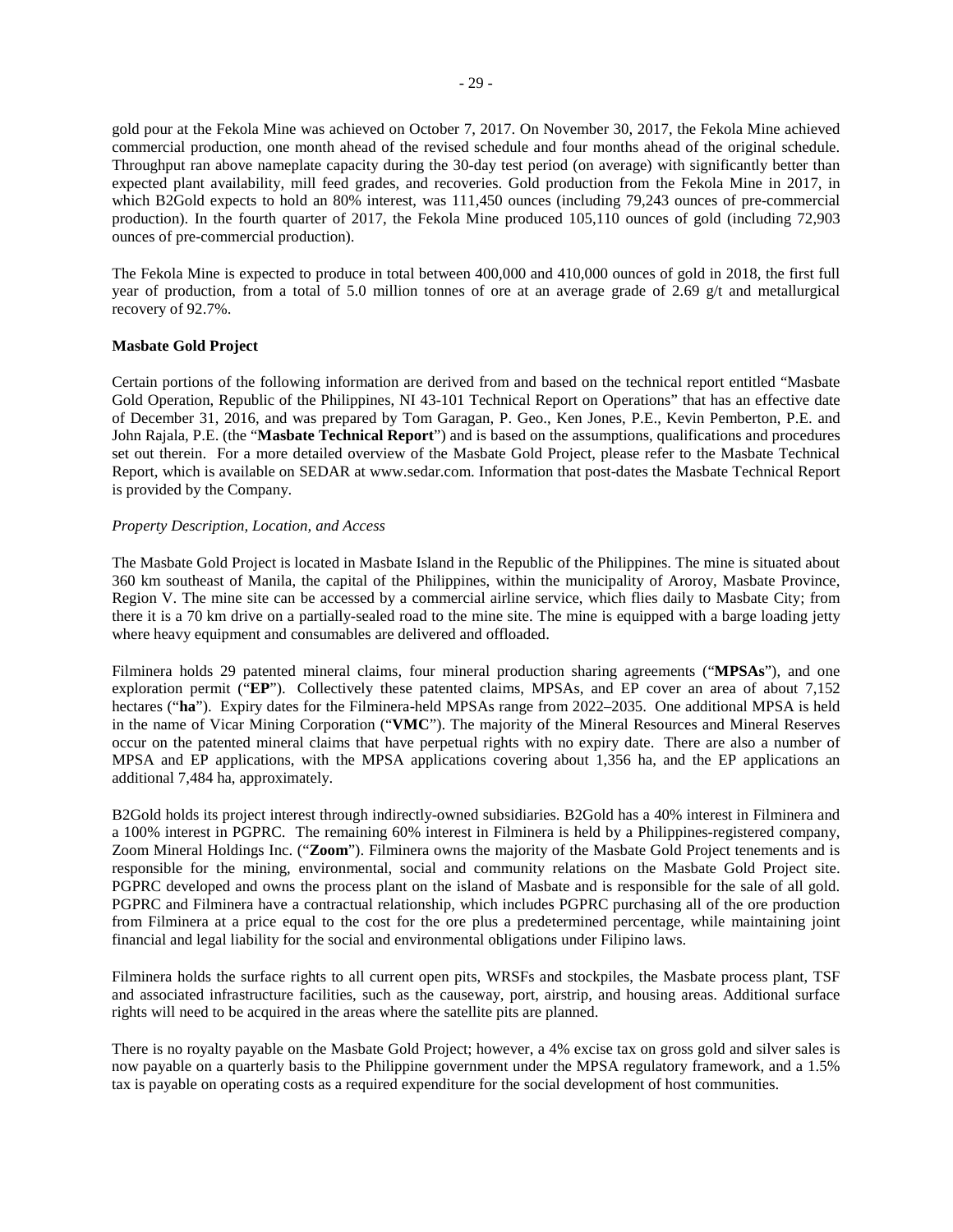Filminera has an interest in the Pajo property through an Operating Agreement with VMC, which holds an approved MPSA that covers an area of approximately 786 ha and expires in 2030. Filminera has the right, at its expense, to explore and, if warranted, develop and operate any mine in the Pajo property. VMC would receive a royalty share equivalent to 2% of the gross receipts (less certain expenses) of the mineral products realized from the MPSA.

To the extent known, there are no other significant factors or risks that might affect access or title to, or the right or ability to perform work on, the property, including permitting and environmental liabilities to which the project is subject that are not discussed in this Annual Information Form.

#### *History*

A number of companies have completed exploration activities in the general Masbate area, including Atlas Consolidated Mining & Development Corporation ("**Atlas**"), Philippines Gold PLC (formerly London Fiduciary Trust), Thistle Mining Inc., CGA Mining Limited ("**CGA**"), and B2Gold. Filminera became the in-country operating entity for the Masbate mine in 1997. A number of companies have held an interest in Filminera since that date; most recently, the interest is ultimately held by B2Gold.

Work programs completed have included geological mapping, mapping of artisanal workings, geochemical sampling (stream sediment, rock chip, grab, channel and trench, and soil auger), helicopter geophysical surveys (magnetics and radiometrics), an orientation IP survey, core and RC drilling, metallurgical test work, environmental studies, and mining and technical studies.

Early mining activity was halted by the advent of World War II. Atlas undertook open pit and underground mining operations from 1980 to 1994, and reportedly produced about 1.4 million ounces ("**Moz**") Au. CGA recommenced mining from open pit sources in 2009, and open pit mining is ongoing.

Artisanal miners have also been active in the Masbate Gold Project area; production from these sources is unknown.

#### *Geological Setting, Mineralization, and Deposit Types*

Masbate is considered to be an example of a low sulphidation epithermal deposit.

The Masbate gold deposits that are currently being mined are centred on a 5 km to 7 km wide northwest- to southeast-oriented mineralised volcanic block which is bounded by two interpreted north-west trending fault zones. The mineralizing system being exploited in the open pit operations has a strike length of about 10 km, from Balete in the south to Pajo in the north. Mineralization has been tested to about 300 m depth.

The principal host rock to the gold mineralisation is a fractured andesitic–dacitic, tuffaceous agglomerate. Mineralisation occurs within quartz veins and associated altered and quartz-stockwork wall rocks and breccias. Gold is typically hosted in grey to white crystalline to chalcedonic quartz and is frequently associated with pyrite, marcasite, and minor amounts of chalcopyrite and sphalerite. High-grade veins are generally narrow (<1 m) but some may reach 20 m in width, while sheeted zones with stockworks can reach as much 75 m in width.

#### *Exploration*

Exploration activities completed by Filminera include geological mapping, pit mapping, stream sediment, rock chip, grab, channel and trench, and soil auger sampling.

Filminera continues to focus active exploration on a combination of near mine "brownfields" targets as well as testing several regional targets. In 2017 B2Gold completed 123 diamond drill holes for 13,800 m and 29 RC holes for 3,900 m. Most of the drilling completed in 2017 focused on testing areas of Inferred Mineral Resources below active pits with the objective of upgrading the resource confidence classification at the operating Colorado and Main Vein open pits, thereby potentially supporting deepening or expansion of the Mineral Reserves pit.

In addition, 99 trenches were completed in 2017, evaluating over a dozen regional targets. Positive results from regional drilling and trenching activities in 2017 will be followed up by the 2018 exploration program.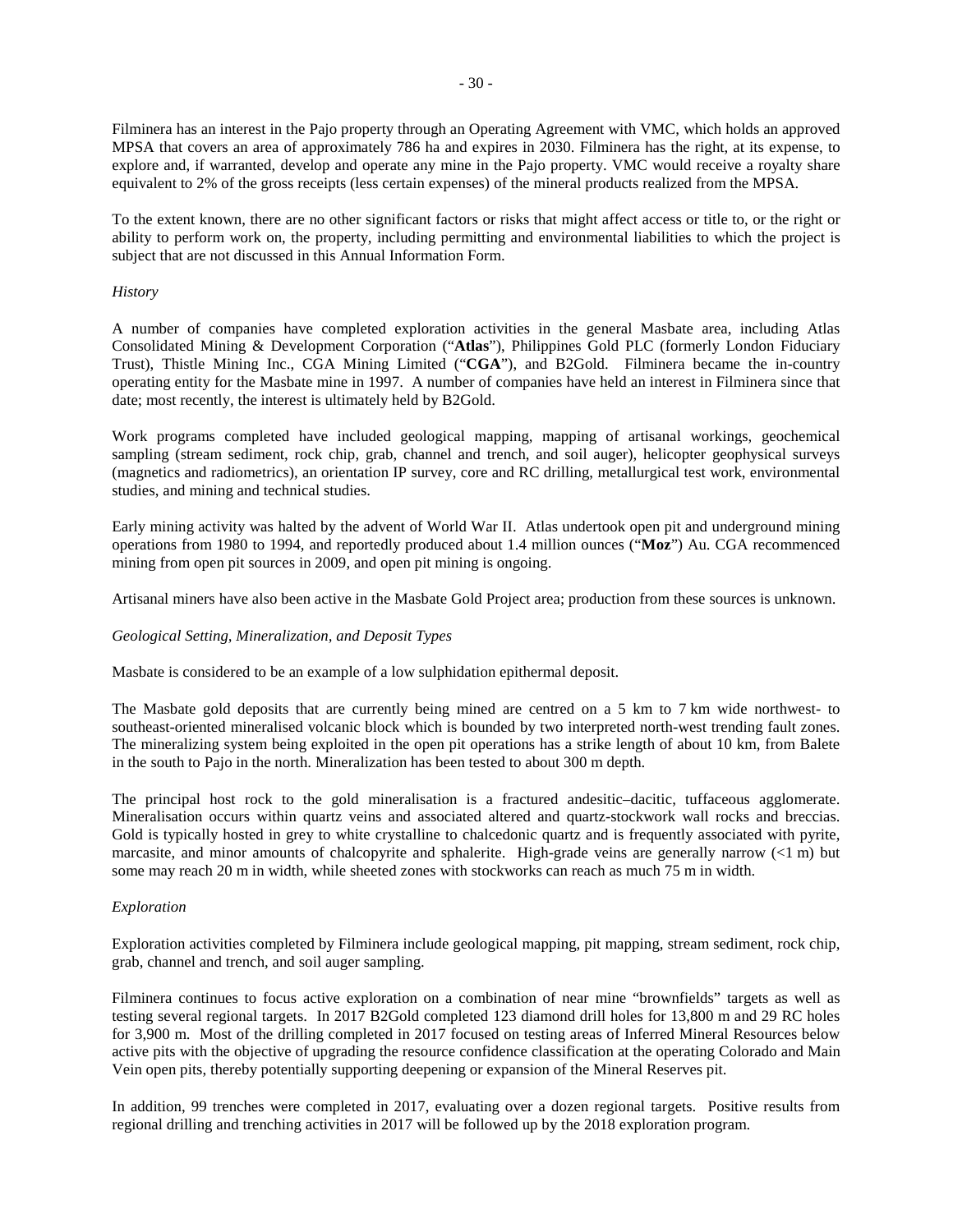Surface trenching and sampling on several regional targets generated sufficient interest to warrant follow-up surface trenching and drilling that will be carried out in 2018.

## *Drilling*

The current exploration drill hole database, as of December 31, 2017 contains 3,764 core and RC drill holes totalling 445,598 m. Completed drilling in 2017 consisted of 123 core holes (13,817 m) and 29 RC holes (3,912 m).

The Mineral Resource estimate is based on data from RC and core exploration surface and underground drill holes, exploration trenches, and RC grade control drill holes. The exploration drill hole database cutoff date for the Mineral Resource estimate was May 13, 2017 and the grade control database cutoff was May 5, 2017. Data used includes a total of 3,249 core and RC drill holes (394,948 m) and 468 trenches (16,133 m) from the exploration database and 81,869 holes (1,374,384 m) from the grade control RC drilling database.

All core to date has been photographed as a record. RC chips and core are logged for geological and geotechnical information. Geological information collected includes lithologies, alteration types, vein percentages, sulphides and sulphide content, and structure. Geotechnical information collected includes weathering condition, type of structures, joint spacing, joint condition, and type of joint filling (e.g. gouge, mylonite, breccia, or vein). Core recoveries are recorded.

Methods used to survey drill hole collar locations have included theodolite, total station, and GPS instruments. Down-hole surveys have been performed at regular down-hole intervals using a number of different instrument types, including Tropari, Ausmine, Eastman, Proshot and Reflex instrumentation.

Due to the subvertical dip of most mineralized zones, the majority of the drill holes intersected them at low angles. As a result, the mineralized thickness observed in drill holes does not correspond to the true thickness, which should be determined on a case-by-case basis.

Drilling completed in the first six months of 2017 was incorporated into the mid-year resource model update for Masbate that is used by the operations group for long-range planning. The majority of this 2017 drilling focused on the Colorado and Main Vein deposits to provide support for upgrading Inferred Mineral Resources to Indicated, and/or to provide additional confidence in areas that exhibited grade variability. Drilling completed in 2017 allowed B2Gold to increase B2Gold's Mineral Resources in the Pajo, Colorado and Main Vein areas. Other targets, such as Montana, Panique, and Binstar, had slightly smaller resources due to the effect of drilling and adjustments made for small-miner activity.

#### *Sampling, Analysis, and Data Verification*

Depending on the drill program and drill type, sample lengths have varied from 1–1.5 m. Current sampling is typically conducted on 1 m intervals for RC, core and grade control drilling. Core is cut in half using a rock saw. RC samples are riffle split and sampled using a rig-mounted Metzke cone splitter.

Sample preparation has used crush and pulverization criteria that were in line with industry norms at the time. Current protocols are crushing to 75% passing -2 mm and pulverising to 85% passing 75 µm.

Sample preparation and analytical laboratories used have included the following independent laboratories: McPhar Laboratories (accredited to ISO 9001:2000 for selected techniques), SGS Philippines (unknown), SGS Taiwan (ISO 9001 and ISO/IEC 17025), SGS Masbate (not accredited), Intertek, Manila (ISO/IEC 17025), and ACME/Bureau Veritas Vancouver (ISO/IEC 17025). The early sampling campaigns used the Atlas laboratory in Cebu, and the Masbate onsite mine laboratory, neither of which were accredited or independent.

Gold assay methods have included AAS and fire assays, and these methods are still in use. The detection limit is 0.01 g/t Au at SGS Masbate and 0.005 g/t Au at Intertek, Manila. SGS Masbate served as the primary laboratory in 2017. About 80% of the 2017 assays were performed by SGS Masbate. The balance of the 2017 assays is from Intertek, Manila. ACME/Bureau Veritas Vancouver was used for umpire assays.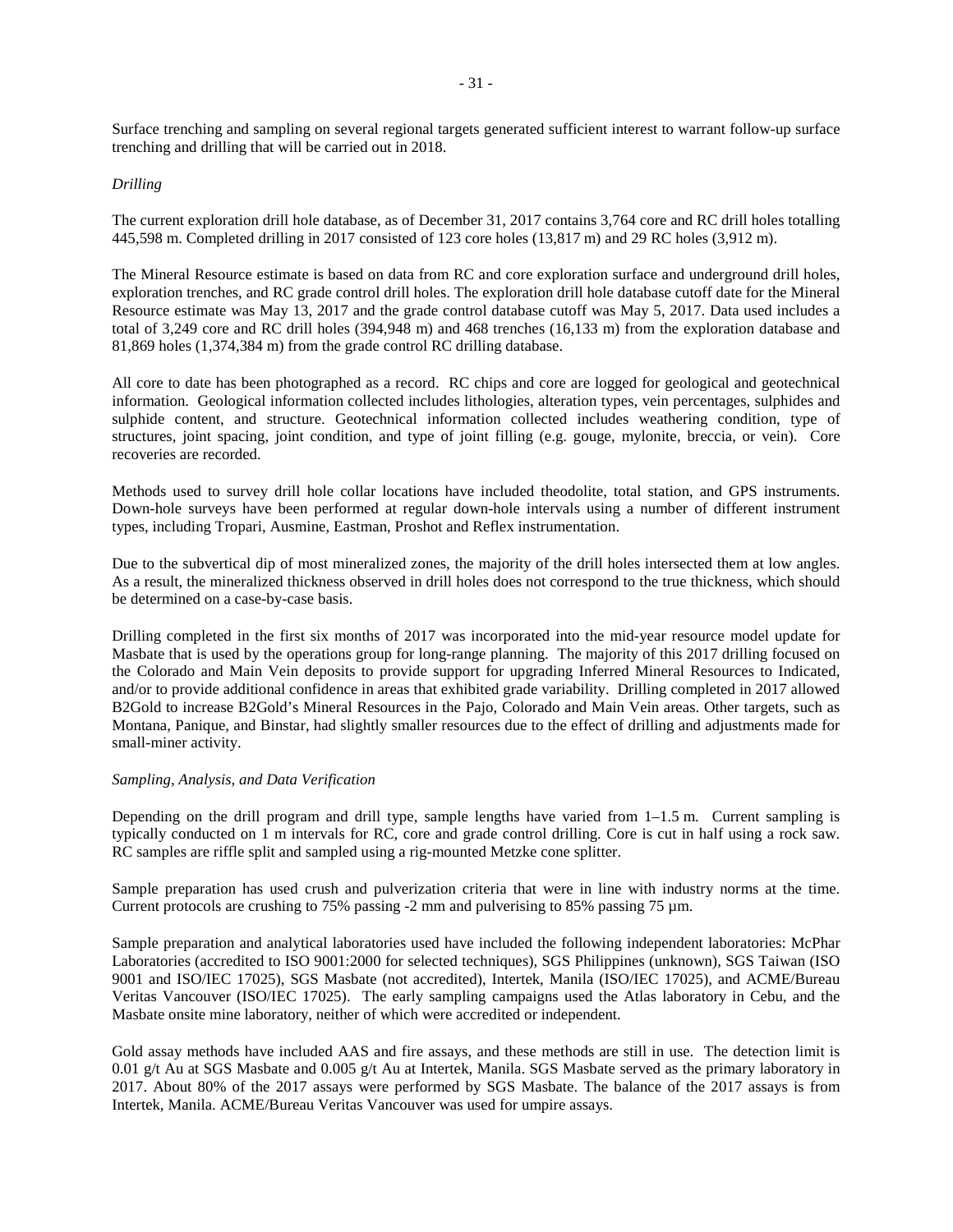In total, the exploration department has collected 5,555 density measurements using a range of techniques, including water immersion, waxed sample water immersion, direct measurement of whole core and direct measurement of half core. Of that total, 1,571 density measurements were completed in 2017.

Modern QA/QC programs have been in place since at least 2000, and include submission of blank, standard reference and duplicate materials. Current insertion rates are approximately one standard, one duplicate, and one blank for each of the 39 samples submitted.

Data imported into the project database are subject to validation, which includes checks on surveys, collar coordinates, lithology data, and assay data. The checks are considered to be appropriate, and consistent with industry norms.

Sample security practices were in line with industry norms prevailing at the time the sample was collected. Samples are currently stored in a secure facility prior to being shipped to the preparation and analytical laboratories.

A reasonable level of verification has been completed during the work conducted to date, and no material issues would have been left unidentified from the verification programs undertaken. No problems with the database, sampling protocols, flowsheets, check analysis program, or data storage were identified that were sufficient to preclude the use of the database for estimation purposes.

#### *Mineral Processing and Metallurgical Testing*

Metallurgical test work was performed by Atlas prior to commencing operations, and in support of feasibility studies that were undertaken in 1998 and 2006 respectively. These studies supported that the Masbate ores were amenable to conventional cyanidation processes.

At the request of B2Gold, SGS Minerals Services undertook a metallurgical variability test program from 2013– 2015 to examine the response of samples from a number of mineralized zones to cyanide leaching using the CIL process. Additional test work was conducted to sufficiently characterize ores to be processed through the plant between 2015 and 2020, and for the LoM. The metallurgical test work completed to date is based on samples that adequately represent the variability of the proposed mine plan.

Average LoM gold recoveries are based on a block model generated using data from metallurgical testing, grade, material type, and other parameters. Recovery within the Mineral Reserve pits ranges from 65% to 82%. Stockpiled materials are assigned an average metallurgical recovery of 75% for mine planning purposes.

There are no known deleterious elements that incur penalties in the doré. There are also no known elements in the material to be treated that may cause plant processing issues.

#### *Mineral Resource and Mineral Reserve Estimates*

#### Mineral Resources

Mineralization domains including vein and halo (stockwork), voids and backfilled historic mining shapes, oxidation surfaces, metallurgical recovery domains, and topographic surfaces were modeled as 3D solids or surfaces as appropriate and applied to the block model.

Grade capping, ranging from 4–30 g/t Au was applied by domain prior to compositing to 3 m intervals. In rare cases, local capping is also used to restrict individual samples that may have undue influence after the domain cap is applied.

Average densities based on measurements done at site were applied to the block for insitu zones by oxidation state. Assumed densities were applied to historically mined-out workings, eluvial/alluvial deposits, and modern and historic dumps.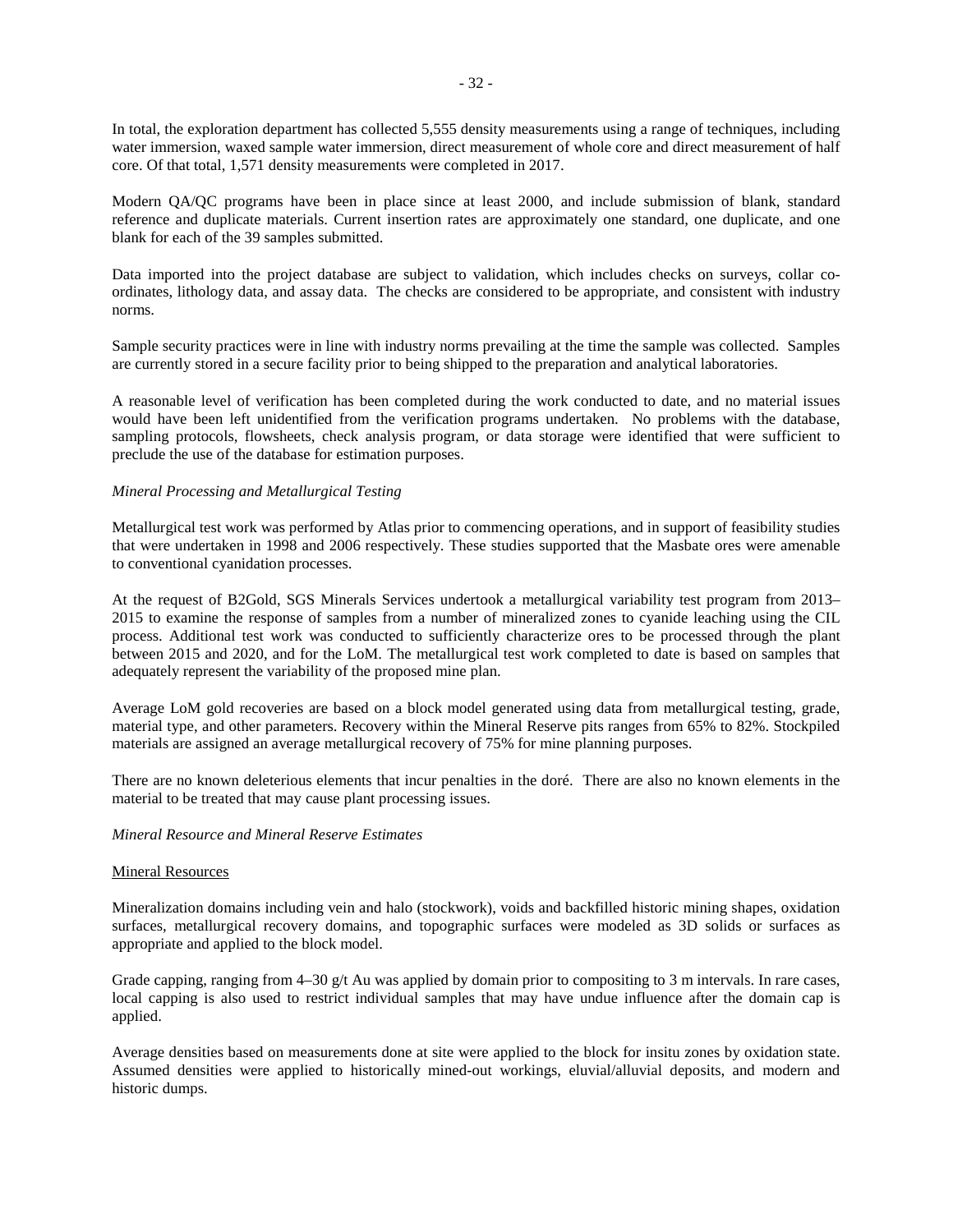Estimation is completed for five types of domains; vein, halo (stockwork), surficial (eluvial/alluvial), dump, and mined-out/void/backfilled stopes. For each domain type, estimation is completed using OK, inverse distance weighting to the second power ("**ID2**") and NN interpolation methods. For the halo domains, estimation is also completed using indicator kriging ("**IK**"), consisting of a single indicator at 0.35 g/t Au. For the final grade estimate, for halo domains, the IK value is used, and for all other domain types the grades estimated from OK are used.

Block model grades were validated by visual comparison to composite grades, swath plots to check for local bias and global domain checks comparing NN estimates at zero Au cutoff grade. Overall, the block grade estimates reasonably match the input data.

The Indicated Mineral Resource classification for vein-coded blocks is supported by an approximate drill spacing of 40 x 40 m and the Inferred Mineral Resource classification for vein-coded blocks is supported by an approximate drill spacing of 100 x 100 m. For stockwork/halo zones, the Indicated drill hole spacing is approximately 25 x 25 m and for Inferred it is approximately 40 x 40 m. All stockpiles were classified as Indicated, and surficial deposits (eluvial/alluvial) were assigned the Inferred confidence category.

Mineral Resources are confined within pit shells that used a gold price of \$1,400/oz, and reported above an average gold cutoff grade of 0.426 g/t Au. The Mineral Resource pit shells were run using the same costs, recovery, and pit slope assumptions as those used to constrain the Mineral Reserve estimates.

The Mineral Resource estimate for Masbate accounts for mining depletion as of December 31, 2017 and 2018 budgeted costs. It is considered current and has an effective date as of December 31, 2017. No Measured Mineral Resources were estimated.

| Area                 | <b>Tonnes</b><br>$\left( \mathbf{t}\right)$ | <b>Gold Grade</b><br>$(g/t \text{ Au})$ | <b>Contained Gold</b><br><b>Ounces</b><br>(oz) | <b>Contained Gold</b><br><b>Kilograms</b><br>(kg) |
|----------------------|---------------------------------------------|-----------------------------------------|------------------------------------------------|---------------------------------------------------|
| South                | 71,440,000                                  | 0.97                                    | 2,226,000                                      | 69.200                                            |
| North                | 17,710,000                                  | 1.05                                    | 600,000                                        | 18.700                                            |
| <b>ROM</b> Stockpile | 620,000                                     | 1.12                                    | 22,000                                         | 700                                               |
| LG Stockpile         | 30,650,000                                  | 0.57                                    | 562,000                                        | 17,500                                            |
| <b>Total</b>         | 120,430,000                                 | 0.88                                    | 3,411,000                                      | 106,100                                           |

# **Masbate Indicated Mineral Resources Statement**

#### **Masbate Inferred Mineral Resources Statement**

| Area         | <b>Tonnes</b><br>$\left( \bf{t} \right)$ | <b>Gold Grade</b><br>$(g/t \text{ Au})$ | <b>Contained Gold</b><br><b>Ounces</b><br>(oz) | <b>Contained Gold</b><br><b>Kilograms</b><br>(kg) |
|--------------|------------------------------------------|-----------------------------------------|------------------------------------------------|---------------------------------------------------|
| South        | 4,850,000                                | 0.87                                    | 136,000                                        | 4,200                                             |
| North        | 2,350,000                                | 0.76                                    | 58,000                                         | 1,800                                             |
| <b>Total</b> | 7,200,000                                | 0.84                                    | 193,000                                        | 6,000                                             |

Notes:

4. The Qualified Person for the resource estimate is Tom Garagan, P.Geo., who is B2Gold's Senior Vice President, Exploration.

5. The Qualified Person for the stockpile estimate is Kevin Pemberton, P.E., who is B2Gold's Chief Mine Planning Engineer.

6. Mineral Resource estimates assume an open pit mining method, gold price of US\$1,400/oz, modeled metallurgical recovery (resulting in average LoM metallurgical recoveries by pit that range from 65% to 82%), and operating cost estimates of US\$1.50-

<sup>1.</sup> Mineral Resources have been classified using the CIM Standards. Mineral Resources are reported inclusive of those Mineral Resources that have been modified to Mineral Reserves. Mineral Resources that are not Mineral Reserves do not have demonstrated economic viability.

<sup>2.</sup> All tonnage, grade and contained metal content estimates have been rounded; rounding may result in apparent summation differences between tonnes, grade, and contained metal content.

<sup>3.</sup> Mineral Resources are reported on a 100% attributable basis. Pursuant to the ore sales and purchase agreement between Filminera and PGPRC, B2Gold's wholly-owned subsidiary, PGPRC has the right to purchase all ore from the Masbate Gold Project.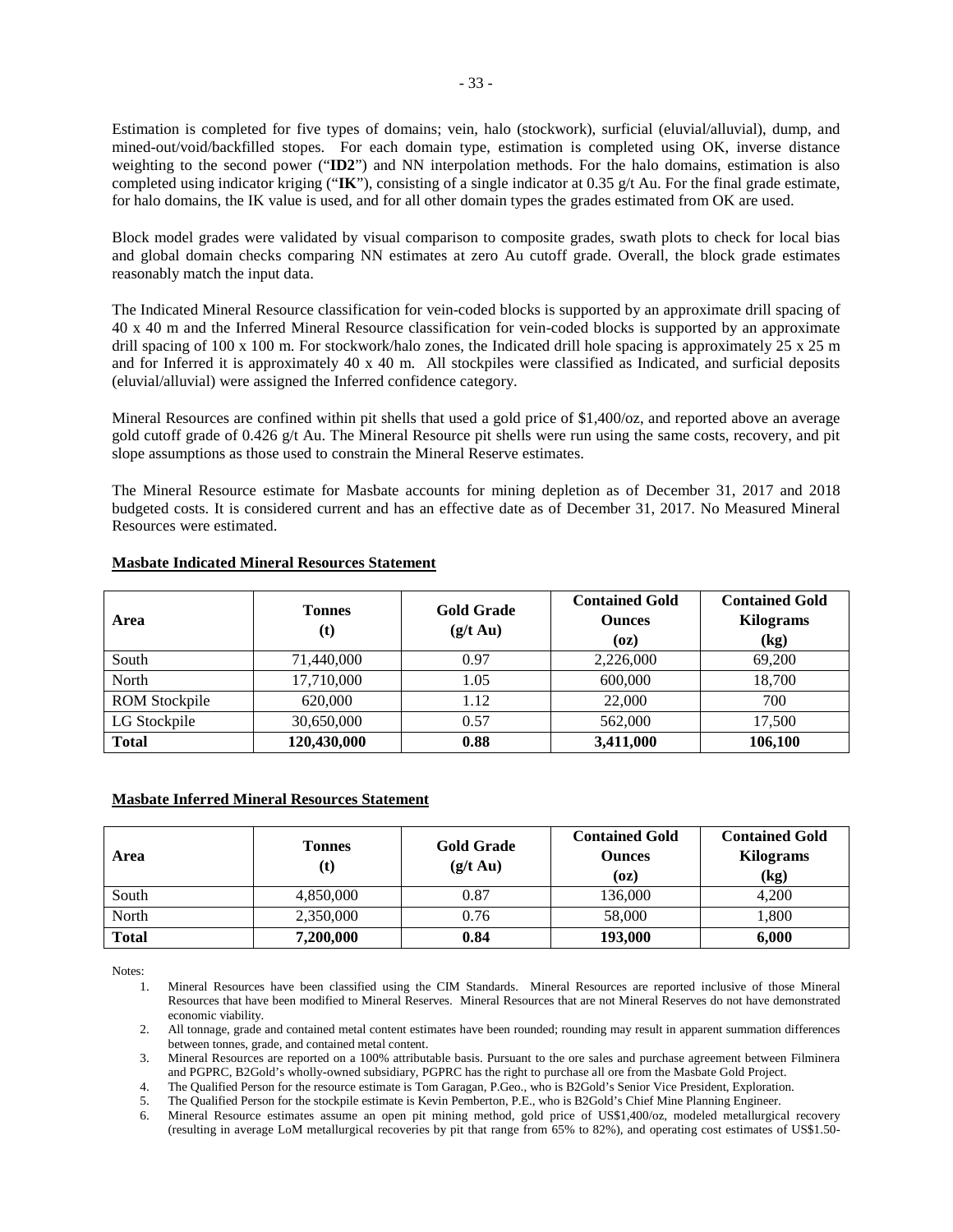\$1.60/t mined (mining), a variable ore mining differential cost by pit (average cost is US\$0.17), US\$8.45/t processed (processing) and US\$2.50–3.83/t processed (general and administrative).

- 7. Mineral Resources are reported at an average cutoff of 0.43 g/t Au.
- 8. North and South designations refer to locations north and south of the Guinobatan River, respectively.

#### Mineral Reserves

An economic analysis was completed on the Mineral Resource block model to establish an estimate of economically extractable Mineral Reserves. Dilution, ore loss and metallurgical recovery factors were applied to the Mineral Resource model to create a diluted Mineral Reserve model which includes "recoverable" grade estimates.

Open pit optimization was completed on the recoverable grade estimates in the Mineral Reserve block model using commercially-available optimization software using physical and economic parameters including geotechnical characteristics, pit wall and ramp designs, pit access elevations, and mining and processing costs. Only blocks classified as Indicated Mineral Resources were included in the pit optimizations. The economic parameters used for open pit optimization were used to create cutoff grades for reporting of Mineral Reserves. Final pit designs were completed by personnel at the mine site.

Mineral Reserves include stockpiled ore which is derived by mine staff from detailed survey pickup for volume calculation of individual stockpiles, with grade estimated from grade control. Mineral Reserves are contained within six main open pits with the Main Vein and Colorado pits being the largest.

The Mineral Reserve Estimate for Masbate accounts for mining depletion as of December 31, 2017 and 2018 budgeted costs. It is considered current and has an effective date as of December 31, 2017. Mineral Reserve estimates for the Masbate Gold Project have been modified from the Indicated Mineral Resources. No Proven Mineral Reserves have been reported.

| Area                 | <b>Tonnes</b><br>(t) | <b>Gold Grade</b><br>$(g/t \text{ Au})$ | <b>Contained Gold</b><br><b>Ounces</b><br>(oz) | <b>Contained Gold</b><br><b>Kilograms</b><br>(kg) |
|----------------------|----------------------|-----------------------------------------|------------------------------------------------|---------------------------------------------------|
| South                | 45,720,000           | 0.97                                    | 1,424,000                                      | 44,300                                            |
| North                | 11,520,000           | 1.11                                    | 411,000                                        | 12,800                                            |
| <b>ROM Stockpile</b> | 620,000              | 1.12                                    | 22,000                                         | 700                                               |
| LG Stockpile         | 30,650,000           | 0.57                                    | 562,000                                        | 17.500                                            |
| <b>Total</b>         | 88,520,000           | 0.85                                    | 2,420,000                                      | 75,300                                            |

#### **Probable Mineral Reserves Statement**

Notes:

1. Mineral Reserves have been classified using the CIM Standards.

- 2. All tonnage, grade and contained metal content estimates have been rounded; rounding may result in apparent summation differences between tonnes, grade, and contained metal content.
- 3. Mineral Reserves are reported on a 100% attributable basis. Pursuant to the ore sales and purchase agreement between Filminera and PGPRC, B2Gold's wholly-owned subsidiary, PGPRC has the right to purchase all ore from the Masbate Gold Project.

4. The Qualified Person for the reserve estimate is Kevin Pemberton, P.E., who is B2Gold's Chief Mine Planning Engineer.

5. Mineral Reserve estimates assume an open pit mining method, gold price of US\$1,250/oz, modeled metallurgical recovery (resulting in average LoM metallurgical recoveries by pit that range from 65% to 82%), and operating cost estimates of US\$1.50/t to \$1.60/t mined (mining), a variable ore mining differential cost by pit (average cost is US\$0.17), US\$8.45/t processed (processing) and US\$2.50–3.83/t processed (general and administrative).

6. Dilution and ore loss were applied through block averaging such that at a cut-off of 0.49 g/t Au, there is a 7% increase in tonnes, a 6% reduction in grade and no change in ounces when compared to the Mineral Resource model.

- 7. Mineral Reserves are reported at cutoffs that range from 0.44–0.52 g/t Au.
- 8. North and South designations refer to locations north and south of the Guinobatan River, respectively.

Except as disclosed elsewhere in this Annual Information Form, there are no undisclosed metallurgical, environmental, permitting, legal, title, taxation, socio-economic, marketing, political and other issues that the Company is aware of that may reasonably be expected to materially affect the Mineral Resources and Mineral Reserves estimates for the Masbate Gold Project.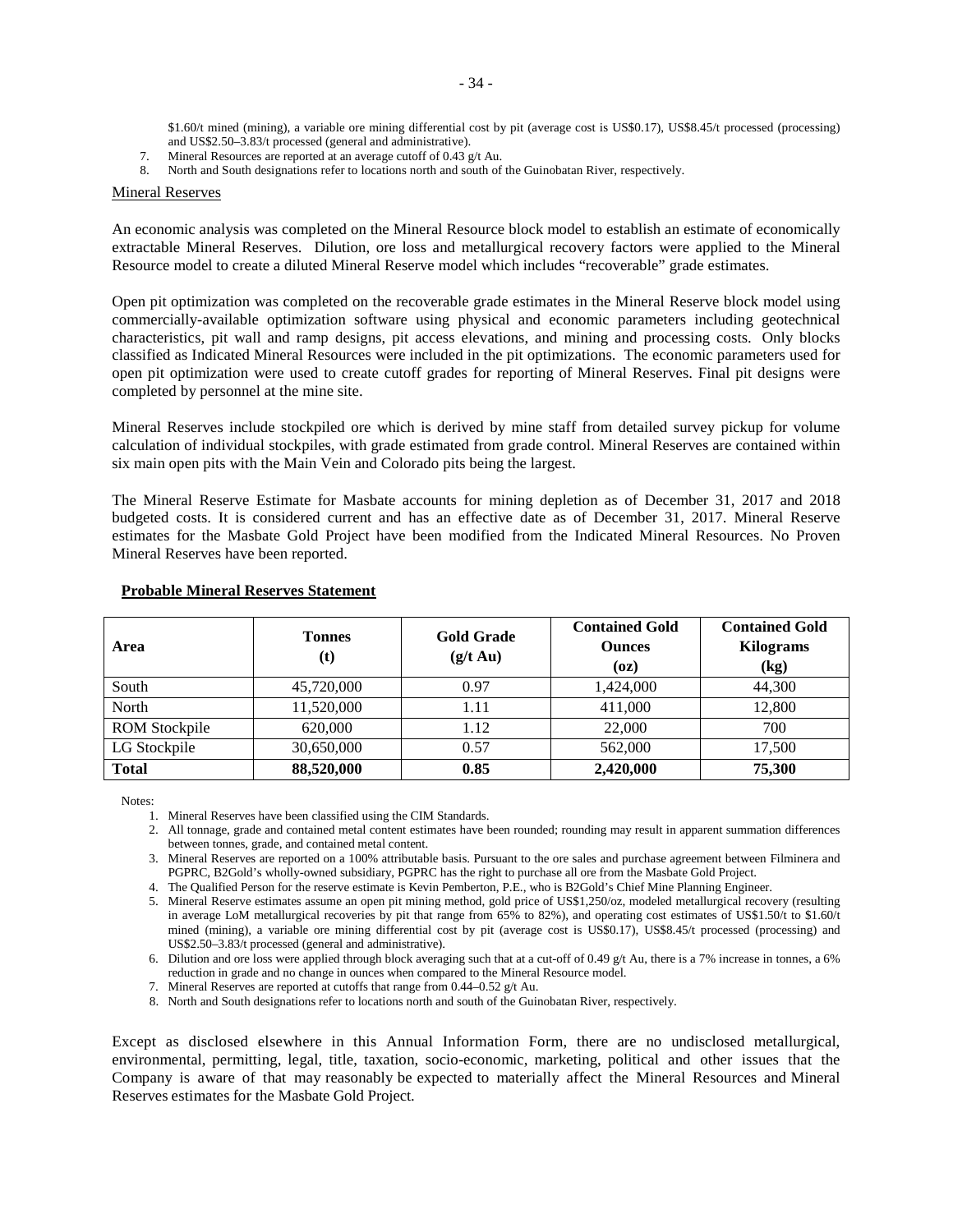#### *Mining Operations*

The mine is a conventional open pit operation. Mining activities will end in 2023 while stockpile processing will last until 2031. The mine plan assumes that all necessary permits will be granted in support of the mining operations, and that all the required surface rights can be obtained. The open pit mining sequence involves grade control drilling; drill and blast operations; and excavation and hauling of materials to the process plant ROM pad, temporary low-grade ore stockpiles or WRSF. Mining operations are conducted under an owner-operator model, and activities are scheduled on a 24-hour, seven days per week basis.

Information derived from geotechnical and exploration drilling carried out at the various deposits, together with hydrogeological assessments (where available) and subsequent wall stability analyses and assessments, have been used to prepare "base case" wall design parameters at the feasibility level, which are considered suitable for use for mining purposes. The pit slope design recommendations were provided for the operation by third-party consultants George, Orr and Associates.

Hydrogeological assessments have been performed for the Main Vein, Colorado and Montana open pits. Water management practices envisage use of depressurization holes where necessary, and the potential use of vibrating wire piezometers. No hydrogeological information is currently available for the areas of the satellite pits, and the projected mine plans for these areas should allow for wall depressurisation drilling.

An average of 34 Mtpa of ore and waste will be mined from six different open pits.

The mining and support equipment fleet was expanded in 2017 and is currently capable of annual total movement of 35 Mtpa, to meet the rate proposed in the LoM plan. Under the current Mineral Reserve assumptions, the mine fleet units have a projected economic life sufficient to achieve the completion of mining activities in 2023.

#### *Processing and Recovery Operations*

The process plant is a conventional CIL type facility consisting of primary crushing, two-stage SAG/ball mill grinding with pebble crushing, leaching, carbon adsorption; elution, electrowinning and smelting gold recovery stages; and a cyanide detoxification stage treating process plant tails before disposal in a TSF. Material is ground to 150 µm, and the leach residence time is 28 hours.

Materials handling within the plant consists of 13 conveyor belts that are used to transport ore from the primary and supplementary crushing plants to the grinding and classification area. A 2.1 km long, 630 mm operative diameter high-density polyethylene tailings line runs from the process plant to the TSF.

The plant underwent an upgrade to 6.5 Mtpa in 2016. Currently, using the hardest ore types, the plant can treat 6.5 Mtpa consistently for the LoM. If softer ores are milled, the plant can reach 6.8 Mtpa. During 2017, a study to expand the plant to 8 Mtpa capacity by 2019 was undertaken and the expansion was approved. This expansion primarily consists of adding a third ball mill and upgrading the existing crushing circuit. No addition to the mining fleet is required as the additional feed will come from the lower-grade material that is currently in the mine plan and scheduled to be stockpiled.

The primary source of process water (85%) is from the tailings dam. The remaining 15% of requirements is provided by water sourced from a weir constructed on the Guinobatan River. Power is generated from the minesite power house which operates on an n+2 configuration (four duty generators, two standby generators), which is a safeguard to ensure that an uninterruptable power supply is always available.

No market studies are currently relevant as Masbate is an operating mine producing a readily-saleable commodity in the form of doré. Doré produced by PGPRC typically contains 60% Au and 40% Ag and is exported to Switzerland.

### *Infrastructure, Permitting, and Compliance Activities*

The mine area is fully serviced with roads that currently connect the open pit mines, process plant area, and accommodations areas. The mine airstrip is suitable for daylight operations and is used to transport critical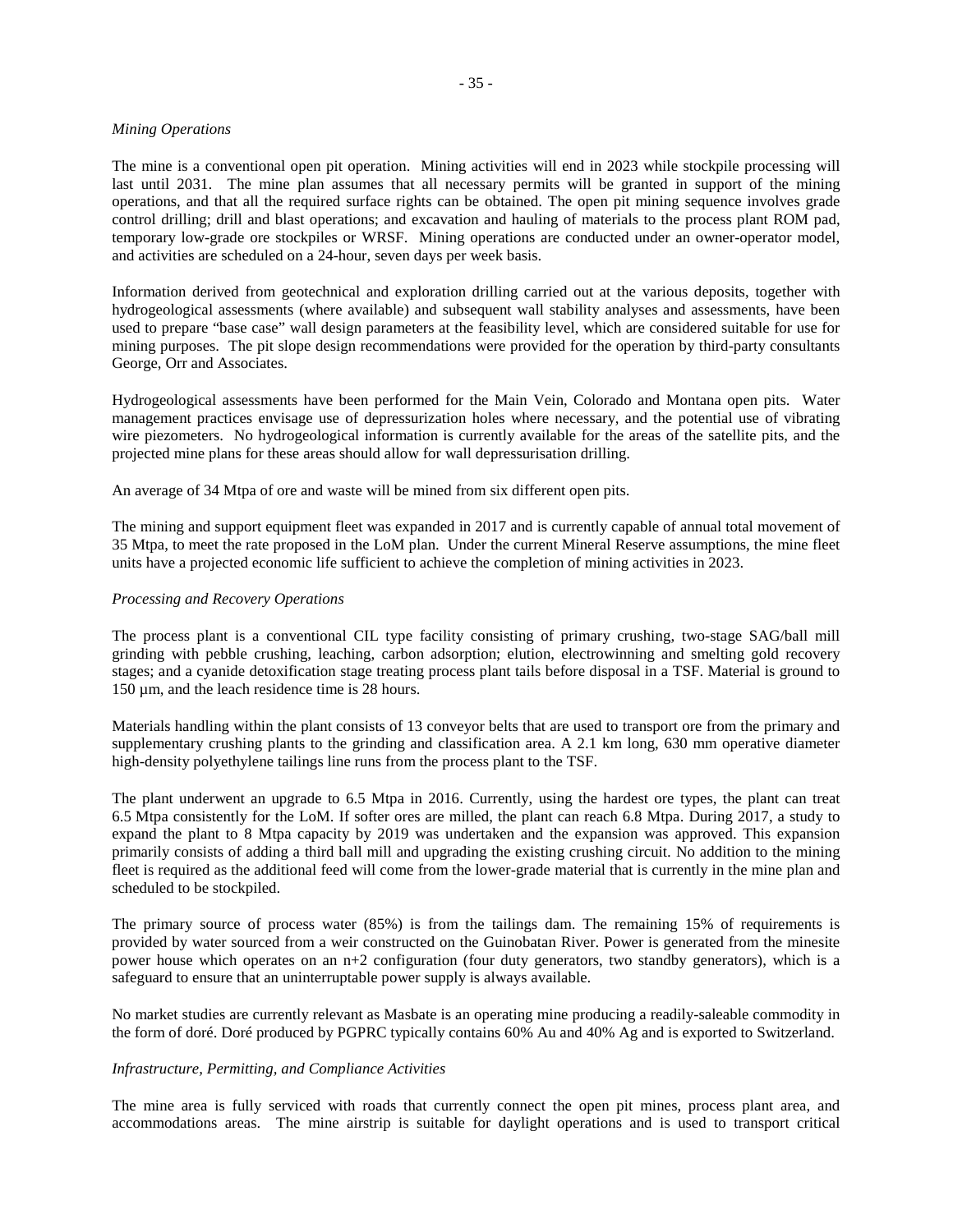personnel and spare parts. The causeway at Port Barrera is used for barge transport of heavy equipment, reagents (lime, cyanide), bulk materials, spare parts, and other oversized items. A 30 MW heavy fuel oil fueled power plant provides power to the operations.

The TSF was formed by cross-valley type earth fill embankments. The Stage 10 lift from 51 metres Reduced Level ("**mRL**") to 54 mRL is scheduled to be commissioned in early 2018. Construction to a final height of 71 mRL will be achieved by a continuation of progressive uplifts (Stage 11 to Stage 16) and will require the addition of several additional saddle dams and incorporation of the existing division dam into the main body of the TSF.

Water storage and water management is currently performed through construction and progressive improvement of sediment ponds, silt traps, silt fence, drainage systems, re-vegetation works and appropriate bund walls along haul/access roads, and operations of a number of water storage weirs.

Filminera's environmental protection and management programs have been carried out since the commencement of operations. This was guided by the conditions stipulated in the issued Environmental Compliance Certificate ("**ECC**") and outlined/described in the approved Environmental Protection and Enhancement Program ("**EPEP**"), including the Environmental Impact Assessment ("**EIA**") documents of the Masbate Gold Project to meet all the necessary regulatory and company standards. For PGPRC, in 2018 under its Mineral Processing Permit ("**MPP**") that company has its own EPEP based on conditions stipulated in the same ECC and related documents of the Masbate Gold Project.

Environmental risk assessments, together with a formal environmental audit and review of ECC conditions are also performed periodically through initiatives by Filminera. Independent consultants have also been used to externally validate environmental compliance and program implementation.

Filminera has maintained ISO14001 certification since 2016, and has implemented various environmental monitoring programs, construction/installation of environmental control measures and other initiatives; ISO certification status is maintained on an ongoing basis.

Filminera maintains a comprehensive listing of permitting requirements and key operational documents. The key permits are the MPSAs.

Renewal of permitting and operational documents is an ongoing process for the Company, depending on the circumstances of the operation and individual permit requirements.

Filminera also holds a mineral processing permit, and two additional permits, a Special Forest Land Use Permit and Special Land Use Permit were granted for infrastructure construction and operation outside the MPSA areas, including TSF, WRSFs, and airstrip. Additional permits will be required in support of mining operations at the planned satellite open pits. Permitting activities are underway when the following regulations were issued:

- 1. Department Memorandum Order 2016-1 dated July 8, 2016 ("**Memorandum #1**") the DENR issued a moratorium on the approval of all new mining projects including acceptance, processing and/or approval of applications for mining permits. Memorandum #1 was issued in connection with the audit of existing mines in the Philippines conducted by the DENR in 2016. In a Memorandum dated December 22, 2017 ("**Memorandum #2**"), the DENR clarified that the following activities are not covered by the moratorium:
	- a. Increase of tailings storage facility;
	- b. Enhancement/modification of the existing mining operations, including its processing to attain maximum production efficiency; and
	- c. Increase in the extraction rate and/or production capacity within the same area covered by the existing ECC.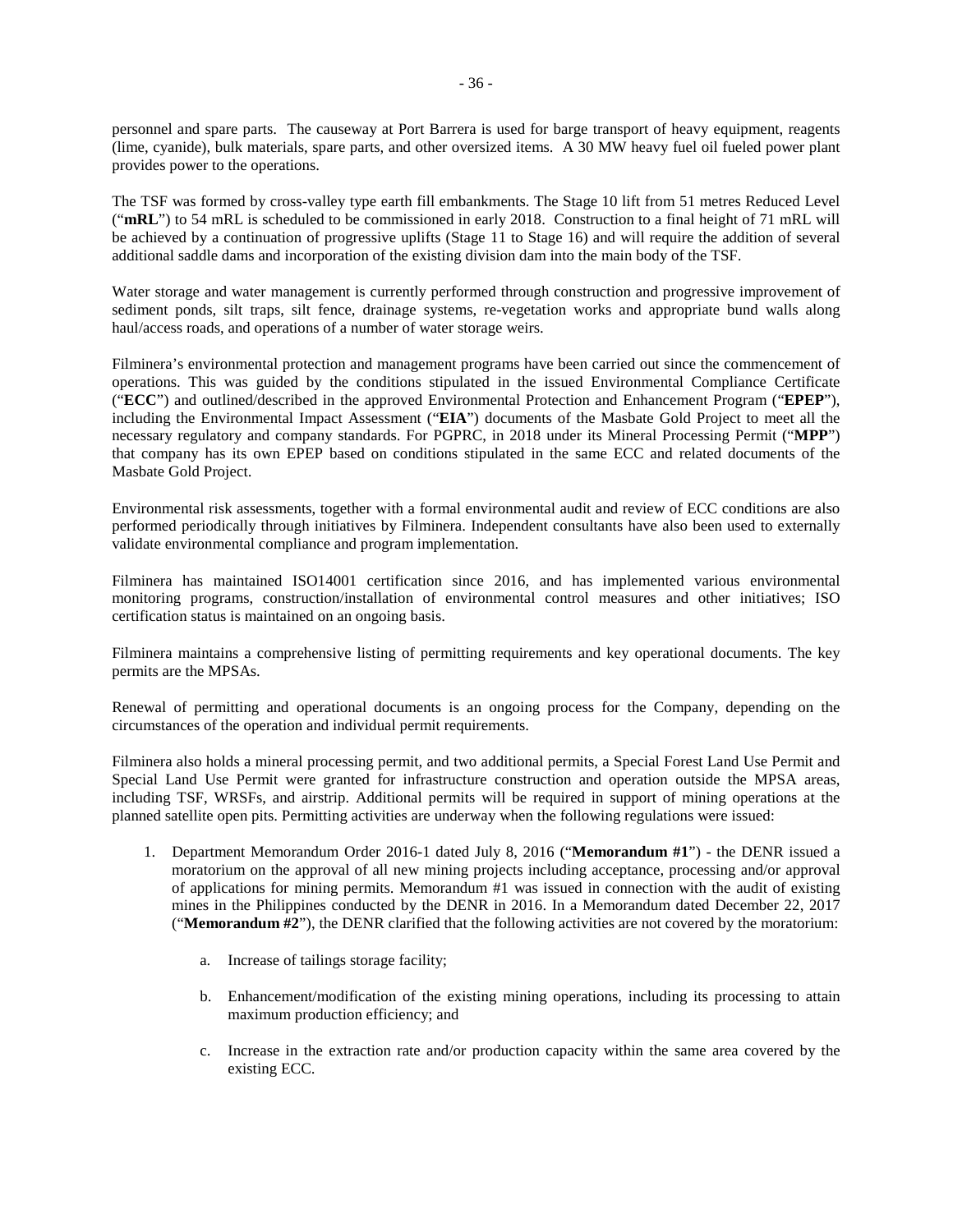2. Executive Order #79 ("**EO#79**") issued on July 6, 2012 - provides that no new MPSAs shall be entered into until legislation rationalizing revenue sharing is in effect. In 2017, a law was passed increasing the government share in the MPSA (the excise tax) from 2% to 4%.

In view of Memorandum #2 which clarified the moratorium and the new legislation increasing the government share, a new DENR policy direction is expected soon that will allow the issuance of the permits necessary to conduct planned satellite pit operations.

In line with existing DENR policies, Filminera is also seeking to consolidate its and VMC's MPSAs and exploration permits to qualify the planned and future satellite pits as expansion areas of the Masbate Gold Project. Documentations are in the process of being completed to expand the contract area under one consolidated MPSA.

The community relations group is responsible for the establishment and strengthening of relationships with the various stakeholders to obtain and maintain social acceptability of the operations in the area. Stakeholders include the residents of the host and neighboring communities, local government units (provincial, municipal and barangays), national and regional government agencies, media groups, various churches, non-governmental organisations ("**NGOs"**), educational institutions, and the Philippine National Police and Military.

Closure costs, including a 10-year post-closure monitoring program, are estimated at approximately \$19.1 million. These costs are revised annually as part of the mine restoration provision of the Company.

## *Capital and Operating Costs*

### Capital Costs

Sustaining capital costs are based on operational experience and LoM projections. The table below presents the 2018 budgeted costs and the estimated capital costs for the LoM, including 2018.

| Area                               | 2018 Budget<br>(US\$ million) | <b>LoM Estimated Cost</b><br>including 2018<br>(US\$ million) |
|------------------------------------|-------------------------------|---------------------------------------------------------------|
| Site General and<br>Infrastructure | 5.1                           | 5.1                                                           |
| Mining and Processing              | 36.6                          | 100.1                                                         |
| Closure and Rehabilitation         | 0.8                           | 19.1                                                          |
| Land Acquisition                   | 4.5                           | 18.7                                                          |
| <b>Total</b>                       | 46.8                          | 142.9                                                         |

#### Sustaining Capital Cost Estimate\*

\*Note: Totals may not sum due to rounding. The projected LoM for the Masbate Gold Project is approximately six years of mining and approximately 14 years of processing. The capital costs include tailings dam expansions, and standard sustaining costs for mining, processing and general and administration costs for the 14 years of mine life. They also include the expansion fleet for the mine and power expansion in the process plant. Total includes US\$25.5 million for plant expansion.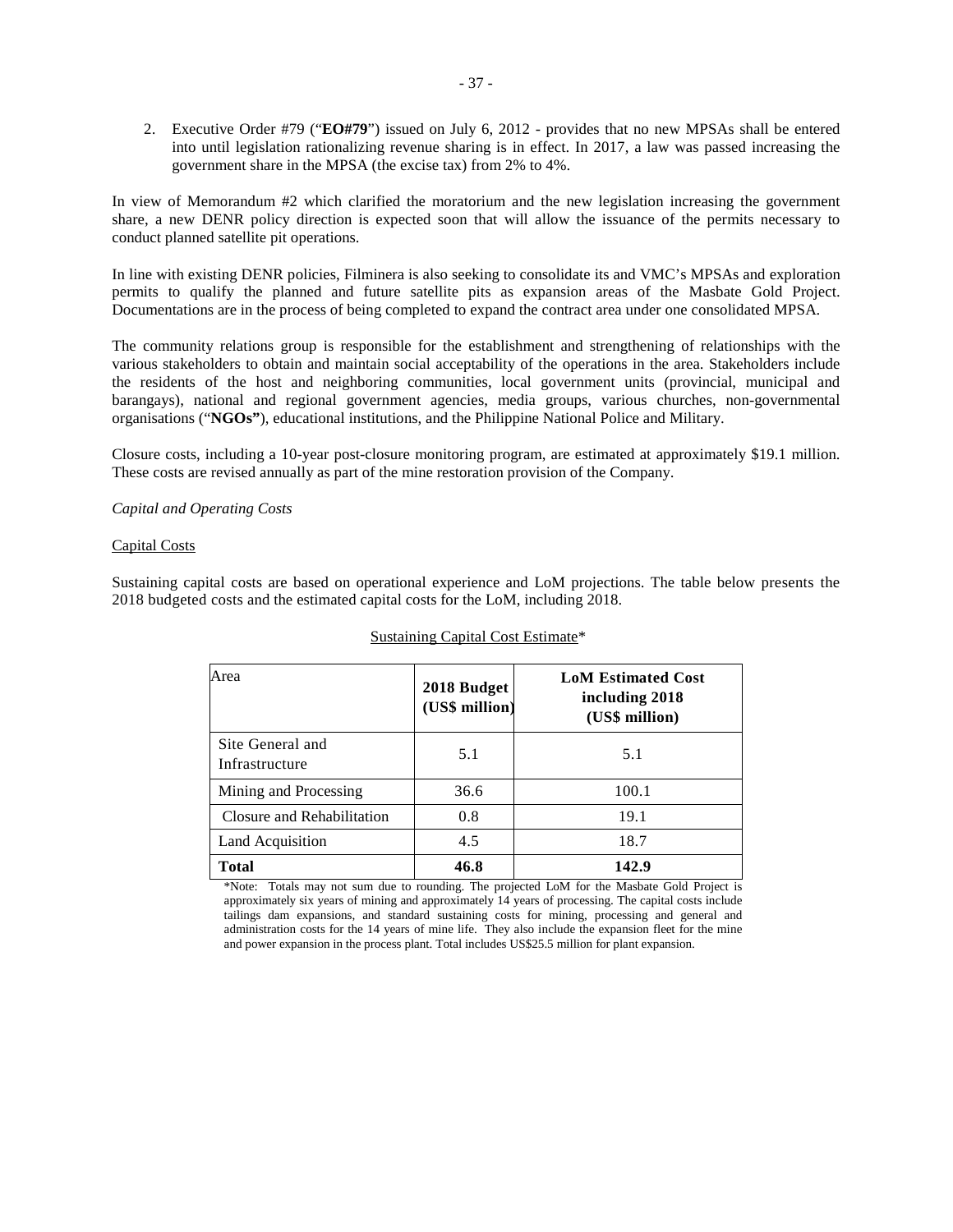- 38 -

## **Operating Costs**

Budgeted 2018, and estimated LoM operating costs are provided in the table below.

| Area         | Units            | 2018 Budget<br>(US\$) | <b>LoM</b> Estimated<br>including 2018 (US\$) |
|--------------|------------------|-----------------------|-----------------------------------------------|
| Mining       | US\$/t mined     | 1.23                  | 1.59                                          |
| Processing   | US\$/t processed | 9.42                  | 9.48                                          |
| Site General | US\$/t processed | 3.83                  | 3.25                                          |

### Operating Cost Forecast\*

\*Note: Costs are variable depending on whether ore is classified as low-grade or high-grade, and whether the mill feed is classified as oxide or fresh (primary). Costs are based on whether the material being processed is stockpiled or insitu material. The projected LoM for the Masbate Gold Project is approximately six years of mining and approximately 14 years of processing. Operating costs include all mining, processing and general and administration costs including pre-stripping. A variable ore differential haul cost, averaging US\$0.17, is also applied.

The capital cost estimates and operating cost estimates in the tables above are based on the Company's current estimates and mine plan for the Masbate Gold Project. Costs in subsequent years may vary significantly from 2018 and LoM cost estimates as a result of, among other things, current or future non-recurring expenditures, changes to input costs and exchange rates and changes to B2Gold's current mining operations or mine plan. The current mine plan for the Masbate Gold Project is based on existing Mineral Reserves. Ongoing exploration and analyses at operating mines are conducted with a view to identifying new Mineral Resources and upgrading existing Mineral Resources to higher confidence levels and potentially into new Mineral Reserves. If new Mineral Reserves are successfully identified it may alter the current mine plan and potentially extend the mine life.

# *Exploration, Development, and Production*

Filminera exploration on the Masbate Gold Project in 2018 has a budget of approximately \$5.1 million, directed to both brownfields infill drilling and testing regional targets for potential near-surface open pit material or highergrade underground targets.

The Masbate Gold Project produced 202,468 ounces of gold in 2017, the second-highest annual production for the mine (only slightly below its annual production record of 206,224 ounces of gold, achieved in the prior year). Masbate's 2017 gold production exceeded the upper end of both its revised and original production guidance ranges by 9% (or 17,468 ounces). The higher production was due to better than expected recoveries and grades, mainly driven by significantly higher than budgeted oxide ore tonnage from the Colorado Pit.

Gold production at the Masbate Gold Project in 2018 is expected to be between 180,000 and 190,000 ounces, primarily from the higher grade Main Vein pit. Masbate is budgeted to process a total of 6.8 million tonnes of ore at an average grade of 1.26 g/t and metallurgical recovery of 65.9%. The increase in grade and decrease in recovery versus 2017 is due to the change in ore source from the Colorado oxide ore (lower grade and higher recovery) to the Main Vein ore (higher grade and lower recovery).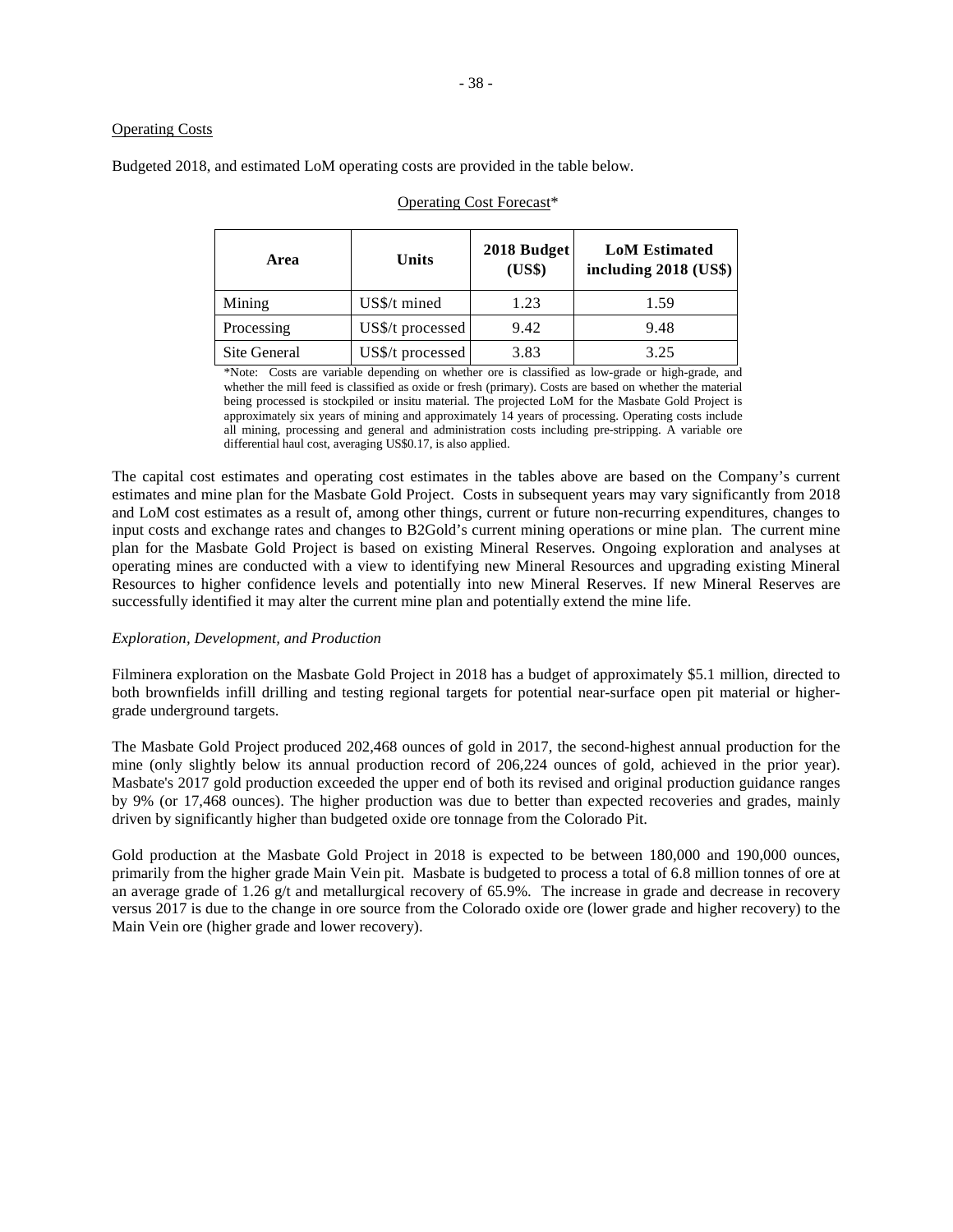### **Otjikoto Mine**

Certain portions of the following information are derived from and based on the technical report entitled "NI 43-101 Technical Report Feasibility Study: Otjikoto Gold Project, Province of Otjozondjupa, Republic of Namibia" dated February 25, 2013 prepared by, among others, the following Qualified Persons: William Lytle, P.E., Tom Garagan, P.Geo., Hermanus Kriel, Pr.Eng., Glenn Bezuidenhout, Pr.Eng., FSAIMM and Guy Wiid, Pr.Eng., (the "**Otjikoto Feasibility Study**") and is based on the assumptions, qualifications and procedures set out therein. For a more detailed overview of the Otjikoto Mine, please refer to the Otjikoto Feasibility Study, which is available on SEDAR a[t www.sedar.com.](http://www.sedar.com/) Information that post-dates the Otjikoto Feasibility Study is provided by the Company.

## *Property Description, Location, and Access*

The Otjikoto Mine is located in the north-central part of the Republic of Namibia. It is situated approximately 300 km north of Windhoek, the country's capital, within the Otjozondjupa Region. The Otjikoto Mine can be accessed off the main B1 road, a primary paved road, from the towns of Otjiwarongo or Otavi located approximately 70 km to the southwest and 50 km to the northwest of the Otjikoto Mine respectively.

Mining Licence ("**ML**") 169, covering an area of 6,933.99 ha, was granted for a 20-year term, expiring in December, 2032. It can be renewed for further periods not exceeding 15-year terms for each such renewal period. Maintaining ML169 requires payment of an annual fee of N\$10,000 and filing of bi-annual environmental reports with the Ministry of Environment and Tourism ("**MET**"), development of a work program, environmental compliance, commitment to seek local suppliers for fuel and lubricants, approval of the product take-off agreement, and payment of taxes by permanent employees in Namibia. Surrounding ML169 is an Exclusive Prospecting Licence ("**EPL**") 2410 that is currently in good standing until its expiry on September 14, 2018 and can be renewed by the Ministry of Mines and Energy. EPL 2410 has a total area of 47,534.0467 ha. Maintaining EPL 2410 requires payment of an annual fee of N\$5,000 and filing of quarterly exploration reports with the Ministry of Mines and Energy ("**MME**") and bi-annual environmental reports with the MET. Exploration is conducted under the terms of an Environmental Clearance Certificate issued by the MET on August 15, 2016 and remains in good standing for a period of three years. B2Gold Namibia holds one additional EPL in the Otjikoto area currently in good standing and has several others EPLs currently in the renewal and/or under new application process in Namibia.

B2Gold Namibia, the holder of the Otjikoto Mine, is 90% owned, indirectly, by B2Gold and 10% by EVI.

B2Gold has purchased and consolidated a number of farms into B2Gold Namibia Property (Proprietary) Limited ("**B2Gold Namibia Property**"), including the Wolfshag, Otjikoto, Gerhardshausen, Okaputa Nord I, and Erhardtshof farms. B2Gold holds the surface rights through these farms, and all mine infrastructure and the mine itself are situated within property owned by B2Gold Namibia Property. No additional surface rights are required to support B2Gold's mining operations.

The *Agricultural and Commercial Land Reform Act* levies a land tax; the rates of such land tax is determinable on nationality, size of the farm, activities and number of farms by a particular owner as determined by the Ministry of Land Reform.

The *Namibian Minerals Act* levies a royalty of 3% on the net sales of gold and silver. A VAT of 15% applies to domestic goods and services and 16.5% to imported goods and services. A refund on the 15% VAT on domestic goods and services is available. The Income Tax Amendment Act, 2015 which, under section 35B inserted into the Income Tax Act, 1981, has introduced a 10% withholding tax on interest payable to non-resident lenders.

The *Export Levy Act* levies an export levy of 1% on the commercial value of the invoice for gold bullion exported.

To the extent known there are no other significant factors or risks that might affect access or title to, or the right or ability to perform work on, the property, including permitting and environmental liabilities to which the project is subject that are not discussed in this Annual Information Form.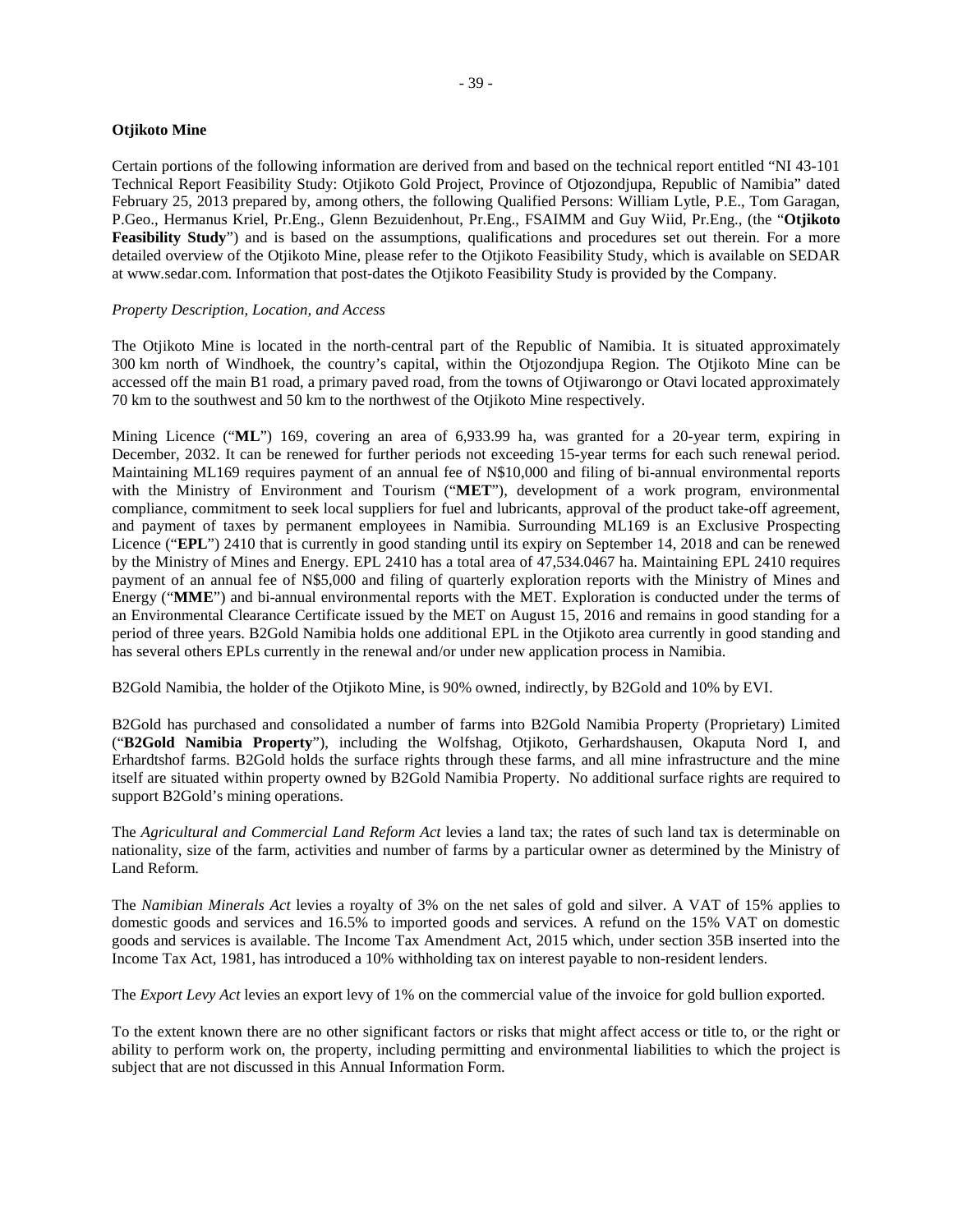#### *History*

All of the early exploration activity from the 1960s to the late 1990s focused on base metals. Companies involved included Kennecott Exploration, Falconbridge, Tsumeb Corporation, Anglo American, and Gold Fields Prospecting. However, only a limited portion of the current licenses were held and explored by these companies.

Due to the thickness of cover material, the primary exploration tool was geophysics. Completed surveys included ground magnetics, IP, time domain EM, controlled source audio magnetotellurics, natural source audio magnetotellurics, and frequency domain EM.

During 1998–1999, B2Gold Namibia, under its previous name, Avdale Namibia (Proprietary) Limited which was originally incorporated as a subsidiary of Anglo American, drill tested an intense 9 km long linear magnetic feature centered on the Otjikoto farm, and observed visible gold at the base of some RAB drill holes. Work conducted since the discovery is described under "*Otjikoto Mine – Exploration*".

There is no known gold or base metals production prior to B2Gold's development of the mine. Several small-scale amethyst quarries are present on the property but not in the immediate area of the main deposit. There are no historical estimates that are relevant to the current Mineral Resources and Mineral Reserves.

#### *Geological Setting, Mineralization, and Deposit Types*

The Otjikoto deposit is located within the Damara Mobile Belt, within the northern portion of the northeasterly striking "Intracratonic Branch" of the belt. It is considered to be an example of an orogenic-style gold deposit.

The Otjikoto area is predominantly underlain by lithologies belonging to the Neoproterozoic Swakop Group. The Okonguarri Formation hosts the gold mineralization and is overlain and underlain by glacial diamictite horizons of the Ghaub and Chuos Formations, respectively. The Okonguarri Formation consists primarily of thick units of dark grey carbonaceous marble, biotite-schist, graphitic schist and calc-silicate horizons. The schist units are derived from semi-pelitic, pelitic, marl and psammitic units in a turbiditic sedimentary package. The rocks in the Otjikoto area have experienced at least three phases of moderate to tight folding and some thrust faulting. They have also been affected by extensive metasomatism, followed by prograde regional metamorphism that has reached upper greenschist to lower amphibolite facies.

Mineralization in the main Otjikoto deposit is hosted by a north–northeast striking sheeted sulphide (+ magnetite)– quartz + carbonate vein system that has a strike length of about 2.3 km, and extends at depth to at least 475 m below surface. The gold occurs in a series of thin (commonly <10 cm) sheeted veins in the Upper and Middle Okonguarri Formation. The veins and associated mineralization form a series of en-echelon zones oriented at approximately 010–020° north–northeast and plunging at 10–15° (average 12°) to the south–southwest. Gold occurs within the vein system as coarse native gold particles that can vary from 5–400 µm, averaging about 100µm in size. Mineralization remains open down plunge as presently tested.

Mineralization in the adjacent Wolfshag deposit occurs as a series of south–southwest-plunging shoots of mineralization coincident with the hinge zones of the tight folding of several marble and metasedimentary horizons. Mineralization is associated with generally concordant (bedding parallel) vein zones that are principally hosted within an altered meta-sandstone unit. Wolfshag mineralization occurs as calcite–pyrite veins with minor magnetite and pyrrhotite. The mineralized zone is about 1.6 km long, and has been followed with drilling for about 1,750 m down plunge to a depth of 650 m below surface. The upper shoot (called the WA zone) containing the highest grades and the majority of the mineralization is associated with a fold nose. Gold mineralization generally decreases outward from the fold nose along more favourable strata in the limbs of the fold. Individual veins vary in true thickness from a few millimetres to as much as a metre, with vein zones having a true thickness that varies from 20 m in the fold nose of the WA shoot to a few metres along the limbs. The Wolfshag zone remains open at depth down plunge to the southwest.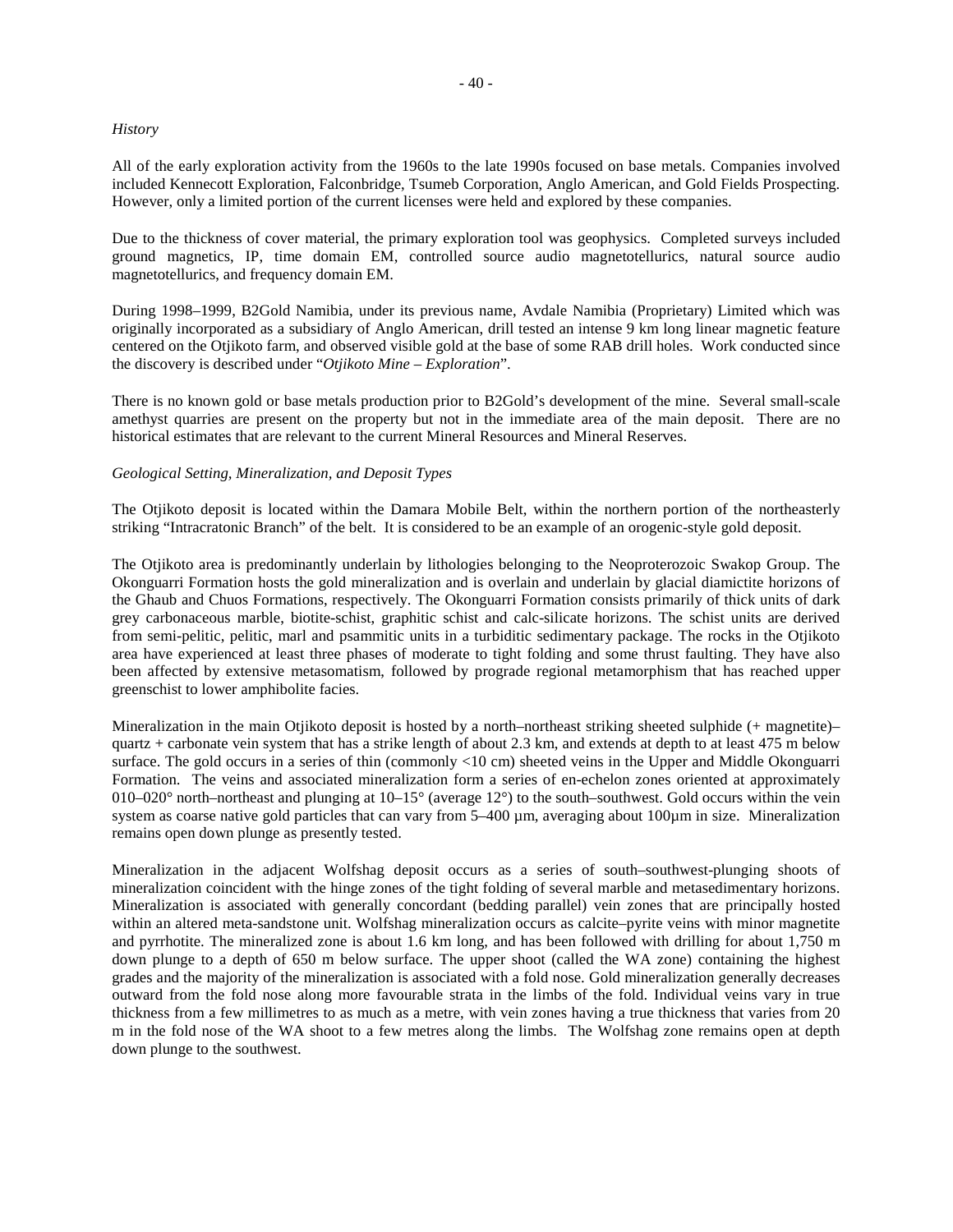## *Exploration*

Exploration activities completed by the Company include geological mapping, geochemical soil sampling, airborne geophysical surveys (Aster satellite imagery, electromagnetics, magnetics and radiometrics), and ground geophysical surveys (magnetics, IP).

In 2017, exploration in Namibia focused on several targets proximal to the mine site and drill testing the Ondundu joint venture ("JV") prospect. A total of 68 diamond drill holes for 15,758 m and 155 RAB holes for 4,619 m were completed.

B2Gold's current and planned exploration activities are discussed under "*Otjikoto Mine - Exploration, Development, and Production".*

#### *Drilling*

Drilling has been completed in support of exploration evaluations, Mineral Resource and Mineral Reserve estimates, mine planning, geotechnical and hydrogeological evaluations, and infrastructure site sterilization (condemnation drilling). Drilling as of December 31, 2017 on all projects in Namibia includes 1,446 core holes (299,102 m), 509 RC holes (46,876 m) and 1,747 RAB holes (36,573.5 m).

For the 2015 Otjikoto Mineral Resource model that remains the current resource model, a total of 1,451 core and RC drill holes (248,206 m) were completed between 1999 and October 30, 2015. Of the total, drill holes with assays available include 878 core holes (201,083 m) and 437 RC holes (37,088 m) for a total of 1,315 drill holes (238,171 m). Drill holes with no assays available (geological logging was used for stratigraphic models) include 125 core (9,211 m) and 11 (825 m) RC holes for a total of 136 drill holes (10,036 m). Subsequent to the 2015 Mineral Resource estimate database closeout date, Otjikoto drilling has included 89 core holes (20,419 m), 29 RC holes (5,325 m) and 372 RAB holes (7,385 m).

Sieved RAB samples, RC chips, and core are logged. Core is photographed, and recoveries are recorded. Drill hole collar locations are surveyed by a contract professional land surveyor. Down-hole surveys are performed at regular down-hole intervals using Reflex Ez-shot instrumentation.

For the March 2017 Wolfshag Mineral Resource model, a total of 330 core and RC drill holes were used (92,325 m). Of the total, drill holes with assays available include 293 core holes (86,113 m) and 4 RC holes (255 m) for a total of 297 drill holes (86,368 m). Drill holes with no assays available (geological logging was used for stratigraphic models) include 32 core (5,885 m) and 1 (72 m) RC hole for a total of 33 drill holes (5,956 m).

Fifteen (15) core holes were drilled in Otjikoto in 2017 (3,650 m). Ondundu drilling includes 53 core holes (12,107 m) and 155 RAB holes (4,619 m). Drilling completed in 2017 on all projects in Namibia includes 68 core holes (15,758 m) and 155 RAB holes (4,619 m).

Drilling in 2017 supports follow-up down plunge drilling on both the Otjikoto and Wolfshag deposits that remain open at depth to the south-southwest.

On the Ondundu Joint Venture, exploration will focus on identifying new drill targets outside the main zone and possibly drilling down plunge on the main Razorback zone.

### *Sampling, Analysis, and Data Verification*

RC samples are collected at 1 m intervals in plastic bags using a cyclone, and split at the drill site using a riffle splitter. Two sample splits are initially produced. A portion of one sample is used for logging purposes. The split samples are transported to the core yard, where they are further split to produce an assay sample, a field duplicate, and a reference sample. Initially, core was typically sampled at 1 m intervals, with a minimum 30–40 cm sample. In 2012, the protocol was changed such that sampling respected the geology. Not all core is sampled. The mineralized zones and a shoulder 3–5 m above and below the mineralized zones are sampled continuously.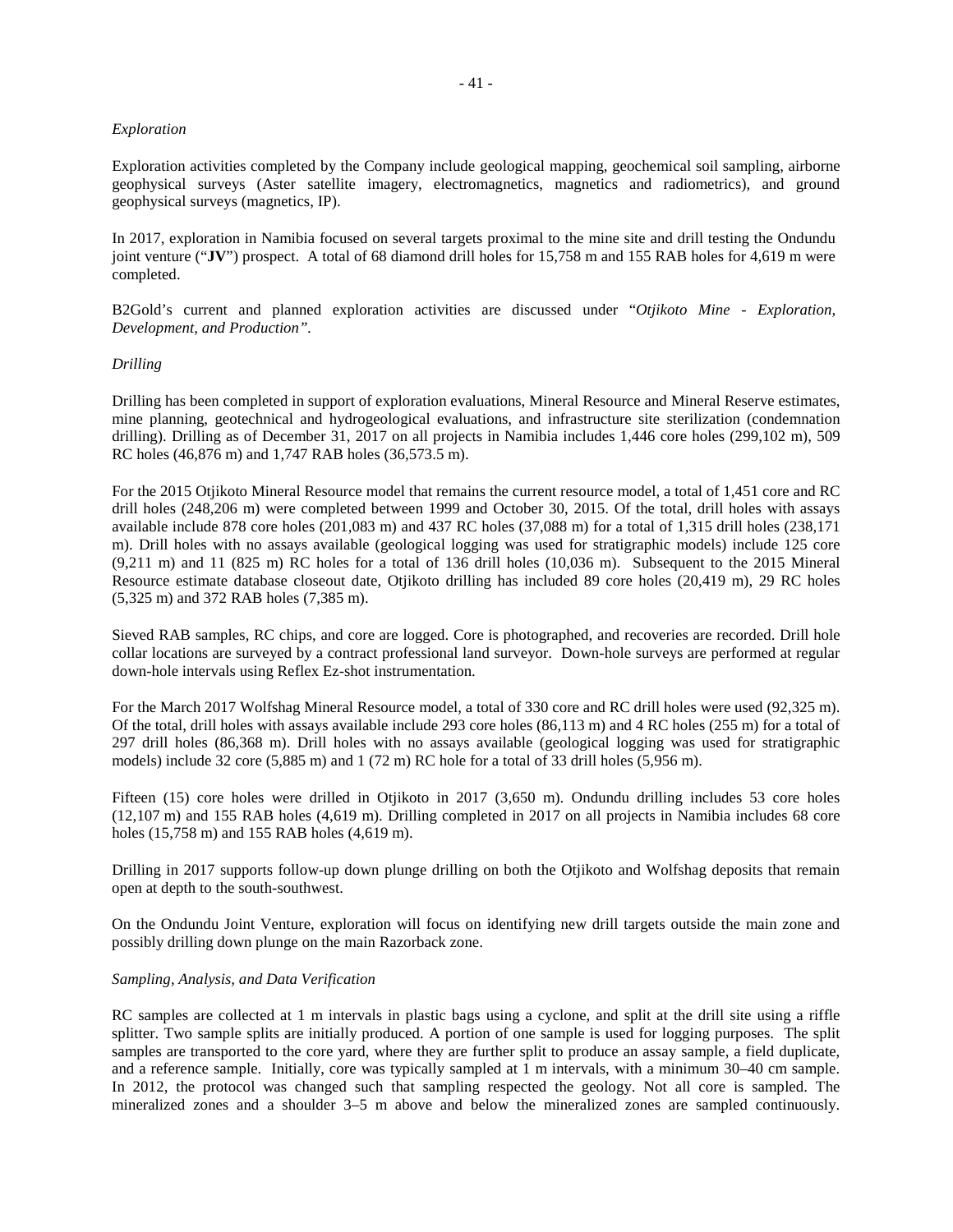However, in narrow mineralized zones that are separated by more than 3 m of waste material, a gap in the sampling is allowed.

For current exploration programs, ALS Minerals ("**ALS**") Swakopmund or ALS Johannesburg is used for sample preparation, ALS Johannesburg for primary analysis and Bureau Vertitas, Swakopmund, Namibia as the check laboratory. All laboratories have accreditations for selected analytical techniques and are independent of the Company.

Sample preparation consists of drying, crushing to -2 mm, and pulverizing to 106 μm. Gold grades are determined using a screen fire assay methodology with either an atomic absorption ("**AA**") (<10ppm gold) or gravimetric finish (>10 ppm gold). In addition to gold assays, a multi-element suite of 22 elements can be requested for exploration assays. The most frequently-used multi-element analytical techniques include inductively-coupled plasma mass spectrometry ("**ICP-MS**"), inductively-coupled plasma atomic emission spectroscopy ("**ICP-AES**") and X-ray fluorescence. Sulphur and carbon are also assayed for, using either a LECO or similar carbon and sulphur analyzer.

Density determinations are performed by site personnel on RC and whole core samples using either the water displacement method or pycnometer testing. There is currently a total of 29,464 density measurements.

QA/QC measures include regular insertion of certified reference material, field duplicate and blank sample materials prior to submission of samples to the laboratory to monitor laboratory accuracy and precision and sampling sequencing and precision. QA/QC sample insertion rates are typically at the rate of 1:20, but can be at 1:38 for selected sample types. QA/QC data are reviewed on a continuous basis.

Sample security measures practiced included moving of RC samples and core from the drill site to the secure B2Gold core yard in Otjiwarongo. Sample shipments are tracked using industry-standard procedures. B2Gold is of the opinion that the core storage is secure because access to the Otjiwarongo core yard is strictly controlled and a B2Gold representative has always been present in the core yard.

Data imported into the project database are subject to validation, which includes checks on surveys, collar coordinates, lithology data, and assay data. The checks are appropriate, and consistent with industry norms. No material issues with the project database including sampling protocols, flowsheets, check analysis program or data storage have been identified to date from the checks performed. The project database is acceptable for use in Mineral Resource and Mineral Reserve estimation, and can be used to support mine planning. The project database is acceptable for use in Mineral Resource and Mineral Reserve estimation.

### *Mineral Processing and Metallurgical Testing*

Metallurgical test work has been primarily performed by SGS Lakefield. Additional testing facilities included Jenike & Johanson (materials handling), Rocklab (unconfined compressive strength tests), CANMET (leach optimization), and FLS-Knelson (gravity concentration and intensive leach tests).

Completed test work included materials handling, comminution, unconfined compressive strength tests, chemical composition and mineralogy, leach and gravity tests, leach optimization, leach variability tests, carbon adsorption test work and modelling, cyanide destruction test work, gravity concentration and intensive leach test work, sedimentation and rheological tests, bench scale sedimentation tests, and environmental and geotechnical testing.

Based on analysis of results the following conclusions can be drawn from the test work programs:

- The variation in head grade between metallurgical composites is an indication of the presence of coarse nugget gold in the samples. Base metal assays were low, and levels of mercury, organic carbon, arsenic, antimony and bismuth were such that they would not present metallurgical processing issues.
- Overall gravity circuit gold recoveries for the three metallurgical recovery composites were very good, ranging from 94.8% to 98.3%.
- The optimized leach tests indicated high gold recovery for all ore types.
- No preg-robbing was noted in the composites.
- $\bullet$  85<sup>th</sup> percentile grindability data were used for sizing the grinding circuit and to select the mill power and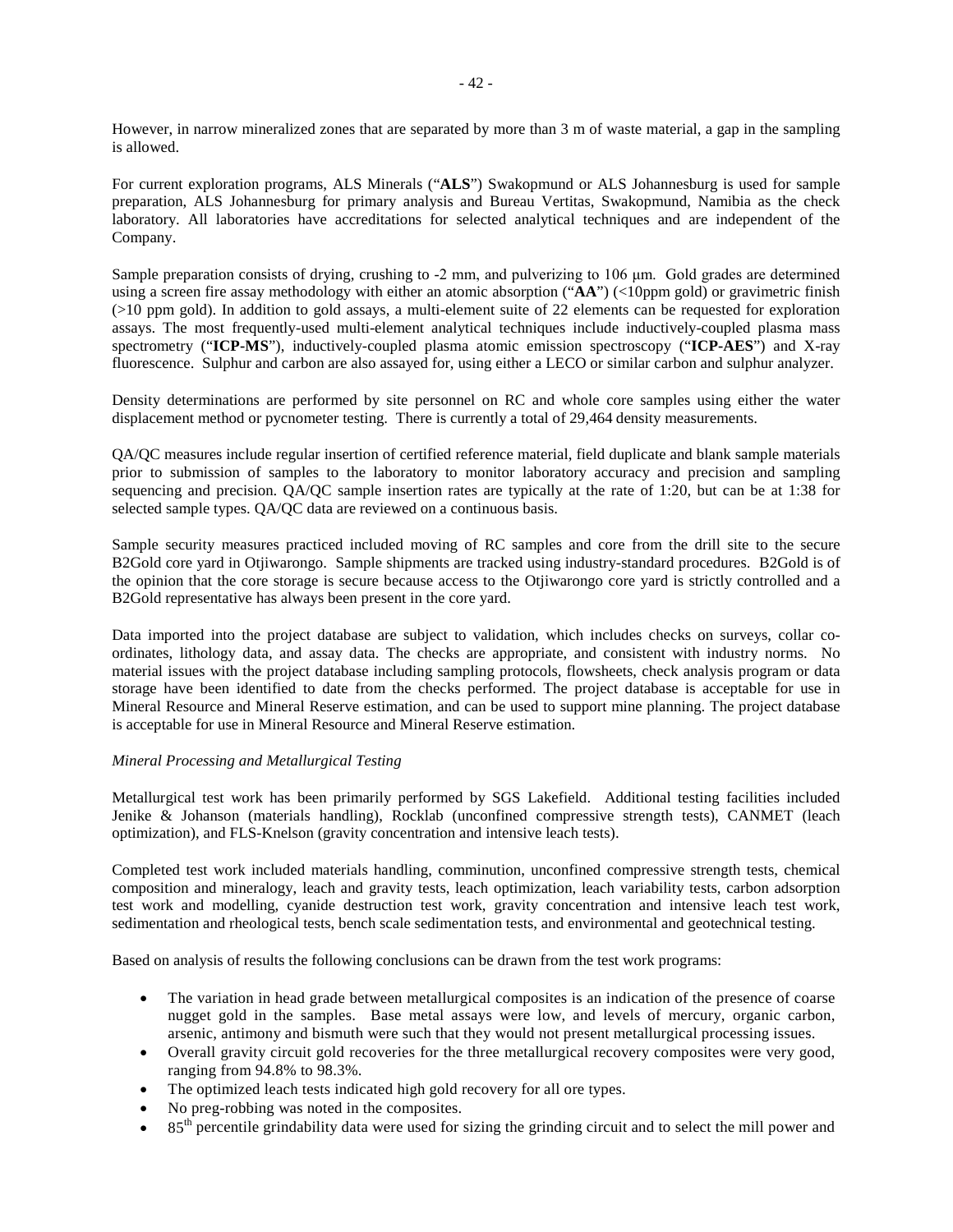SAG and ball mill to satisfy plant throughput requirements for both the SAG mill/ball mill and SABC circuit configurations.

- Gravity concentrate intensive leach tests for two of the composites indicated a gold recovery of 99.7% and 99.9% respectively after 48 hours of leaching. The third composite returned +99.9% recovery after 80 hours of leaching.
- A mill grind of 80% passing 75 μm (200 mesh) was selected as the design basis.
- Flocculant screening showed that an anionic polyacrylamide flocculant with a high molecular weight and medium charge density produced the best settling rates and overflow clarity for all ore types.
- SO<sub>2</sub>/Air cyanide destruction produced acceptable results that met weak acid dissociable cyanide targets.

No deleterious elements are present in the doré.

### *Mineral Resource and Mineral Reserve Estimates*

#### Mineral Resources

#### *Otjikoto Model*

Interpretations of mineralized zones were created using logged lithology, vein percent, sulphide abundance and gold grade at a nominal 0.3 g/t Au threshold. Mineralized zones were divided into eight different stratigraphic/structural domains. Assays were capped prior to compositing at 2 m intervals. The mean densities of whole core samples by major rock type, weathering, and mineralization state were applied to the block model.

A lithology model was created by interpolating an indicator using ID2 for the major rock types. Wireframe models of oxidation/weathering were applied to the block model. Metallurgical domains were defined by oxidation state and dominant sulphide composition, and a polygon "cookie-cutter" was used to code the block model with these domains.

OK was used to estimate lower grades within the 0.3  $g/t$  shell, and IK consisting of a single indicator at a threshold of 0.8–0.9 g/t Au was used to estimate the higher-grade portion of the deposit. Block grade estimates were validated by visual comparison to composite grades, comparison of global block statistics to the NN model, swath plots to check for local bias and comparisons to global change-of-support-adjusted distributions.

Drill spacing up to 25 x 50 m is categorized as Indicated Resources, and drill spacing beyond Indicated and up to 100 x 100 m is categorized as Inferred. No Measured Mineral Resources were estimated.

#### *Wolfshag Model*

Mineralized zones were created using lithology, vein percent, sulphide abundance and a nominal 0.2 g/t Au threshold. Internal to this, a high-grade zone associated with higher percent veining was created at a nominal  $2 \text{ g/t}$ Au threshold. There are five stacked domains at Wolfshag named WA to WE, from top to bottom. Assays were capped by domain and low- and high-grade subdomains prior to compositing to 3 m lengths. Mean densities by major rock type, weathering, and mineralization state were applied to the block model. A lithology model was created from detailed 3D geological interpretations of thrusts and marble units.

Grade was interpolated into the block model using OK with hard boundaries between major domains and grade shells. Block estimates were validated by visual comparison to composites, comparison of global block statistics to declustered means, swath plots to check for local bias and global change-of-support distributions were compared to block model grade–tonnage distributions.

For mineralization amenable to open pit mining, blocks within areas of 25 x 50 m or closer drill spacing were categorized as Indicated. Blocks within 50 x 50 m were categorized as Inferred. For underground resource reporting, blocks within 25 x 25 m spaced drilling were categorized as Indicated and areas with drill spacing up to 50 x 100 m were categorized as Inferred. No Measured Mineral Resources were estimated.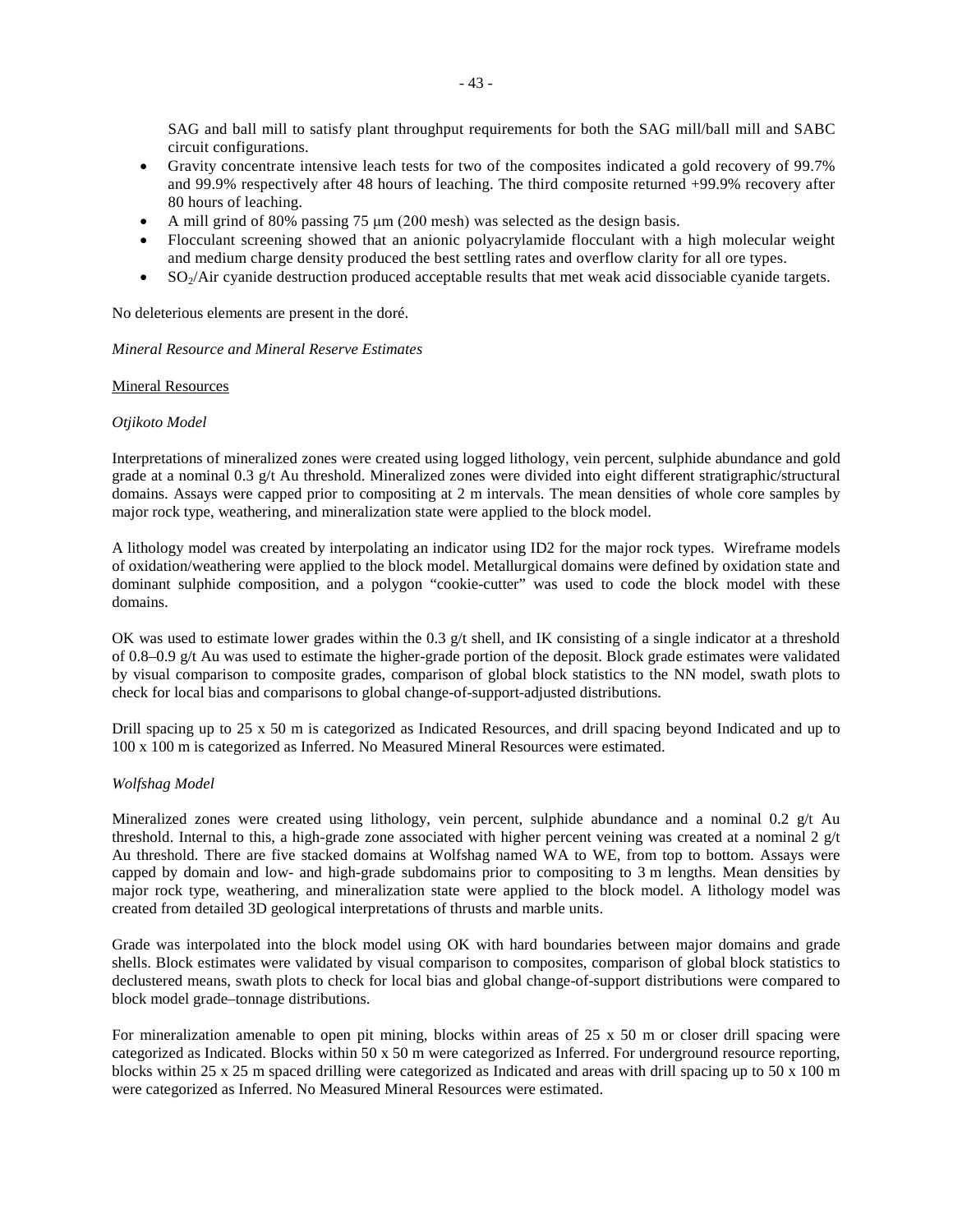### *Otjikoto and Wolfshag Reporting*

The Otjikoto and Wolfshag models were combined prior to pit optimization. Reasonable prospects of eventual economic extraction were assessed by reporting Mineral Resources within a US\$1,400/oz Au pit shell. Mineral Resource pit shells were run using the same costs, metallurgical recovery, and pit slope assumptions as those used to constrain the Mineral Reserve estimates. Mineral resources amenable to underground mining at Wolfshag are reported outside the open pit resource estimate and above a cutoff grade of 2.6 g/t Au.

The Mineral Resource estimate for Otjikoto accounts for mining depletion as of December 31, 2017 and 2018 budgeted costs. It is considered current and has an effective date as of December 31, 2017. No Measured Mineral Resources were estimated.

| Area                 | <b>Tonnes</b><br>(t) | <b>Gold Grade</b><br>$(g/t \text{ Au})$ | <b>Contained Gold</b><br><b>Ounces</b> | <b>Contained Gold</b><br><b>Kilograms</b> |
|----------------------|----------------------|-----------------------------------------|----------------------------------------|-------------------------------------------|
|                      |                      |                                         | (oz)                                   | (kg)                                      |
| Otjikoto Open Pit    | 23,460,000           | 1.11                                    | 840,000                                | 26,100                                    |
| Wolfshag Open Pit    | 5,740,000            | 2.97                                    | 549,000                                | 17,100                                    |
| Wolfshag Underground | 170,000              | 4.87                                    | 27,000                                 | 800                                       |
| <b>ROM Stockpile</b> | 820,000              | 0.89                                    | 24,000                                 | 700                                       |
| LG Stockpile         | 5,200,000            | 0.44                                    | 74,000                                 | 2,300                                     |
| <b>Total</b>         | 35,390,000           | 1.33                                    | 1,513,000                              | 47,100                                    |

### **Otjikoto Indicated Mineral Resources Statement**

### **Otjikoto Inferred Mineral Resources Statement**

| Area                 | <b>Tonnes</b><br>$\left( t\right)$ | <b>Gold Grade</b><br>$(g/t \text{ Au})$ | <b>Contained Gold</b><br><b>Ounces</b><br>(oz) | <b>Contained Gold</b><br><b>Kilograms</b><br>(kg) |
|----------------------|------------------------------------|-----------------------------------------|------------------------------------------------|---------------------------------------------------|
| Otjikoto Open Pit    | 2,030,000                          | 0.64                                    | 42,000                                         | 1,300                                             |
| Wolfshag Open Pit    | ,600,000                           | 0.64                                    | 33,000                                         | 1.000                                             |
| Wolfshag Underground | 970,000                            | 5.64                                    | 176,000                                        | 5,500                                             |
| Total                | 4,600,000                          | 1.70                                    | 251,000                                        | 7,800                                             |

Notes:

1. Mineral Resources have been classified using the CIM Standards. Mineral Resources are reported inclusive of those Mineral Resources that have been modified to Mineral Reserves. Mineral Resources that are not Mineral Reserves do not have demonstrated economic viability.

2. All tonnage, grade and contained metal content estimates have been rounded; rounding may result in apparent summation differences between tonnes, grade, and contained metal content.

3. Mineral Resources are reported on a 90% attributable basis; the remaining 10% interest is held by EVI.

4. The Qualified Person for the resource estimate is Tom Garagan, P.Geo., who is B2Gold's Senior Vice President, Exploration.

5. The Qualified Person for the stockpile estimate is Peter Montano, P.E., who is B2Gold's Project Director.

6. Mineral Resource estimates that are amenable to open pit mining methods assume a gold price of US\$1,400/oz, metallurgical recovery of 98%, and operating cost estimates of US\$1.79/t mined (mining), US\$12.27/t processed (processing) and US\$3.67/t processed (general and administrative).

7. Mineral Resources that are amenable to open pit mining are reported at a cutoff of 0.40g/t Au. Mineral Resources that are amenable to underground mining are reported at cutoff of 2.6 g/t Au.

#### Mineral Reserves

Indicated Mineral Resources were converted to Probable Mineral Reserves following consideration of relevant modifying factors and an optimized open pit design. After process upgrades the mill throughput has been increased to 3.3 Mtpa. The metal price assumption was US\$1,250/oz, dilution and ore loss were applied through whole block averaging such that both are variable by block, and process recoveries were 98% based on operational results.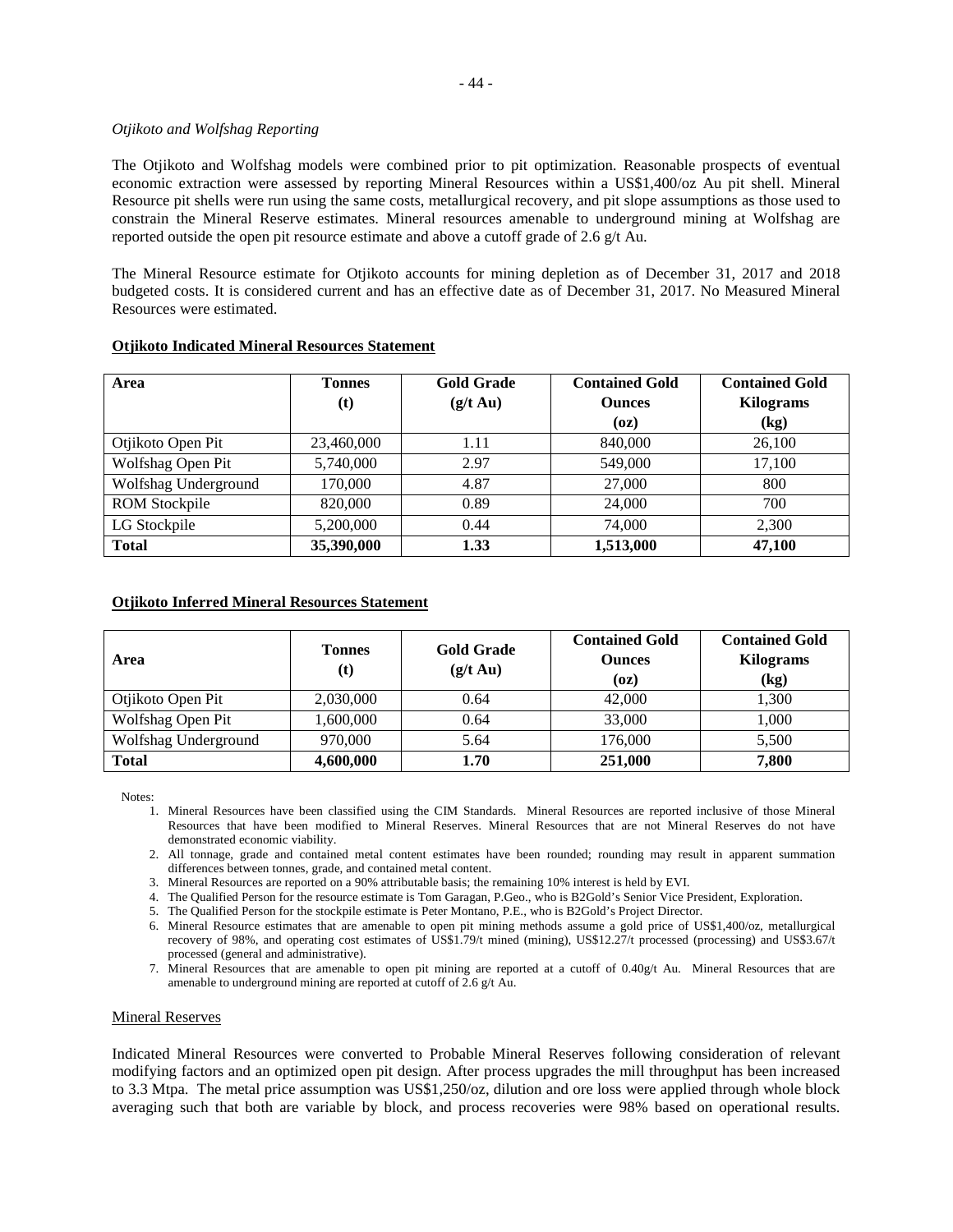Operating costs assumed \$1.79/t mined for mining costs, US\$12.27/t ore for processing costs, and general and administrative costs of US\$3.67/t processed.

The Mineral Reserve estimate for Otjikoto accounts for mining depletion as of December 31, 2017 and 2018 budgeted costs. It is considered current and has an effective date as of December 31, 2017. Mineral Reserve estimates for the Otjikoto Mine have been modified from the Indicated Mineral Resources. No Proven Mineral Reserves have been reported.

| Area         | <b>Tonnes</b><br>$\left( t\right)$ | <b>Gold Grade</b><br>$(g/t \text{ Au})$ | <b>Contained Gold</b><br><b>Ounces</b><br>(oz) | <b>Contained Gold</b><br><b>Kilograms</b><br>(kg) |
|--------------|------------------------------------|-----------------------------------------|------------------------------------------------|---------------------------------------------------|
| Otjikoto     | 14,420,000                         | 1.27                                    | 589,000                                        | 18,300                                            |
| Wolfshag     | 4.290.000                          | 2.70                                    | 372,000                                        | 11.600                                            |
| Stockpiles   | 820,000                            | 0.89                                    | 24,000                                         | 700                                               |
| <b>Total</b> | 19,530,000                         | 1.57                                    | 985,000                                        | 30,600                                            |

#### **Probable Mineral Reserves Statement**

Notes:

- 1. Mineral Reserves have been classified using the CIM Standards.
- 2. All tonnage, grade and contained metal content estimates have been rounded; rounding may result in apparent summation differences between tonnes, grade, and contained metal content.
- 3. Mineral Reserves are reported on a 90% attributable basis; the remaining 10% interest is held by EVI.
- 4. The Qualified Person for the reserve estimate is Peter Montano, P.E., who is B2Gold's Project Director.
- 5. Mineral Reserves that will be mined by open pit methods assume a gold price of US\$1,250/oz, metallurgical recovery of 98%, and operating cost estimates of US\$1.79/t mined (mining), US\$12.27/t processed (processing) and US\$3.67/t processed (general and administrative).
- 6. Dilution and ore loss was applied through block averaging such that at a cutoff of 0.45 g/t Au, there is a 1% decrease in tonnes, a 4% reduction in grade and 5% reduction in ounces when compared to the Mineral Resource model.
- 7. Mineral Reserves are reported at a cutoff of 0.45 g/t Au.

Except as disclosed elsewhere in this Annual Information Form, there are no undisclosed metallurgical, environmental, permitting, legal, title, taxation, socio-economic, marketing, political and other issues that the Company is aware of that may reasonably be expected to materially affect the Mineral Resources and Mineral Reserves estimates for the Otjikoto Mine.

#### *Mining Operations*

The Otjikoto Mine is an owner-operated conventional open pit operation, with higher-grade material sent to the plant, and lower-grade material stockpiled until the end of the mine life. The mine plan assumes an active mining life of seven years, and a stockpiling strategy is practiced to achieve a processing life of 9 years. The high-grade  $(>0.6 \text{ g/t}$  Au) and low-grade  $(0.25-0.60 \text{ g/t}$  Au) stockpiles will be processed in years 4–9 including three years of operations after active open pit mining ceases. The Otjikoto ultimate pit is planned for development in a sequence of four pit phases (phase one is complete), and the Wolfshag ultimate pit is planned for four pit phases. The Otjikoto ultimate pit will be approximately 2.0 km long, 585 m wide, and 245 m deep, and the Wolfshag ultimate pit will be approximately 1.3 km long, 820 m wide, and 260 m deep.

Pit slopes vary by geotechnical domain, with overall slope angles ranging from 35–45º. Bench heights also vary by geotechnical domain, from 10–20 m. Reserve model dilution and ore loss were applied through whole block averaging such that both dilution and ore losses are variable. A nominal ramp and road width of 27 m, including drainage and safety windrow, was used for dual lane truck operation in the mine design. A ramp gradient of up to 1 in 10 (10%) was used. The last five mine levels will be single-lane, with a practical design width of 16 m. Surface haul roads are 27 m wide.

The base case mine production schedule involves the movement of 35 to 38 Mtpa from a combination of the Otjikoto and Wolfshag open pits, and a total of 260 Mt over the active mining period 2018 through 2025.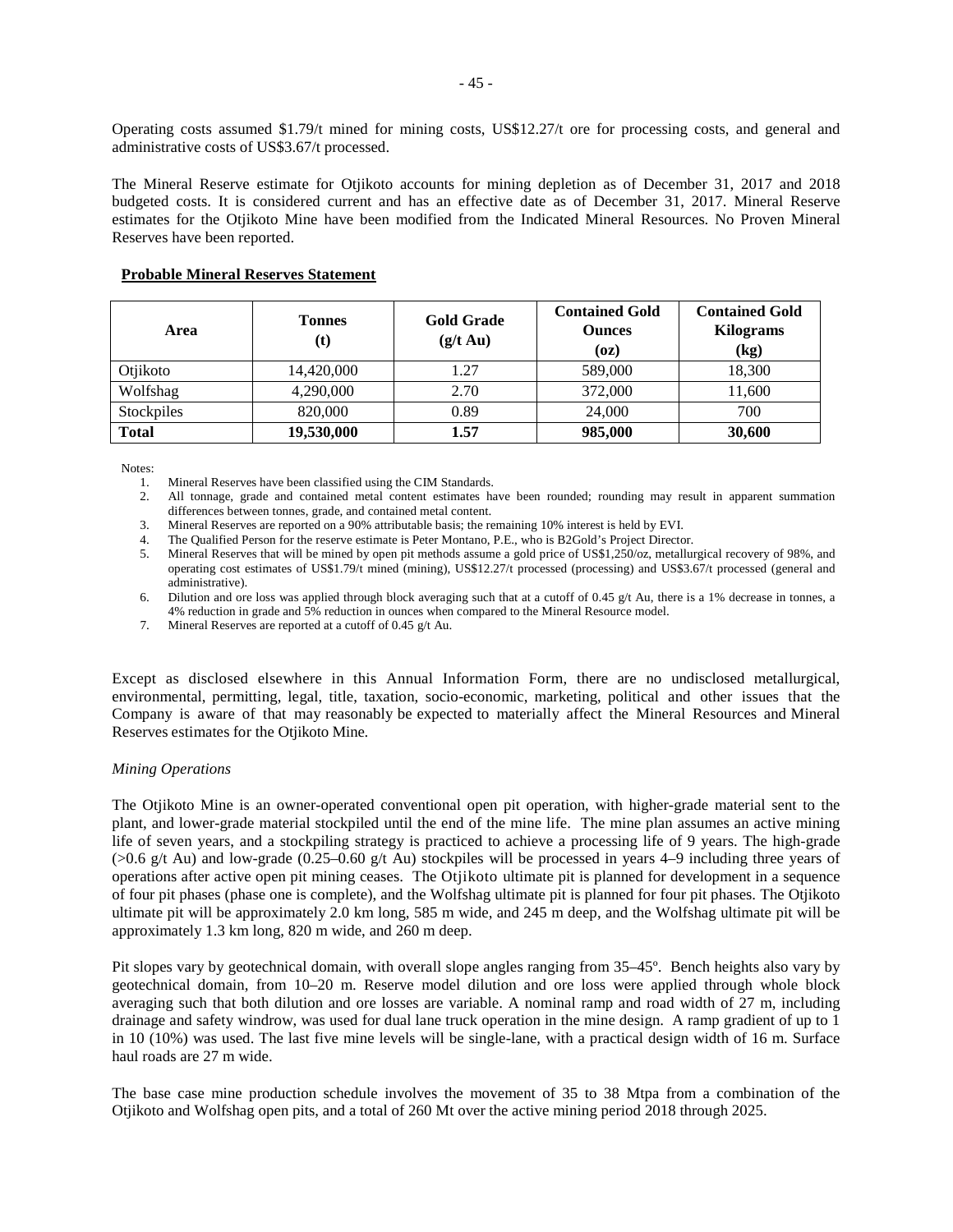The mining operations are scheduled to work 365 days a year, with reduced production rates during the rainy season. The planned equipment fleet is based on 90 t capacity haul trucks that are conventional for the industry, providing relative flexibility in the utilisation as several pit stages will be mined simultaneously to mine waste and ore at different levels. The mill feed ore will be transported from open pits to the ROM pad for direct tipping or stockpiling. It is assumed that up to 75% of the ROM feed will be stockpiled to regulate the mine production and crusher feed rates.

A large WRSF has been constructed west of the Otjikoto and Wolfshag open pits. Location considerations were based on minimizing haulage, surface water drainage and area availability. An overall slope angle of 18° was used in the design of the waste dump faces with 5 m berms located at 10 m vertical intervals.

### *Processing and Recovery Operations*

Design assumptions were based on the metallurgical test work described above. The mill design is based on a gravity/whole ore leach flowsheet with a nominal treatment rate of 2.5 Mtpa, and a plant availability of 94%. A 25% design factor was included to facilitate a future expansion. This expansion was completed in 2015, and the current mill throughput rate is 3.3 Mtpa. The average recovery for 2016 was 98.1% and long-term assumptions are 98%.

The mill uses a conventional flowsheet whereby gold is recovered by gravity concentration/intensive leaching and by a cyanide leach/CIP process for treatment of gravity tailings. The process flowsheet consists of: crushing; grinding; gravity concentration and intensive cyanidation; cyanide leaching of gravity tailings; CIP; cyanide destruction; tailings disposal; acid wash and elution; electrowinning and gold room; carbon regeneration; reagents make-up and distribution; and air services and plant water services.

### *Infrastructure, Permitting, and Compliance Activities*

The infrastructure established at Otjikoto is described in the Otjikoto Feasibility Study, and includes the process plant, TSF, accommodation camp, roads, airstrip, mine services area, open pits, stockpiles, and WRSFs.

The process plant processes 3.3 Mtpa and deposits tailings in the TSF using the upstream method. The TSF is designed to contain at least 36 Mt of tailings.

All water falling directly on the industrial areas (contact water) or otherwise in contact with the mining operations (water within the open pit, water return, and storm water from the TSF) is captured, stored, and used in the mining and processing facilities. The storm water dam is designed to hold all water falling on the processing facility terrace during a 24-hour, 1:50 year rainfall event. Two water storage dams have been constructed. One is the reclaim process water dam, which receives water from the TSF and supplies this water to the process plant; the second is the pit dewatering dam that provides water for dust suppression and mineral processing. The mining facility surface water control structures are adjusted on an annual basis to account for the current open pit, WRSF, and road arrangement.

Power is produced on site by heavy fuel oil generators that supply 15 MW (plus backup units and load balancing capability) to the processing plant and other facilities.

Materials and consumables are transported to site via the B1 national highway. Within the mine, gravel or dirt roads are used for internal site access.

An ESIA that included an Environmental Management Plan and Mine Closure Framework was completed for the Otjikoto pit. B2Gold Namibia received environmental clearance for the Wolfshag open pit operations on January 26, 2015, based on an EIA.

B2Gold holds all required permits to conduct the open pit operations.

Closure and reclamation costs are estimated and updated annually. Closure and reclamation costs at the end of 2017 were estimated at US\$15.9 million on an undiscounted basis.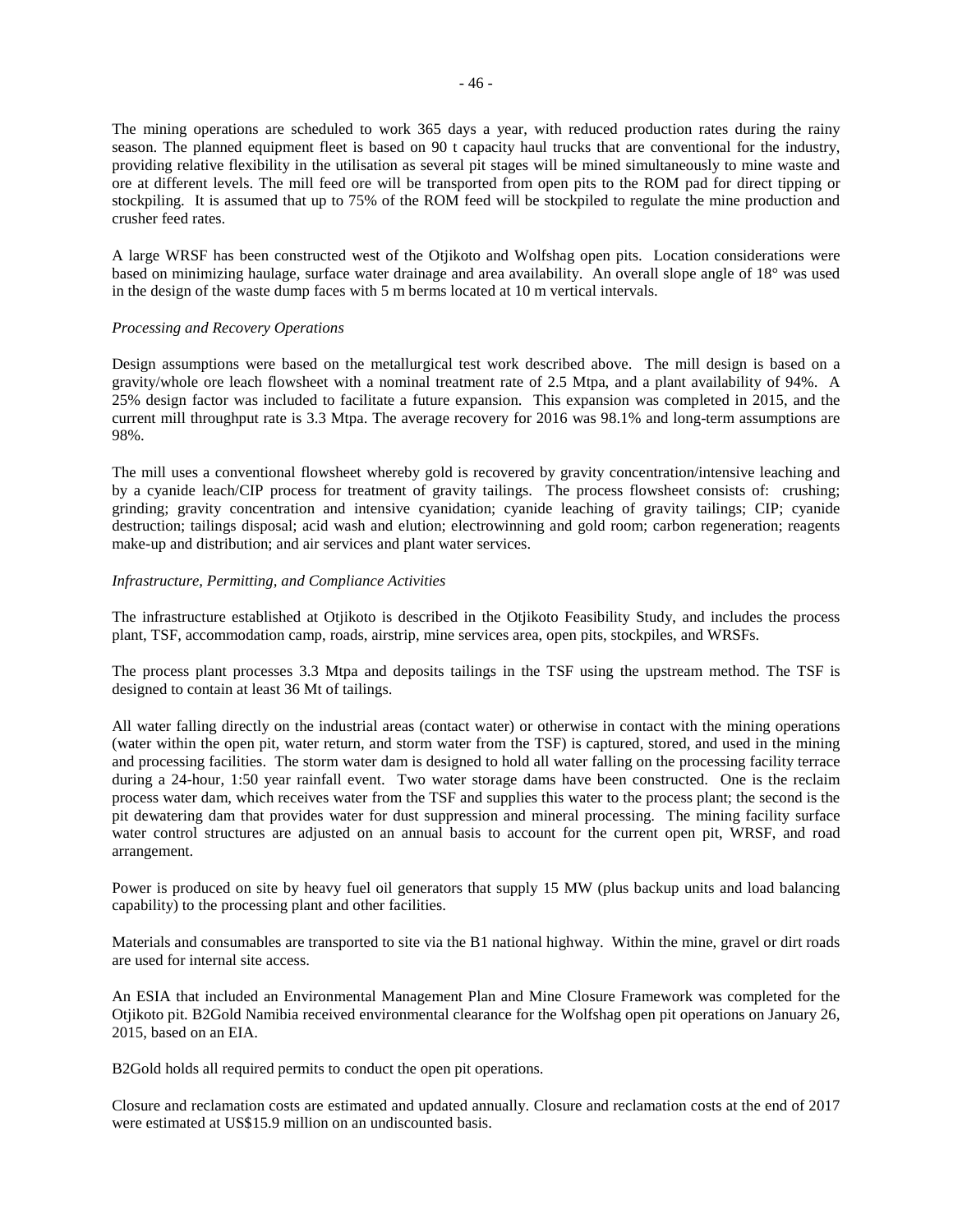# *Capital and Operating Costs*

#### Capital Costs

Sustaining capital costs are based on operational experience and LoM projections. The table below presents the 2018 budgeted costs and the estimated capital costs for the LoM, including 2018.

|--|

| Area                            | 2018 Budget<br>(US\$ million) | <b>LoM</b> Estimated<br>including 2018<br>(US\$ million) |
|---------------------------------|-------------------------------|----------------------------------------------------------|
| Site General and Infrastructure | 2.8                           | 11.7                                                     |
| Mining and Processing           | 15.5                          | 50.2                                                     |
| Closure and Rehabilitation      |                               | 15.9                                                     |
| <b>Total</b>                    | 18.3                          | 77.8                                                     |

\*Note: Totals may not sum due to rounding. The projected LoM for the Otjikoto Mine is seven years of mining and 9 years of processing, including 2018. Capital costs include mining fleet replacement and rebuilds, closure costs, and standard rebuild and other capital projects for mining, processing, and site general costs. Deferred stripping costs are excluded.

#### **Operating Costs**

Budgeted 2018 and estimated LoM operating costs are provided in the table below.

### Operating Cost Forecast \*

| Area         | Units            | 2018 Budget | <b>LoM</b> Estimated<br>(including 2018) |
|--------------|------------------|-------------|------------------------------------------|
| Mining       | US\$/t mined     | 1.65        | 1.79                                     |
| Processing   | US\$/t processed | 12.27       | 11.44                                    |
| Site General | US\$/t processed | 3.67        | 3.41                                     |

\*Note: The projected LoM for the Otjikoto Mine is seven years of mining and 9 years of processing, including 2018. Operating costs include all mining, processing and site general costs including prestripping and development.

The capital cost estimates and operating cost estimates in the tables above are based on the Company's current estimates and mine plan for the Otjikoto Mine. B2Gold's costs in subsequent years may vary significantly from B2Gold's 2018 and LoM cost estimates as a result of, among other things, current or future non-recurring expenditures, changes to input costs and exchange rates and changes to B2Gold's current mining operations or mine plan. B2Gold's current mine plan for the Otjikoto Mine is based on existing Mineral Reserves. B2Gold conducts ongoing exploration and analyses at B2Gold's operating mines with a view to identifying new Mineral Resources and upgrading existing Mineral Resources to higher confidence levels and potentially into new Mineral Reserves. If new Mineral Reserves are successfully identified it may alter the current mine plan and potentially extend the mine life.

#### *Exploration, Development, and Production*

The 2017 exploration program included drill testing several targets close to the Otjikoto mine site to evaluate both open pit and underground potential targets. Additional drill was also completed on the Ondundu JV project located 250 km to the west of the Otjikoto Mine site.

The exploration budget for 2018 in Namibia is US\$5.1 million, and will be directed towards near-mine brownfields targets and prospective regional targets.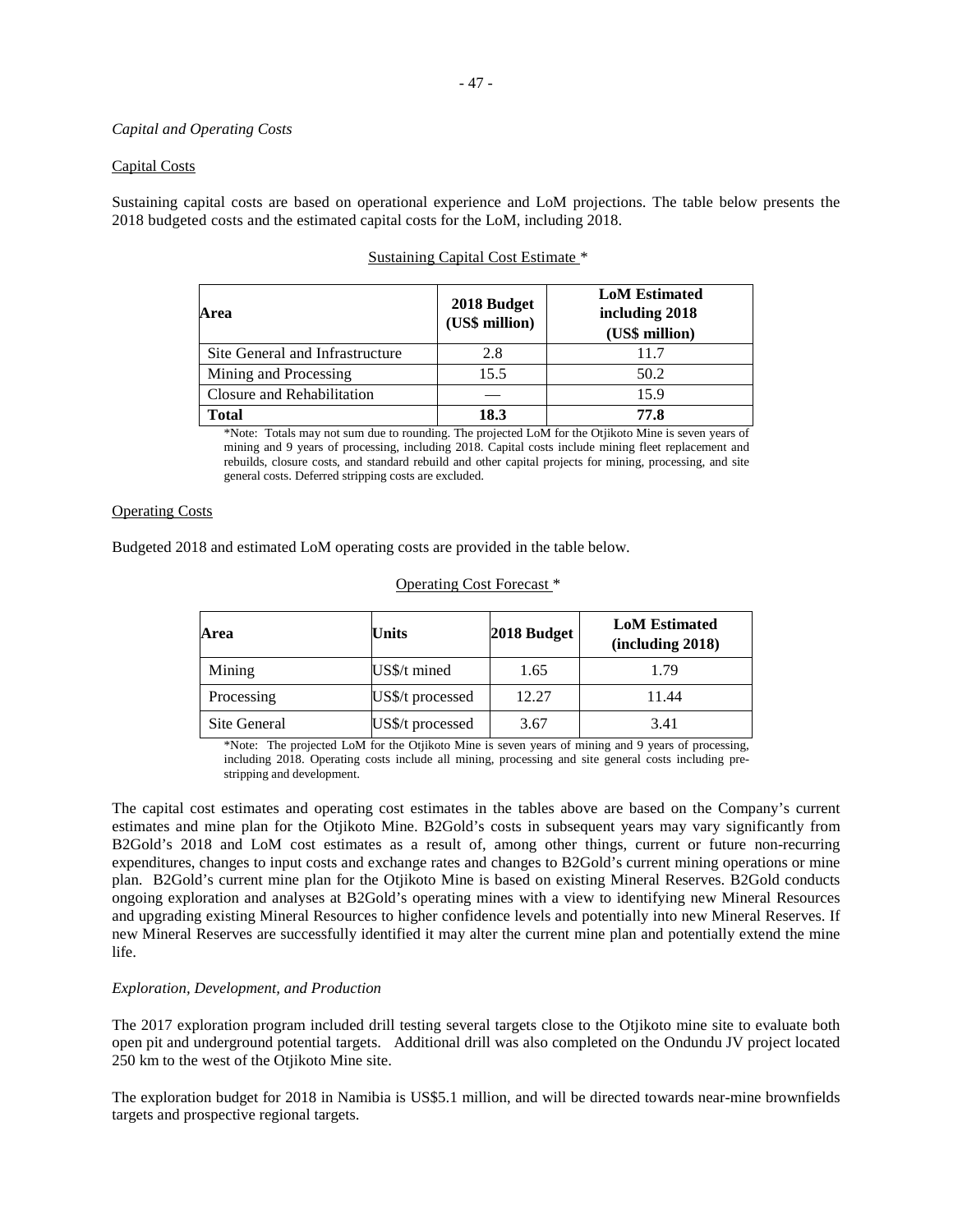The Otjikoto Mine, in which B2Gold holds a 90% interest, had a record year in 2017, producing an annual record of 191,534 ounces of gold which exceeded the upper end of its revised production guidance range by 6% (or 11,534 ounces) and the top end of its original production guidance range by 9% (or 16,534 ounces). Otjikoto's performance in 2017 was mainly the result of better than expected high-grade ore tonnage from the Wolfshag Phase 1 Pit and higher than expected mill throughput.

The Otjikoto Mine is expected to produce between 160,000 and 170,000 ounces of gold in 2018, primarily from the Otjikoto Pit. In 2018, Otjikoto is budgeted to process a total of 3.3 million tonnes of ore at an average grade of 1.59 g/t and process recovery of 98%. The slight drop in grade versus 2017 is due to a negligible amount of Wolfshag ore being mined in 2018 as phase 2 of the Wolfshag Pit is being developed. Ore production is planned to resume from the Wolfshag Pit in 2019 and is expected to provide higher grade open-pit mill feed in the future.

### **OTHER PROPERTIES**

### **El Limon Mine**

The El Limon Mine is located in northwestern Nicaragua approximately 100 km northwest of Managua, the capital of Nicaragua. B2Gold holds an indirect 95% interest in Triton Minera S.A. ("**Triton**"), the mine operator. The remaining 5% of Triton is held by IMISA.

The El Limon Mine is within the 12,000 ha "Mina El Limon" mineral concession that has a term of 25 years expiring in April 2027. There are, in addition, three exploration-stage mineral concessions, Bonete-Limon, San Antonio and Villanueva 2, which collectively cover a total of 7,200 ha. Each mineral concession under the Nicaraguan Mining Code is subject to an agreement issued by the government of Nicaragua that includes the rights to explore, develop, mine, extract, export and sell the mineral commodities found and produced from the concession. All of the permits required for exploration, mining and milling activities are in place for the El Limon Mine apart from El Limon Central which is discussed below. Escalating annual surface taxes are payable to the Nicaraguan government for the Mina El Limon mineral concession.

International Royalty Corporation, a subsidiary of Royal Gold, Inc., holds a 3% net smelter return royalty on gold production from the El Limon Mine and certain other concessions. The revenue from the El Limon Mine is also subject to a 3% ad valorem tax on gold production payable to the Government of Nicaragua, which is considered a deductible expense for purposes of computing corporate income tax. Net profit is defined as the excess of gross revenue (being all revenue received from the operation by Triton Mining (USA), LLC of its business) over expenses (being specified as costs incurred and charged as expenses by Triton Mining (USA), LLC arising from its business, including working capital and operating expenses, royalties paid, borrowing costs, taxes and general sales and administrative expenses).

The 2017 exploration program at the El Limon Mine focused on the newly-discovered El Limon Central area. A total of 188 drill holes (34,400 m) were completed on several targets; however, the El Limon Central structure became the primary focus of drill activities. On February 23, 2018, the Company announced a positive initial openpit Inferred Mineral Resource at the El Limon Central zone, of 5,130,000 tonnes at a grade of 4.92 g/t of gold containing 812,000 ounces of gold (on a 100% basis). The vein system remains open to depth and along strike. Inferred Mineral Resources are amenable to open-pit mining methods and are reported within a pit shell run using a gold price of US\$1,400/oz, an average gold recovery of 83.8% (based on preliminary metallurgical testwork) and recent El Limon mine operating costs. The El Limon Central zone, at its closest location, is approximately 150 m from the El Limon mill facility, extending southeast and northwest, adjacent to existing plant and administrative infrastructure. Historical records indicate that parts of the El Limon Central zone had been mined underground in past decades. B2Gold's recent exploration work indicates the underground mining was much more limited than previously thought. B2Gold is currently conducting additional metallurgical testing on the Limon Central mineralized zones and a study to evaluate the potential to expand the El Limon throughput. The study is expected by mid-2018. The permitting process for El Limon Central area is advancing and an environmental impact statement was submitted to the Department of Natural Resources (MARENA) in February of 2018.

In 2017, an initial study was completed regarding the potential re-processing of the old tailings at El Limon. Based on historic mill and drilling records, the tailings contain a target for further exploration estimated to contain 9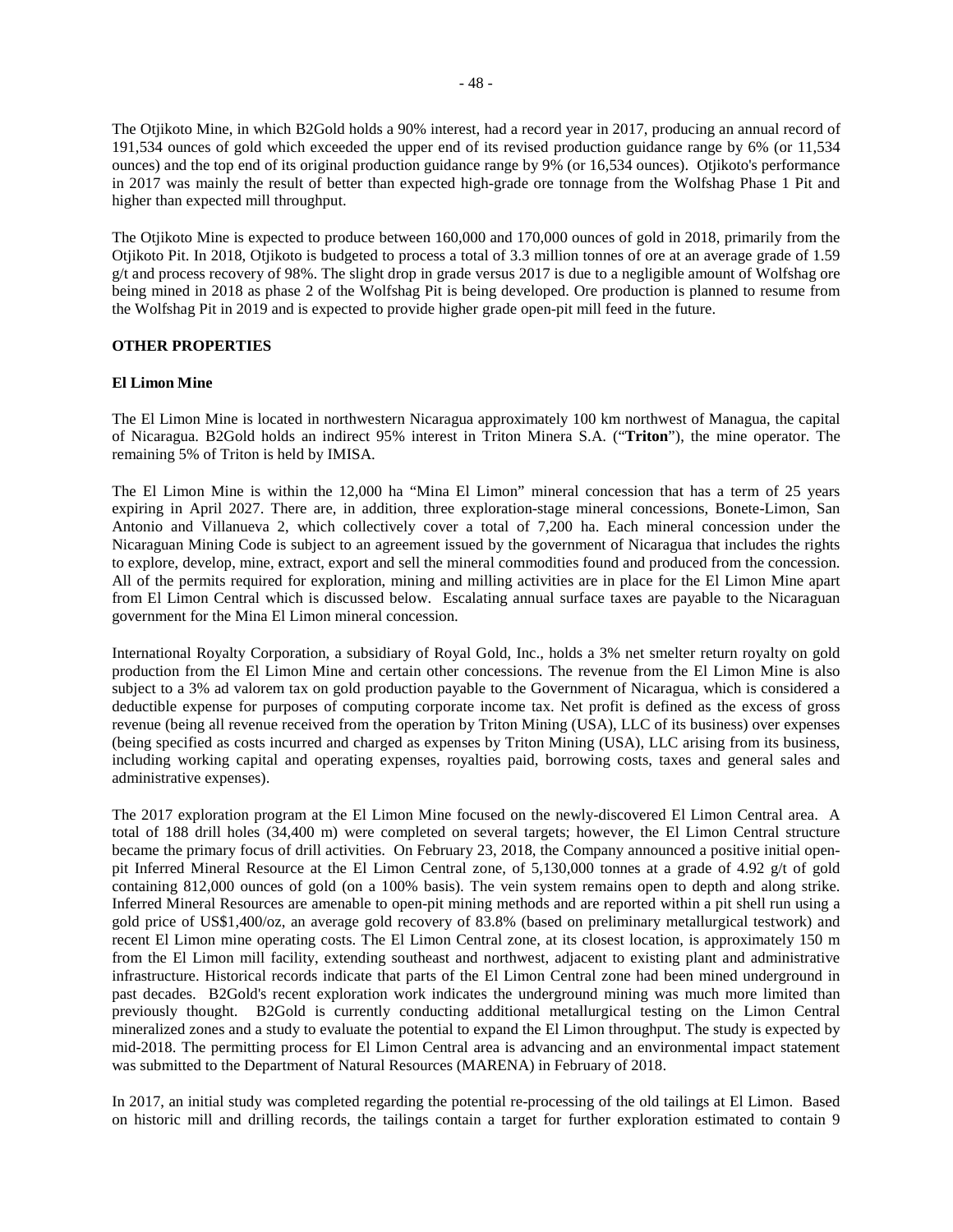million to 11 million tonnes with a potential gold grade of 0.80 g/t to 1.0 g/t. This potential quantity and grade is conceptual in nature and there has been insufficient exploration to define mineral resources and it is uncertain if additional exploration will result in the target for further exploration being delineated as a mineral resource. An ongoing drill program is underway to test grade variability within the historic tailings, collect samples for metallurgical testing, and provide updated specific gravity data. The new 2017-2018 drill information and metallurgical data will be used to support a resource estimate that will help inform studies as to what the optimum grind size, capital costs and project economics could be to re-process the historic tailings. The resource drilling program comprises approximately 240 holes ranging from 15-25 m depth for about 3,600 m total drilling, based on a 50 x 50 m drill spacing. The metallurgical sampling program will comprise about 600 m drilled in about 95 holes to provide material for master composites and spatial variability samples that SGS Lakefield, Canada will study. B2Gold has a budget of US \$450,000 to complete the resource definition drilling and metallurgical work. The concept is to regrind the old tailings to a much finer grind size, process them through a new CIP plant and place the tailings in a new lined tailings storage facility.

In 2017 the El Limon Mine, in which B2Gold holds a 95% interest, produced 42,776 gold ounces. Mill recovery was 94.1%.

In 2018, the El Limon Mine is budgeted to process 0.5 million tonnes of ore at an average grade of 3.96 g/t gold with gold recoveries averaging 94%. Most of the planned production will be sourced from underground operations at Santa Pancha with about a quarter of the production from the Mercedes Pit. The mining permit for the Mercedes Pit was recently received and development of the pit has commenced.

The Company plans to undertake sustaining capital expenditures at the El Limon Mine totalling \$15.3 million in 2018, of which \$6.1 million relates to underground development at Santa Pancha. Non-sustaining capital costs are budgeted to total \$2.8 million.

Closure and reclamation costs are estimated and updated annually. Closure and reclamation costs at the end of 2017 were estimated at US\$15.7 million on an undiscounted basis.

#### **La Libertad Mine**

La Libertad Mine is located in the La Libertad–Santo Domingo Region of the Department of Chontales in Central Nicaragua. The mine is situated approximately 110 km due east of Managua, the capital city of Nicaragua and 32 km northeast of Juigalpa, the capital city of the Department of Chontales.

B2Gold holds 100 % of the La Libertad exploitation concession, covering an area of 10,950 ha, which was granted by Ministerial Decree No. 032-RN-MC/94 (the "**Ministerial Decree**") for a 40-year term, expiring in 2034. B2Gold also holds 100% of the Buenaventura and Cerro Quiroz exploration concessions, which are contiguous with the La Libertad exploitation concession and cover a total of 4,600 ha.

The Ministerial Decree requires that B2Gold pays surface taxes on a semi-annual basis, and pays a net 3.0% royalty on gross production revenues (ad valorem tax) to the government of Nicaragua.

B2Gold operates through its subsidiary, Desarrollo Minero de Nicaragua S.A. ("**Desminic**"). Desminic holds 100% of the La Libertad exploitation concession and the Buenaventura exploration concession. The Cerro Quiroz exploration concession is 100% held by the Company through its subsidiary, Cerro Quiroz Gold S.A.

The 2017 exploration program at the Libertad Mine included geological mapping, rock chip, stream sediment and auger sampling, trench sampling and drilling. A total of 160 core holes (21,771 m) were completed for exploration, infill, geotechnical, or condemnation purposes at Cuernos de Oro, Calvario, Chamarro, Cosmatillo, Jabali Antena, Minerva, Mojon, San Juan, Santa Julia, Tope, and Volcan.

In 2017 the La Libertad Mine produced 82,337 ounces of gold, with a mill recovery of 93.8%.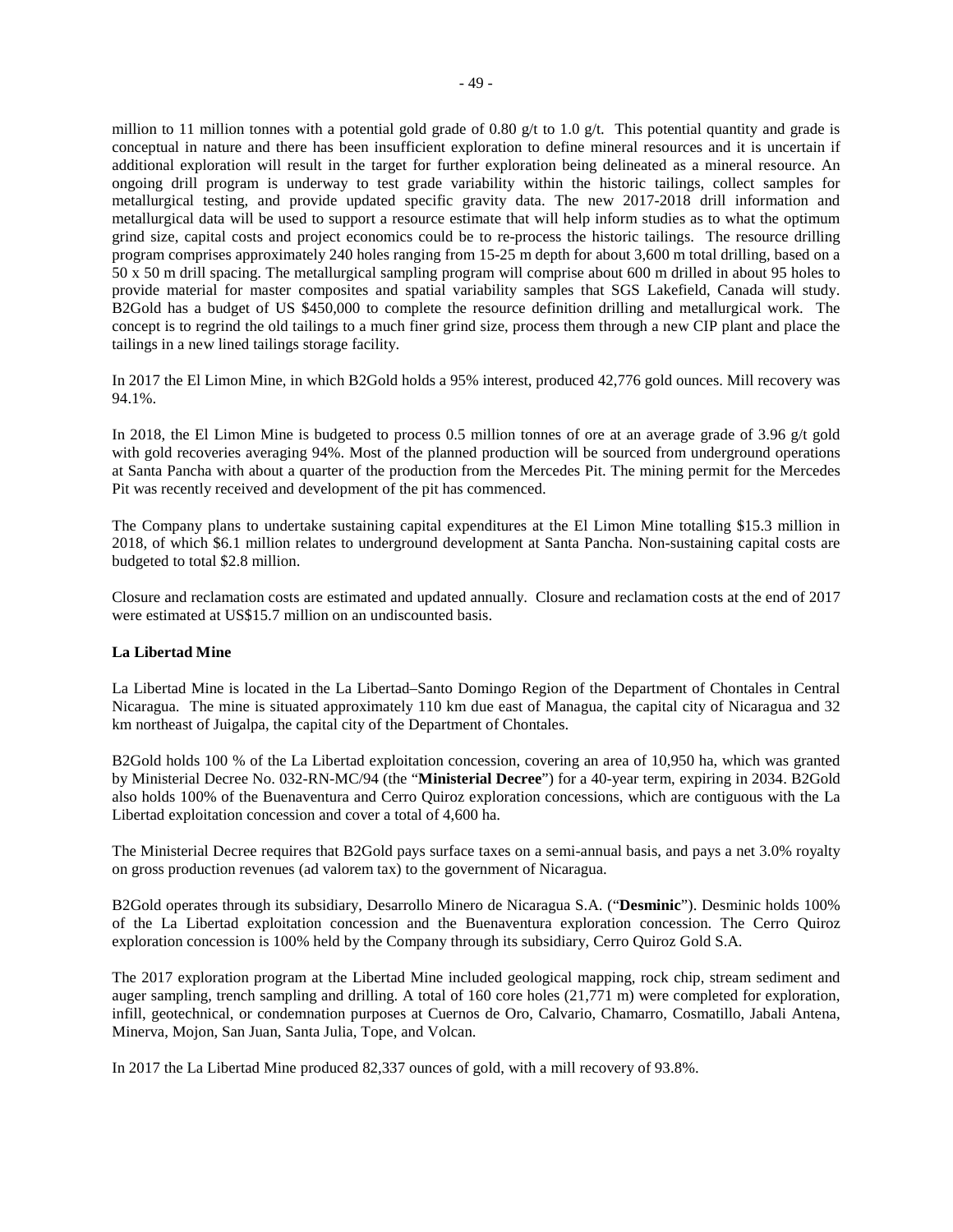In 2018 the La Libertad Mine is budgeted to produce between 115,000 and 120,000 ounces of gold. La Libertad's production forecast assumes that production will start from the Jabali Antenna Pit in the third quarter of 2018 (dependent upon the successful completion of resettlement activities and receipt of the remaining mining permits).

In 2018, La Libertad is budgeted to process a total of 2.3 million tonnes of ore at an average grade of 1.76  $g/t$  and process recovery of 94%. The significant increase in grade versus 2017 is due to anticipated mining the high-grade Jabali Antenna, San Diego and San Juan pits, augmented by production from the Mojon and Jabali West underground mines.

Sustaining capital costs for La Libertad are planned to total \$28.5 million, mainly for pre-stripping and underground development/infrastructure. Non-sustaining capital costs are budgeted to total \$2 million.

Closure and reclamation costs are estimated and updated annually. Closure and reclamation costs at the end of 2017 were estimated at US\$24.2 million on an undiscounted basis.

Current plans at La Libertad include mining and processing into 2020, with a combination of mineral reserves and mineral resources. The Company has a successful track record of converting its mineral resources to reserves, and exploration for additional mineral targets continues. Mineral resources that are not mineral reserves do not have demonstrated economic viability.

### **Burkina Faso Regional Projects (Kiaka**–**Toega)**

The Kiaka Project is located in south–central Burkina Faso in the regional province of Boulgou and Zoundweogo, approximately 140 km southeast of the capital Ouagadougou. Access consists of 100 km of paved road from Ouagadougou to Manga, followed by 40 km of gravel road to the exploration camp. The Toega Project is located approximately 50km north of the Kiaka Project and is accessed via the Ouagadougou-Koupela paved road, followed by a gravel road to the exploration camp.

Burkina Faso adopted a new Mining Code which was published at the official gazette (*Journal Officiel*) on October 29, 2015. The Mining Code includes increases in corporate income tax to 27.5% and an additional 1% tax for a Local Development Fund and a preferred dividend for the State.

The Kiaka Project is hosted within an exploitation licence issued on July 8, 2016 (the "**Kiaka Licence**") that is 5,402 ha in extent. The Kiaka Licence is held by Kiaka S.A., a Burkinabe company that is 81% owned by us (indirectly through our subsidiary Volta Resources Cayman (Inc.)), 9% owned by GAMS–Mining F&I Ltd., a Cypriot company, and 10% owned by the Government of Burkina Faso. A condition of the Kiaka Licence grant is that mine construction at the Kiaka Project is completed within two years of the issuance date which is in July 2018, a timeframe that the Company does not expect to meet. Subject to payment of relevant duties, a two-year suspension of the Kiaka Licence can be applied for on the basis that a project is not viable under ambient conditions, as evidenced by an economic study. The Burkina Faso Mining Code provides for two additional two-year suspensions which can be applied for by the Kiaka Licence holder that, if granted, can delay the period for construction to a total maximum of six years.

In addition to the Kiaka Licence B2Gold holds five exploration permits in the Kiaka area, which comprise the Kiaka Regional Project, including the Toega project, and five permits in other areas of Burkina Faso, for a total of 2,001.82  $km<sup>2</sup>$ . All exploration permits were renewed in 2017 with expiry in 2026.

To meet the construction requirements of the Kiaka Licence, Kiaka S.A. must apply for, or be granted (by order (*arrêté*)), a construction permit by the Ministry of Mines, which it currently does not have. If it obtains or receives a construction permit, certain customs duty and tax exonerations will apply for a period of two years after the issuance of the construction permit order (*arrêté*). If construction is not completed within two years of issuance of the construction permit, the exonerations will no longer be valid for the period beyond the two years. However, if at least 50% of construction has been completed during the two-year period, the Company may apply for an extension of the exonerations for an additional year. If granted, full exonerations will apply for the additional year. Pending completion of further economic analysis of the Kiaka Project, the Company has no current plans to apply for a construction permit at this time.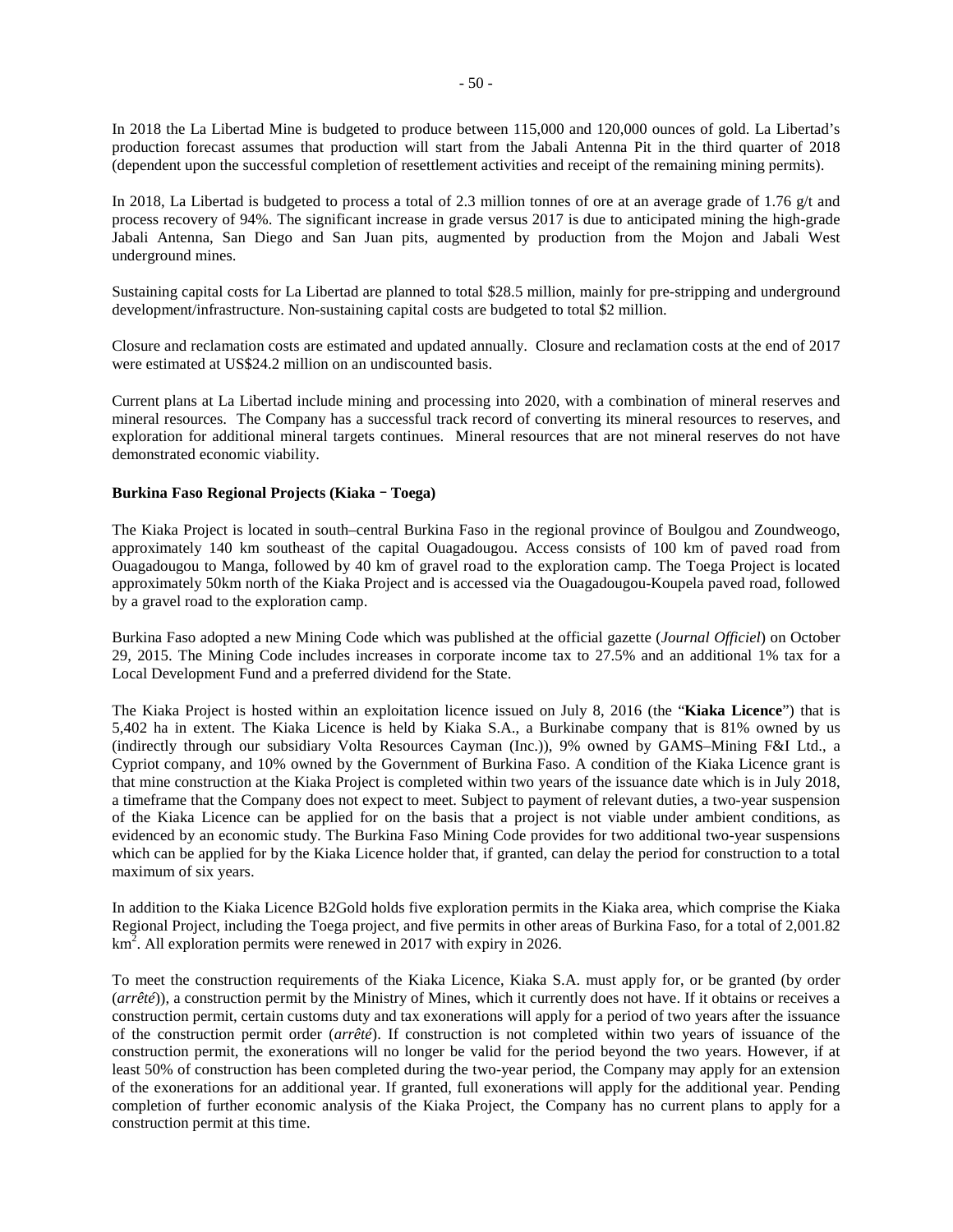In 2017, 66 core holes (19,378 m), 14 RC drill holes (2,475 m), and eight RC collar/core tail drill holes (2,002 m) were completed to better define the limits of the new zones of gold mineralization at the Toega prospect, and to explore the immediate area for additional mineralization. In late 2017, RC hole NKRC039 intercepted a new zone of mineralization (3.24 g/t gold over 22.2 m) west of the current resource pit boundary. This new area will be a target of follow-up drilling in 2018.

On February 22, 2018 the Company announced an initial Inferred Mineral Resource on the Toega project of 17,530,000 tonnes of 2.01 g/t gold, containing 1,130,000 gold ounces (on a 100% basis) within an economicallyconstrained pit shell using a US\$1,400/oz gold price, an average gold recovery of 86.2 % (based on preliminary metallurgic testwork) and operating costs based on other B2Gold mining operations. The Toega mineralized zone now extends 1,200 m along strike, and is up to 430 m wide and up to 400 m deep. The Toega mineralized zone remains open along strike and to the north–northeast, and down dip and possibly to the west-northwest.

In 2018 B2Gold plans to spend US\$9.9 million in Burkina Faso on a combined 37,000 metres of planned RC and diamond drill hole drilling to further test the down-plunge potential of the mineralized zone and other new zones of mineralization identified in close proximity to the main Toega zone.

## **Gramalote Project**

The Gramalote Project is located approximately 230 km northwest of the Colombian capital of Bogota and approximately 80 km northeast of Medellin, the regional capital of the Department of Antioquia. As at December 31, 2017, AngloGold Ashanti Limited ("**AngloGold**") and B2Gold have a 51% and 49% interest, respectively, in the Gramalote property. AngloGold is the manager of the joint venture project.

Gramalote is an intrusive-hosted, structurally-controlled stockwork gold and silver deposit with mineralization associated with three specific types of quartz veining.

The Gramalote Project area is covered by six contiguous claim blocks totalling 27,599 ha. The claims presently include five registered concession contracts totaling 25,306 ha and one exploration license totaling 2,293 ha. The claims are registered in the name of Gramalote (Colombia) Limited, the Colombian branch of Gramalote Limited that has been formed to hold the Gramalote mineral claims. Once in production, state royalties on the gold and silver will be payable at approximately 3.2% of the gross metal value at the plant site.

Total expenditures in 2017 were US\$27.6 million and work focused on finishing key pre-feasibility ("**PFS**") activities including the conversion of Inferred Mineral Resources to Indicated Mineral Resources at Gramalote Central, modifying the EIA study, maintaining support within the community, and value-enhancing engineering work, including optimizing mine planning and earthworks and metallurgical studies. During 2017, AngloGold finished an internal enhanced PFS study using the South African SAMREC code criteria that evaluated a large-scale open pit mining operation, a conventional SAG/ball mill circuit, flotation and leaching of both sulphide and oxide ore, and gold recovery.

In 2017, the Company, in conjunction with AngloGold, advanced the Gramalote Project to the pre-feasibility study stage. The Company is currently in discussions with AngloGold to determine what the next steps for the Gramalote Project are, including if applicable, an appropriate work program and budget to maintain the Gramalote Project in good standing while the Company and AngloGold consider their respective options.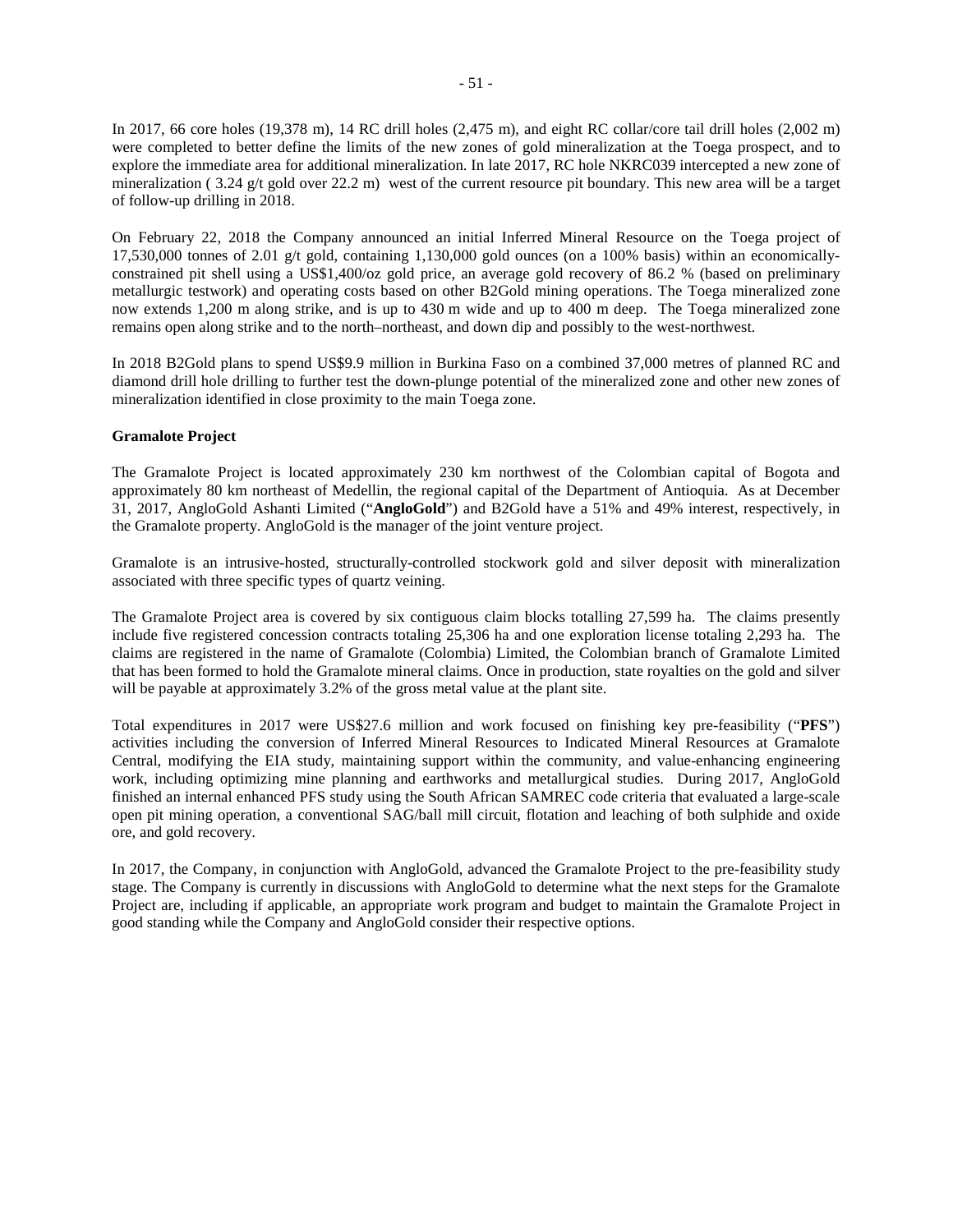#### **RISK FACTORS**

*The exploration, development and mining of natural resources are highly speculative in nature and are subject to significant risks. The risk factors noted below do not necessarily comprise all risks faced by us. Additional risks and uncertainties not presently known to us or that we currently consider immaterial may also impair our business, operations and future prospects. If any of the following risks actually occur, our business may be harmed and our financial condition and results of operations may suffer significantly.* 

#### **Risks related to our business**

## **1. COMMODITY, CURRENCY AND MARKET RISKS**

# *Changes in the price of gold and other metals in the world markets, which can fluctuate widely, significantly affect the profitability of our operations, our financial condition and our ability to develop new mines.*

The profitability of our operations is significantly affected by changes in the market price of gold and other mineral commodities. Mineral prices fluctuate widely and are affected by numerous factors beyond our control, including: interest rates; the rate and anticipated rate of inflation; world supply of mineral commodities; consumption patterns; purchases and sales of gold by central banks; forward sales by producers; production costs; demand from the jewelry industry; speculative activities; stability of exchange rates; the relative strength of the U.S. dollar and other currencies; changes in international investment patterns; monetary systems; and political and economic events.

The price of gold increased by approximately 12.87% over the most recently completed fiscal year, with an increase in the price from \$1,148.65/oz on January 3, 2017 to \$1,296.50/oz on December 29, 2017. Current and future price declines could cause commercial production or the development of new mines to be impracticable or unpredictable. If gold prices decline significantly, or decline for an extended period of time, we might not be able to continue our operations, develop our properties, or fulfill our obligations under our permits and licenses, or under our agreements with our partners. This could result in us losing our interest in some or all of our properties, or being forced to cease operations or development activities or to abandon or sell properties, which could have a negative effect on our profitability and cash flow.

## *Fluctuations in the price and availability of infrastructure and energy and other commodities could impact our profitability and development of projects.*

Mining, processing, development and exploration activities depend on adequate infrastructure. Reliable roads, bridges, power sources and water supply are important determinants which affect capital and operating costs. Our inability to secure adequate water and power resources as well as other events outside of our control, such as unusual or infrequent weather phenomena, sabotage, terrorism, community, or government or other interference in the maintenance or provision of such infrastructure, or failure to maintain or extend such infrastructure, could adversely affect our operations, financial condition and results of operations.

Profitability is affected by the market prices and availability of commodities that we use or consume for our operations and development projects. Prices for commodities like diesel fuel, electricity, steel, concrete, and chemicals (including cyanide) can be volatile, and changes can be material, occur over short periods of time and be affected by factors beyond our control. Our operations use a significant amount of energy and depend on suppliers to meet those needs. Higher costs for such required commodities and construction materials, or tighter supplies, can affect the timing and cost of our development projects, and we may decide that it is not economically feasible to continue some or all of our commercial production and development activities, which could have an adverse effect on our profitability.

Higher worldwide demand for critical resources like input commodities, drilling equipment, tires and skilled labour could affect our ability to acquire them and lead to delays in delivery and unanticipated cost increases, which could have an effect on our operating costs, capital expenditures and production schedules.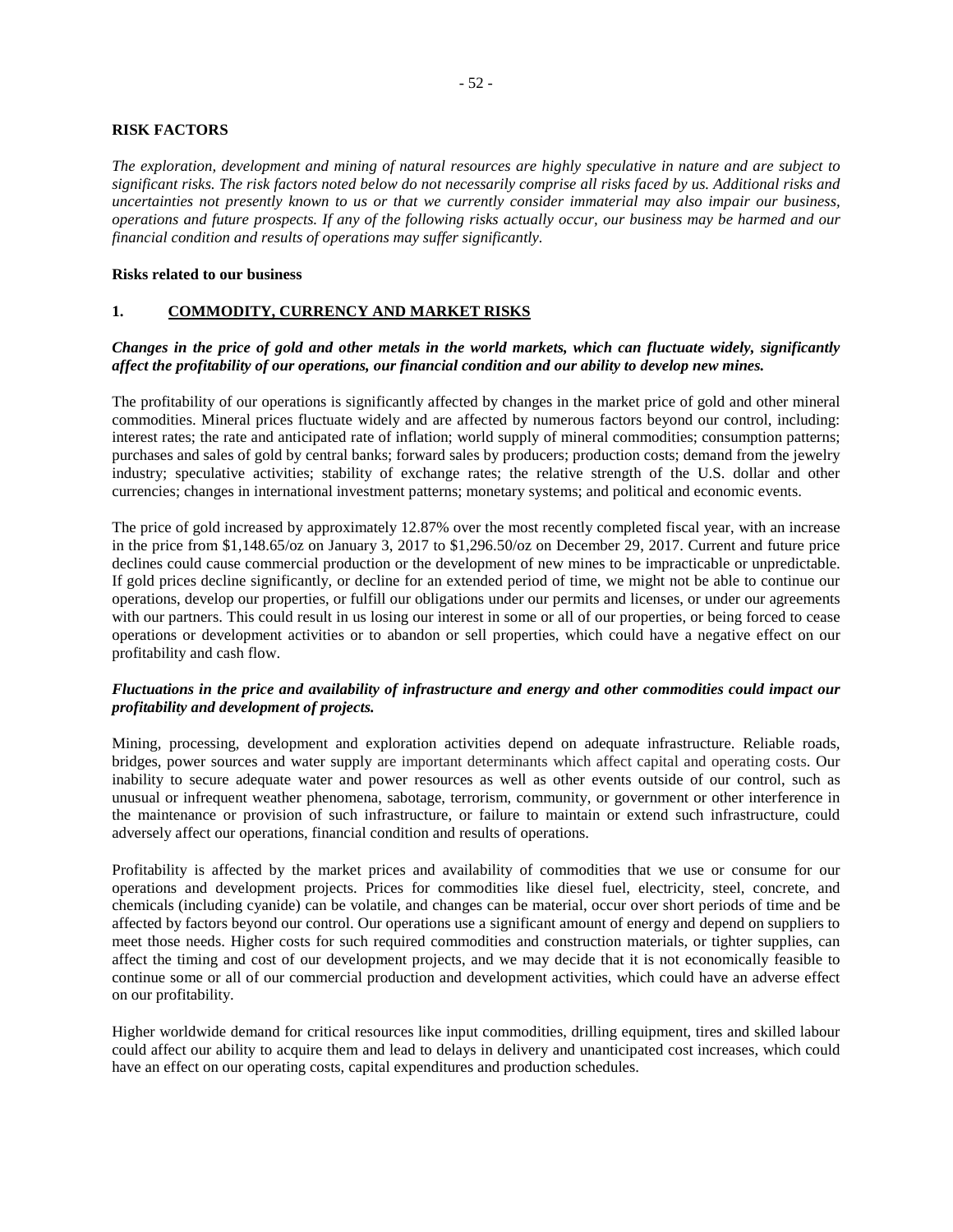# *Fluctuations in foreign currency exchange rates could materially affect our business, financial condition, results of operations and liquidity.*

Our assets and operations are located in Canada, the Philippines, Namibia, Nicaragua, Mali, Burkina Faso, Colombia and Finland. We also have gold forward contracts denominated in the South African Rand. As a result, we have foreign currency exposure with respect to items not denominated in U.S. dollars. The three main types of foreign exchange risk we face can be categorized as follows:

- Transaction exposure: our operations sell commodities and incur costs in different currencies. This creates exposure at the operational level, which may affect our profitability as exchange rates fluctuate;
- Exposure to currency risk: we are exposed to currency risk through a portion of the following assets and liabilities denominated in currencies other than the U.S. dollar: cash and cash equivalents, trade and other receivables, trade and other payables, reclamation and closure costs obligations, warrants and gross balance exposure; and
- Translation exposure: our functional and reporting currency is U.S. dollars. Our other operations may have assets and liabilities denominated in currencies other than the U.S. dollar, with translation foreign exchange gains and losses included from these balances in the determination of profit or loss. Therefore, as the exchange rates between the Canadian dollar, Nicaraguan Córdoba, Philippine peso, Colombian peso, Namibian dollar, West African CFA franc (which is pegged to the Euro), South African Rand and the Euro fluctuate against the United States dollar, we will experience foreign exchange gains and losses, which can have a significant impact on our consolidated operating results. The exchange rate between the Córdoba and the United States dollar varies according to a pattern set by the Nicaraguan Central Bank. The Córdoba has been annually devalued versus the United States dollar by means of a crawling peg mechanism, which currently stands at approximately 5%.

As a result, fluctuations in currency exchange rates could significantly affect our business, financial condition, results of operations and liquidity.

### *Market price of our Common Shares.*

Our Common Shares are publicly traded and are subject to various factors that have historically made our Common Share price volatile. The market price of our Common Shares has experienced, and may continue to experience, significant volatility, which may result in losses to investors. The market price of our Common Shares may increase or decrease in response to a number of events and factors, including as a result of the risk factors described herein.

In addition, the global stock markets and prices for mining company shares have experienced volatility that often has been unrelated to the operating performance of such companies. These market and industry fluctuations may adversely affect the market price of our Common Shares, regardless of our operating performance.

# **2. PRODUCTION, MINING, AND OPERATING RISKS**

# *Mining is inherently dangerous and subject to conditions or events beyond our control, including problems related to weather and climate in remote areas in which certain of our operations are located, which could have a material adverse effect on our business, and mineral exploration is speculative and uncertain.*

Mining operations generally involve a high degree of risk. Our operations are subject to all the hazards and risks normally encountered in the production of gold, including: unusual and unexpected geologic formations; seismic activity; rock bursts; cave-ins or slides; flooding; pit wall failure; periodic interruption due to inclement or hazardous weather conditions; and other conditions involved in the drilling and removal of material, any of which could result in damage to, or destruction of, mines and other producing facilities, personal injury or death, damage to property, environmental damage and possible legal liability. Milling operations are subject to hazards such as fire, equipment failure or failure of retaining dams around tailings disposal areas, which may result in environmental pollution and consequent liability.

Certain of our operations are located in remote areas and are affected by adverse climate issues, resulting in technical challenges for conducting both geological exploration and mining operations. Although we benefit from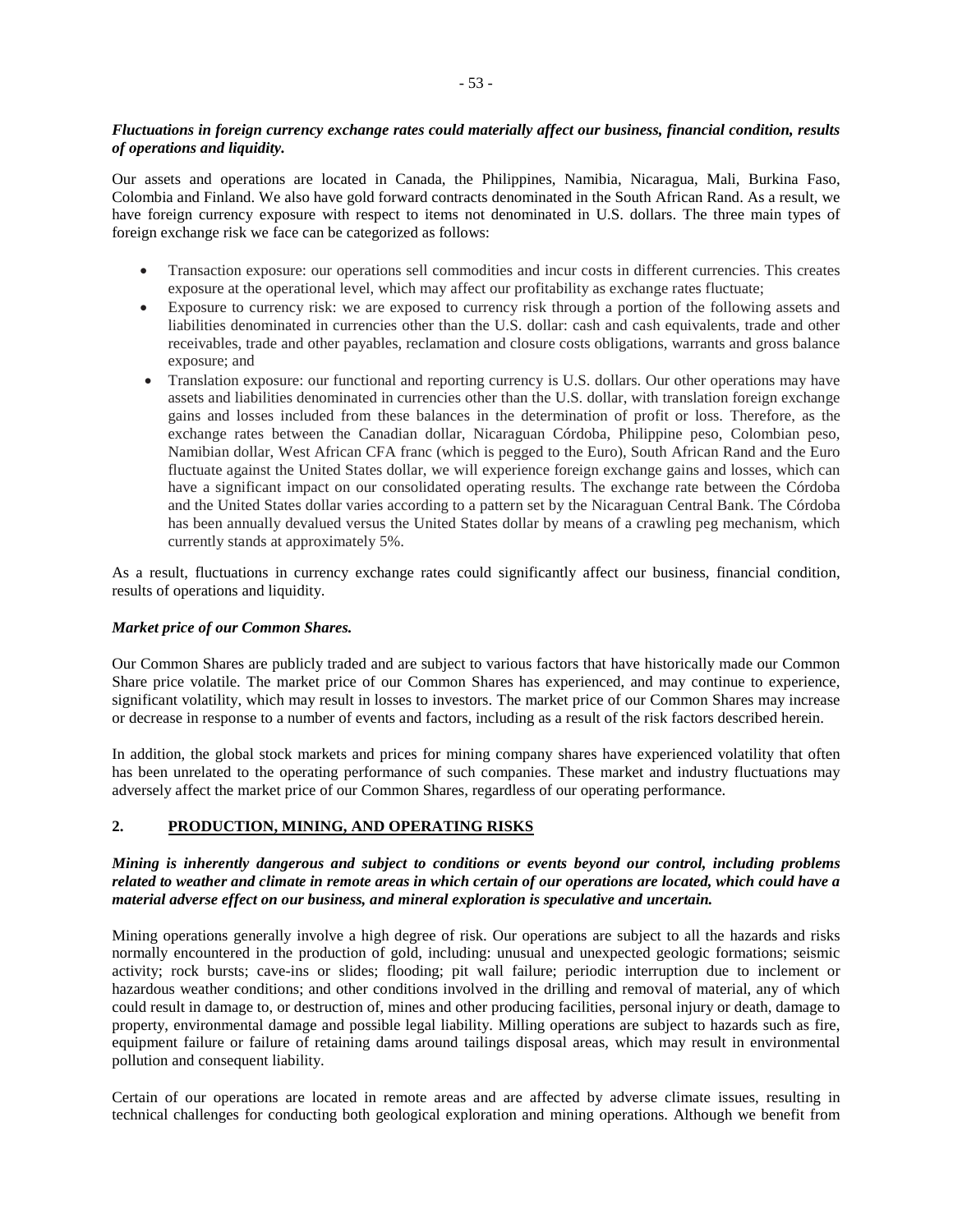modern mining technology, we may sometimes be unable to overcome problems related to weather and climate either expeditiously or at a commercially reasonable cost, which could have a material adverse effect on our business, results of operations and financial condition.

### *Our failure to achieve production, cost and other estimates could have a material adverse effect on our future cash flows, profitability, results of operations and financial condition.*

This Annual Information Form and our other public disclosure contains guidance and estimates of future production, operating costs, capital costs and other economic and financial measures with respect to our existing mines and certain of our exploration and development stage projects. The estimates can change or we may be unable to achieve them. Actual production, costs, returns and other economic and financial performance may vary from the estimates depending on a variety of factors, many of which are not within our control. These factors include, but are not limited to: actual ore mined varying from estimates of grade, tonnage, dilution, and metallurgical and other characteristics; short-term operating factors such as the need for sequential development of ore bodies and the processing of new or different ore grades from those planned; mine failures, slope failures or equipment failures; accidents; natural phenomena such as inclement weather conditions, floods, droughts, rock slides and earthquakes; encountering unusual or unexpected geological conditions; changes in power costs and potential power shortages; exchange rate and commodity price fluctuations; price changes or shortages of principal supplies needed for operations, including explosives, fuels, water and equipment parts; labour shortages or strikes; litigation; regional or national instability, insurrection, civil war or acts of terrorism; suspensions or closures imposed by governmental authorities; civil disobedience and protests; failure to comply with applicable regulations or new restrictions or regulations imposed by governmental or regulatory authorities; permitting or licensing issues; shipping interruptions or delays; or other risks described herein.

### *Mineral exploration and development involves significant risks and uncertainties, which could have a material adverse effect on our business, results of operations and financial condition.*

Our business plans and projections rely significantly on the planned development of our non-producing properties. The development of mineral deposits involves significant risks that even a combination of careful evaluation, experience and knowledge may not eliminate. Few properties that are explored are ultimately developed into producing mines and no assurance can be given that minerals will be discovered in sufficient quantities or having sufficient grade to justify commercial operations or that funds required for development can be obtained on a timely basis. Major expenses may be required to locate and establish Mineral Reserves, to develop metallurgical processes and to construct mining and processing facilities at a particular site. It is impossible to ensure that the exploration or development programs we or any of our joint venture partners plan will result in a profitable commercial mining operation.

Properties not yet in production, starting production or slated for expansion, are subject to higher risks as new mining operations often experience unexpected problems during the start-up phase, and production delays and cost adjustments can often happen. Further, feasibility studies contain project-specific estimates of future production, which are based on a variety of factors and assumptions. There is no assurance that such estimates will be achieved and the failure to achieve production or cost estimates or material increases in costs could have a material adverse effect on our future cash flows, profitability, results of operations and financial condition and our share price.

In addition, developments are prone to material cost overruns versus budget. The capital expenditures and time required to develop new mines including building mining and processing facilities for new properties are considerable and changes in cost or construction schedules can significantly increase both the time and capital required to build the mine. The project development schedules are also dependent on obtaining the governmental approvals and permits necessary for the operation of a mine which is often beyond our control. It is not unusual in the mining industry for new mining operations to experience unexpected problems during the start-up phase, resulting in delays and requiring more capital than anticipated. There is no assurance that there will be sufficient availability of funds to finance construction and development activities, particularly if unexpected problems arise.

Other risks associated with mineral exploration and development include but are not limited to: the availability and costs of skilled labour and the ability of key contractors to perform services in the manner contracted for;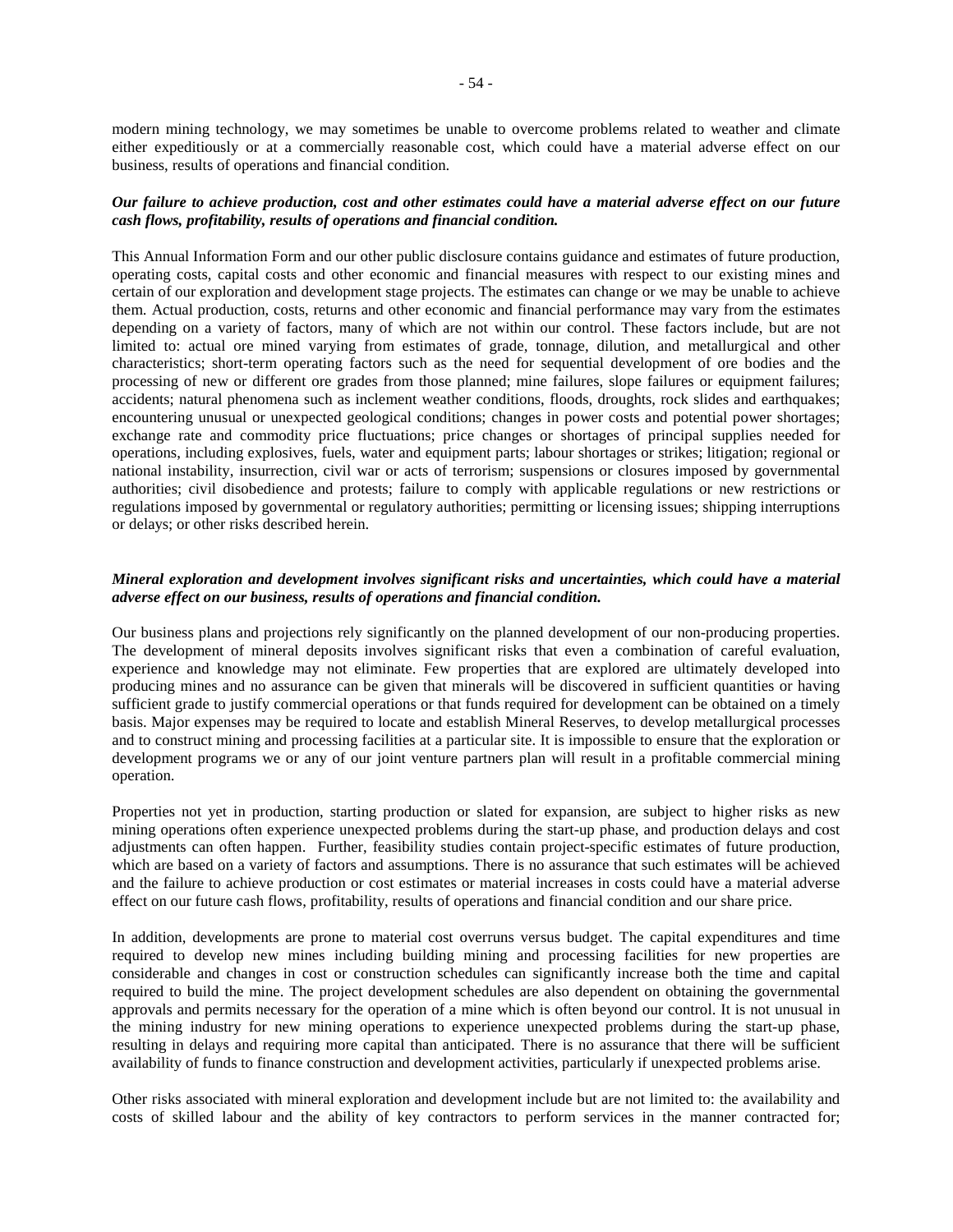unanticipated changes in grade and tonnage of ore to be mined and processed; unanticipated adverse geotechnical and geological conditions; incorrect data on which engineering assumptions are made; potential increases in construction and operating costs due to shortages of and/or changes in the cost of fuel, power, materials, security and supplies; adequate access to the site and unanticipated transportation costs or disruptions; potential opposition or obstruction from non-governmental organizations, environmental groups or local groups which may delay or prevent development activities; equipment failures; natural phenomena; exchange rate and commodity price fluctuations; high rates of inflation; civil disobedience, protests and acts of civil unrest or terrorism; applicable taxes and restrictions or regulations imposed by governmental or regulatory authorities or other changes in the regulatory environments; and other risks associated with mining described herein.

The combination of these factors may result in our inability to develop our non-producing properties, to achieve or maintain historical or estimated production, revenue or cost levels, or to receive an adequate return on invested capital, which could have a material adverse effect on our business results of operations and financial condition.

# *Undue reliance should not be placed on estimates of Mineral Reserves and Mineral Resources, since these estimates are subject to numerous uncertainties. Our actual Mineral Reserves could be lower than Mineral Reserve estimates and Mineral Resources may never be converted into Mineral Reserves, which could adversely affect our operating results and financial condition.*

We must continually replace and expand our Mineral Reserves and any necessary associated surface rights as our mines produce gold. The LoM estimates for each of our operating mines are based on our best estimates in respect of Mineral Reserves and Mineral Resources given the information available to us and may not be correct.

Actual ore mined may vary from estimates of grade, tonnage, dilution and metallurgical and other characteristics and there is no assurance that the indicated level of recovery will be realized or that Mineral Reserves could be mined or processed profitably. There are numerous uncertainties inherent in estimating Mineral Reserves and Mineral Resources, including many factors beyond our control. Such estimation is a subjective process, and the accuracy of any Mineral Reserve or Mineral Resource estimate is a function of the quantity and quality of available data and of the assumptions made and judgments used in engineering and geological interpretation. Short-term operating factors relating to the Mineral Reserves, such as the need for orderly development of the ore bodies or the processing of new or different ore grades, may cause the mining operation to be unprofitable in any particular accounting period. In addition, there can be no assurance that gold recoveries in small scale laboratory tests will be duplicated in larger scale tests under on-site conditions or during production.

In addition, fluctuation in gold prices, results of drilling, metallurgical testing and production, increases in capital and operating costs, including the cost of labour, equipment, fuel and other required inputs and the evaluation of mine plans after the date of any estimate may require revision of such estimate. Any material reductions in estimates of Mineral Reserves and Mineral Resources, or of our ability to extract these Mineral Reserves, could have a material adverse effect on our results of operations and financial condition.

Mineral Resources that are not Mineral Reserves do not have demonstrated economic viability. Due to uncertainty that may attach to Inferred Mineral Resources, Inferred Mineral Resources may not be upgraded to Measured and Indicated Mineral Resources or Proven and Probable Reserves as a result of continued exploration. Our projections regarding continuing operations and production at La Libertad Mine beyond Mineral Reserves are based on the assumption that we will be able to mine certain Mineral Resources, including Inferred Resources, that have not been classified as Mineral Reserves. Inferred Mineral Resources are considered too speculative geologically to have the economic considerations applied to them that would enable them to be categorized as Mineral Reserves and there is no certainty that such projections will be realized. Although the Company has been successful in converting Mineral Resources to Mineral Reserves in the past, there is no certainty of converting Mineral Resources to Mineral Reserves and it may not be successful in the future.

## *We may be unable to identify appropriate acquisition targets or complete desirable acquisitions, and we may be unsuccessful in integrating businesses and assets that we have acquired or may acquire in the future.*

As part of our business strategy, we have sought and will continue to seek new operating and development opportunities in the mining industry. In pursuit of such opportunities, we may fail to select appropriate acquisition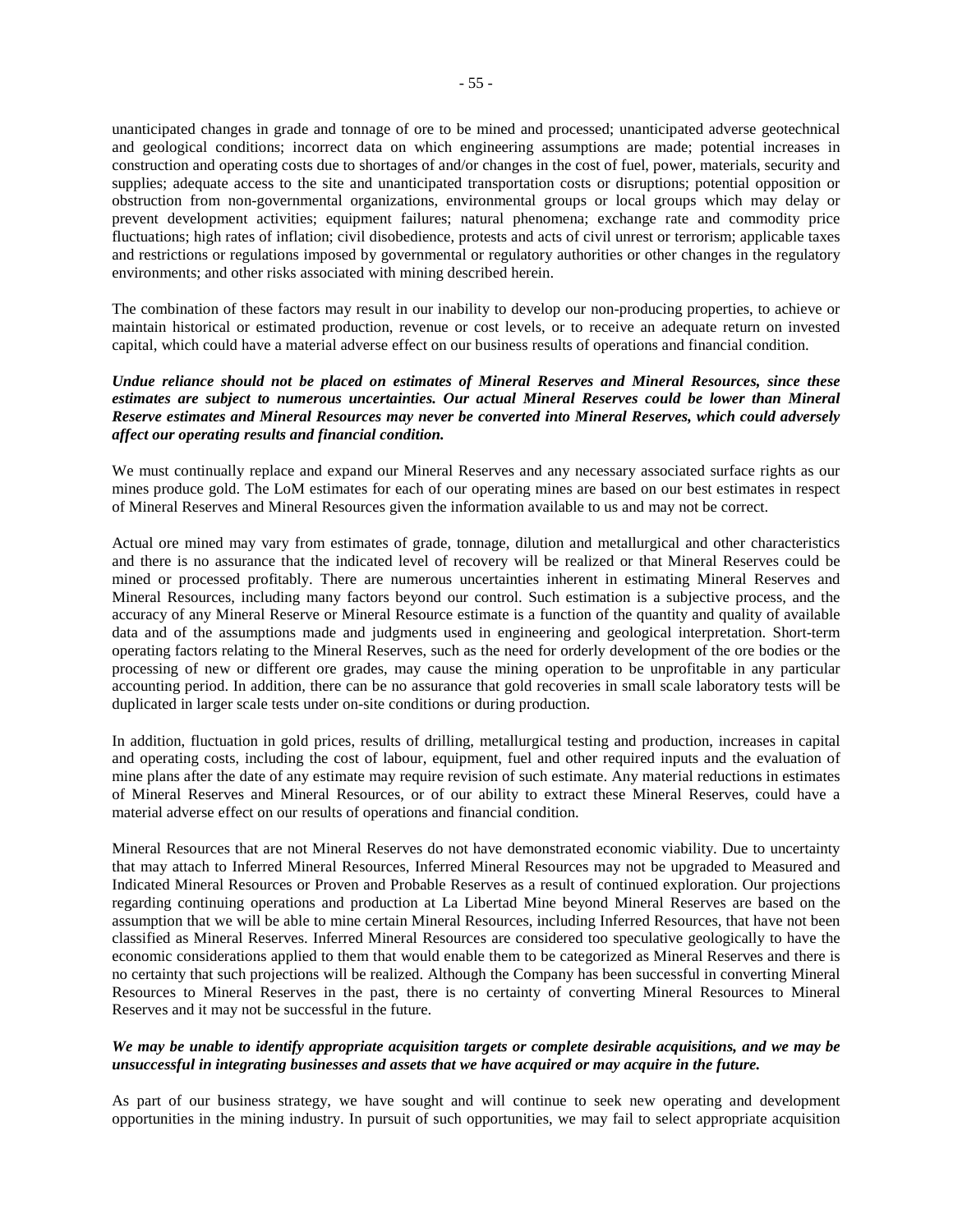candidates or negotiate acceptable arrangements, including arrangements to finance acquisitions or integrate the acquired businesses and their personnel into B2Gold. There can be no assurance that we can complete any acquisition or business arrangement that we pursue, or are pursuing, on favorable terms, if at all, or that any acquisitions or business arrangements completed will ultimately benefit our business.

Acquisitions are accompanied by risks, such as a significant decline in the relevant metal price after we commit to complete an acquisition on certain terms; the quality of the mineral deposit acquired proving to be lower than expected; the difficulty of assimilating the operations and personnel of any acquired companies; the potential disruption of our ongoing business; the inability of management to realize anticipated synergies and maximize our financial and strategic position; the failure to maintain uniform standards, controls, procedures and policies; the impairment of relationships with employees, customers and contractors as a result of any integration of new management personnel; and the potential for unknown or unanticipated liabilities associated with acquired assets and businesses, including tax, environmental or other liabilities. There can be no assurance that acquired businesses or assets will be profitable, that we will be able to integrate the acquired businesses or assets successfully or that we will identify all potential liabilities during the course of due diligence. Any of these factors could have a material adverse effect on our business, expansion, results of operations and financial condition.

### *We may be unable to compete successfully with other mining companies.*

The mining industry is intensely competitive in all of its phases, and we compete with many companies possessing greater financial resources and technical facilities than us with respect to the discovery and acquisition of interests in mineral properties, and the recruitment and retention of qualified employees and other persons to carry out our mineral production and exploration activities. Competition in the mining industry could adversely affect our prospects for mineral exploration and development in the future, which could have a material adverse effect on our revenues, operations and financial condition.

# *We are subject to litigation risks which could have a material adverse effect on our business, results of operations and financial position.*

All industries, including the mining industry, are subject to legal claims, with and without merit. We are, from time to time, involved in various claims, legal proceedings and complaints arising in the ordinary course of business. In addition, companies like ours that have experienced volatility in their share price have been subjected to class action securities litigation by shareholders. Defense and settlement costs can be substantial, even for claims that are without merit. Due to the inherent uncertainty of the litigation process, the litigation process could take away from management time and effort and the resolution of any particular legal proceeding to which we may become subject could have a material adverse effect on our business, results of operations and financial position.

Furthermore, in the event of a dispute arising from our activities, we may be subject to the exclusive jurisdiction of courts or arbitral proceedings outside of North America or may not be successful in subjecting persons to the jurisdiction of courts in North America, either of which could unexpectedly and adversely affect the outcome of a dispute.

### *Failures of information systems or information security threats.*

We have entered into agreements with third parties for hardware, software, telecommunications and other information technology ("**IT**") services in connection with our operations. Our operations depend, in part, on how well B2Gold and its suppliers protect networks, equipment, IT systems and software against damage from a number of threats, including, but not limited to, cable cuts, damage to physical plants, natural disasters, terrorism, fire, power loss, hacking, computer viruses, vandalism and theft. Our operations also depend on the timely maintenance, upgrade and replacement of networks, equipment, IT systems and software, as well as pre-emptive expenses to mitigate the risks of failures. Any of these and other events could result in information system failures, delays and/or increase in capital expenses, which may adversely impact our reputation and results of operations.

Although to date we have not experienced any known material losses relating to cyber-attacks or other information security breaches, there can be no assurance that it will not incur such losses in the future. As cyber threats continue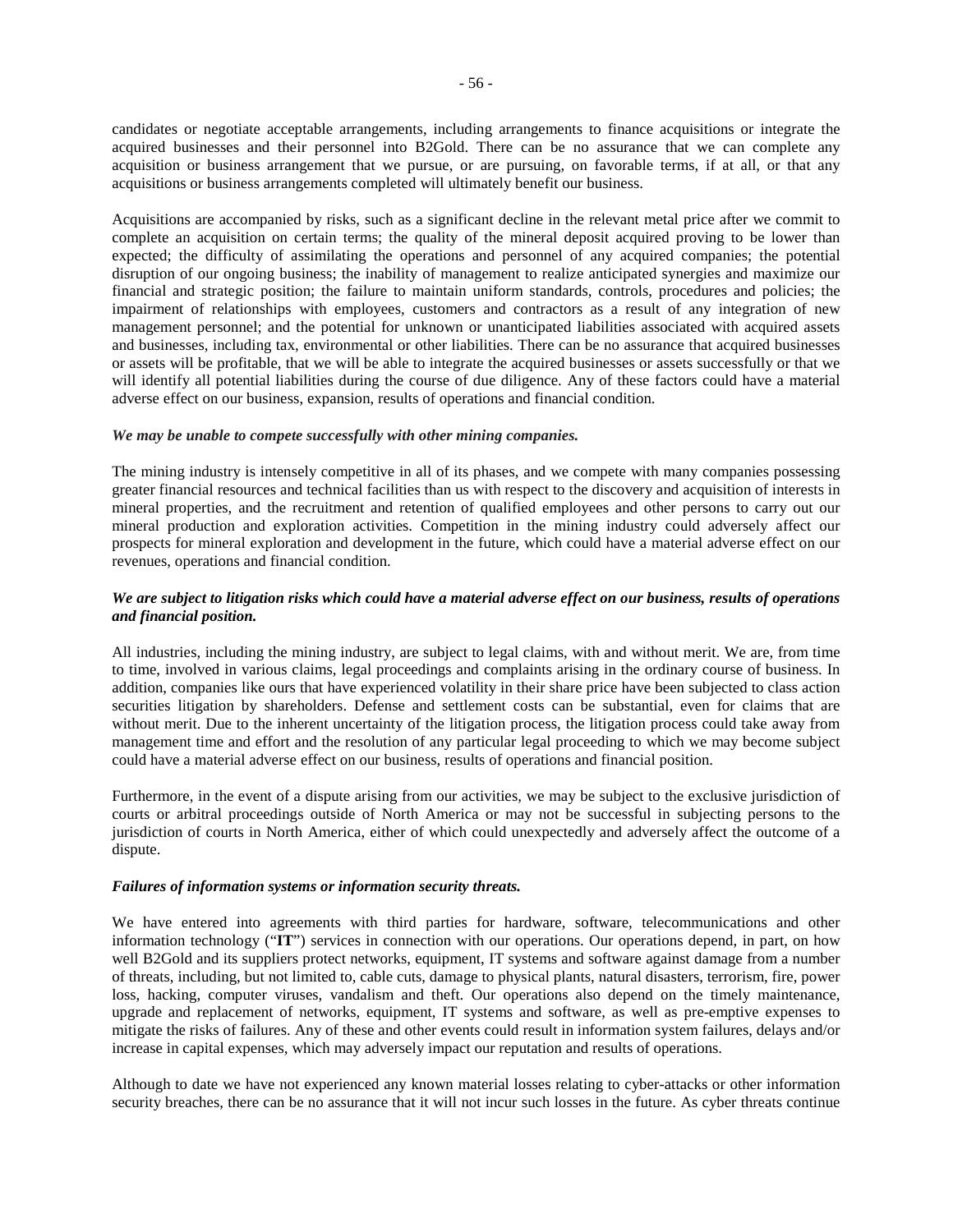to evolve, we may be required to expend additional resources to continue to modify or enhance protective measures or to investigate and remediate any security vulnerabilities.

## **3. RISKS IN FOREIGN OPERATIONS**

### *Our operations across several different countries subject us to various political, economic and other risks that could negatively impact our operations and financial condition.*

Our exploration, development and production activities are conducted in various countries, including Nicaragua, the Philippines, Namibia, Mali, Burkina Faso and Colombia and, as such, our operations are exposed to various levels of political, economic and other risks and uncertainties. These risks and uncertainties vary from country to country and include, but are not limited to, the existence or possibility of political or economic instability; conflict; terrorism; hostage taking; military repression; extreme fluctuations in currency exchange rates; high rates of inflation; labour unrest; war or civil unrest; expropriation and nationalization; uncertainty as to the outcome of any litigation in foreign jurisdictions; uncertainty as to enforcement of local laws; environmental controls and permitting; restrictions on the use of land and natural resources; renegotiation or nullification of existing concessions, licenses, permits and contracts; illegal mining; changes in taxation laws or policies; restrictions on foreign exchange and repatriation; corruption; unstable legal systems; changing political conditions; changes in mining and social policies; social unrest on account of poverty or unequal income distribution; "black economic empowerment" or local ownership legislation; currency controls and governmental regulations that favor or require the awarding of contracts to local contractors or require foreign contractors to employ citizens of, or purchase supplies from, a particular jurisdiction or require equity participation by local citizens; and other risks arising out of foreign sovereignty issues.

We have interests in exploration and development properties that are located in developing countries, including Nicaragua, the Philippines, Namibia, Mali, Burkina Faso and Colombia and our mineral exploration and mining activities may be affected in varying degrees by political instability and governmental legislation and regulations relating to foreign investment and the mining industry. Many of these countries have experienced, or are currently experiencing, varying degrees of civil unrest and instability. Changes, if any, in mining or investment laws or policies, political attitude or the level of stability in such countries may adversely affect our operations or profitability.

Our projects in the following jurisdictions are subject to certain additional risks:

(a) Mali

In recent years, Mali has been through a period of political instability. In March 2012, Mali was subject to an attempted coup d'état that resulted in the temporary suspension of the constitution, the partial closing of the borders and the general disruption of business activities in the country. Since that time there have been periods of conflict, attacks by insurgents and acts of terrorism. In July 2016, Mali extended the country's state of emergency after a series of deadly attacks. There can be no assurance that the political or security situation will not disrupt our ability to continue gold production from our Fekola Mine. Furthermore, there can be no assurance that the political and security situation in Mali will not have a material adverse effect on our operations and financial condition.

We finalized negotiating certain matters with the State of Mali and executed several documents with regards to the Fekola Project including: (i) the Fekola Shareholders Agreement, and (ii) the Share Purchase Agreement, which are both subject to ratification by the Mali National Assembly, expected in April 2018. There is no certainty as to the outcome of these matters and until these matters are settled and the Fekola Shareholders Agreement and the Share Purchase Agreement are ratified, we do not have certainty on the ultimate State of Mali's ownership interest in Fekola S.A. and certain other requirements that will apply to the Fekola Mine. The Government of Mali may adopt a new mining code in the future, the timing and full details of which are unknown at this time. While the Company believes that this would not affect its operations at Fekola, as the Company's interest in the Fekola Mine is governed by the Fekola Convention which has been finalized and is enforceable and includes stabilization provisions which provide that the Fekola Mine is subject to the present 2012 Mining Code for the duration of its operations, the implications of any adoption of a new mining code on the Company's operations in Mali is unknown at this time.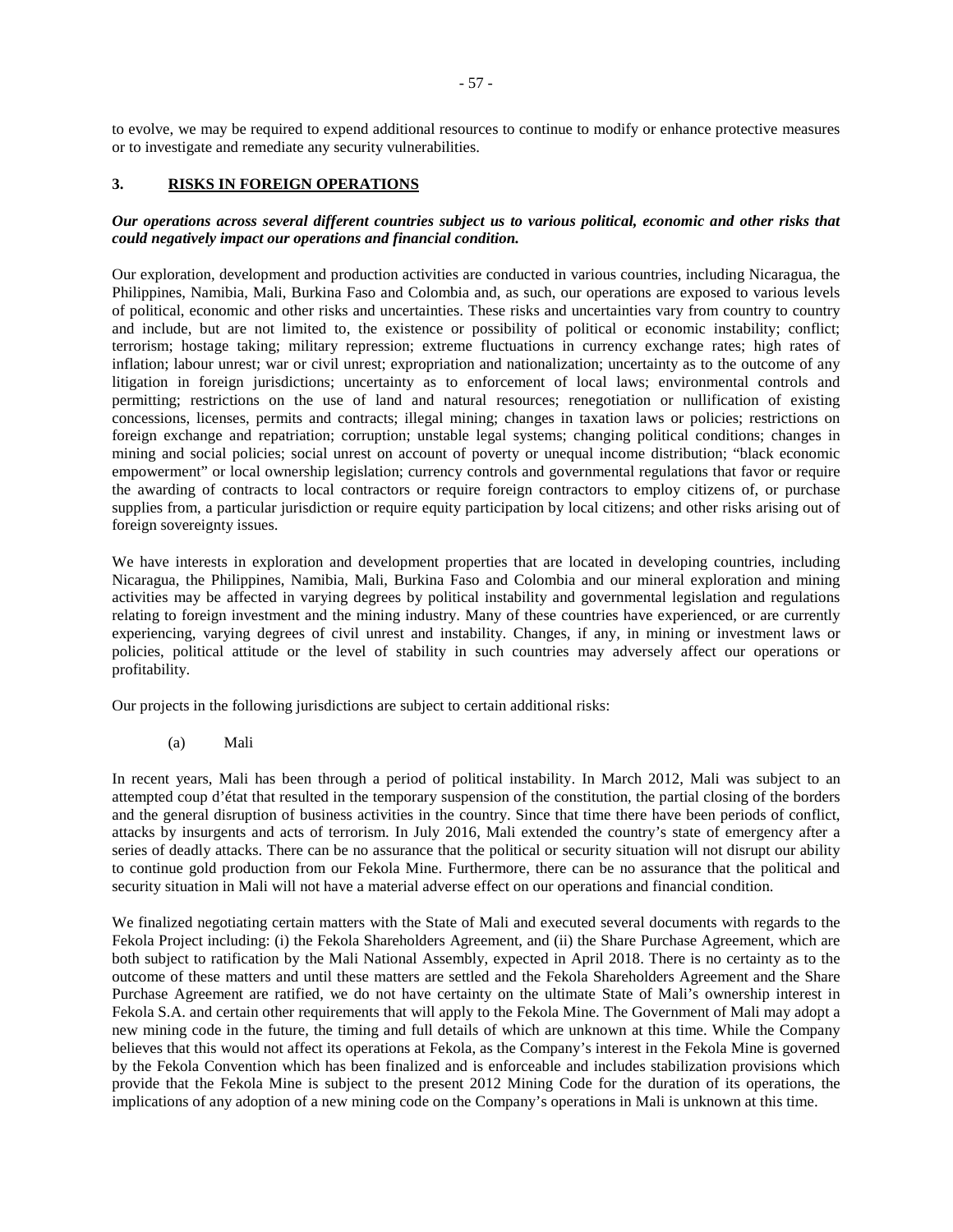Namibia is a member of the Southern African Customs Union ("**SACU**"), which provides for a common external tariff and guarantees free movement of goods between its member states. A high proportion of Namibia's trade is conducted with SACU members and, in its 2018 budget, the Namibian Ministry of Finance stated that a significant risk for revenue growth is the projected reduction of SACU revenue. The Namibian Government is highly dependent on SACU revenue, but Namibia's share of the SACU revenue is expected to decline in the foreseeable future, as a result of which the Namibian government may be compelled to introduce additional taxes or increase current tax rates, which could have a material adverse effect on our business.

In 2015, Namibia released a first version, and in 2016, Namibia released a second version of the so-called Namibia Equitable Economic Empowerment Framework bill (the "**NEEEF Bill**"), a controversial bill which proposed, in effect, the forced transfer of 25% of the shares or economic interest in any business enterprise conducting business in Namibia to certain designated persons, being persons of colour, women and disabled persons. Whilst the NEEEF Bill contained various controversial provisions which may render it unconstitutional, the NEEEF Bill caused considerable uncertainty in the Namibian business community and the investor community, on account of which it is still under discussion and revision. As of March 2018, the President of Namibia has announced that it is the Government's intention to further consult and finalise the NEEEF Bill in the parliamentary sessions of 2018, but it is not clear if and when the NEEEF Bill will become law, and in any event, there would need to be regulations to be operative. As it is only a bill, it is entirely speculative at this time to determine the extent to which the NEEEF Bill would affect B2Gold Namibia in practice.

In 2016, the Namibian parliament passed a new investment law termed the Namibia Investment Promotion Act, 2016, which has not yet come into force. If it should become law, the Namibia Investment Promotion Act, 2016 would materially change the legal basis on which foreign investments are to be made, maintained and withdrawn from Namibia. In essence, the law provides not only for reservation of certain businesses to Namibians, but also requires the approval of the Minister of Industrialisation, Trade and SME Development prior to making an investment, when expanding an investment and when disinvesting, on essentially a discretionary basis. The law also abolishes the recourse of foreign investors to international tribunals by insisting that any disputes be exclusively dealt with under Namibian law and by the Namibian courts. The Namibia Investment Promotion Act, 2016, should it come into force, may be expected to have a negative effect on investor security and new investments into Namibia. In the absence of regulations or guidelines with respect to the approval process, it is entirely at the discretion of the Minister to determine what type of foreign investments, disinvestments or changes to current investments will be allowed, and it is entirely speculative at this time to determine the extent to which the Namibia Investment Promotion Act, 2016 would affect B2Gold Namibia in practice. As of March 2018, the Namibia Investment Promotion Act, 2016 has not yet come into operation, and it is expected that further revisions of this law will take place in 2018.

(c) Philippines

The Constitution of the Philippines provides that all natural resources are owned by the State which may enter into a coproduction, joint venture or production sharing agreement with citizens of the Philippines or corporations or associations whose capital is at least 60% owned by Philippine citizens. Commonwealth Act No. 108, as amended (the "**Anti-Dummy Act**"), provides penalties for, among others: (a) Filipinos who permit aliens to use them as nominees or dummies so that the aliens could enjoy privileges otherwise reserved for Filipinos or Filipino corporations, and (b) aliens or foreigners who profit from the adoption of these dummy relationships. It also penalizes the act of falsely simulating the existence of minimum stock or capital as owned by citizens of the Philippines or any other country in cases in which a constitutional or legal provision requires that before a corporation or association may exercise or enjoy a right, franchise or privilege, not less than a certain percentage of its capital must be owned by such citizens.

The Anti-Dummy Act likewise prohibits aliens from intervening in the management, operation, administration or control of nationalized business or enterprises, whether as officers, employees or labourers, with or without remuneration, except that aliens may take part in technical aspects only, provided (a) no Filipino can do such technical work, and (b) it is with express authority from the Secretary of Justice. The Anti-Dummy Act also allows the election of aliens as members of the boards of directors or the governing bodies of corporations or associations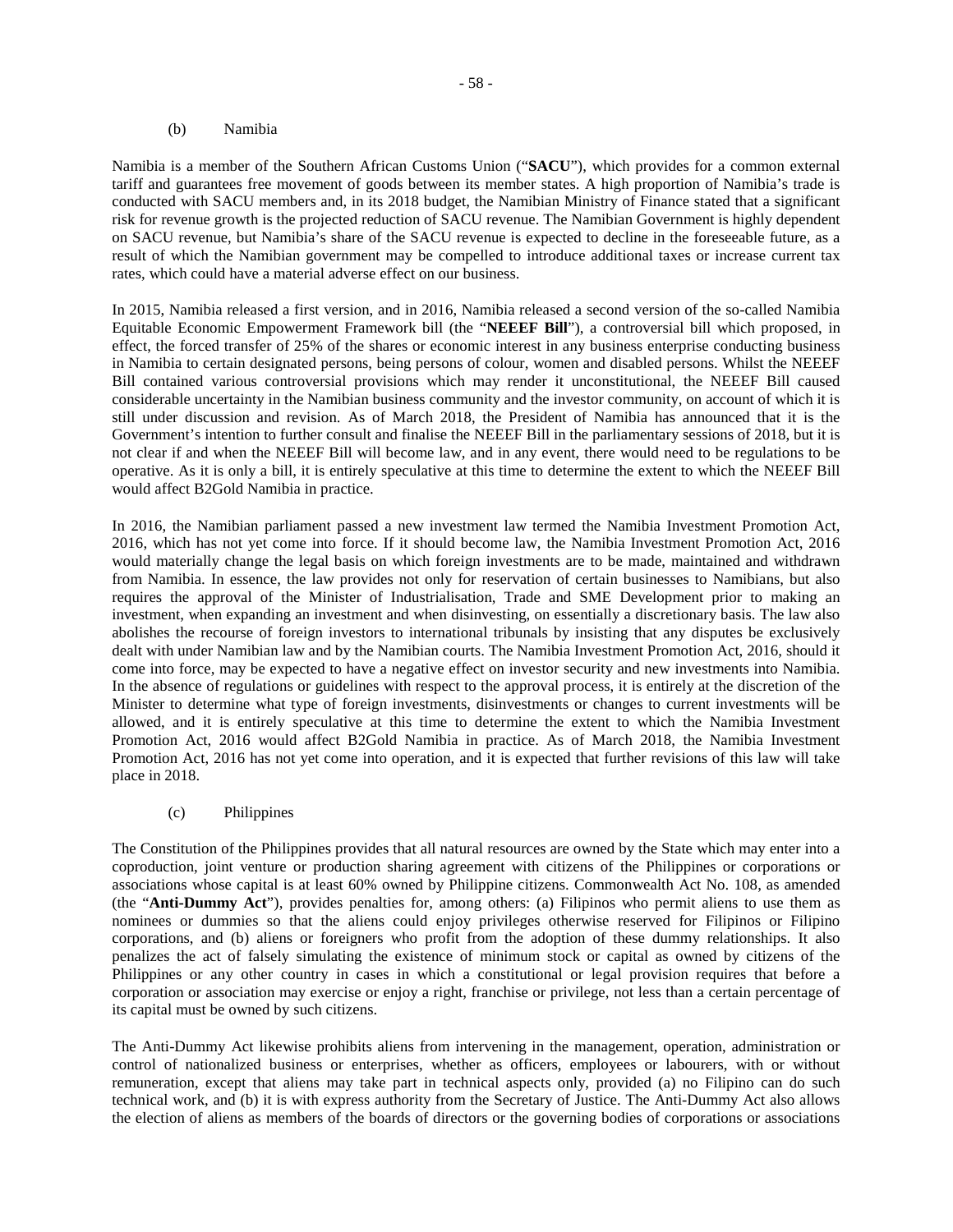engaged in partially nationalised activities in proportion to their allowable participation or share in the capital of such entities. Although we believe our structure complies with all Philippine regulations, there is a risk that, given the limited precedents to date in the country, it could be changed or challenged. Our failure to comply with Philippines regulations could have a material adverse effect on our business, operations and financial condition.

#### (d) Nicaragua

On July 6, 2017, The Nicaraguan government published and adopted Law No. 953 which created a government mining company called ENIMINAS. ENIMINAS' main objective is to explore and exploit mineral resources in accordance with Law No. 387 by participating in joint ventures or other types of agreements with third parties or mining companies interested in exploring and exploiting national reserved areas. The impact of such law is unknown at this time.

### (e) Burkina Faso

The new mining code adopted by Burkina Faso in July 2015 introduced changes to the mining legislation, including changes affecting taxation, licensing, the requirement to pay a preferred dividend to the state, requirements for employments of local personnel or contractors and other benefits to be provided to local residents. The Kiaka Licence requires mine construction at the Kiaka Project to be completed within two years of the issuance date, a timeframe that the Company will not be able to meet. Subject to payment of relevant duties, a two-year suspension of the Kiaka Licence can be applied for on the basis that a project is not viable under ambient conditions, as evidenced by an economic study. The Burkina Faso Mining Code provides for two additional two-year suspensions which can therefore delay the period for construction to a total of six years. If all of the suspension periods have been exhausted, the government has the right to withdraw the Kiaka Licence. There can be no assurance that the Company will be granted the suspensions for extending the time frame to complete mine construction.

# *We may encounter conflicts with small scale miners in certain countries which could have a material adverse effect on our operations.*

Certain of our exploration and development properties, including the Masbate Gold Project and La Libertad Mine, are subject to significant small scale and artisanal mining activity. The number of artisanal miners has increased as the price of gold has increased. There is a risk of conflict with the small scale miners which could materially adversely affect our operations. Further development of our mining activities may require the relocation and physical resettlement of artisanal miners and development plans may be impacted as a result. Any delays as a result of potential relocation or resettlement could negatively impact us and may result in additional expenses or prevent further development.

Small scale artisanal miners may use sodium cyanide or mercury which are toxic materials. Should an artisanal miner's sodium cyanide or mercury leak or otherwise be discharged into our mineral properties, we may become subject to liability for clean-up work that may not be insured. Related clean-up work may have a material adverse effect on our operations.

Small scale miners have been operating in Aroroy, Masbate Province since 1979 without obtaining a valid mining or processing permits issued by the government. Some of these mining and processing operations are within the property of Filminera, and there has been evidence of contamination from tailing and effluent discharges within the Masbate property boundary. Although Filminera is not legally liable for their contamination, Filminera has attempted to limit the activities of these miners and inform the public about the risk of contamination. In line with attempts to limit and control their activities, Filminera, in coordination with the local and national governments, began a process to enter into agreements with small scale miners. The agreements will require the formation of local cooperatives to legally apply for mining and processing permits and work on some areas of our mineral tenements that are not suitable for large scale mining and limited to a definite period of time. There is also a natural conflict in objectives between small scale miners and Filminera, as the small scale miners have no legal rights to mine and are keen to access as much ore as possible. In contrast, Filminera has a stated position of allowing some level of activity; however, Filminera requires it to be contained to nominated areas only and subject to the law governing small scale mining in the country. Accordingly, there are risks that conflict can arise that could materially adversely affect the operations of Filminera.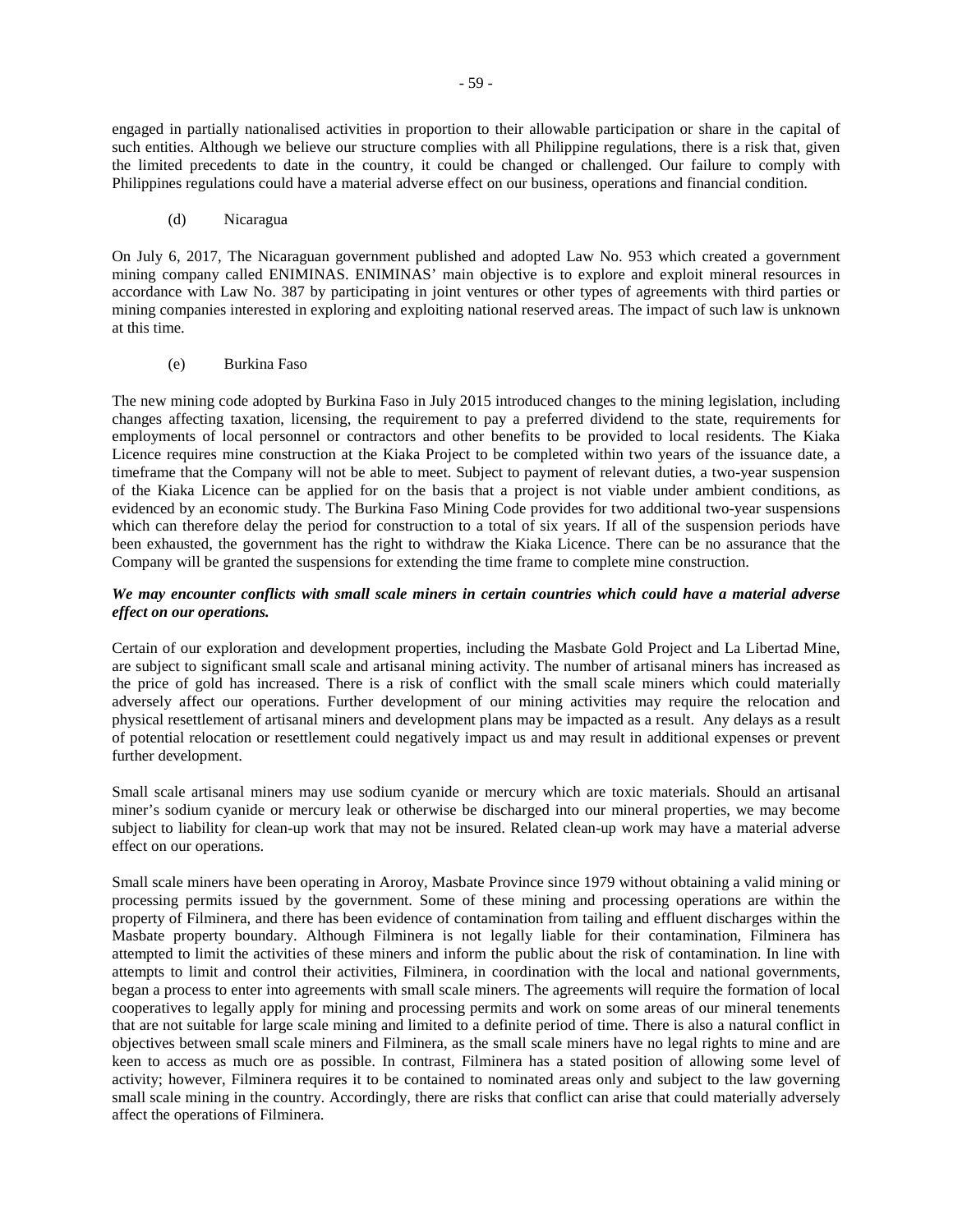In Nicaragua, there is a long history of small scale miner activity throughout the country. Nicaraguan law provides that 1% of a mining concession be available for artisanal (non-mechanized) activity. At La Libertad, we have executed several agreements with local cooperatives. Formerly, we processed a portion of their output from areas that were mutually agreed upon. However, this scenario has changed due to the establishment of an unaffiliated small process facility that specializes in processing artisanal miner ore. Aside from work organized as cooperatives, there is also independent artisanal mining being carried out. Artisanal miner issues are managed by a specific specialized group at La Libertad Mine, and the focus has been to ensure that we and artisanal miners coexist within the concession.

# **4. COMPLIANCE AND REGULATORY RISKS**

## *Our operations are subject to stringent laws and regulations, which could significantly limit our ability to conduct our business.*

Our activities are subject to stringent laws and regulations governing, among other things, prospecting, development and production; imports and exports; taxes; labour standards, occupational health and mine safety; mineral tenure, land title and land use; water and air quality regulations; protection of endangered and protected species; social legislation; and other matters.

Compliance with these laws may require significant expenditures. If we are unable to comply fully, we may be subject to enforcement actions or other liabilities (including orders issued by regulatory or judicial authorities causing operations to cease, be suspended or be curtailed, and may include corrective measures requiring capital expenditures, installation of additional equipment, or remedial actions) or our image may be harmed, all of which could materially affect our operating costs, delay or curtail our operations or cause us to be unable to obtain or maintain required permits. There can be no assurance that we have been or will be at all times in compliance with all applicable laws regulations, that compliance will not be challenged or that the costs of complying with current and future laws and regulations will not materially or adversely affect our business, operations or results.

New laws and regulations, amendments to existing laws and regulations or administrative interpretation, or more stringent enforcement of existing laws and regulations, whether in response to changes in the political or social environment we operate in or otherwise, could have a material and adverse effect on our future cash flow, results of operations and financial condition.

## *Mineral rights or surface rights to our properties could be challenged, and, if successful, such challenges could have a material adverse effect on our production and results of operations.*

Our ability to carry out successful mineral exploration and development activities and mining operations will depend on a number of factors including compliance with our obligations with respect to acquiring and maintaining title to our interest in certain properties. The acquisition of title to mineral properties is a very detailed and time-consuming process. No guarantee can be given that we will be in a position to comply with all such conditions and obligations, or to require third parties to comply with their obligations with respect to such properties. Furthermore, while it is common practice that permits and licenses may be renewed, extended or transferred into other forms of licenses appropriate for ongoing operations, no guarantee can be given that a renewal, extension or a transfer will be granted to us or, if they are granted, that we will be in a position to comply with all conditions that are imposed. A number of our interests are the subject of pending applications to register assignments, extend the term, and increase the area or to convert licenses to concession contracts and there is no assurance that such applications will be approved as submitted.

The interests in our properties may not be free from defects or the material contracts between us and the entities owned or controlled by a foreign government may be unilaterally altered or revoked. There can be no assurances that our rights and title interests will not be revoked or significantly altered to our detriment. There can be no assurances that our rights and title interests will not be challenged or impugned by third parties. Our interests in properties may be subject to prior unregistered liens, agreements, claims or transfers and title may be affected by, among other things, undetected defects or governmental actions.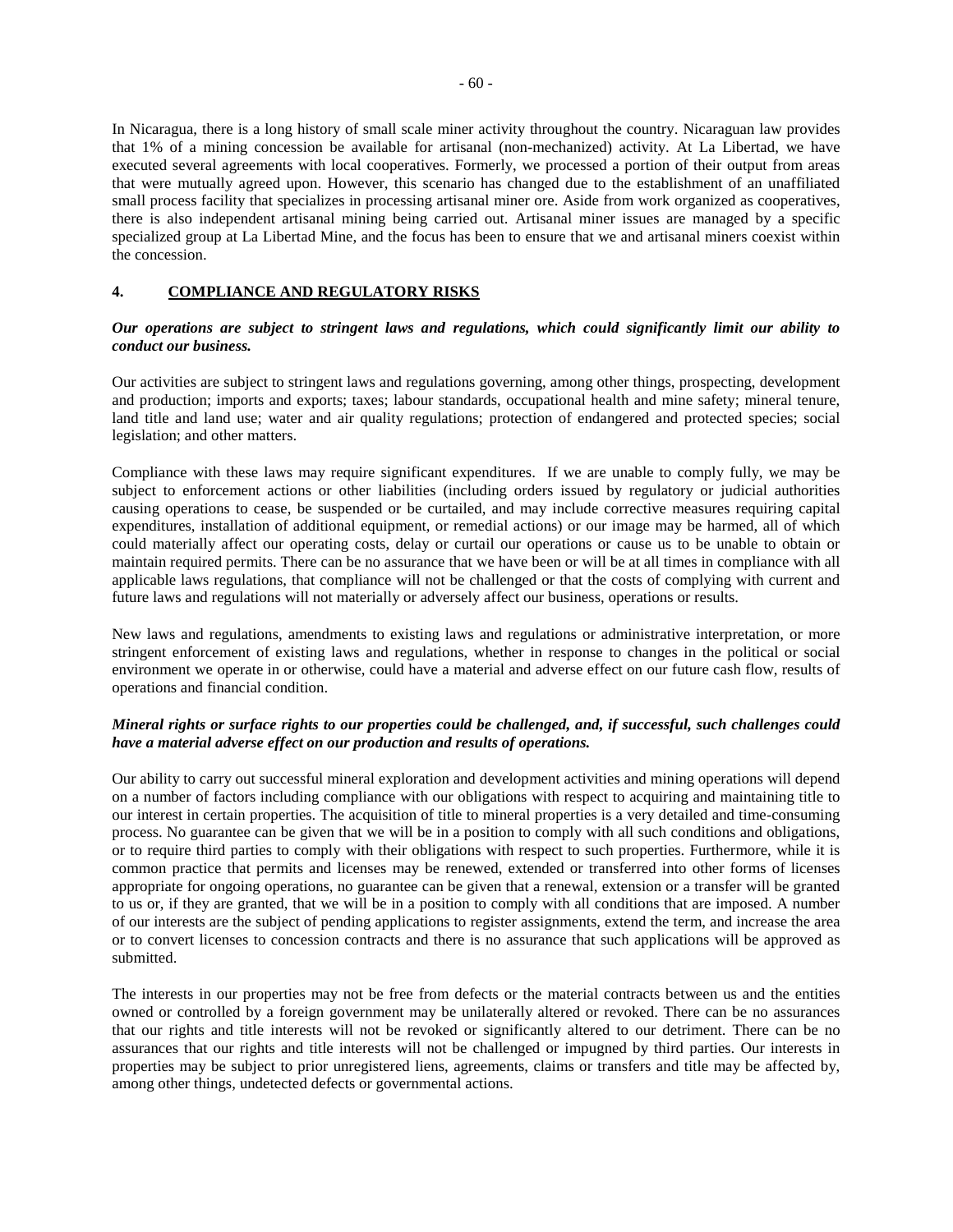# *We are subject to taxation in several different jurisdictions, and adverse changes to the taxation laws of such jurisdictions or unanticipated tax consequences of corporate reorganizations, could have a material adverse effect on our profitability.*

We are subject to the taxation laws of a number of different jurisdictions. These taxation laws are complicated and subject to changes and are subject to review and assessment in the ordinary course. Any such changes in taxation law or reviews and assessments could result in higher taxes being payable by us, which could adversely affect our profitability. Taxes may also adversely affect our ability to repatriate earnings and otherwise deploy our assets.

In addition, we have recently completed and may complete in the future, corporate reorganizations and reorganizations of the entities holding our projects. In the event that such reorganizations result in the imposition of an unanticipated tax or penalty, it may have a material adverse effect on our business. We may also be subject to ongoing tax audits from time to time. Adverse results of such tax audits may have a negative effect on the business of the Company.

## *We require licenses, permits and approvals from various governmental authorities to conduct our operations, the failure to obtain or loss of which could have a material adverse effect on our business.*

Our mining operations in the Philippines, Mali, Namibia and Nicaragua, and our various exploration and development projects are subject to receiving and maintaining licenses, permits and approvals from appropriate governmental authorities. Although our mining operations currently have all required licenses, permits and approvals that we believe are necessary for operations as currently conducted, no assurance can be provided that we will be able to maintain and renew such permits or obtain any other permits that may be required.

In Namibia, any new mineral licences or renewals of existing mineral licences may be subject to certain terms and conditions relating to "Namibianisation" (i.e. transferring a portion (commonly 5%)) of the shareholding in the respective licence holder to Namibian citizens or Namibian controlled companies, as well as undertaking social welfare or community upliftment obligations, specifically in respect of the poor, women and youth in Namibia. It may also be subject to the licence holder appointing a certain percentage of its management (currently 20%) from Namibian citizens, specifically also persons of colour, women or disabled persons. While we understand that such terms and conditions do not currently apply to ML 169 in respect of the Otjikoto Project, although it is not entirely clear, they may be applicable to renewals of EPL's and ML's in the future as well as any new grants of mineral licences to B2Gold.

Laws and Regulations in the Philippines may affect the Company's ability to secure additional permits necessary for the planned new pit operations at the Masbate Gold Project.

EO#79 issued on July 6, 2012 provides that no new MPSAs shall be entered into until new legislation rationalizing revenue sharing is in effect. Pursuant to Memorandum#1, the DENR issued a moratorium on the approval of all new mining projects including acceptance, processing, and/or approval of applications for mining permits and environmental compliance certificates. We understand that Memorandum #1 will remain in force until it is formally terminated. We also understand that Memorandum #1 was issued in connection with the audit of existing mines in the Philippines conducted by the DENR in 2016 and anticipate that it will be rescinded once such audit is completed; however, there is no assurance when or if such rescission may occur. EO#79 provides that the DENR can continue to grant EPs. The Philippines Mines and Geosciences Bureau has also indicated that it will continue to issue permits at our existing mine operations notwithstanding EO#79 or Memorandum #1, since these are not new MPSAs or new mining projects. Therefore, we do not expect Memorandum #1 and EO#79 to affect the permits necessary to conduct our planned new pit operations.

There have in the past been challenges to permits that were temporarily successful and delays in the renewal of certain permits. There is no assurance that delays will not occur in connection with obtaining necessary renewals of authorizations for existing operations, additional licenses, permits and approvals for future operations, or additional licenses, permits and approvals associated with new legislation. An inability to obtain or conduct our mining operations pursuant to applicable authorizations would materially reduce our production and cash flow and could undermine our profitability.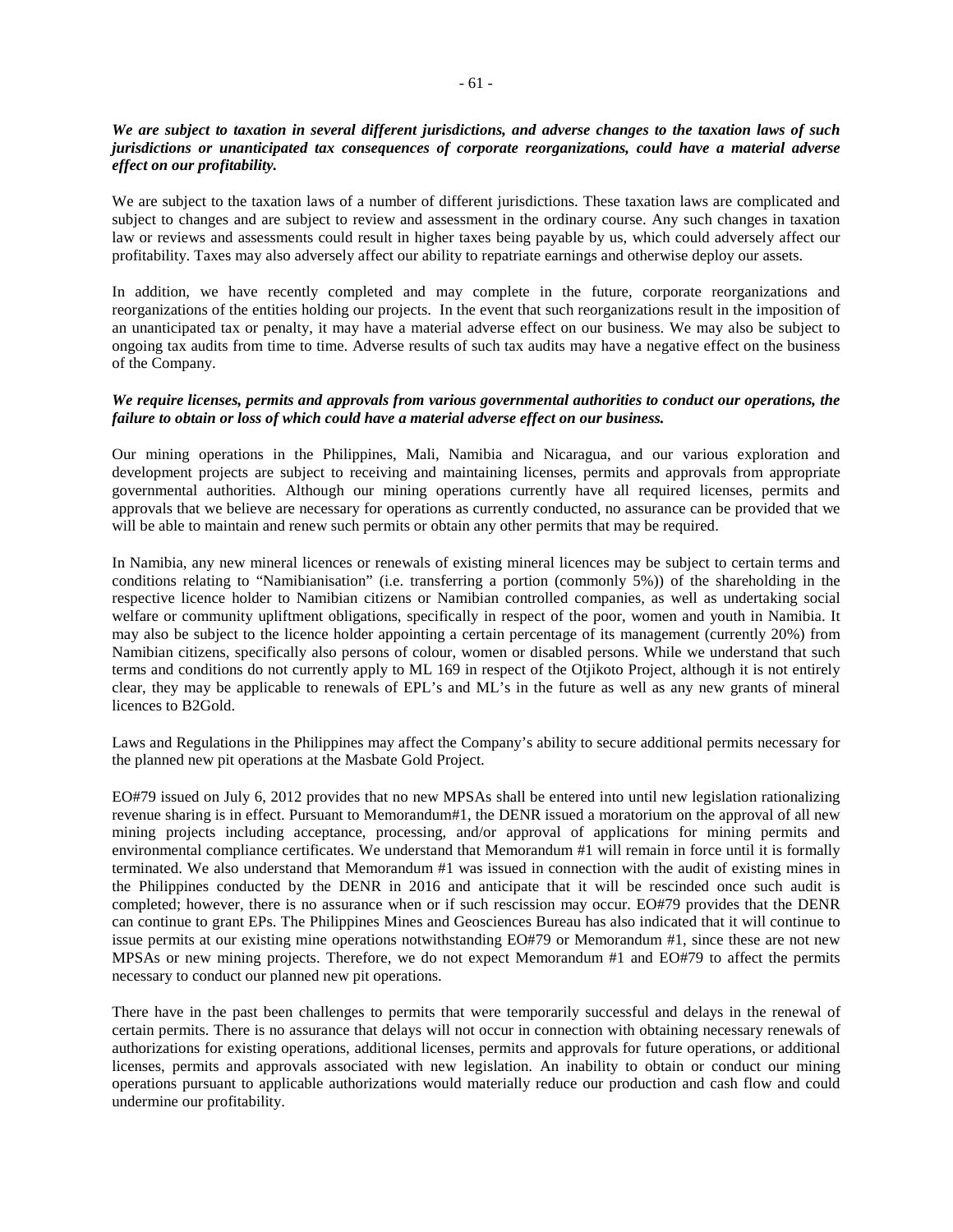## *We are subject to risks relating to environmental regulations and our properties may be subject to environmental hazards, which may have a material adverse effect on our business, operations and financial condition.*

Our operations are subject to local laws and regulations regarding environmental matters, including, without limitation, the renewal of environmental clearance certificates, the use or abstraction of water, land use and reclamation, air quality and the discharge of mining wastes and materials. Any changes in these laws could affect our operations and economics. Environmental laws and regulations change frequently, and the implementation of new, or the modification of existing, laws or regulations could harm us. We cannot predict how agencies or courts in foreign countries will interpret existing laws and regulations or the effect that these adoptions and interpretations may have on our business or financial condition.

We may be required to make significant expenditures to comply with governmental laws and regulations. Any significant mining operations will have some environmental impact, including land and habitat impact, arising from the use of land for mining and related activities, and certain impact on water resources near the project sites, resulting from water use, rock disposal and drainage run-off. We may also acquire properties with known or undiscovered environmental risks. Any claim against or indemnification from the entity from whom we have acquired such properties may not be adequate to pay all the fines, penalties and costs (such as clean-up and restoration costs) incurred related to such properties.

Some of our properties have been used for mining and related operations for many years before we acquired them and were acquired as is or with assumed environmental liabilities from previous owners or operators. We have been required to address contamination at our properties in the past and may need to continue to do so in the future, either for existing environmental conditions or for leaks or discharges that may arise from our ongoing operations or other contingencies. Contamination from hazardous substances, either at our own properties or other locations for which we may be responsible, may subject us to liability for the investigation or remediation of contamination, as well as for claims seeking to recover for related property damage, personal injury or damage to natural resources. The occurrence of any of these adverse events could have a material adverse effect on our future growth, results of operations and financial position.

Production at certain of our mines involves the use of sodium cyanide, which is a toxic material. Should sodium cyanide leak or otherwise be discharged from the containment system, we may become subject to liability for cleanup work that may not be insured. While appropriate steps will be taken to prevent discharge of pollutants into the ground water and the environment, we may become subject to liability for hazards that we may not be insured against and such liability could be material.

While we believe we do not currently have any material unrecognized risks under environmental obligations, exploration, development and mining activities may give rise in the future to significant liabilities on our part to the government and third parties and may require us to incur substantial costs of remediation. Additionally, we do not maintain insurance against environmental risks. As a result, any claims against us may result in liabilities that we will not be able to afford, resulting in the failure of our business.

In some jurisdictions, forms of financial assurance are required as security for reclamation activities. The cost of our reclamation activities may materially exceed our provisions for them, or regulatory developments or changes in the assessment of conditions at closed operations may cause these costs to vary substantially, from prior estimates of reclamation liabilities. For instance, the estimated rehabilitation and closure costs for the Fekola Mine are approximately US\$24.7 million over the life of the mine.

Failure to comply with applicable laws, regulations, and permitting requirements may result in enforcement actions thereunder, including orders issued by regulatory or judicial authorities causing operations to cease or be curtailed, and may include corrective measures requiring capital expenditures, installation of additional equipment, or remedial actions. Parties engaged in exploration operations may be required to compensate those suffering loss or damage by reason of the exploration activities and may have civil or criminal fines or penalties imposed for violations of applicable laws or regulations and, in particular, environmental laws. Amendments to current laws, regulations and permits governing operations and activities of exploration companies, or more stringent implementation thereof, could have a material adverse impact on us and cause increases in expenditures and costs or require abandonment or delays in developing new mining properties.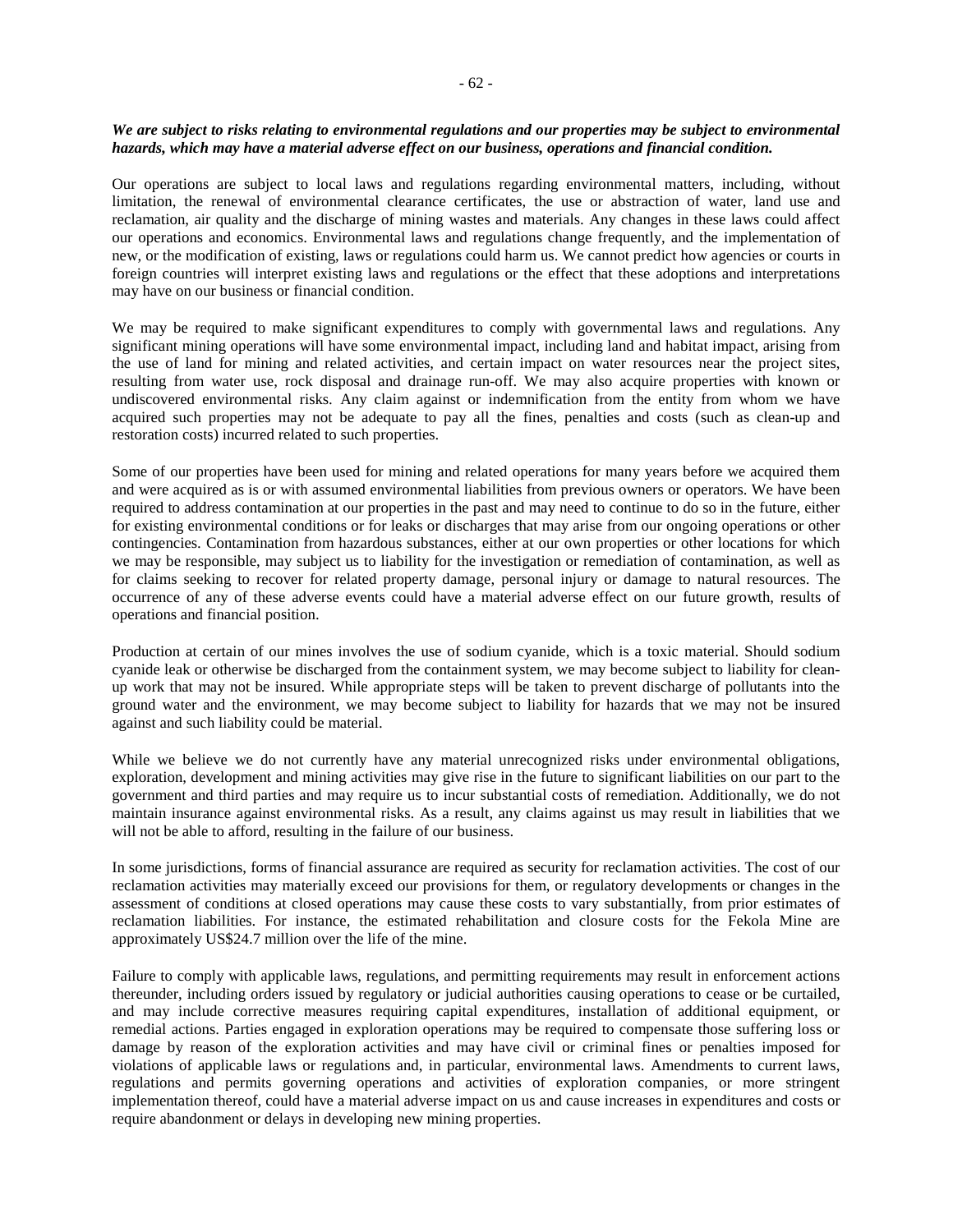Our operations are associated with the emission of 'greenhouse gases'. Ongoing international negotiations which aim to limit greenhouse gas emissions may result in the introduction of new regulations, and may have an adverse impact on our operations.

# *An adverse outcome of the DENR audit could have a materially adverse effect on the Company's business and operations in the Philippines.*

As described under the heading "*General Development of the Business – Three Year History*", the Company's Masbate Gold Project was subject to an audit by the DENR. While the Company believes it has comprehensively responded to the issues raised in the audit, the final outcome of the audit has not been determined. Enforcement action, such as a suspension of operations or significant penalties, may have a material and adverse effect on our business, operations, production estimates and financial condition. As of this time, the Company has not received any notice of suspension or closure and is not among those announced as subject to suspension or closure.

## *We are subject to various anti-corruption laws and regulations and our failure to comply with such laws and regulations may have a material adverse impact on our business, financial condition and results of operations.*

We are subject to various U.S., Canadian and foreign anti-corruption laws and regulations such as the Canadian Corruption of Foreign Public Officials Act. In general, these laws prohibit a company and its employees and intermediaries from bribing or making other prohibited payments to foreign officials or other persons to obtain or retain business or gain some other business advantage. According to Transparency International, Nicaragua, the Philippines, Namibia and Mali are perceived as having fairly high levels of corruption relative to Canada. We cannot predict the nature, scope or effect of future regulatory requirements to which our operations might be subject or the manner in which existing laws might be administered or interpreted. Failure by the Company or its predecessors to comply with the applicable legislation and other similar foreign laws could expose us and our senior management to civil and/or criminal penalties, other sanctions and remedial measures, legal expenses and reputational damage, all of which could materially and adversely affect our business, financial condition and results of operations. Likewise, any investigation of any alleged violations of the applicable anti-corruption legislation by Canadian or foreign authorities could also have an adverse impact on our business, financial condition and results of operations.

## *We may fail to maintain the adequacy of internal control over financial reporting as required by the Sarbanes-Oxley Act*.

Our Common Shares are registered under the U.S. Securities Exchange Act of 1934, as amended, and listed on the NYSE American and, accordingly, we are subject to the reporting and other requirements of the U.S. federal securities laws that apply to foreign private issuers, including the requirement to maintain effective internal controls over financial reporting pursuant to Section 404 of the Sarbanes-Oxley Act ("**SOX**"). SOX requires management to do an annual assessment of our internal controls over financial reporting, and for our external auditors to conduct an independent assessment of their effectiveness.

Our internal controls over financial reporting may not be adequate, or we may not be able to maintain them as required by SOX. We also may not be able to maintain effective internal controls over financial reporting on an ongoing basis, if standards are modified, supplemented or amended from time to time.

If we do not satisfy the SOX requirements on an ongoing and timely basis, investors could lose confidence in the reliability of our financial statements, and this could harm our business and have a negative effect on the trading price of our Common Shares or the market value of our other securities.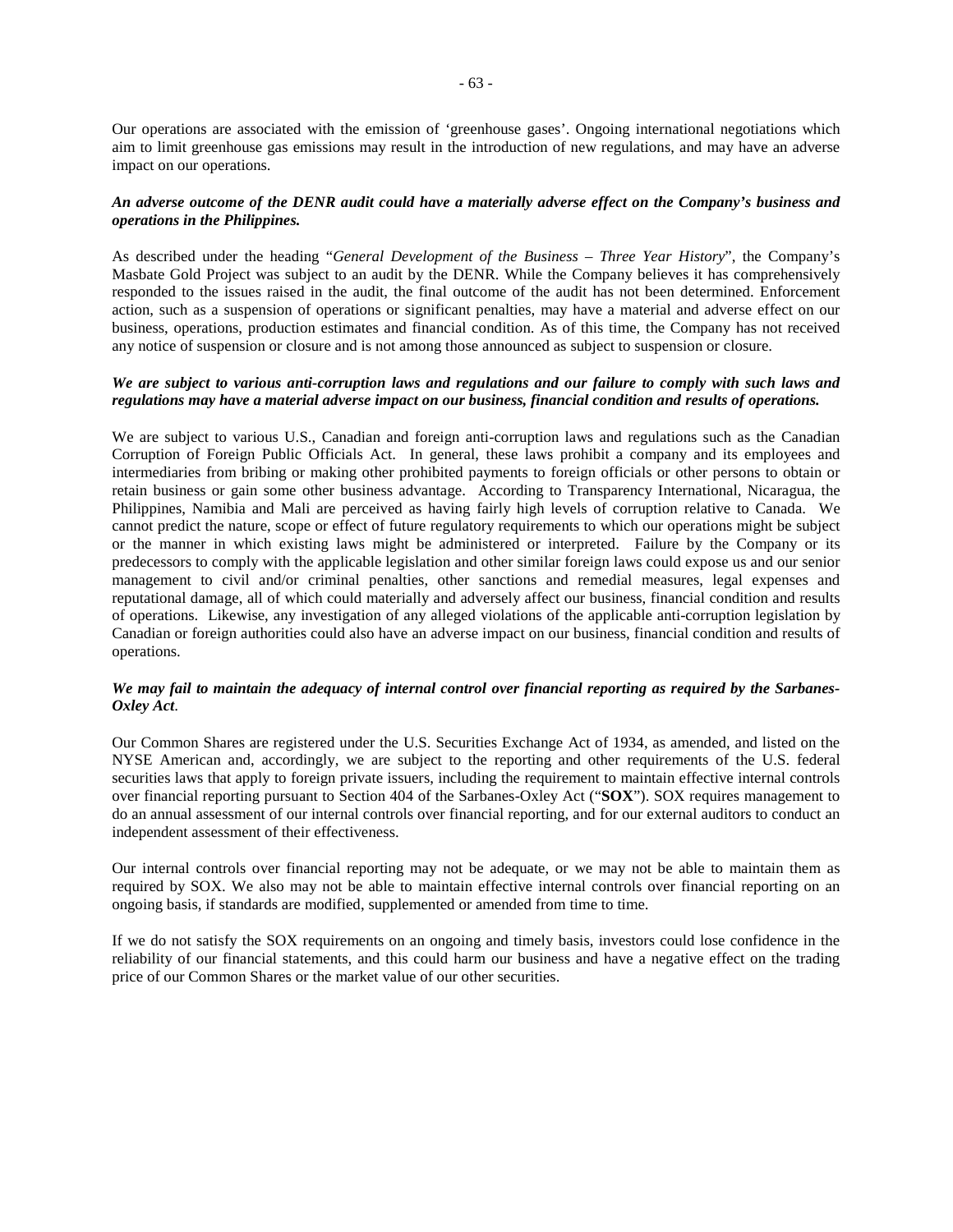## **5. FINANCIAL RISKS**

# *The Company may be unable to generate sufficient cash to service its debt, the terms of the agreements governing its debt may restrict the Company's current or future operations and the indebtedness may have a material adverse effect on the Company's financial condition and results of operations.*

The Company's ability to make scheduled payments on the Credit Facility and any other indebtedness will depend on its financial condition and operating performance, which are subject to prevailing economic and competitive conditions and to certain financial, business, legislative, regulatory and other factors beyond its control. If the Company's cash flows and capital resources are insufficient to fund its debt service obligations, the Company could face substantial liquidity problems and could be forced to reduce or delay investments and capital expenditures or to dispose of material assets or operations, seek additional debt or equity capital or restructure or refinance the Company's indebtedness, including indebtedness under the Credit Facility. The Company may not be able to effect any such alternative measures on commercially reasonable terms or at all and, even if successful, those alternatives may not allow the Company to meet its scheduled debt service obligations.

In addition, a breach of the covenants, including the financial covenants under the Credit Facility or the Company's other debt instruments from time to time could result in an event of default under the applicable indebtedness. Such a default may allow the creditors to impose default interest rates or accelerate the related debt, which may result in the acceleration of any other debt to which a cross acceleration or cross default provision applies. In the event a lender accelerates the repayment of the Company's borrowings, the Company may not have sufficient assets to repay its indebtedness.

The Credit Facility contains a number of covenants that will impose significant operating and financial restrictions on the Company and may limit the Company's ability to engage in acts that may be in its long term best interest. In particular, the Credit Facility restricts the Company's ability to dispose of assets to make dividends or distributions and to incur additional indebtedness and grant security interests or encumbrances. As a result of these restrictions, the Company may be limited in how it conducts its business, may be unable to raise additional debt or equity financing, or may be unable to compete effectively or to take advantage of new business opportunities, each of which restrictions may affect the Company's ability to grow in accordance with its strategy.

Further, the Company's maintenance of substantial levels of debt could adversely affect its financial condition and results of operations and could adversely affect its flexibility to take advantage of corporate opportunities. Substantial levels of indebtedness could have important consequences to the Company, including:

- limiting or inhibiting the ability of the Company to repay the Notes which come due on October 1, 2018;
- limiting the Company's ability to obtain additional financing to fund future working capital, capital expenditures, acquisitions or other general corporate requirements, or requiring the Company to make nonstrategic divestitures;
- requiring a substantial portion of the Company's cash flows to be dedicated to debt service payments instead of other purposes, thereby reducing the amount of cash flows available for working capital, capital expenditures, acquisitions and other general corporate purposes;
- increasing the Company's vulnerability to general adverse economic and industry conditions;
- exposing the Company to the risk of increased interest rates for any borrowings at variable rates of interest;
- limiting the Company's flexibility in planning for and reacting to changes in the industry in which it competes;
- placing the Company at a disadvantage compared to other, less leveraged competitors; and
- increasing the Company's cost of borrowing.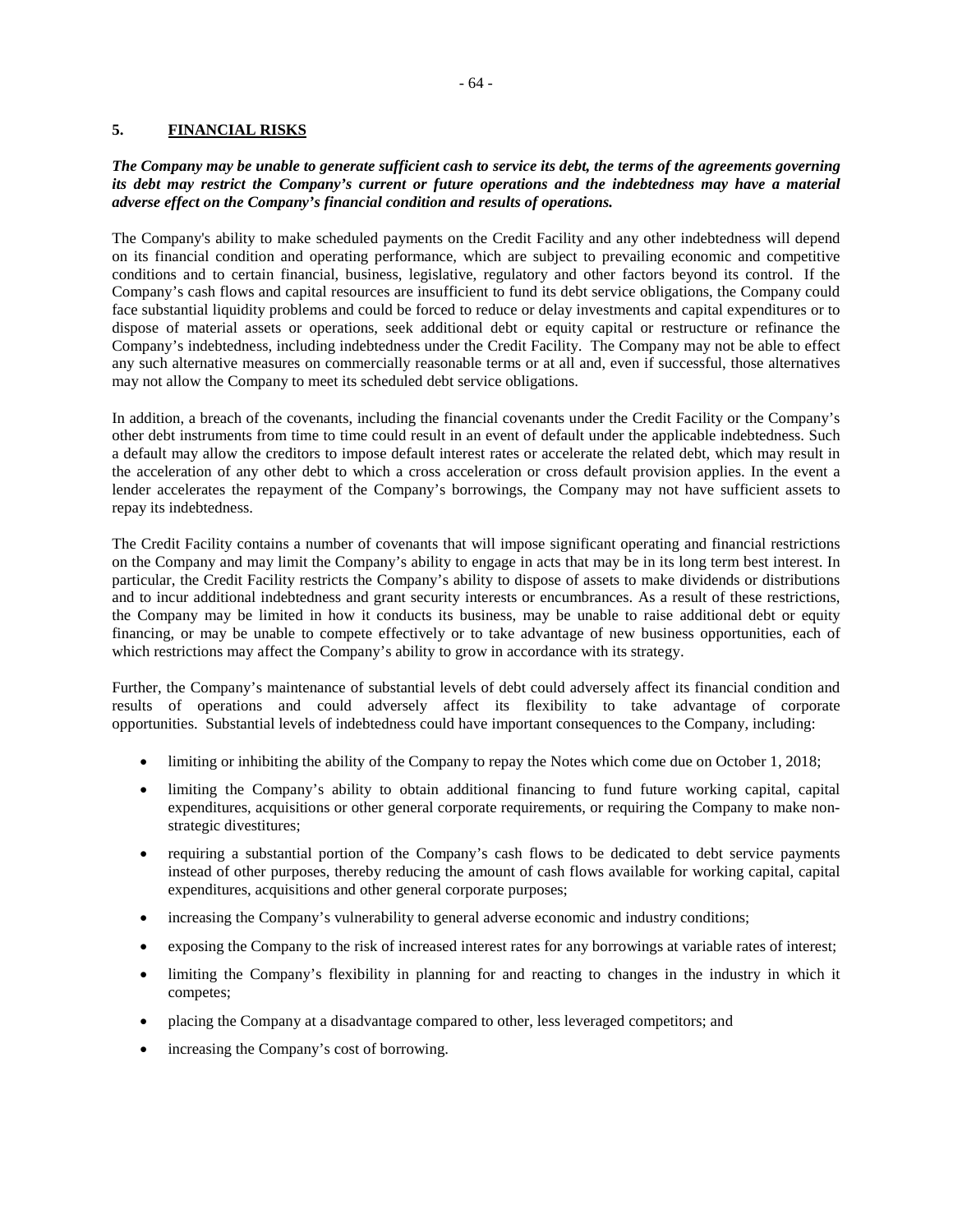#### *We may not be able to obtain additional financing on acceptable terms, or at all.*

Future exploration, development, mining, and processing of minerals from our properties, or repayment of current or future indebtedness, could require substantial additional financing. No assurances can be given that we will be able to raise the additional funding that may be required for such activities or repayment of indebtedness, should such funding not be fully generated from operations. To meet such funding requirements, we may be required to undertake additional equity financing, which would be dilutive to shareholders. Debt financing, if available, may involve certain restrictions on operating activities or other financings. There is no assurance that such equity or debt financing will be available to us or that they would be obtained on terms favourable to us, if at all, which may adversely affect our business and financial position. Failure to obtain sufficient financing may result in delaying or indefinite postponement of exploration, development, or production on any or all of our properties, or even a loss of property interests.

## *Our insurance does not cover all potential losses, liabilities and damage related to our business and certain risks are uninsured or uninsurable.*

Although we maintain insurance to protect against certain risks in such amounts as we consider to be reasonable, our insurance will not cover all the potential risks associated with our operations and insurance coverage may not continue to be available or may not be adequate to cover any resulting liability. It is not always possible to obtain insurance against all risks and we may decide not to insure against certain risks because of high premiums or other reasons. Moreover, insurance against risks such as loss of title to mineral property, environmental pollution or other hazards as a result of exploration and production is not generally available to us or to other companies in the mining industry on acceptable terms. Losses from these events may cause us to incur significant costs that could have a material adverse effect upon our financial performance and results of operations.

# **6. RELATIONSHIPS WITH KEY STAKEHOLDERS**

# *We are subject to risks related to community relations and community action, including Aboriginal and local community title claims and rights to consultation and accommodation, which may affect our existing operations and development projects.*

As a mining business, we come under pressure in the jurisdictions in which we operate, or will operate in the future, to demonstrate that other stakeholders (including employees, communities surrounding operations and the countries in which they operate) benefit and will continue to benefit from our commercial activities, and/or that we operate in a manner that will minimize any potential damage or disruption to the interests of those stakeholders. We may face opposition with respect to our current and future development and exploration projects which could materially adversely affect our business, results of operations and financial condition.

Governments in many jurisdictions must consult with Aboriginal peoples and local communities with respect to grants of mineral rights and the issuance or amendment of project authorizations. Consultation and other rights of Aboriginal people and local communities frequently require accommodations, including undertakings regarding employment, royalty payments and other matters. This may affect our ability to acquire within a reasonable time frame effective mineral titles, permits or licenses in these jurisdictions and may affect the timetable and costs of development of mineral properties in these jurisdictions.

Further, certain NGOs, some of which oppose globalization and resource development, are often vocal critics of the mining industry and its practices, including the use of hazardous substances in processing activities. Adverse publicity generated by such NGOs or others related to extractive industries generally, or our operations specifically, could have an adverse effect on our reputation and financial condition and may impact our relationship with the communities in which we operate. They may also attempt to disrupt our operations.

## *We are subject to a variety of risks associated with partial ownership or joint ventures, which could result in a material adverse effect on our future growth, results of operations and financial position.*

A number of the properties in which we have an interest are not wholly-owned by us or are the subject of joint venture arrangements with other mining companies and will be subject to the risks normally associated with the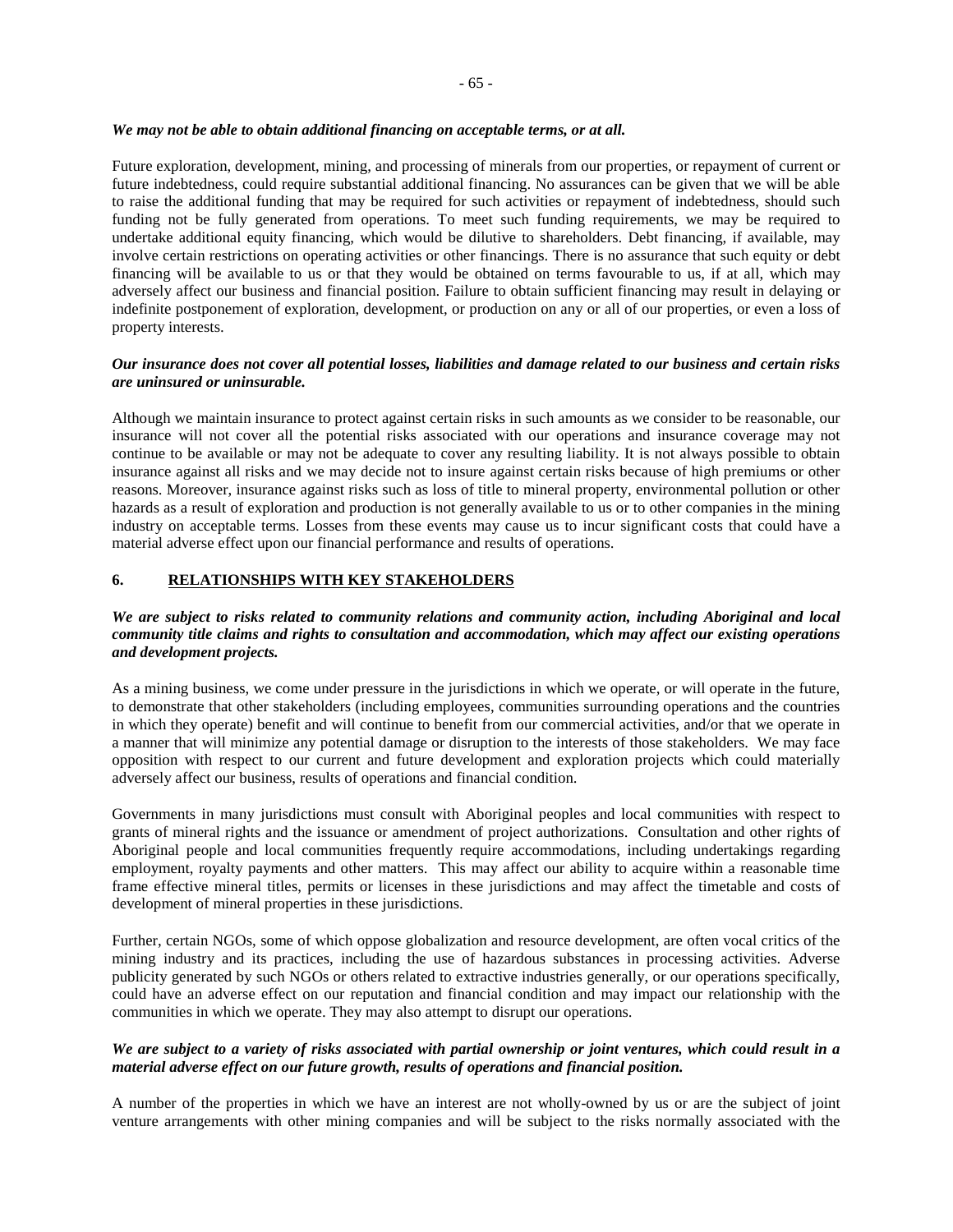conduct of jointly-held projects and joint ventures. The existence or occurrence of one or more of the following circumstances and events could have a material adverse effect on the viability of our interests held through joint ventures, which could have a material adverse effect on our future growth, results of operations and financial conditions:

- inability to exert influence over certain strategic decisions made in respect of joint venture properties;
- a joint venture participant having economic or business interests or goals that are, or become, inconsistent with our business interests or goals;
- bankruptcy of the joint venture participant;
- disagreement with joint venture participants on how to develop and operate mines efficiently;
- inability of participants to meet their obligations to the joint venture or third parties; and
- litigation between participants regarding joint venture matters.

# *Our investments in the Masbate Gold Project may be adversely affected by our lack of sole decision-making authority and disputes between us and the majority owner of Filminera.*

The Company, through its subsidiaries, is a minority shareholder in Filminera, which owns the Masbate Gold Project. Zoom is the majority shareholder. As the minority shareholder, we are not in a position to exercise sole decision making authority regarding the Masbate Gold Project. We may be unable to cause Filminera to take, or refrain from taking, actions consistent with our business strategies and objectives. Any change in the identity, management, ownership or strategic direction of Zoom, or any disagreement with Zoom or its owners could materially adversely affect our business and results of operations. If a dispute arises between us and Zoom or its owners that cannot be resolved amicably, we may be unable to further our business strategies and objectives, may not realize the anticipated benefits of our investment in the Masbate Gold Project and associated processing facilities (in which we hold a 100% interest) and may be involved in lengthy and costly proceedings to resolve the dispute, which could materially and adversely affect our business and results of operations.

In addition, pursuant to the ore purchase agreement between PGPRC and Filminera, PGPRC has agreed to purchase all ore from the Masbate Gold Project at a price equal to the production cost for the ore plus a predetermined percentage. Decreases in the market price of gold, increases in production costs at the Masbate Gold Project or a combination of both may make performance by PGPRC under the agreement not economically desirable or feasible. In such a circumstance, we would seek to curtail production at the Masbate Gold Project or negotiate another mutually agreeable resolution with the Philippine shareholder of Filminera; however, we may not be successful in such efforts.

Our interest in the Pajo concession is on a similar basis and is subject to similar risks.

## *We depend on key personnel and if we are unable to attract and retain such persons in the future it could have an adverse effect on our operations.*

Our success will be largely dependent upon the performance of our key officers, employees, outside contractors and consultants. Locating and developing mineral deposits depends on a number of factors, not the least of which is the technical skill of the exploration, development and production personnel involved. Failure to retain key personnel or to attract or retain additional key individuals with necessary skills could have a materially adverse impact upon our success. We have not purchased any "key-man" insurance with respect to any of our directors, officers or key employees and have no current plans to do so.

# *Our operations would be adversely affected if we fail to maintain satisfactory labour relations or attract and retain skilled personnel.*

Production at our mining operations is dependent upon the efforts of our employees and B2Gold's relations with its unionized and non-unionized employees. Some of our employees are represented by labour unions under various collective labour agreements. The collective bargaining agreement covering the workers at the El Limon Mine is effective until August 1, 2018. The collective bargaining agreement covering the workers at La Libertad Mine is effective until December 31, 2019. A new agreement was signed in January of 2018. Any of the parties involved may present a draft of a new collective bargaining agreement with 60 days prior to expiration date, although the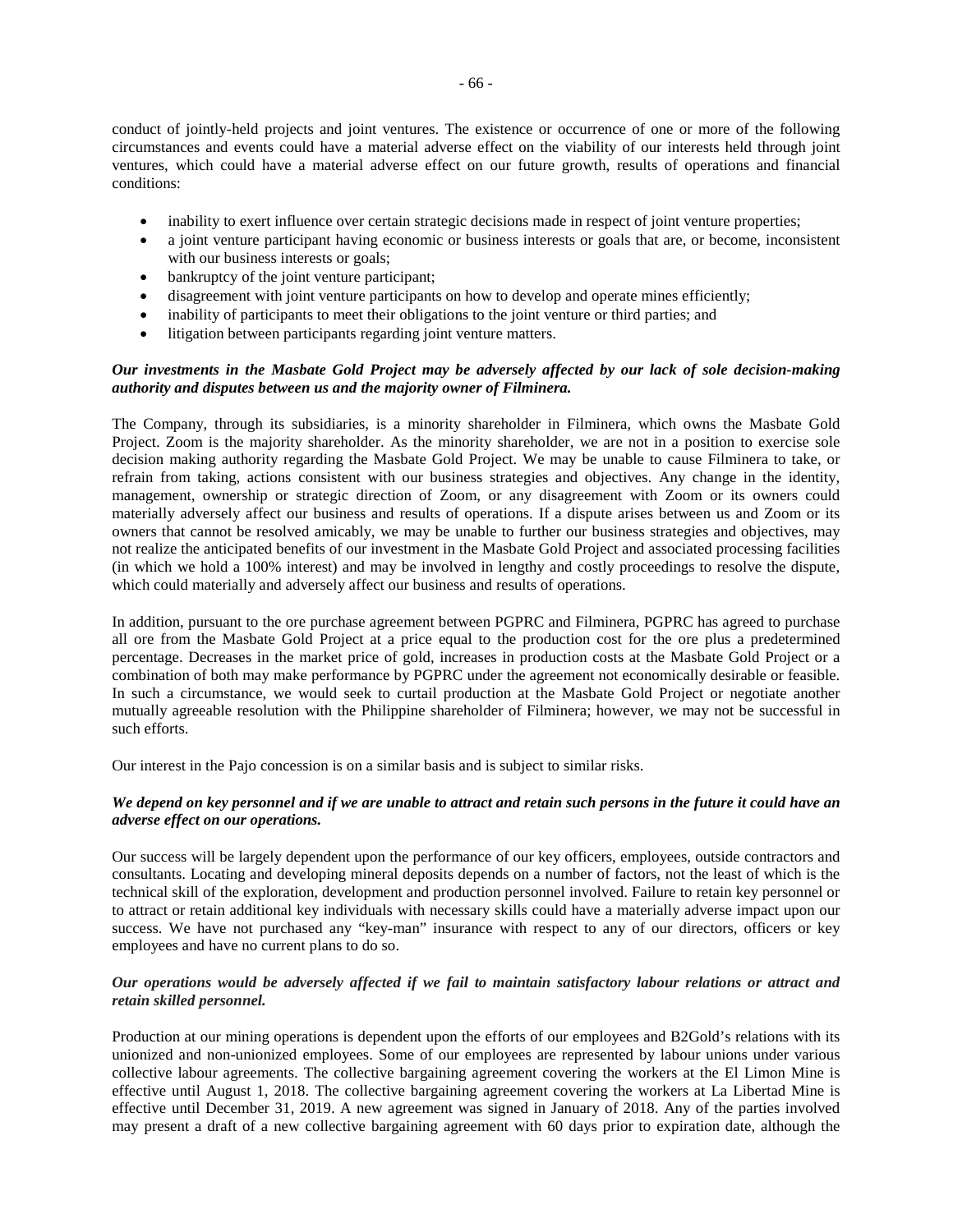existing collective bargaining agreement will continue in effect until a new one has been approved. We may not be able to satisfactorily renegotiate our collective labour agreements when they expire and may face tougher negotiations or higher wage demands than would be the case for non-unionized labour. In addition, existing labour agreements may not prevent a strike or work stoppage at our facilities in the future. In addition, relations between us and our employees may be affected by changes in the scheme of labour relations that may be introduced by the relevant governmental authorities in those jurisdictions in which we carry on business. Changes in such legislation or in the relationship between us and our employees may have a material adverse effect on our business, financial condition and results of operations.

Our operations at La Libertad and El Limon Mines have been disrupted by work stoppages due to illegal road blockades. We are continuing to seek a permanent solution to these disruptions; however, there can be no assurance that a permanent solution will be found and that we will not have to suspend operations again. Suspension of our operations at our mines or properties could have a material adverse effect on our business, financial condition and results of operations.

In Namibia, due to high levels of unemployment, and restrictive immigration policies applied by the Namibian Ministry of Home Affairs, it may be difficult for us to obtain employment permits for skilled personnel that may be required in exploration or mining operations. In addition, Namibia suffers from high levels of poverty. Although the Namibian government spends a significant proportion (the highest single budget amount) on education, education initiatives and programs may take time to take effect. Currently, a significant proportion of the Namibian work-force can be classified as unskilled or semi-skilled labourers, as a result of which it may be difficult for employers to find skilled personnel for specialized tasks. Shortages of suitably qualified personnel in Namibia could have a material adverse effect on our business, financial condition and results of operations. While negotiations are ongoing with respect to a collective bargaining agreement covering the workers at Otjikoto Mine and an agreement is expected to be reached in the coming weeks which will be retroactive to March 1, 2018, we may not be able to satisfactorily renegotiate our collective labour agreements and may face tougher negotiations or higher wage demands than would be the case for non-unionized labour.

### **DIVIDENDS**

We have not declared any dividends or distributions on our Common Shares since our incorporation. The Board may declare from time to time such cash dividends or distributions out of the monies legally available for dividends or distributions as the Board considers advisable. Any future determination to pay dividends or make distributions will be at the discretion of the Board and will depend on our capital requirements, results of operations and such other factors as the Board considers relevant.

# **DESCRIPTION OF CAPITAL STRUCTURE**

Our authorized share capital consists of an unlimited number of Common Shares and an unlimited number of preferred shares. As at March 22, 2018, 983,115,630 Common Shares and no preferred shares are issued and outstanding.

### **Common Shares**

Registered holders of Common Shares are entitled to receive notice of and attend all shareholder meetings of shareholders, and are entitled to one vote for each Common Share held. In addition, holders of Common Shares are entitled to receive on a *pro rata* basis dividends if, as and when declared by the Board and, upon liquidation, dissolution or winding-up, are entitled to receive on a *pro rata* basis our net assets after payment of debts and other liabilities, in each case subject to the rights, privileges, restrictions and conditions attaching to any other series or class of shares, including preferred shares, ranking in priority to, or equal with, the holders of the Common Shares. Any alteration of the rights attached to Common Shares must be approved by at least two-thirds of the Common Shares voted at a meeting of our shareholders.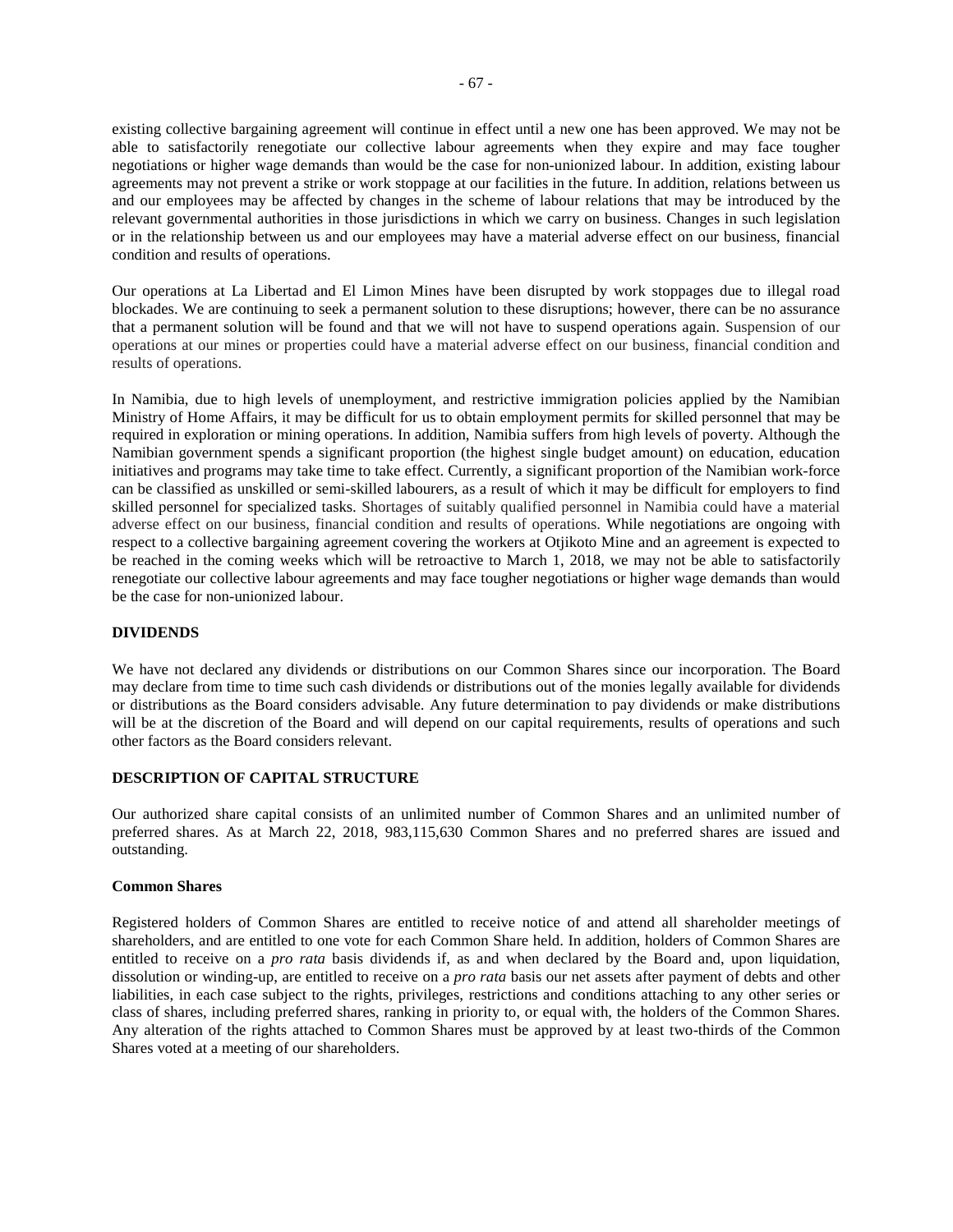#### **Preferred Shares**

Preferred shares without par value may at any time and from time to time be issued in one or more series. The Board may from time to time by resolution determine the maximum number of preferred shares of any such series or determine there is no maximum, determine the designation of the preferred shares of that series and amend our articles to create, define and attach, and if permitted by the BCBCA, alter, vary or abrogate, any special rights and restrictions to be attached to the preferred shares of that series. Except as provided in the special rights and restrictions attaching to the preferred shares, the holders of preferred shares will not be entitled to receive notice of, attend or vote any meeting of our shareholders. Holders of preferred shares will be entitled to preference with respect to payment of dividends on such shares over the Common Shares, and over any other of our shares ranking junior to the preferred shares with respect to payment of dividends. In the event of our liquidation, dissolution or winding-up, holders of preferred shares will be entitled to preference with respect to distribution of our property or assets over the Common Shares and over any of our other shares ranking junior to the preferred shares with respect to the repayment of capital paid up on, and the payment of any or all accrued and unpaid cumulative dividends whether or not earned or declared, or any or all declared and unpaid non-cumulative dividends, on the preferred shares.

#### **Convertible Notes**

In August 2013, we issued \$258.8 million aggregate principal amount of notes ("**Notes**"). The Notes were issued pursuant to a note purchase agreement dated as of August 23, 2013 (the "**Note Purchase Agreement**") and an indenture dated as of August 23, 2013 (the "**Note Indenture**"). The Notes bear interest at 3.25% payable semiannually in arrears on April 1 and October 1 of each year, beginning on April 1, 2014, and mature on October 1, 2018. The Notes are subordinated in right of payment to our existing and future senior indebtedness, including our indebtedness under the Credit Facility. The Notes will rank senior in right of payment to any future subordinated borrowings. The Notes are effectively junior to any of our secured indebtedness and the Notes are structurally subordinated to all indebtedness and other liabilities of the Company's subsidiaries.

Holders of the Notes may convert the Notes at their option at any time from July 1, 2018 to the maturity date. The Notes will be convertible, at the holder's option, at a conversion rate of 254.2912 Common Shares per \$1,000 principal amount (equal to an initial conversion price of approximately \$3.93 per Common Share), subject to adjustments in certain events. In addition, the holder has the right to exercise the conversion option from January 1, 2014 to July 1, 2018, if (1) the market price of our Common Shares for at least 20 trading days during a period of 30 consecutive trading days ending on the last trading day of the preceding calendar quarter is greater than or equal to 130% of the conversion price on each applicable trading day; (2) during the five business day period after any consecutive five trading day period (the "**Measurement Period**") in which the trading price per \$1,000 principal amount of Notes for each trading day in the Measurement Period was less than 98% of the product of the last reported sale price of our Common Shares and the conversion rate on each such trading day; (3) the Notes are called for redemption; or (4) upon the occurrence of certain corporate events. The Company may upon conversion by the holder, elect to settle in either cash, Common Shares or a combination of cash and Common Shares, subject to certain circumstances.

On or after October 6, 2016, we may redeem for cash, subject to certain conditions, any or all of the Notes, at our option, if the last reported sale price of our Common Shares for at least 20 trading days during any 30 consecutive trading day period ending within five trading days immediately preceding the date on which we provide notice of redemption exceeds 130% of the conversion price on each applicable trading day. We may also redeem the Notes, if certain tax laws related to Canadian withholding tax change, subject to certain further conditions.

The Company's planned repayment of debt includes the anticipated repayment of the Notes which mature on October 1, 2018, unless the Notes are converted into Common Shares prior to that date. As discussed in the Company's Management's Discussion & Analysis for the year ended December 31, 2017, while the current convertible market remains attractive, the Company has allowed the Notes to fall under amounts due within one year on the basis that the Company projects that it will have sufficient liquidity from 2018 operating cash flows and existing credit facilities to repay the Notes in full.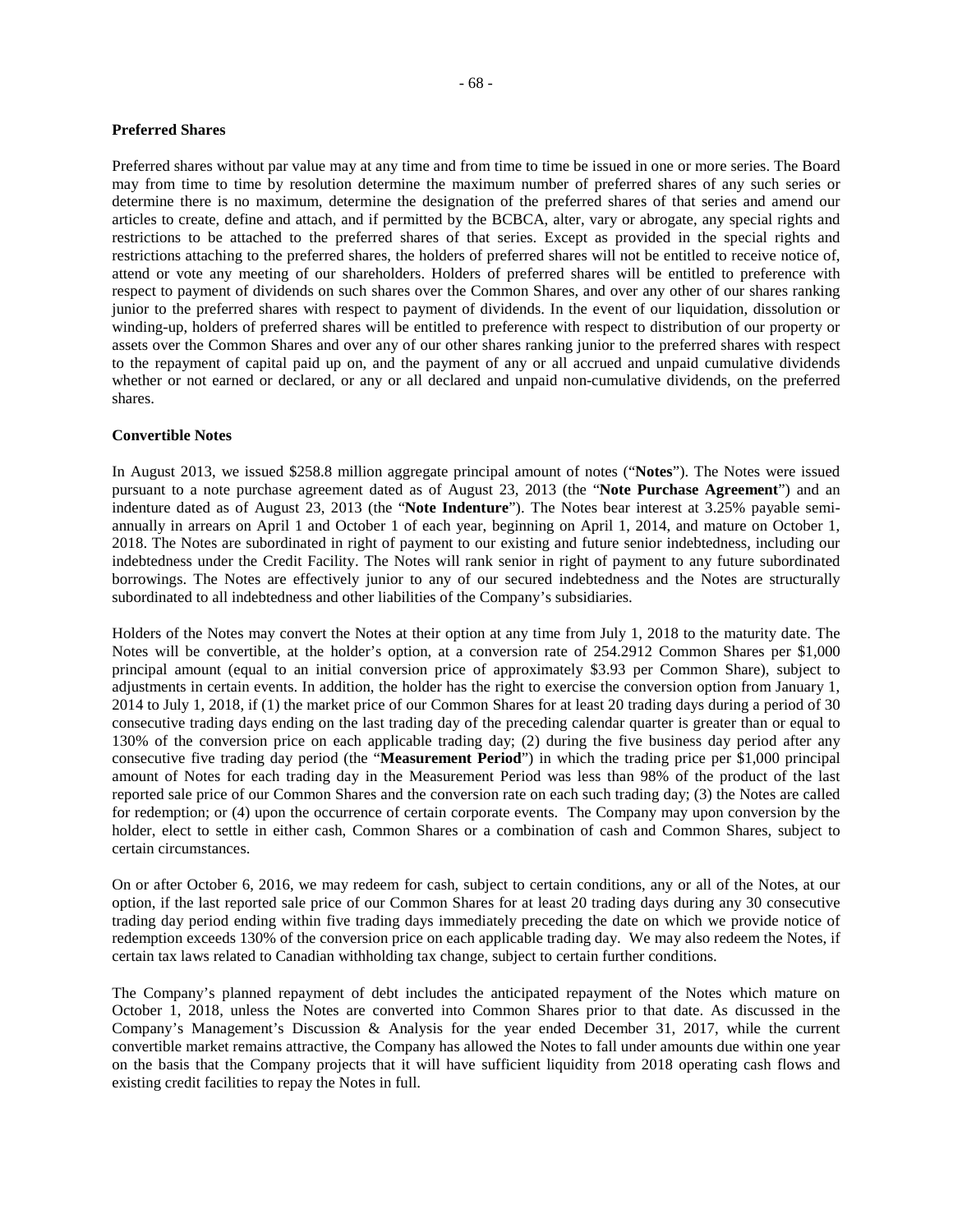#### **Stock Options**

In 2015, the Board and our shareholders approved the adoption of an amended and restated stock option plan (the "**2015 Stock Option Plan**") for the benefit of our directors, employees and consultants. The purpose of the 2015 Stock Option Plan is to provide eligible persons with an opportunity to purchase our Common Shares and to benefit from the appreciation in the value of such Common Shares. The 2015 Stock Option Plan increases our ability to attract the individuals of exceptional skill by providing them with the opportunity, through the exercise of stock options, to benefit from our growth. The Board has the authority to determine the directors, officers, employees and consultants to whom options will be granted, the number of options to be granted to each person and the price at which Common Shares may be purchased, subject to the terms and conditions set forth in the 2015 Stock Option Plan.

Some of the key provisions of the 2015 Stock Option Plan include, among others:

- (a) the maximum number of Common Shares issuable pursuant to options granted under the 2015 Stock Option Plan, together with the Common Shares issuable pursuant to all of our other previously established and outstanding or proposed security based compensation arrangements, in aggregate, will be a number equal to 8.5% of the issued and outstanding Common Shares on a non-diluted basis at any time;
- (b) a restriction that no more than 8.5% of the total number of issued and outstanding Common Shares may be issuable to our insiders pursuant to options granted to insiders under the 2015 Stock Option Plan, together with all of our other previously established and outstanding or proposed share compensation arrangements;
- (c) a restriction that no more than 5% of the total number of issued and outstanding Common Shares may be issuable to any one individual within a one-year period pursuant to options granted under the 2015 Stock Option Plan, together with all of our other previously established and outstanding or proposed share compensation arrangements, unless we have obtained disinterested shareholder approval;
- (d) the maximum number of Common Shares issuable to a non-employee director, pursuant to the 2015 Stock Option Plan, together with the Common Shares issuable pursuant to all of B2Gold's other previously established and outstanding or proposed security based compensation arrangements, in aggregate, will not exceed 1% of the total number of issued and outstanding Common Shares on a nondiluted basis at the time of grant and will not exceed a value of \$100,000 (based on the fair value of the options at the time of grant) per non-employee director per calendar year;
- (e) a restriction that no more than 1% of the total number of issued and outstanding Common Shares may be issuable to our non-employee directors, as a group, within a one-year period pursuant to options granted to the non-employee directors under the 2015 Stock Option Plan, together with all of our other previously established and outstanding or proposed share compensation arrangements;
- (f) the vesting period of all options shall be determined by the Board; and
- (g) options may be exercisable for a period of up to a maximum term of ten years, such period to be determined by the Board and the options are non-transferable and non-assignable;

As at March 22, 2018, there are 54,273,326 stock options outstanding under the 2015 Stock Option Plan. As at March 22, 2018, there are also 209,250 options to purchase Common Shares that remain outstanding from the acquisition of Volta Resources Inc. Since January 1, 2018, 1,716,669 stock options were exercised for gross proceeds of \$5,645,838.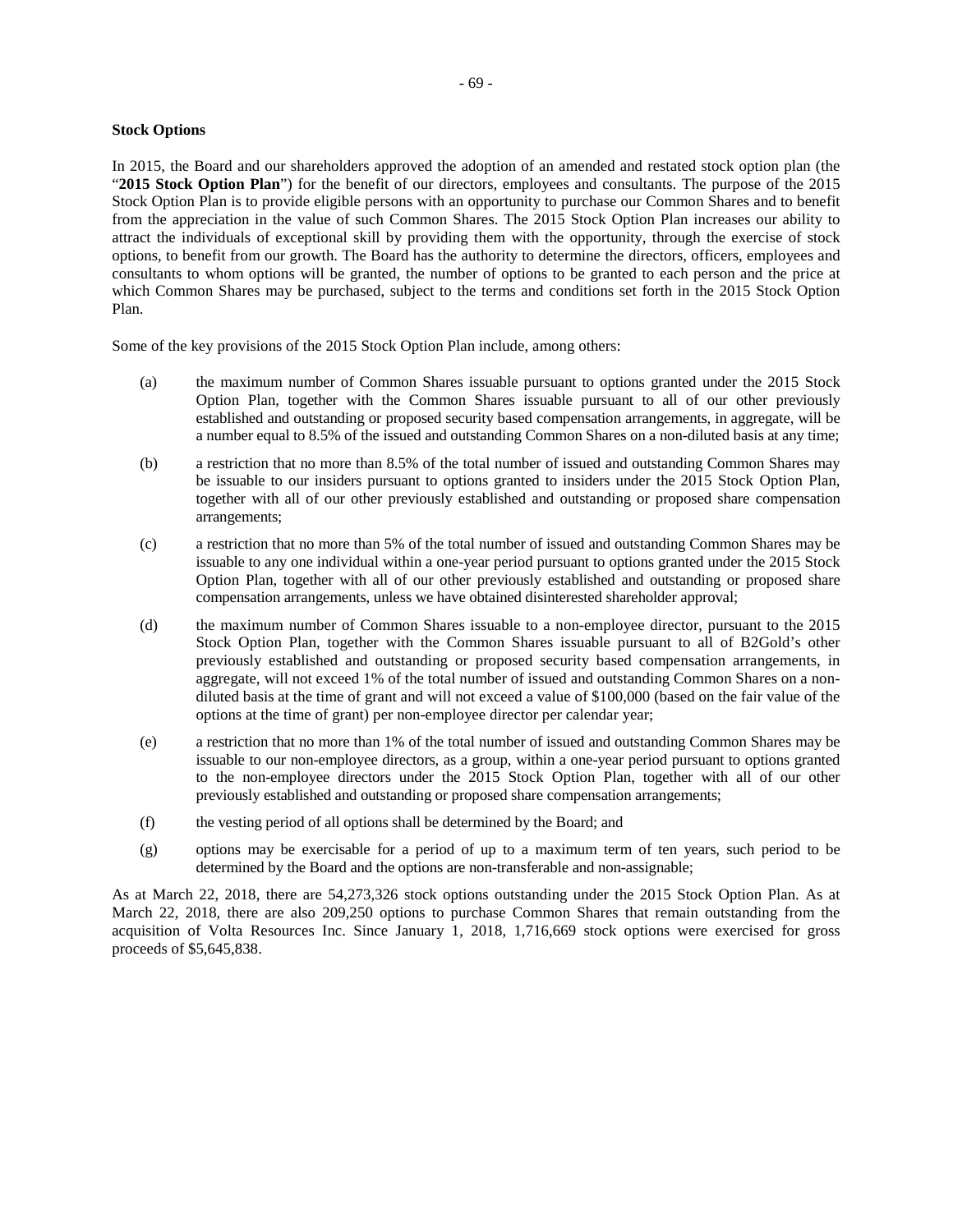### **Restricted Share Unit Plan**

On May 7, 2015, the Board approved amendments to our Restricted Share Unit Plan ("**RSU Plan**"), subject to the receipt of shareholder and regulatory approvals, which approvals were obtained by June 12, 2015. Adoption of the RSU Plan was part of our continuing effort to build upon and enhance long term shareholder value. The RSU Plan reflects our commitment to a long term incentive compensation structure that aligns the interests of its employees with the interests of its shareholders.

Restricted share units (the "**RSU**s") may be granted by our Compensation Committee, which has been authorized to administer the RSU Plan, to our directors, executive officers and employees (the "**Designated Participants**"). The Compensation Committee is entitled to exercise its discretion to restrict participation under the RSU Plan. Pursuant to the RSU Plan, 15,000,000 Common Shares are reserved for issuance. As at March 22, 2018, we have issued 12,288,115 Common Shares under the RSU Plan. 1,244,062 RSUs have been granted for which Common Shares have not yet been issued. Accordingly, 1,467,823 RSUs remain available for grant under the RSU Plan.

Some of the key features of the RSU Plan include, among others:

### *Awarding RSUs*

- The maximum number of Common Shares issuable to insiders, at any time, pursuant to the RSU Plan, together with all of our other security based compensation arrangements, is 8.5% of our issued and outstanding Common Shares at any time.
- The maximum number of Common Shares issuable to insiders within any one year period pursuant to the RSU Plan, together with all of our other security based compensation arrangements, is 8.5% of our issued and outstanding Common Shares at any time.
- The maximum number of Common Shares issuable to a non-employee director, pursuant to the RSU Plan, together with the Common Shares issuable pursuant to all of B2Gold's other previously established and outstanding or proposed security based compensation arrangements, in aggregate, will not exceed 1% of the total number of issued and outstanding Common Shares on a non-diluted basis at any time and will not exceed a value of \$100,000 (based on the fair value of the options at the time of grant) per non-employee director per calendar year.
- Any rights with respect to RSUs will not be transferable or assignable other than for normal estate settlement purposes.

#### *Vesting*

- Unless otherwise determined by the Compensation Committee, one-third (1/3) of the RSUs will vest on each of the first, second and third anniversaries of the date that the RSUs are granted.
- In the event that a Designated Participant dies, retires, becomes disabled or is terminated without cause prior to the vesting of the RSUs, the RSUs will vest on a pro rata basis based on the date that employment is terminated and the time remaining until the applicable vesting date.
- If a Designated Participant is terminated for cause or resigns without good reason, his or her RSUs will immediately expire as of the date of termination.

#### *Redemption*

• Each RSU entitles the holder, subject to the terms of the RSU Plan, to receive a payment in fully-paid Common Shares and will be redeemed five days after the RSU is fully vested. Each RSU will be redeemed for one Common Share.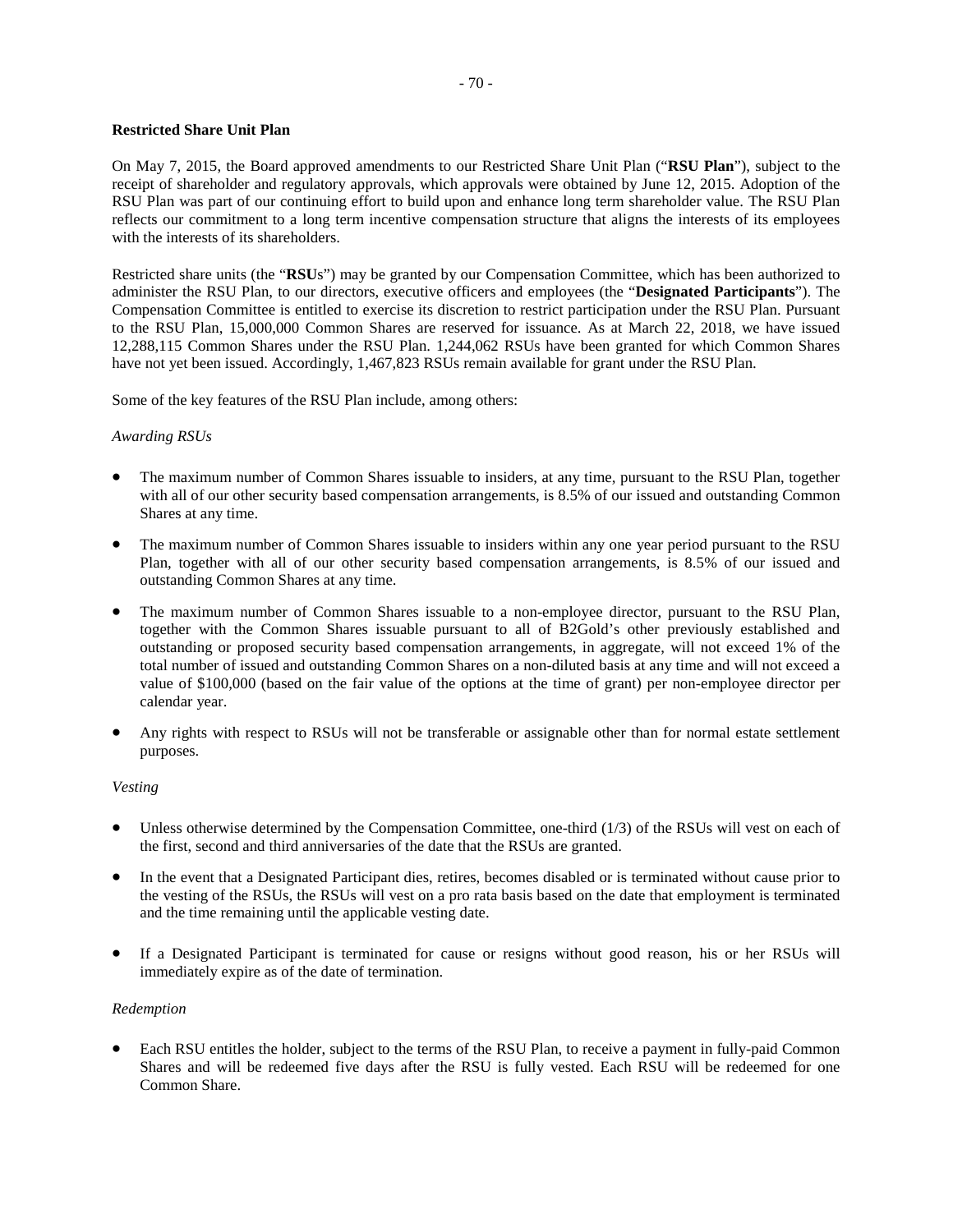# **Deferred Share Unit Plan**

On December 13, 2017, the Board approved a Deferred Share Unit Plan ("**DSU Plan**"). The purpose of the DSU Plan is to provide non-employee directors of the Company with an opportunity to participate in the long term success of the Company and to promote a greater alignment of interests between the directors and shareholders of the Company. As at March 22, 2018, 225,000 DSUs have been granted under the DSU Plan.

The Board shall administer the DSU Plan and is authorized to delegate any of its administrative responsibilities under the DSU Plan to one or more persons, including, without limitation, one or more officers and/or employees of the Company. Any bona fide director of the Company who is not otherwise an employee, consultant or officer of the Company or of a Related Entity (as defined in the DSU Plan) (an "**Eligible Person**") is eligible to participate in the DSU Plan, provided that a director serving as a chair of the Board and not otherwise an employee, consultant or officer may be considered an Eligible Person, at the discretion of the Board.

Some of the key features of the DSU Plan include the following, among others:

# *Grant of DSUs*

• The Board may grant Deferred Share Units ("**DSUs**") to an Eligible Person whose services to the Company are sufficient to warrant participation in the DSU Plan (a "**Participant**"). The number of DSUs to be credited to a Participant's account, and the date on which such DSUs will be credited to such Participant's account, will be such number of DSUs and such date the Board determines to be appropriate in the circumstances.

# *Election to Receive DSUs*

• A Participant may elect to receive 50% or 100% of such Participant's total cash compensation earned in the applicable financial year (the "**Elected Amount**") in DSUs, with the balance, if any, being paid in cash at the time such amounts would be paid in the ordinary course. Such DSUs will be credited to such Participant's account on the last business day of each financial quarter, subject to any blackout period, or such other date as the Board determines appropriate. The number of DSUs to be credited to such Participant's account will be determined by dividing the Elected Amount in respect of the applicable financial quarter, by the Fair Market Value (as defined in the DSU Plan) as at the date the DSUs are credited, or such other date as determined by the Board.

### *Dividend Equivalents*

• On any date on which a cash dividend is paid on the Common Shares, Participants who have DSUs credited to their accounts as of the record date for such dividend will be credited with "dividend equivalent" DSUs, calculated in accordance with the terms of the DSU Plan.

### *Termination of Service*

- On the applicable redemption date, the Company will pay a Participant who has terminated service to the Company, cash equal to the Fair Market Value of the Common Shares on the applicable separation date, multiplied by the number of DSUs recorded to such Participant's account, net of any applicable withholding tax.
- In the event of death of a Participant who has not otherwise terminated service to the Company, the Company will, within two months of such Participant's death, pay cash equal to the Fair Market Value of the Common Shares on the date of death, multiplied by the number of DSUs recorded to the Participant's account, net of any applicable withholding tax, to or for the benefit of the beneficiaries of such Participant.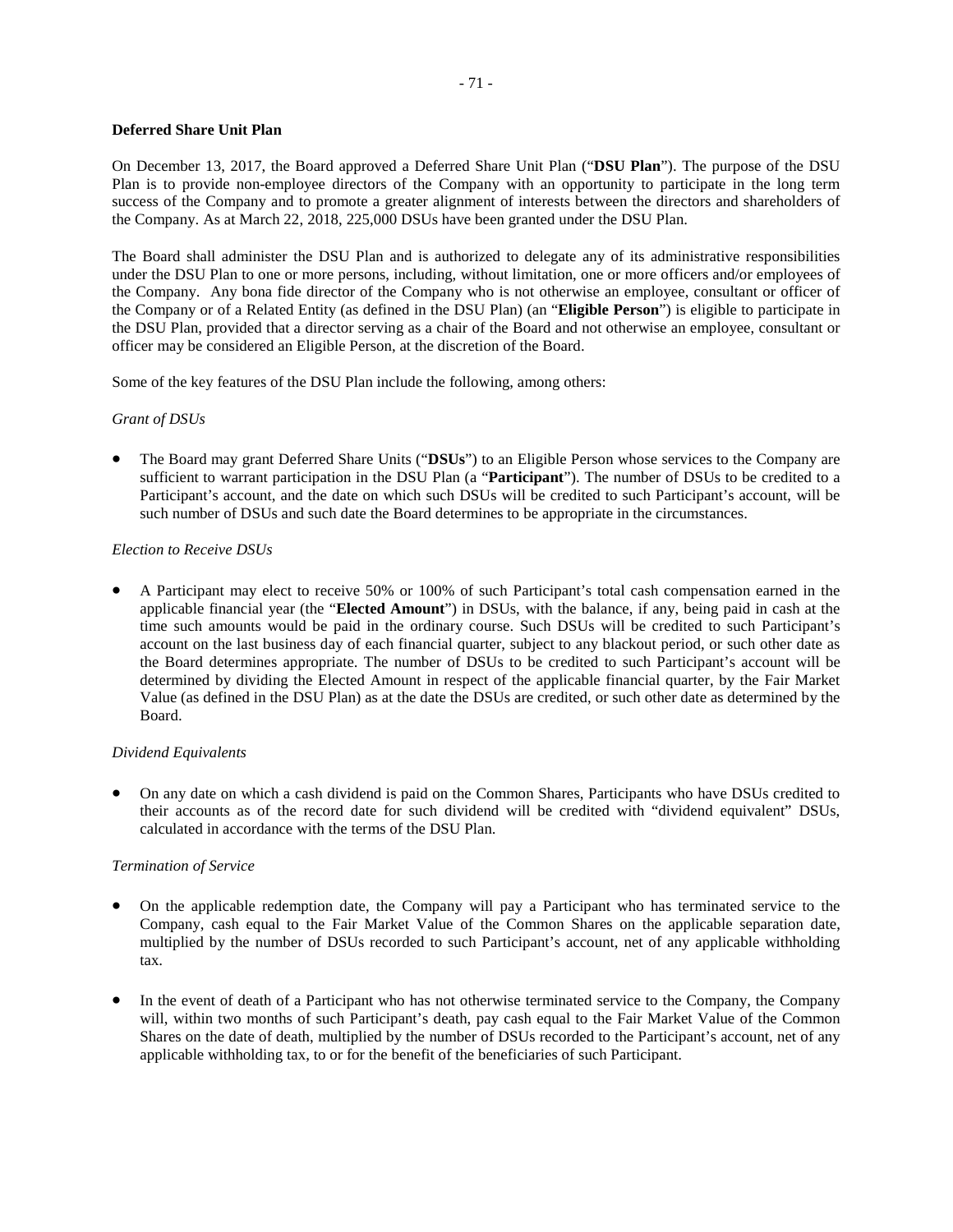# **MARKET FOR SECURITIES**

# **Trading Price and Volume**

Our Common Shares are listed for trading on the TSX under the symbol "BTO". The following table sets out the market price range and trading volumes of our Common Shares on the TSX for the periods indicated.

| Year |            | <b>High</b><br>$(C$ \$) | Low<br>$(C$ (C\spectrically) | <b>Volume</b><br>(no. of shares) |
|------|------------|-------------------------|------------------------------|----------------------------------|
|      | March 1-22 | 3.99                    | 3.50                         | 44,975,055                       |
|      | February   | 3.99                    | 3.35                         | 57,922,030                       |
| 2018 | January    | 4.06                    | 3.52                         | 76,748,195                       |
|      | December   | 3.92                    | 3.24                         | 39,505,620                       |
|      | November   | 3.55                    | 3.18                         | 42,709,360                       |
|      | October    | 3.61                    | 3.13                         | 48,238,190                       |
|      | September  | 3.57                    | 3.16                         | 53,372,958                       |
|      | August     | 3.50                    | 3.01                         | 54,745,481                       |
|      | July       | 3.64                    | 3.11                         | 52,879,985                       |
|      | June       | 3.93                    | 3.29                         | 95,883,716                       |
|      | May        | 3.51                    | 3.00                         | 96,956,601                       |
|      | April      | 3.93                    | 3.27                         | 104,740,582                      |
|      | March      | 4.25                    | 3.68                         | 142,249,485                      |
|      | February   | 4.64                    | 3.89                         | 153,818,420                      |
| 2017 | January    | 4.03                    | 3.20                         | 159.736.701                      |

On March 22, 2018, the closing price of our Common Shares on the TSX was C\$3.50 per share.

Our Common Shares are listed for trading on the NYSE American under the symbol "BTG". The following table sets out the market price range and trading volumes of our Common Shares on the NYSE American for the periods indicated.

| Year |            | High<br>(US\$) | Low<br>(US\$) | <b>Volume</b><br>(no. of shares) |
|------|------------|----------------|---------------|----------------------------------|
|      | March 1-22 | 3.13           | 2.70          | 75,019,597                       |
|      | February   | 3.15           | 2.65          | 97,437,306                       |
| 2018 | January    | 3.30           | 2.83          | 116,460,604                      |
|      | December   | 3.13           | 2.54          | 69,248,600                       |
|      | November   | 2.79           | 2.49          | 57,953,432                       |
|      | October    | 2.90           | 2.43          | 75,058,775                       |
|      | September  | 2.89           | 2.56          | 73,338,180                       |
|      | August     | 2.82           | 2.31          | 51,860,947                       |
|      | July       | 2.81           | 2.49          | 60,659,403                       |
|      | June       | 2.96           | 2.43          | 119,755,146                      |
|      | May        | 2.59           | 2.15          | 114,703,031                      |
|      | April      | 2.96           | 2.40          | 113,249,731                      |
|      | March      | 3.20           | 2.74          | 153,048,161                      |
|      | February   | 3.55           | 2.97          | 130,542,625                      |
| 2017 | January    | 3.10           | 2.38          | 93,223,113                       |

On March 22, 2018, the closing price of our Common Shares on the NYSE American was US\$2.73 per share.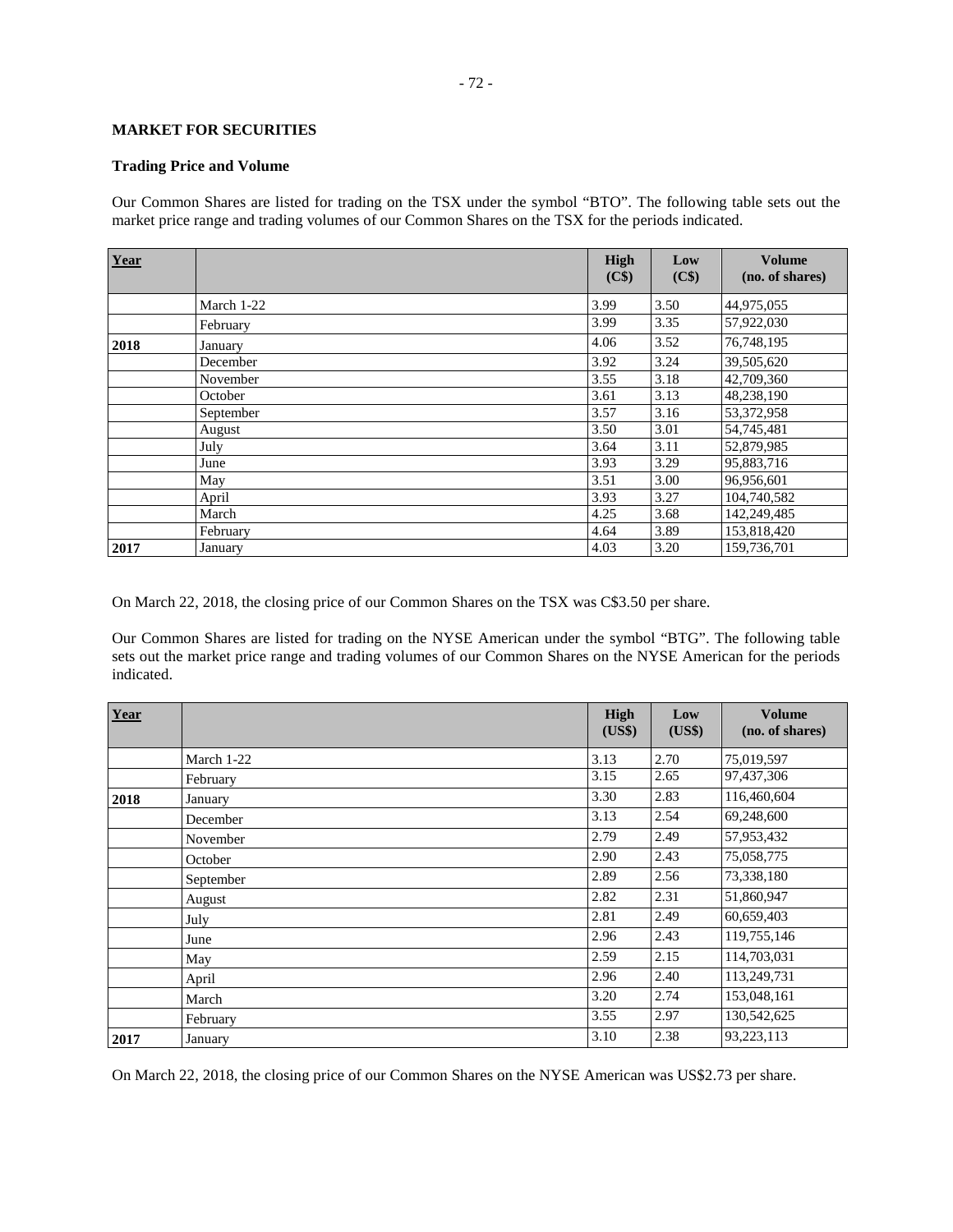### **Prior Sales**

The following table summarizes the issuances of Common Shares or securities convertible or exercisable for Common Shares by us during the most recently completed financial year.

| <b>Number of Securities</b> | <b>Security</b>               | Price per<br>Security (\$) |
|-----------------------------|-------------------------------|----------------------------|
| 100,000                     | <b>Stock Options</b>          | 3.76                       |
| 75,000                      | <b>Stock Options</b>          | 4.05                       |
| 250,000                     | <b>Stock Options</b>          | 3.78                       |
| 1,618,037                   | <b>Restricted Share Units</b> | 3.77                       |
| 624,500                     | <b>Stock Options</b>          | 3.44                       |
| 21,780,000                  | <b>Stock Options</b>          | 3.66                       |
| 110,000                     | <b>Stock Options</b>          | 3.27                       |
| 174.928                     | <b>Restricted Share Units</b> | 3.43                       |
| 762,789                     | Common Shares*                | 3.37                       |
|                             |                               |                            |

\*Common Shares were issued to ING Belgique SA In Trust for Zoumana Traore SARL pursuant to a settlement agreement dated January 17, 2015.

### **DIRECTORS AND EXECUTIVE OFFICERS**

The following table sets forth the name, municipality, province or state of residence, position held with us, the date of appointment of each of our current directors and executive officers, principal occupation within the immediately preceding five years and the shareholdings of each director and executive officer as at the date of this Annual Information Form. The statement as to Common Shares beneficially owned, or controlled or directed, directly or indirectly, by the directors and executive officers named below is in each instance based upon information furnished by the person concerned and is as at the date of this Annual Information Form. Our directors hold office until the next annual general meeting of the shareholders or until their successors are duly elected or appointed.

| Name and<br><b>Municipality</b><br>of Residence <sup>(8)</sup>    | <b>Position with B2Gold</b>                        | Principal<br><b>Occupation During</b><br>Past Five Years <sup>(9)</sup>                                                                    | Director/Officer<br><b>Since</b> | Number of<br><b>Voting</b><br>Securities <sup>(1)</sup> |
|-------------------------------------------------------------------|----------------------------------------------------|--------------------------------------------------------------------------------------------------------------------------------------------|----------------------------------|---------------------------------------------------------|
| Clive Johnson <sup>(7)</sup><br>British Columbia,<br>Canada       | President, Chief Executive<br>Officer and Director | President, Chief Executive Officer of<br>B <sub>2</sub> Gold                                                                               | December 17, 2006                | $5,964,291^{(2)}$                                       |
| Robert Cross <sup>(3)(4)(5)</sup><br>British Columbia,<br>Canada  | Chairman and Director                              | Serves as independent director and, in<br>some cases, non-executive Chairman<br>of public companies, principally in<br>the resource sector | October 22, 2007                 | 871,660                                                 |
| Robert Gayton <sup>(3)(4)(5)</sup><br>British Columbia,<br>Canada | Director                                           | Consultant to various public<br>companies since 1987                                                                                       | October 22, 2007                 | 299,000                                                 |
| Jerry Korpan <sup>(3)(5)(6)</sup><br>London, England              | Director                                           | Director of several public natural<br>resource companies                                                                                   | November 20, 2007                | 2,500,000                                               |
| Bongani Mtshisi <sup>(4)(6)</sup><br>Gauteng, South<br>Africa     | Director                                           | CEO of BSC Resources Ltd. from<br>October 2005 to present                                                                                  | December 22, 2011                | 22,800                                                  |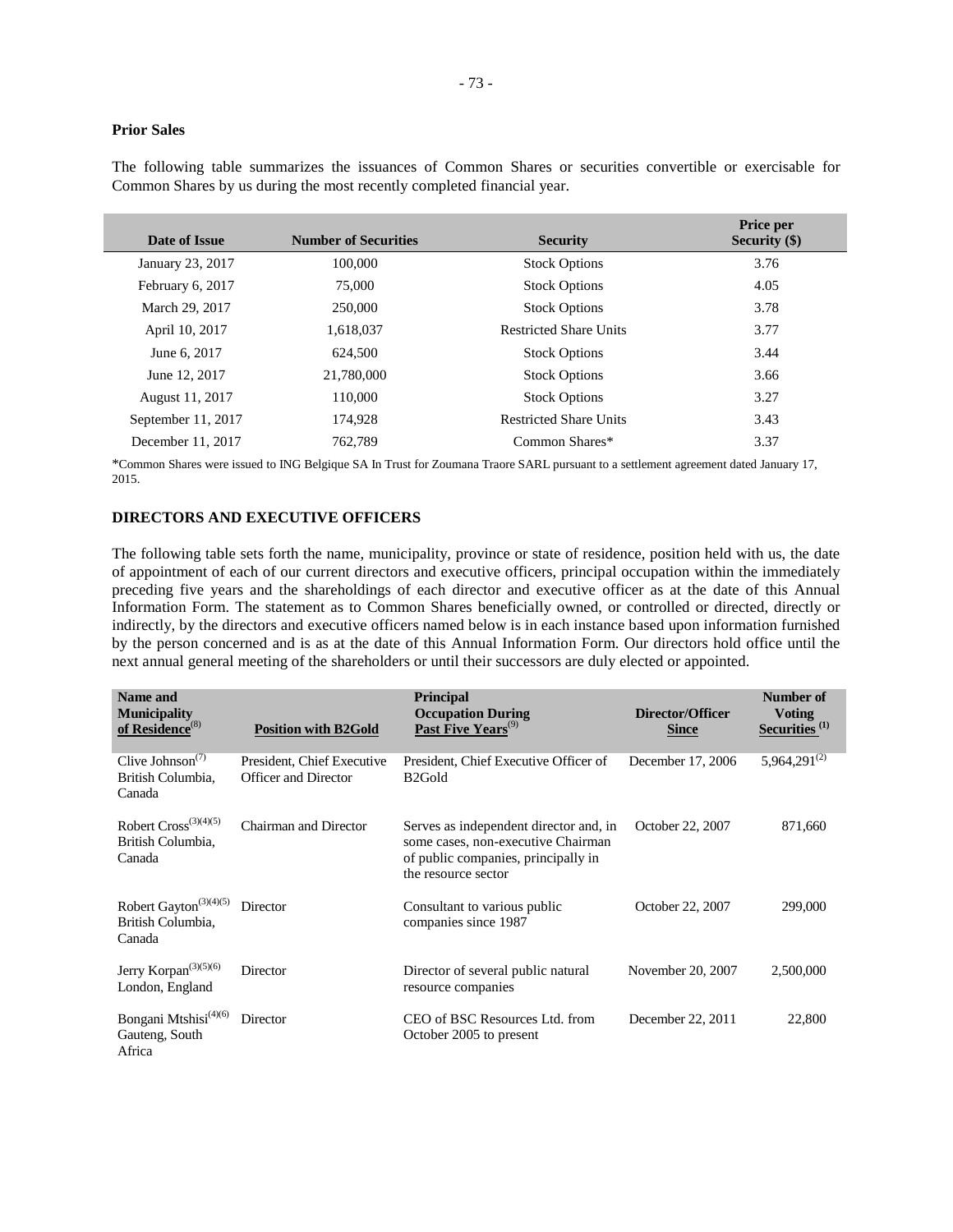| Name and<br><b>Municipality</b><br>of Residence <sup>(8)</sup>          | <b>Position with B2Gold</b>                                               | Principal<br><b>Occupation During</b><br>Past Five Years <sup>(9)</sup>                                                                                                                         | Director/Officer<br><b>Since</b> | <b>Number of</b><br><b>Voting</b><br>Securities <sup>(1)</sup> |
|-------------------------------------------------------------------------|---------------------------------------------------------------------------|-------------------------------------------------------------------------------------------------------------------------------------------------------------------------------------------------|----------------------------------|----------------------------------------------------------------|
| Kevin Bullock<br>Ontario, Canada                                        | Director                                                                  | CEO of Golden Reign Resources Ltd<br>from January 2016 to present;<br>formerly the President and Chief<br><b>Executive Officer of Volta Resources</b><br>Inc.                                   | December 20, 2013                | 78,490                                                         |
| George Johnson <sup>(6)</sup><br>Washington, USA                        | Director                                                                  | Senior Vice President of Operations,<br>B2Gold, until April 30, 2015                                                                                                                            | March 15, 2016<br>(as Director)  | 500,000                                                        |
| Robin Weisman <sup>(6)</sup><br>Virginia, USA                           | Director                                                                  | Principal investment officer of the<br>mining division at the International<br>Finance Corporation, a member of<br>the World Bank Group                                                         | October 23, 2017                 | 2,000                                                          |
| Roger Richer <sup><math>(7)</math></sup><br>British Columbia,<br>Canada | <b>Executive Vice President,</b><br>General Counsel and<br>Secretary      | <b>Executive Vice President, General</b><br>Counsel and Secretary of B2Gold                                                                                                                     | December 17, 2006                | $2,850,000^{(2)}$                                              |
| Michael<br>$Cinnamond^{(7)}$<br>British Columbia,<br>Canada             | Senior Vice President of<br>Finance and Chief<br><b>Financial Officer</b> | Senior Vice President of Finance and<br>Chief Financial Officer of B2Gold,<br>Senior Vice President,<br>Administration of B2Gold; formerly a<br>partner at PricewaterhouseCoopers<br><b>LLP</b> | July 1, 2013                     | 78,399                                                         |
| Tom Garagan <sup><math>(7)</math></sup><br>British Columbia,<br>Canada  | Senior Vice President of<br>Exploration                                   | Senior Vice President of Exploration<br>of B <sub>2</sub> Gold                                                                                                                                  | March 8, 2007                    | $3,546,924^{(2)}$                                              |
| Dennis Stansbury<br>Nevada, USA                                         | Senior Vice President of<br><b>Engineering and Project</b><br>Evaluations | Senior Vice President of Engineering<br>and Project Evaluations; formerly<br>Senior Vice President of Development<br>and Production                                                             | March 8, 2007                    | 3,192,508                                                      |
| William Lytle <sup>(7)</sup><br>Colorado, USA                           | Senior Vice President of<br>Operations                                    | Senior Vice President of Operations<br>of B2Gold; Vice President, Africa of<br>B2Gold; Vice President Country<br>Manager, Namibia of B2Gold                                                     | December 1, 2010                 | 157,989                                                        |

Notes:

(1) The information as to the nature of Common Shares beneficially owned, or controlled or directed, directly or indirectly, by the directors and executive officers, not being within our knowledge, has been furnished by such directors and officers.

(2) Messrs. Johnson, Richer and Garagan are trustees of the Incentive Trust (the "**Trustees**") that holds 1,705,000 Common Shares. The number of Common Shares beneficially owned, or controlled or directed, directly or indirectly by each of Messrs. Johnson, Richer and Garagan as set forth in the table above excludes 426,250 Common Shares that are held pursuant to a declaration of trust dated June 29, 2007 between us and the Trustees, which was established to hold options and shares to be allocated to our directors, officers, employees and service providers as determined by the Trustees.

(3) Member of the Audit Committee.

(4) Member of the Compensation Committee.

(5) Member of the Corporate Governance and Nominating Committee.

(6) Member of Health, Safety, Environment & Social Committee.

(7) Member of the Disclosure Committee.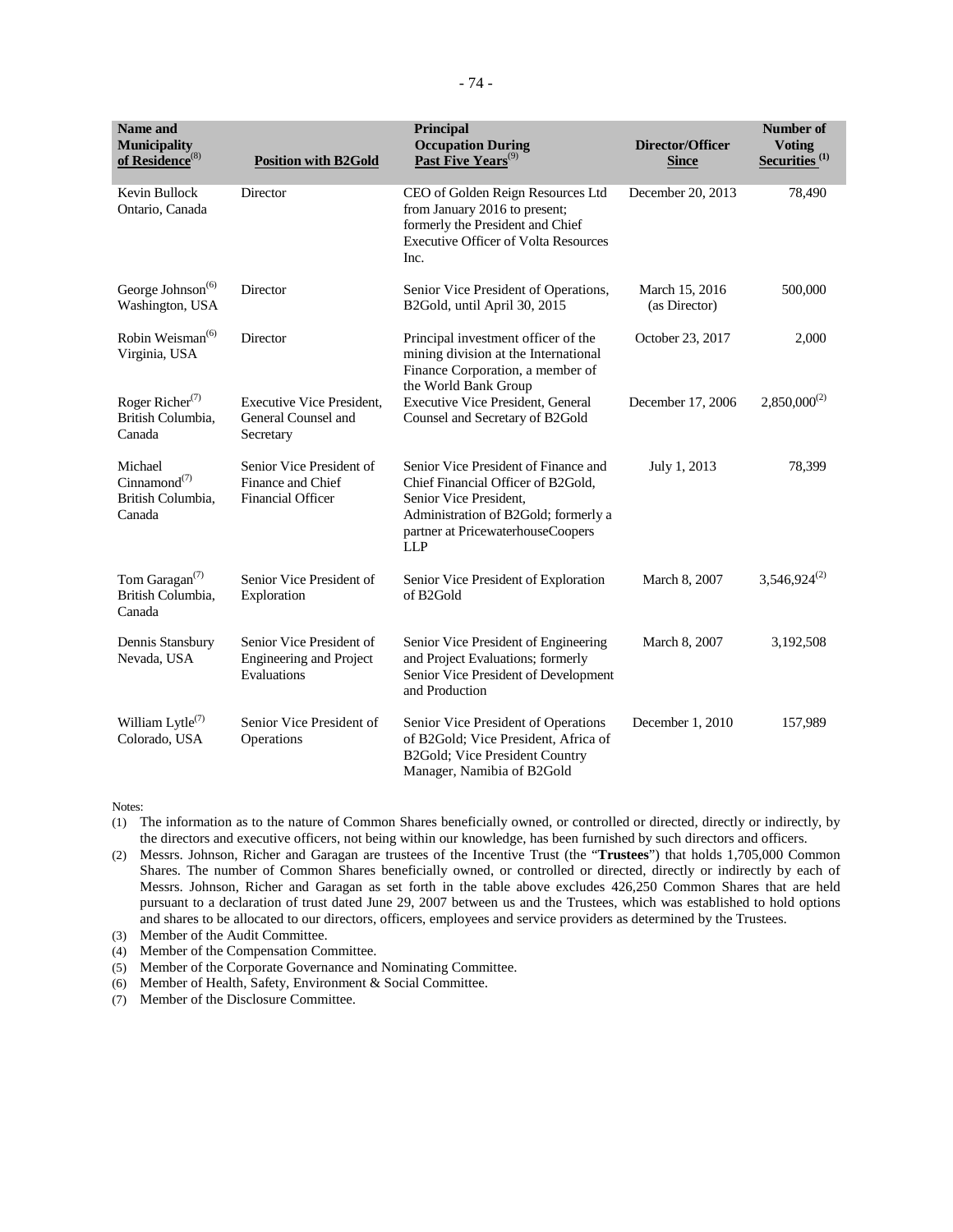# **Shareholdings of Directors and Executive Officers**

As at March 22, 2018, our directors and executive officers, as a group, beneficially owned, or controlled or directed, directly or indirectly, 22,843,794 Common Shares, representing approximately 2.32% of the issued and outstanding Common Shares.

# **Cease Trade Orders or Bankruptcies**

None of our directors or executive officers is, as at the date of this Annual Information Form, or was within 10 years before the date of this Annual Information Form, a director, chief executive officer or chief financial officer of any company (including B2Gold), that:

- (a) was subject to an order that was issued while the director or executive officer was acting in the capacity as director, chief executive officer or chief financial officer; or
- (b) was subject to an order that was issued after the director or executive officer ceased to be a director, chief executive officer or chief financial officer and which resulted from an event that occurred while that person was acting in the capacity as director, chief executive officer or chief financial officer.

For the purposes of subsections (a) and (b), "order" means a cease trade order, an order similar to a cease trade order or an order that denied the relevant company access to any exemption under securities legislation, and in each case that was in effect for a period of more than 30 consecutive days.

None of our directors or executive officers, or a shareholder holding a sufficient number of our securities to affect materially the control of B2Gold:

- (a) is, as at the date of this Annual Information Form, or has been within the 10 years before the date of this Annual Information Form, a director, chief executive officer or chief financial officer of any company (including B2Gold) that, while that person was acting in that capacity, or within a year of that person ceasing to act in that capacity, become bankrupt, made a proposal under any legislation relating to bankruptcy or insolvency or was subject to or instituted any proceedings, arrangement or compromise with creditors or had a receiver, receiver manager or trustee appointed to hold its assets; or
- (b) has, within the 10 years before the date of this Annual Information Form, become bankrupt, made a proposal under any legislation relating to bankruptcy or insolvency, or was subject to or instituted any proceedings, arrangement or compromise with creditors, or had a receiver, receiver manager or trustee appointed to hold the assets of the director, executive officer or shareholder.

The foregoing information, not being within our knowledge, has been furnished by the respective directors, officers and shareholders holding a sufficient number of our securities to affect materially control of B2Gold.

# **Penalties or Sanctions**

None of our directors or executive officers, or a shareholder holding a sufficient number of our securities to affect materially the control of B2Gold, has been subject to:

- (a) any penalties or sanctions imposed by a court relating to securities legislation or by a securities regulatory authority or has entered into a settlement agreement with a securities regulatory authority; or
- (b) any other penalties or sanctions imposed by a court or regulatory body that would likely be considered important to a reasonable investor in making an investment decision regarding us.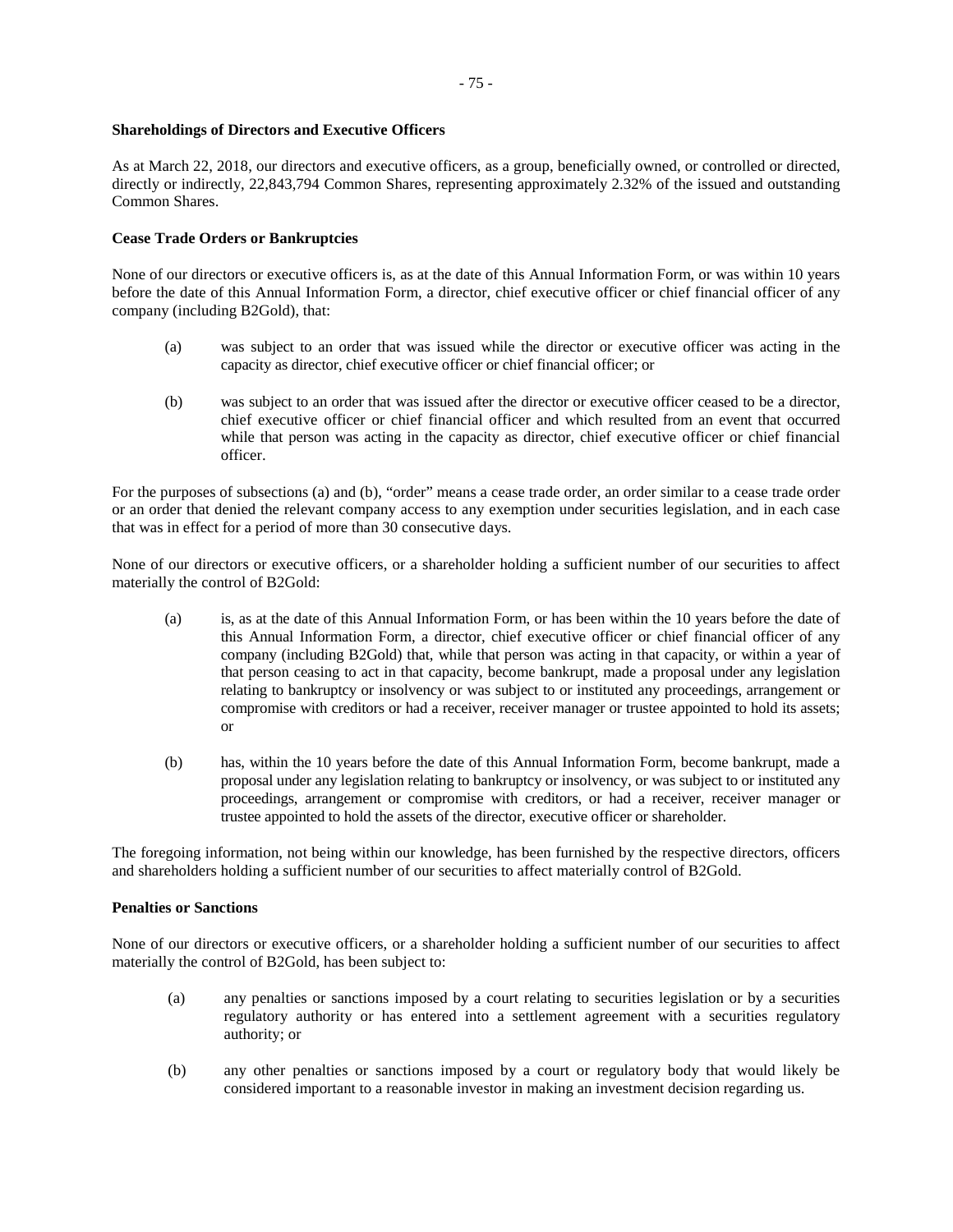The foregoing information, not being within our knowledge, has been furnished by the respective directors, officers and shareholders holding a sufficient number of our securities to affect materially control of B2Gold.

### **Conflicts of Interest**

Our directors and officers may serve as directors or officers of other companies or have significant shareholdings in other resource companies and, to the extent that such other companies may participate in ventures in which we may participate, our directors may have a conflict of interest in negotiating and concluding terms respecting the extent of such participation. In the event that such conflict of interest arises at a meeting of the Board, a director who has such a conflict will abstain from voting for or against the approval of such participation or such terms. In addition, all related party transactions must be approved by our corporate governance and nominating committee. From time to time several companies may participate in the acquisition, exploration and development of natural resource properties thereby allowing for the participation in larger programs, permitting involvement in a greater number of programs and reducing financial exposure in respect of any one program. It may also occur that a particular company will assign all or a portion of its interest in a particular program to another of these companies due to the financial position of the company making the assignment. In accordance with the BCBCA, our directors are required to act honestly, in good faith and in our best interests. In determining whether or not we will participate in a particular program and the interest therein to be acquired by it, the directors will primarily consider the degree of risk to which we may be exposed and its financial position at that time.

Our directors and officers are aware of the existence of laws governing the accountability of directors and officers for corporate opportunity and requiring disclosures by the directors of conflicts of interest and we will rely upon such laws in respect of any directors' and officers' conflicts of interest or in respect of any breaches of duty by any of its directors and officers. All such conflicts will be disclosed by such directors or officers in accordance with the BCBCA and they will govern themselves in respect thereof to the best of their ability in accordance with the obligations imposed upon them by law. Our directors and officers of are not aware of any such conflicts of interests.

### **Code of Ethics**

We have adopted a code of ethics, which is applicable to all directors, officers and employees. A copy of the code can be obtained from our website at www.b2gold.com.

### **AUDIT COMMITTEE**

We have established an Audit Committee, comprised of three independent directors, which operates under a charter approved by the Board. A copy of the Audit Committee Charter is set out in full in Schedule A to this Annual Information Form. It is the Board's responsibility to ensure that we have an effective internal control framework. The Audit Committee's primary function is to assist the Board to meet its oversight responsibilities in relation to our financial reporting and external audit function, internal control structure and risk management procedures. In doing so, it will be the responsibility of the Audit Committee to maintain free and open communication between the Audit Committee, the external auditors and our management.

The Audit Committee reviews the effectiveness of our financial reporting and internal control policies and its procedures for the identification, assessment, reporting and management of risks. The Audit Committee oversees and appraises the quality of the external audit and internal control procedures, including financial reporting and practices, business ethics, policies and practices, accounting policies, and management and internal controls.

#### **Composition of the Audit Committee**

The members of the Audit Committee are: Robert Cross, Robert Gayton (Chairman) and Jerry Korpan. The Board has determined that Mr. Gayton qualifies as an audit committee financial expert within the meaning of applicable U.S. securities laws. All of the members of the Audit Committee are (i) independent within the meaning of National Instrument 52-110 — *Audit Committees* ("**NI 52-110**"), which provides that a member shall not have a direct or indirect material relationship with us that could, in the view of the Board, reasonably interfere with the exercise of a member's independent judgment; (ii) independent within the meaning of the NYSE American Company Guide and Rule 10A-3 under the U.S. Securities Exchange Act of 1934, as amended; and (iii) considered to be financially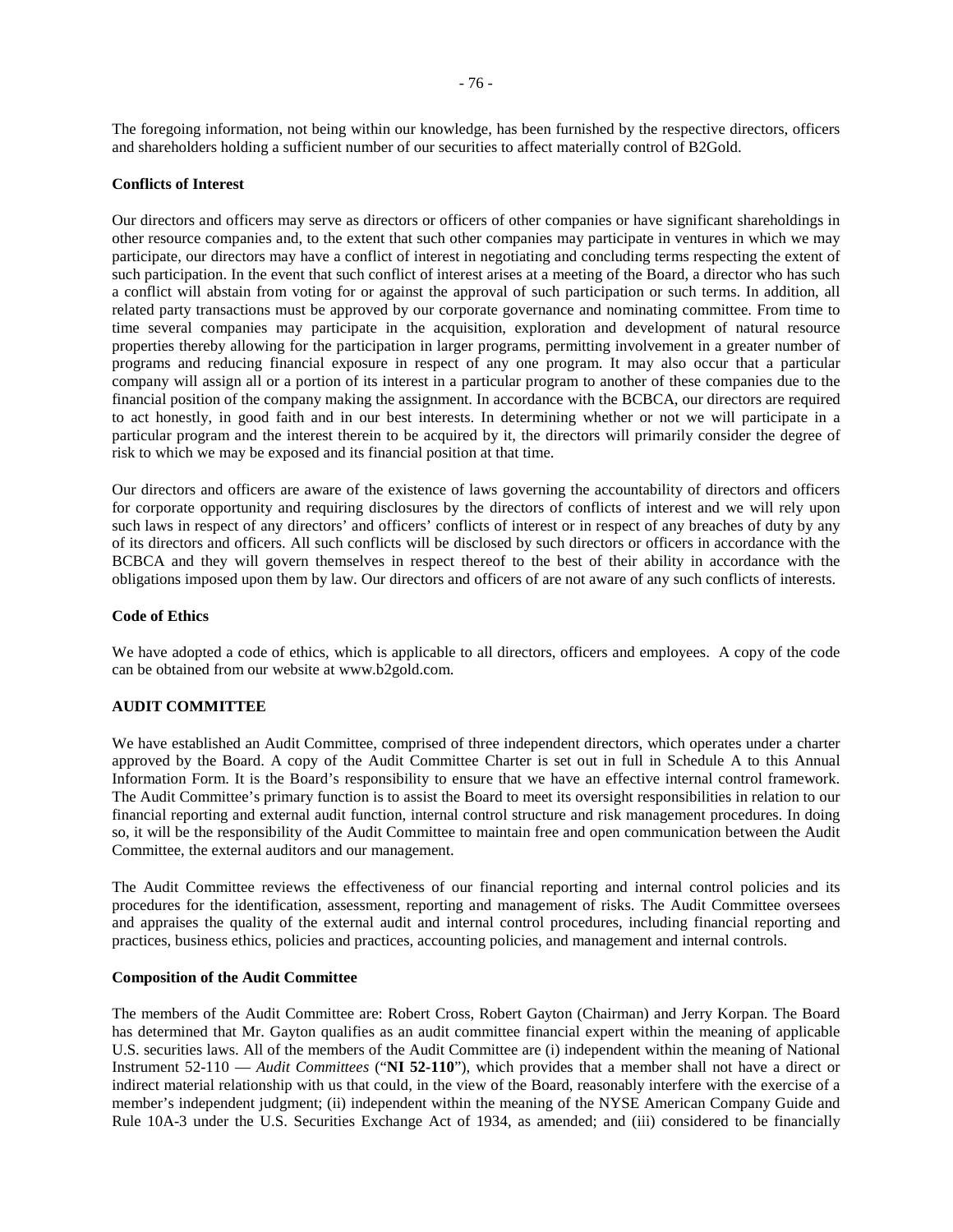literate under NI 52-110. As further described below, for a temporary period of time, due to illness and ultimate passing of Barry Rayment, Kevin Bullock, who was not an "independent" director for the purposes of applicable Canadian and U.S. securities laws, was temporarily appointed to fill such vacancy. The Company relied on an exemption as set out below.

The education and experience of each Audit Committee member that is relevant to the performance of his responsibilities as a member of the Audit Committee are as follows:

#### *Robert Cross*

Robert Cross has more than 30 years of experience as a financier in the mining and oil & gas sectors. Mr. Cross was a co-founder and served as Non-Executive Chairman of Bankers Petroleum Ltd. from 2004 to 2016, he was cofounder and Chairman of Petrodorado Energy Ltd., and until October 2007, he was the Non-Executive Chairman of Northern Orion Resources Inc. Between 1996 and 1998, Mr. Cross was Chairman and Chief Executive Officer of Yorkton Securities Inc. From 1987 to 1994, he was a Partner, Investment Banking with Gordon Capital Corporation in Toronto. Mr. Cross has an Engineering Degree from the University of Waterloo and received his MBA from Harvard Business School in 1987.

#### *Robert J. Gayton*

Dr. Gayton is a Chartered Professional Accountant and obtained a Ph.D in accounting/finance from the University of California, Berkeley in 1973. Dr. Gayton was a member of the business school faculties at Berkeley and the University of British Columbia from 1965 to 1974. In 1974, Dr. Gayton left academia to join Peat Marwick Mitchell (now KPMG LLP) and established their professional development program. He became a partner in 1976 and transferred to the audit practice in 1979. In 1987, Dr. Gayton left the firm to join a client and since that time has acted as financial advisor/officer to various resource based companies.

#### *Jerry Korpan*

Mr. Korpan worked in the securities industry since 1978 and was Managing Director of Yorkton Securities, London until December 1999. Mr. Korpan completed financial executive education courses at the City of London Business School in 1996 where he studied accounting and financial analysis and project and infrastructure finance, among other things. From 2011 to 2015, Mr. Korpan served as a director and a member of the audit committee of Midas Gold Corporation.

#### **Audit Committee Oversight**

At no time since the commencement of our most recently completed financial year was a recommendation of the Audit Committee to nominate or compensate an external auditor not adopted by the Board.

#### **Reliance on Certain Exemptions**

Kevin Bullock, who our Board had determined in 2016 and 2017 to be non-independent as a result of having received fees for consulting services provided in 2014, served as a member of our Audit Committee from October 31, 2016 to March 22, 2017 in reliance upon the exemptions from audit committee independence requirements provided by Section 3.5 of NI 52-110 and NYSE American Company Guide Section 803B(2)(b). The Board determined that due to the exceptional and limited circumstances provided by Barry Rayment's illness and resignation from such committee, Mr. Bullock's appointment was required by the best interests of our company and our shareholders, and his appointment would not materially adversely affect the ability of the Audit Committee to act independently and to satisfy the other requirements of applicable Canadian and United States securities laws and stock exchange rules. Mr. Bullock satisfied the independence requirements of Rule 10A-3 under the U.S. Securities Exchange Act of 1934. Robert Cross, an independent director, was appointed to the Audit Committee effective March 22, 2017, to replace Kevin Bullock.

At no time since the commencement of our most recently completed financial year have we relied on the exemption in Section 2.4 of NI 52-110 (De Minimis Non-audit Services), Section 3.2 (initial public offerings) or Section 3.4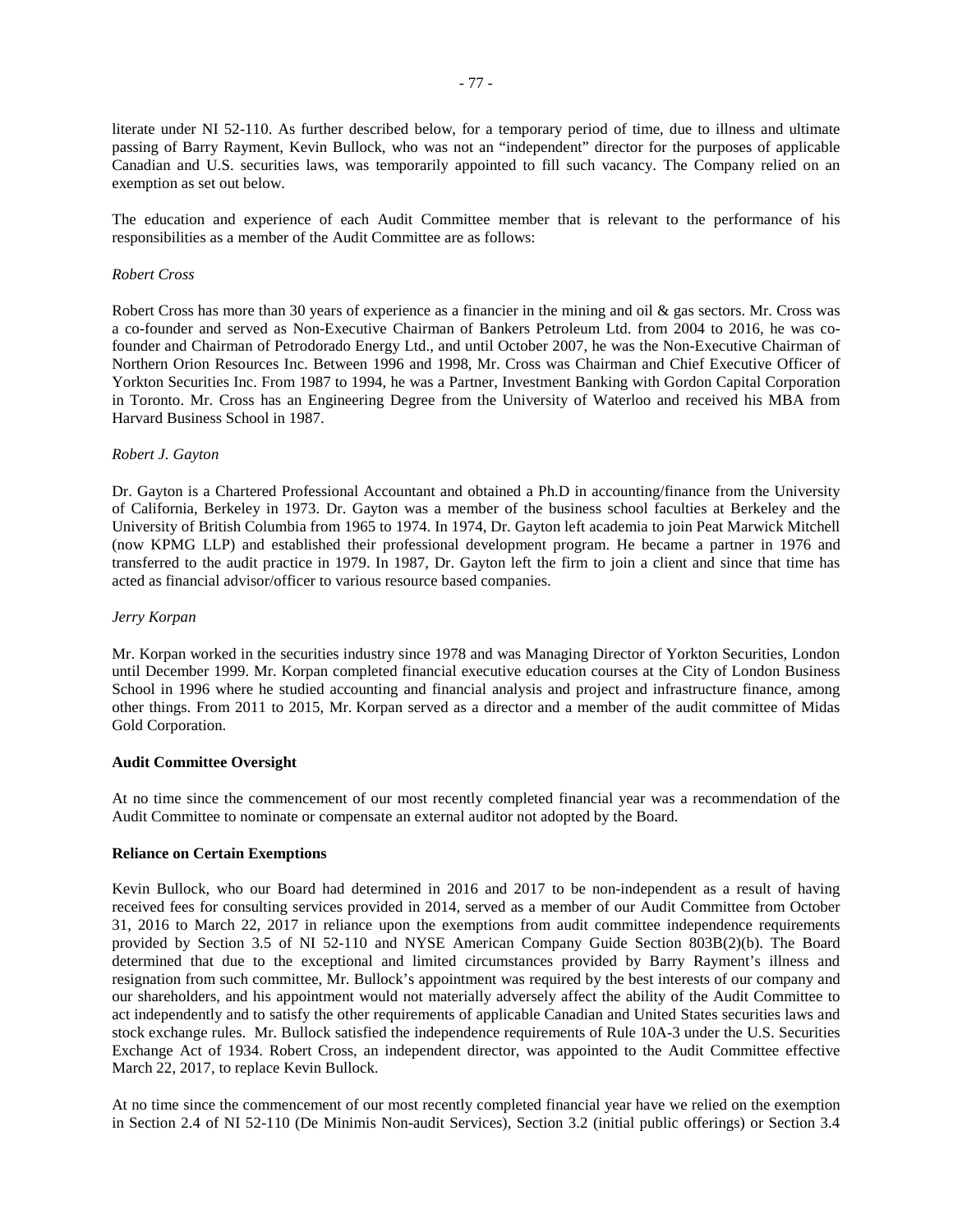(events outside control of member) or an exemption from NI 52-110, in whole or in part, granted under Part 8 of NI 52-110.

# **Pre-Approval Policies and Procedures**

The Audit Committee pre-approves all audit services to be provided to us by our independent auditors. The Audit Committee's policy regarding the pre-approval of non-audit services to be provided to us by our independent auditors is that all such services shall be pre-approved by the Audit Committee. Non-audit services that are prohibited to be provided to us by our independent auditors may not be pre-approved. In addition, prior to the granting of any pre-approval, the Audit Committee must be satisfied that the performance of the services in question will not compromise the independence of the independent auditors. All non-audit services performed by our auditor for the fiscal year ended December 31, 2017 have been pre-approved by our Audit Committee. No non-audit services were approved pursuant to the *de minimis* exemption to the pre-approval requirement.

# **External Auditor Service Fees**

The aggregate fees billed by our external auditors, PricewaterhouseCoopers LLP, in each of the last financial years are as follows:

| <b>Financial Year</b><br>Ending | Audit Fees <sup>(1)</sup> | <b>Audit-Related Fees</b> <sup>(2)</sup> | Tax $Fees^{(3)}$ | All Other Fees <sup>(4)</sup> |
|---------------------------------|---------------------------|------------------------------------------|------------------|-------------------------------|
| 2017                            | \$1,327,364               | \$Nil                                    | \$71,604         | \$4.541                       |
| 2016                            | \$1,306,580               | \$Nil                                    | \$23,283         | \$3,179                       |

Notes:

(1) The aggregate audit fees billed.

(2) The aggregate fees billed for assurance and related services that are reasonably related to the performance of the audit or review of our financial statements which are not included under the heading "Audit Fees".

(3) The aggregate fees billed for tax compliance, tax advice and tax planning services.

(4) The aggregate fees billed for products and services other than as set out under the headings "Audit Fees", "Audit Related Fees" and "Tax Fees", including fees related to our compliance processes for SOX.

# **LEGAL PROCEEDINGS**

We are, from time to time, involved in various claims, legal proceedings and complaints arising in the ordinary course of business. We cannot reasonably predict the likelihood or outcome of these actions. There are no pending or contemplated legal proceedings to which the Company is a party or of which any of its material properties is the subject that would have a material effect on our financial condition or future results of operations. During the last financial year, the Company has not been subject to any penalties or sanctions imposed by a regulatory body in respect of securities legislation or regulatory requirements or any penalty or sanction that would likely to be considered important to a reasonably investor in making an investment decision. The Company has not entered into any settlement agreement in respect of securities legislation or regulatory requirements.

# **INTEREST OF MANAGEMENT AND OTHERS IN MATERIAL TRANSACTIONS**

No director, executive officer or shareholder holding on record or beneficially, directly or indirectly, more than 10% of our issued shares, or any of their respective associates or affiliates has any material interest, direct or indirect, in any transaction in which we have participated prior to the date of this Annual Information Form, or in any proposed transaction, which has materially affected or will materially affect us.

# **TRANSFER AGENT AND REGISTRAR**

The transfer agent and registrar for the Common Shares is Computershare Investor Services Inc. at its offices in Toronto, Ontario and Vancouver, British Columbia.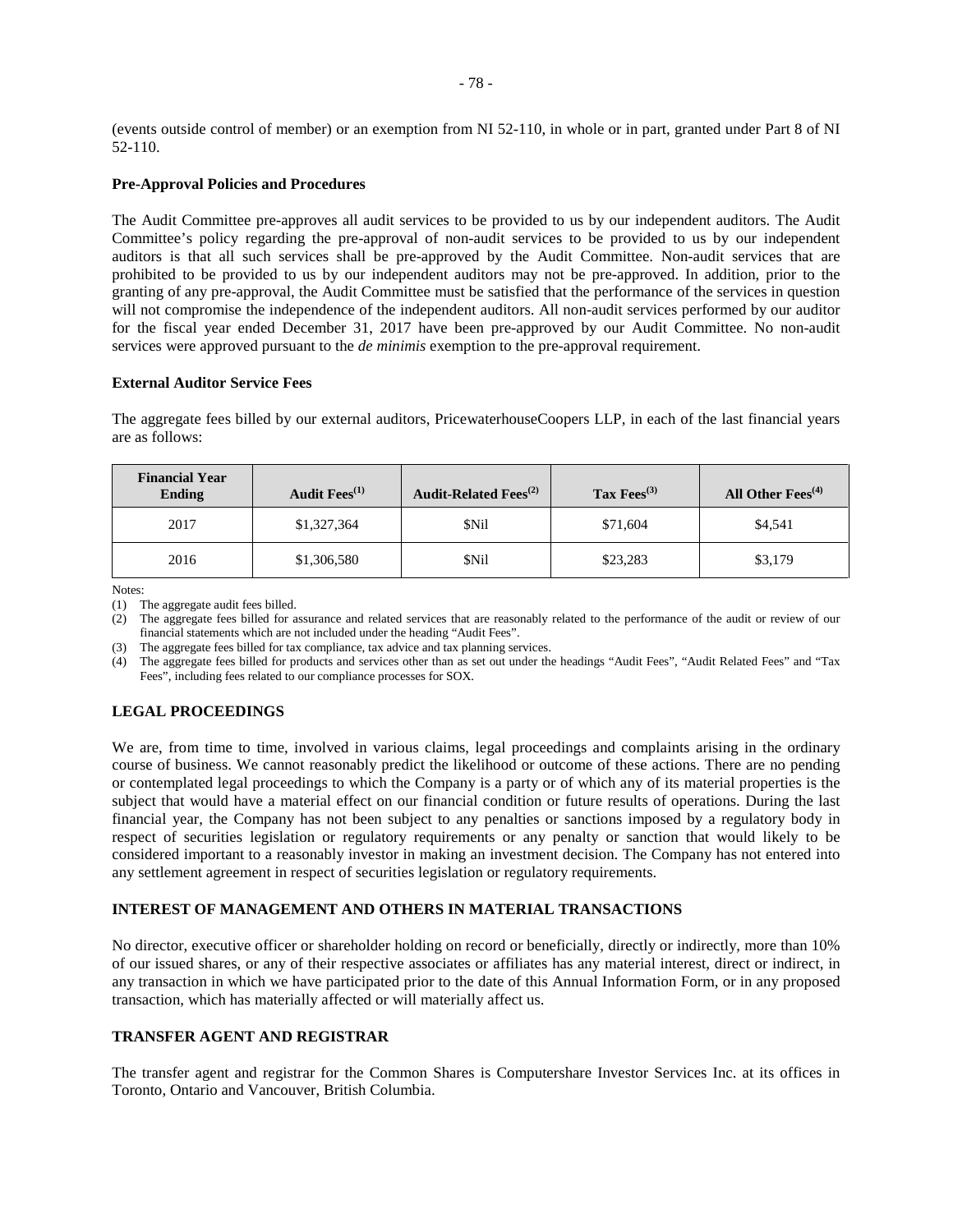# - 79 -

### **MATERIAL CONTRACTS**

Except for contracts entered into in the ordinary course of business, the only material contracts that we have entered in the financial year ended December 31, 2017, or before the last financial year but still in effect, are as follows:

- 1. The Note Indenture; and
- 2. The Note Purchase Agreement;

Copies of the above material contracts are available under our profile on the SEDAR website at www.sedar.com.

# **INTEREST OF EXPERTS**

The persons referred to below have been named as having prepared or certified a report, valuation, statement or opinion described or included in a filing, or referred to in a filing, made under National Instrument 51-102 – *Continuous Disclosure Obligations* during, or relating to, our financial year ended December 31, 2017.

Tom Garagan, P. Geo., B.Sc., Ken Jones, P.E., Kevin Pemberton, P.E. and John Rajala, P.E. are the authors responsible for the Masbate Technical Report.

William Lytle, P.E., M.Sc., B.Sc., Tom Garagan, P.Geo, B.Sc., Hermanus Kriel, Pr.Eng., B.Eng., Glenn Bezuidenhout, Pr. Eng., FSAIMM and Guy Wiid, Pr.Eng., M.Sc., B.Sc. are the authors responsible for the Otjikoto Feasibility Study.

Tom Garagan, P.Geo, B.Sc., William Lytle, P.E., M.Sc., B.Sc., Peter Montano, P.E., Ken Jones, P.E., Sandra Hunter, MAusIMM(CP), and David J.T. Morgan, MIEAust CPEng, are the authors responsible for the Fekola Feasibility Study.

To our knowledge, none of the persons above, except for Tom Garagan, our Senior Vice President, Exploration, William Lytle, our Senior Vice President, Operations, Peter Montano, our Project Director, John Rajala, our Vice President, Metallurgy, Kevin Pemberton, our Chief Mine Planning Engineer and Ken Jones, our Manager of Health, Safety, Environment and Permitting held, at the time of or after such person prepared the statement, report or valuation, any registered or beneficial interests, direct or indirect, in any of our securities or other property or of one of its associates or affiliates or is or is expected to be elected, appointed or employed as a director, officer or employee of B2Gold or of any associate or affiliate of B2Gold.

The Company's independent auditors are PricewaterhouseCoopers LLP, Chartered Professional Accountants, who have issued an independent auditor's report dated March 14, 2018 in respect of the Company's consolidated financial statements for the year ended December 31, 2017 and the Company's internal control over financial reporting as at December 31, 2017. PricewaterhouseCoopers LLP has advised us that they are independent with respect to us in accordance with the Code of Professional Conduct of the Institute of Chartered Professional Accountants of British Columbia and the rules of the U.S. Securities and Exchange Commission.

### **ADDITIONAL INFORMATION**

Additional information, including that relating to directors' and officers' remuneration, principal holders of our securities and securities authorized for issuance under equity compensation plans, interests of insiders in material transactions and corporate governance practices, is contained in our management information circular for the annual general meeting of shareholders held on June 16, 2017.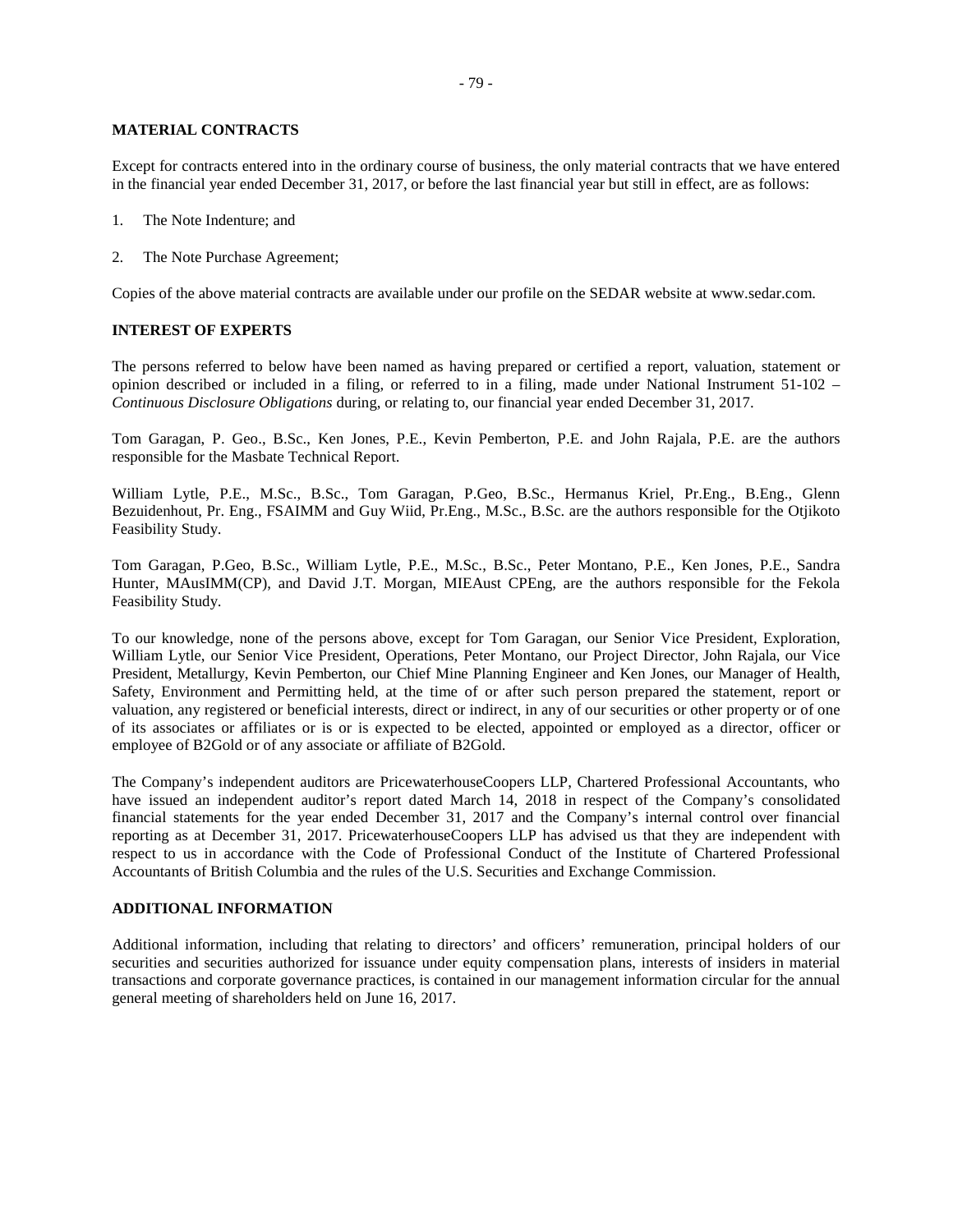Additional financial information is provided in our comparative financial statements and management's discussion and analysis for the year ended December 31, 2017, which will be available under our profile on the SEDAR website at www.sedar.com.

Additional information relating to us is available under our profile on the SEDAR website at www.sedar.com.

Dated March 23, 2018.

### **BY ORDER OF THE BOARD OF DIRECTORS**

"*Clive Johnson*"

Clive Johnson President & Chief Executive Officer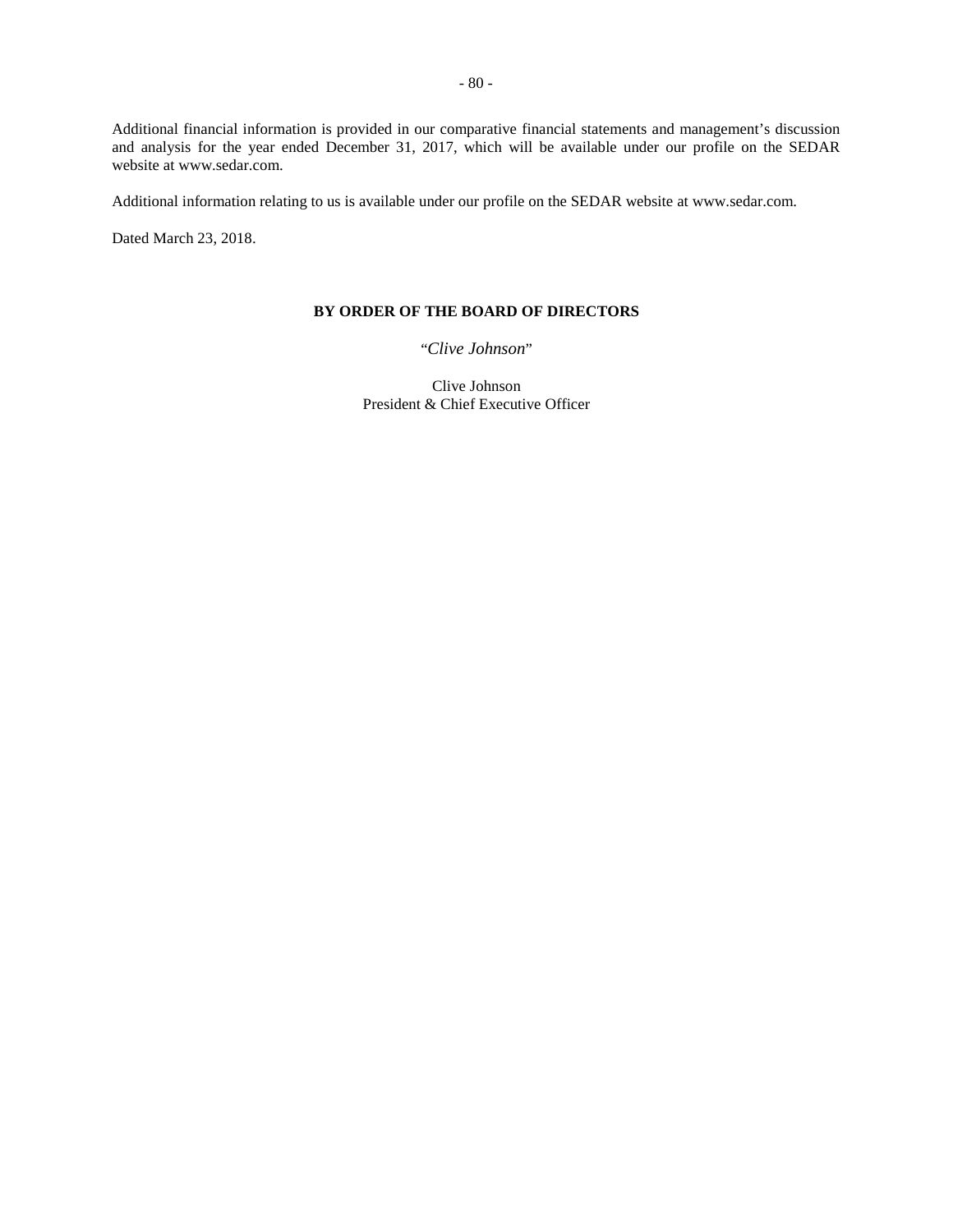### **SCHEDULE A AUDIT COMMITTEE CHARTER**

# 1. **OVERALL PURPOSE/OBJECTIVES**

The Audit Committee (the "**Committee**") of B2Gold Corp. (the "**Company**") will assist the Board of Directors of the Company (the "**Board**") in fulfilling its responsibilities. The Committee will oversee the financial reporting process, the system of internal control and management of financial risks, the audit process, and the Company's process for monitoring compliance with laws and regulations and its own code of business conduct. In performing its duties, the Committee will maintain effective working relationships with the Board, management, and the external auditors and monitor the independence of those auditors. To perform his or her role effectively, each Committee member will obtain an understanding of the responsibilities of Committee membership as well as the Company's business, operations and risks.

# 2. **AUTHORITY**

- 2.1. The Board authorizes the Committee, within the scope of its responsibilities, to seek and have access to any information, including Company books and records, it requires from any employee and from external parties, to obtain outside legal or professional advice and to ensure the attendance of Company officers at meetings, as the Committee deems appropriate.
- 2.2. The Committee shall receive appropriate funding from the Company, as determined by the Committee, for payment of compensation to the external auditors and to any legal or other advisers employed by the Committee, and for payment of ordinary administrative expenses of the Committee that are necessary or appropriate in carrying out its duties.

# 3. **COMPOSITION, PROCEDURES AND ORGANIZATION**

- 3.1. The Committee will be comprised of at least three members of the Board.
- 3.2. Except as permitted by all applicable legal and regulatory requirements:
	- (a) each member of the Committee shall be "independent" as defined in accordance with Canadian National Instrument 52-110 – Audit Committee, U.S. securities laws and regulations and applicable stock exchange rules;
	- (b) each member of the Committee will be "financially literate" with the ability to read and understand a set of financial statements that present a breadth and level of complexity of accounting issues that are generally comparable to the breadth and complexity of the issues that can reasonably be expected to be raised by the Company's financial statements. Additionally, at least one member of the Committee shall be financially sophisticated, shall be considered an "audit committee financial expert" within the meaning of the rules of the U.S. Securities and Exchange Commission and shall have past employment experience in finance or accounting, requisite professional certification in accounting, or any other comparable experience or background which results in the individual's financial sophistication, which may include being or having been a chief executive officer, chief financial officer or other executive officer with financial oversight responsibilities; and
	- (c) none of the members of the Committee may have participated in the preparation of the financial statements of the Company or any current subsidiary of the Company during the past three years.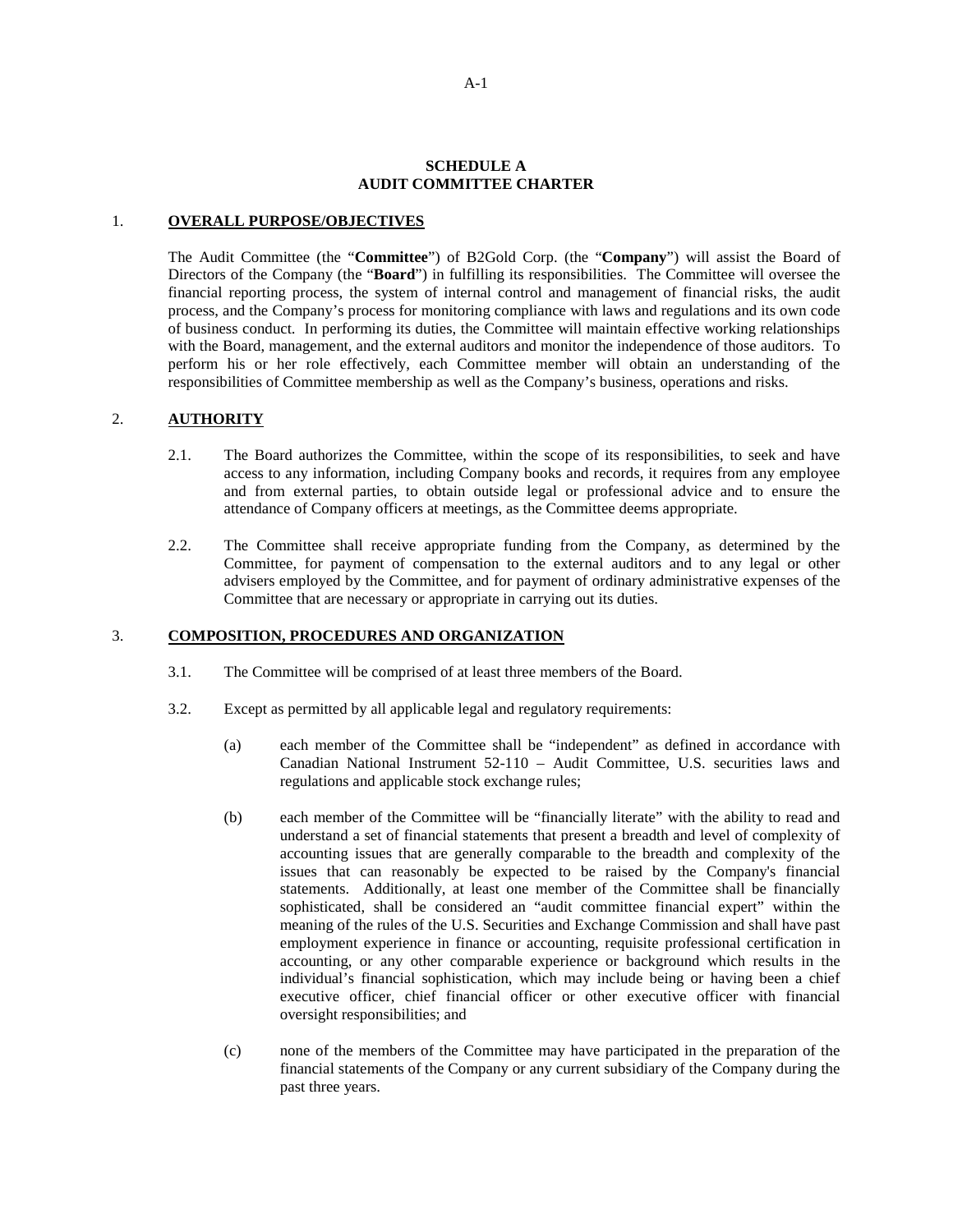- 3.3. The Board, at its organizational meeting held in conjunction with each annual general meeting of the shareholders, will appoint a Chair and the other members of the Committee for the ensuing year. The Board may at any time remove or replace any member of the Committee and may fill any vacancy in the Committee.
- 3.4. The Secretary of the Committee shall be elected by its members, or shall be the Secretary, or the Assistant or Associate Secretary, of the Company or any other individual appointed by the Committee.
- 3.5. A member shall cease to be a member of the Committee upon ceasing to be a director of the Company.
- 3.6. Meetings shall be held not less than quarterly. Special meetings shall be convened as required. External auditors may convene a meeting if they consider that it is necessary.
- 3.7. The times and places where meetings of the Committee shall be held and the procedures at such meetings shall be as determined, from time to time, by the Committee.
- 3.8. Notice of each meeting of the Committee shall be given to each member of the Committee. Subject to the following, notice of a meeting shall be given orally or by letter, telex, telegram, electronic mail, telephone facsimile transmission or telephone not less than 48 hours before the time fixed for the meeting. Notice of regular meetings need state only the day of the week or month, the place and the hour at which such meetings will be held and need not be given for each meeting. Members may waive notice of any meeting.
- 3.9. The Committee will invite the external auditors, management and such other persons to its meetings as it deems appropriate. However, any such invited persons may not vote at any meetings of the Committee.
- 3.10. A meeting of the Committee may be held by means of such telephonic, electronic or other communications facilities as permit all persons participating in the meeting to communicate adequately with each other during the meeting.
- 3.11. The majority of the Committee shall constitute a quorum for the purposes of conducting the business of the Committee. Notwithstanding any vacancy on the Committee, a quorum may exercise all of the powers of the Committee.
- 3.12. Any decision made by the Committee shall be determined by a majority vote of the members of the Committee present or by consent resolution in writing signed by each member of the Committee. A member will be deemed to have consented to any resolution passed or action taken at a meeting of the Committee unless the member votes against such resolution or dissents.
- 3.13. A record of the minutes of, and the attendance at, each meeting of the Committee shall be kept. The approved minutes of the Committee shall be circulated to the Board forthwith.
- 3.14. The Committee shall report to the Board on all proceedings and deliberations of the Committee at the first subsequent meeting of the Board, or at such other times and in such manner as the Board or the articles of the Company may require or as the Committee in its discretion may consider advisable.
- 3.15. The Committee will have access to such officers and employees of the Company and to such information respecting the Company, as it considers to be necessary or advisable in order to perform its duties and responsibilities.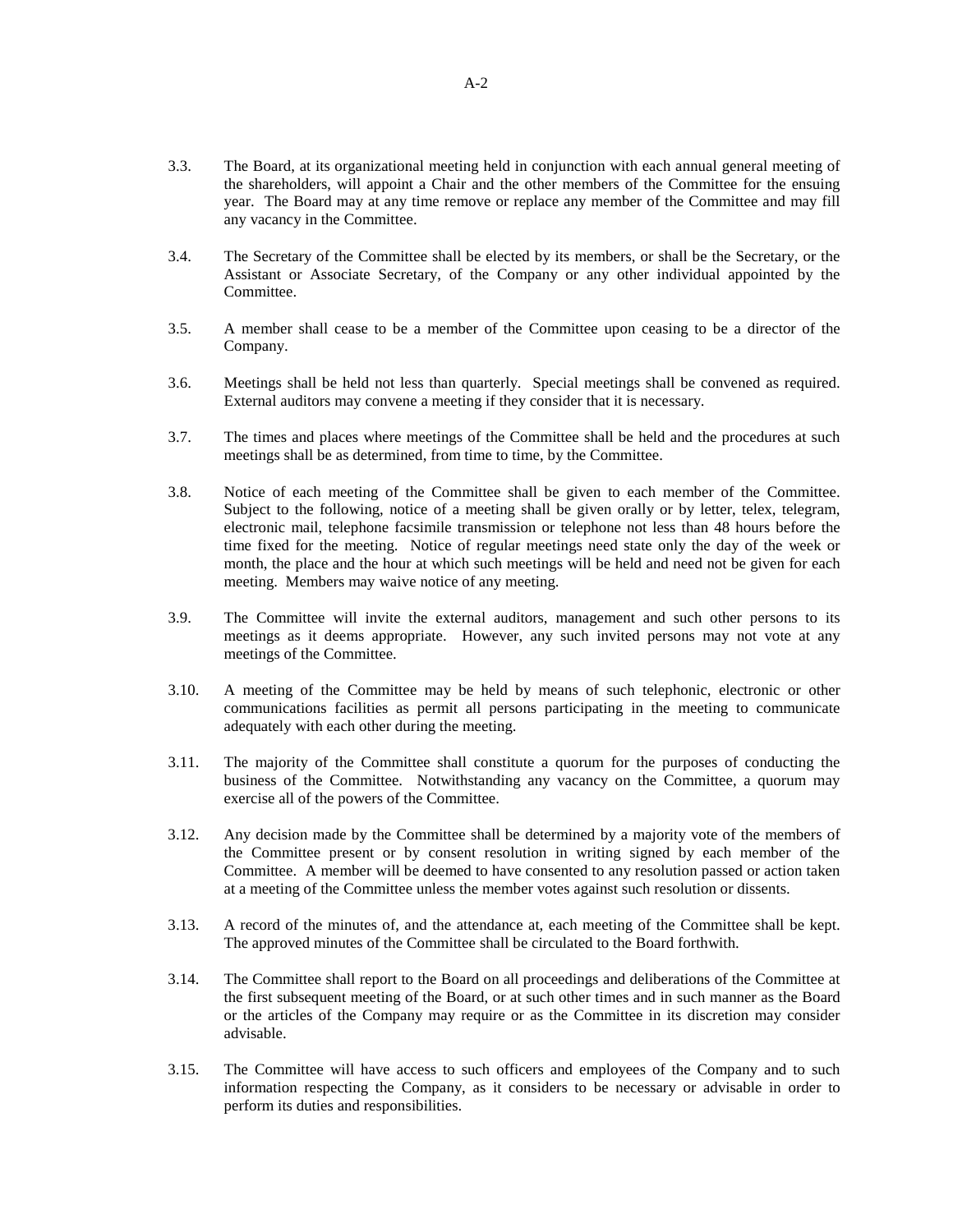3.16. The internal accounting staff, any external accounting consultant(s) and the external auditors of the Company will have a direct line of communication to the Committee and may bypass management if deemed necessary. The external auditors will report directly to the Committee.

# 4. **ROLES AND RESPONSIBILITIES**

The roles and responsibilities of the Committee are as follows.

- 4.1. Oversee the accounting and financial reporting processes of the Company and the audits of the financial statements of the Company.
- 4.2. Review with management its philosophy with respect to controlling corporate assets and information systems, the staffing of key functions and its plans for enhancements.
- 4.3. Review the terms of reference and effectiveness of any internal audit process, and the working relationship between internal financial personnel and the external auditor.
- 4.4. Gain an understanding of the current areas of greatest financial risk and whether management is managing these effectively.
- 4.5. Review significant accounting and reporting issues, including recent professional and regulatory pronouncements, and understand their impact on the financial statements, reviewing with management and the external auditor where appropriate.
- 4.6. Review any legal matters which could significantly impact the financial statements as reported on by the General Counsel and meet with outside counsel whenever deemed appropriate.
- 4.7. Review the annual financial statements and the results of the audit with management and the external auditors prior to the submission to the Board for approval and release or distribution of such statements, and obtain an explanation from management of all significant variances between comparative reporting periods.
- 4.8. Review the interim financial statements with management prior to the submission to the Board for approval and release or distribution of such statements, and obtain an explanation from management of all significant variances between comparative reporting periods.
- 4.9. Review all public disclosure concerning audited or unaudited financial information before its public release and approval by the Board, including management's discussion and analysis, financial information contained in any prospectus, private placement offering document, annual report, annual information form, takeover bid circular, and any annual and interim earnings press releases, and determine whether they are complete and consistent with the information known to Committee members. For greater certainty and without limiting the foregoing, the Committee must review and approve interim financial statements, annual financial statements, and interim and annual MD&A, prior to submission to the Board as a whole.
- 4.10. Assess the fairness of the financial statements and disclosures, and obtain explanations from management on whether:
	- (a) actual financial results for the financial period varied significantly from budgeted or projected results;
	- (b) generally accepted accounting principles have been consistently applied;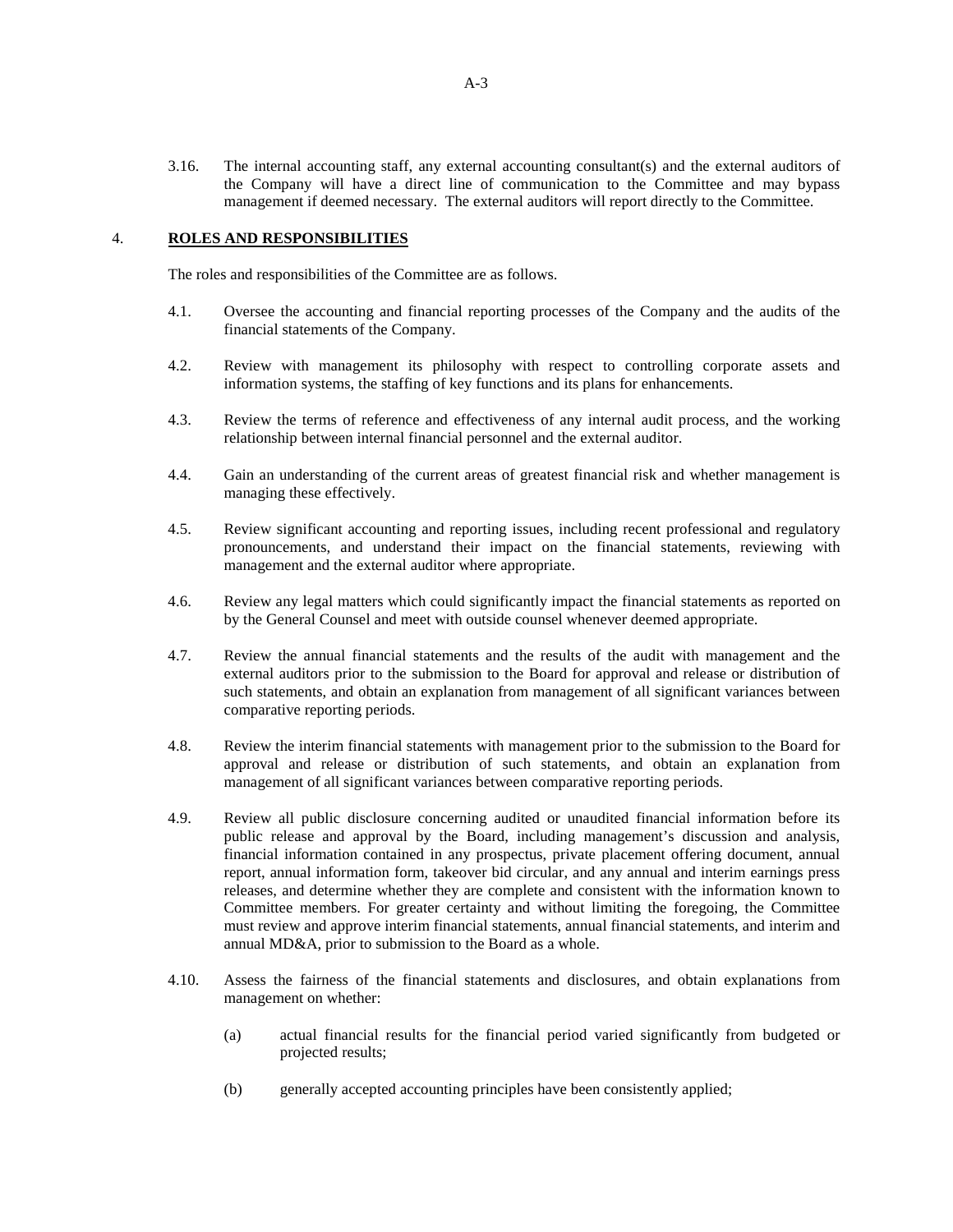- (c) there are any actual or proposed changes in accounting or financial reporting practices; and
- (d) there are any significant, complex and/or unusual events or transactions such as related party transactions or those involving derivative instruments and consider the adequacy of disclosure thereof.
- 4.11. Determine whether the auditors are satisfied that the financial statements have been prepared in accordance with generally accepted accounting principles.
- 4.12. Focus on judgmental areas, for example those involving valuation of assets and liabilities and other commitments and contingencies.
- 4.13. Review audit issues related to the Company's material associated and affiliated companies that may have a significant impact on the Company's equity investment.
- 4.14. Ascertain whether any significant financial reporting issues were discussed by management and the external auditor during the fiscal period and the method of resolution.
- 4.15. Review and resolve any significant disagreement among management and the external auditors in connection with the preparation of the financial statements.
- 4.16. Be directly responsible for:
	- (a) the selection of the firm of external auditors to be proposed for election by the shareholders as the external auditors of the Company;
	- (b) the oversight of the work of the Company's external auditors; and
	- (c) subject to the grant by the shareholders of the authority to do so, if required, fixing the compensation to be paid to the external auditors. The external auditor shall report directly to the Committee.
- 4.17. Review and approve the proposed audit plan and the external auditors' proposed audit scope and approach with the external auditor and management and ensure no unjustifiable restriction or limitations have been placed on the scope.
- 4.18. Explicitly approve, in advance, all audit and non-audit engagements of the external auditors; provided, however, that non-audit engagements may be approved pursuant to a pre-approval policy established by the Committee that (i) is detailed as to the services that may be pre-approved, (ii) does not permit delegation of approval authority to the Company's management, and (iii) requires that the delegatee or management inform the Committee of each service approved and performed under the policy. Approval for minor non-audit services is subject to applicable securities laws.
- 4.19. If it so elects, delegate to one or more members of the Committee the authority to grant such pre-approvals. The delegatee's decisions regarding approval of services shall be reported by such delegatee to the full Committee at each regular Committee meeting.
- 4.20. Oversee the independence of the external auditors. Obtain from the external auditors a formal written statement delineating all relationships between the external auditors and the Company, consistent with the Public Company Accounting Oversight Board Rule 3526. Actively engage in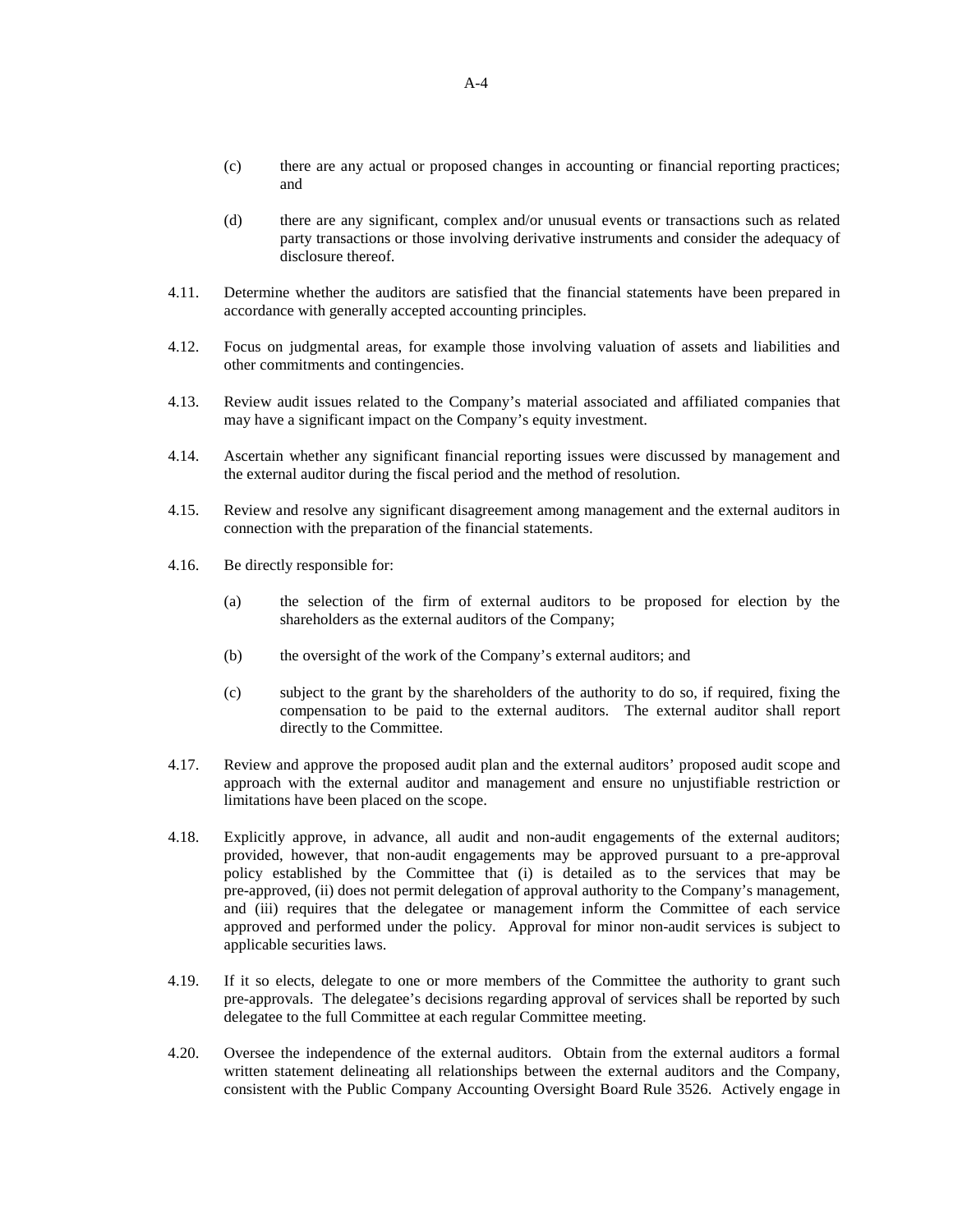a dialogue with the external auditors with respect to any disclosed relationships or services that impact the objectivity and independence of the external auditor.

- 4.21. Review and approve the Company's hiring policies regarding partners, employees and former partners and employees of the present and former external auditors of the Company.
- 4.22. Review the performance of the external auditors, and in the event of a proposed change of auditor, review all issues relating to the change, including the information to be included in any notice of change of auditor as required under applicable securities laws, and the planned steps for an orderly transition.
- 4.23. Review the post-audit or management letter, containing the recommendations of the external auditor, and management's response and subsequent follow-up to any identified weakness.
- 4.24. Review the evaluation of internal controls and management information systems by the external auditor, and, if applicable, the internal audit process, together with management's response to any identified weaknesses and obtain reasonable assurance that the accounting systems are reliable and that the system of internal controls is effectively designed and implemented.
- 4.25. Gain an understanding of whether internal control recommendations made by external auditors have been implemented by management.
- 4.26. Review the process under which the Chief Executive Officer and the Chief Financial Officer evaluate and report on the effectiveness of the Company's design of internal control over financial reporting and disclosure controls and procedures.
- 4.27. Obtain regular updates from management and the Company's legal counsel regarding compliance matters, as well as certificates from the Chief Financial Officer as to required statutory payments and bank covenant compliance and from senior operating personnel as to permit compliance.
- 4.28. Establish a procedure with regards to:
	- (a) confidential, anonymous submission by employees of the Company of concerns regarding questionable accounting or auditing matters; and
	- (b) receipt, retention and treatment of complaints received by the Company regarding accounting, internal accounting controls, or auditing matters.
- 4.29. Meet separately with the external auditors to discuss any matters that the Committee or auditors believe should be discussed privately.
- 4.30. Endeavour to cause the receipt and discussion on a timely basis of any significant findings and recommendations made by the external auditors.
- 4.31. Ensure that the Board is aware of matters which may significantly impact the financial condition or affairs of the business.
- 4.32. Review and assess the adequacy of insurance coverage for the Company, including directors' and officers' liability coverage.
- 4.33. In accordance with the Company's Code of Business Conduct and Ethics, if circumstances arise, review and resolve any issues regarding conflicts of interest.